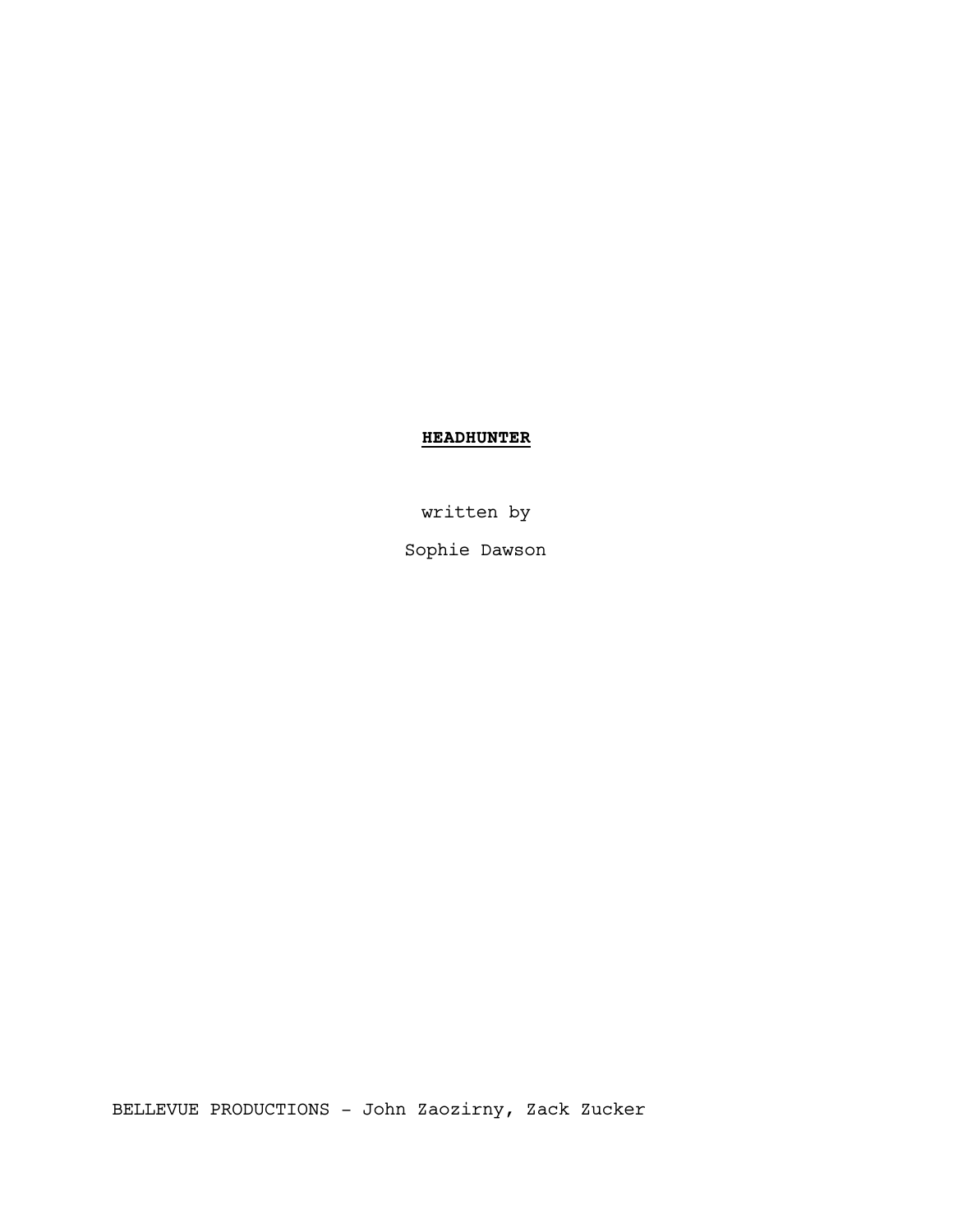**BLACK.** TAP-TAP-TAP of keyboard keys...

ALAN (V.O.) M4WM. I'm thirty-three years old. Wealthy, bored. I've acquired one of those "vague" New York jobs that affords me a hedonistic, sex-driven lifestyle. With *in-sane* free time.

FADE IN:

#### **INT. ALAN'S WORKSPACE - NIGHT**

TAP-TAP-TAP. Manicured male fingers swiftly type.

ALAN (V.O.) I adhere to a strict macrobiotic diet, grinding up specific protein shakes *myself.* I attend on-trend fitness classes. I practice transcendental meditation when it is convenient for me to do so.

**CLOSE-UP** on a thick, white protein shake.

ALAN (V.O.) That is all I am willing to divulge at this time. Perhaps, upon meeting and determining your suitability, I may reveal more.

**QUICK SHOTS** of the apartment. Minimalist, mid-century modern decor. Stark. Vibrant wall art by actor JIM CARREY.

> ALAN (V.O.) A little bit about you. Male or female. No drugs. Aesthetically pleasing to the eye. Must also adhere to a strict "clean" diet --

TYPING PAUSE. A hand grips the protein shake. Lifts it up, plops it back down. A drop rolls down the side.

TYPING RESUMES.

ALAN (V.O.) -- no GMO's. I'm quite particular about that. I insist your shampoo and conditioner be self-indulgent. Acqua Di Parma. Bvlgari. Kevis 8.

Fifty-ish adult coloring books (in various themes) stacked. Sharpened coloring pencils, crayons, and markers nearby.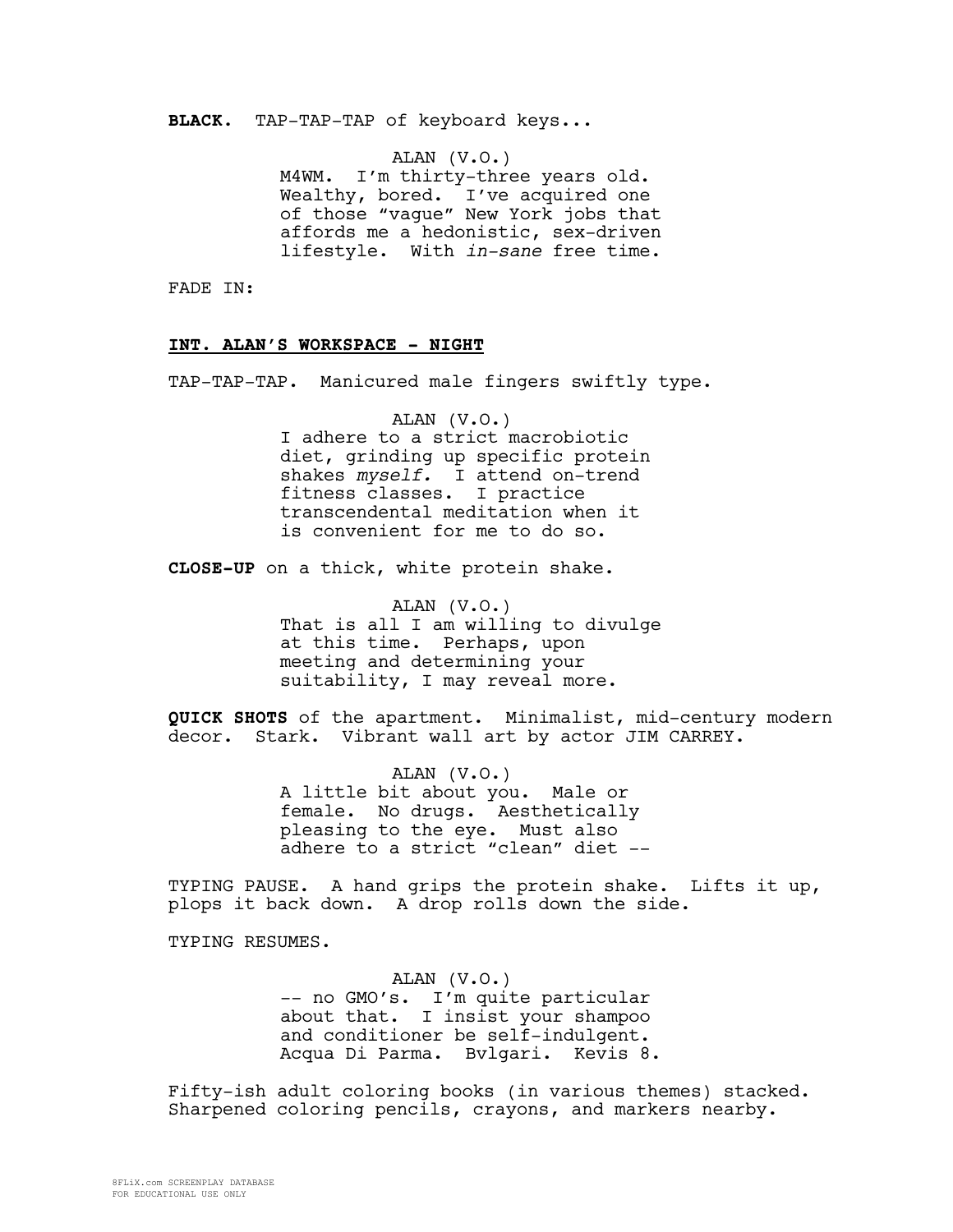ALAN (V.O.) No visible pores. You should be well-versed in the pop culture "zeitgeist" and be able to speak about current events intelligently.

Quick hand stretch. TAP-TAP-TAP of keys...

ALAN (V.O.) Most importantly -- and this is nonnegotiable -- you should have a social media following that spans at *least* three platforms and exceeds 100,000 followers each.

**FROM BEHIND**. A stunningly coiffed, glossy mop of dark brown hair. The shoulders of a well-tailored, expensive suit.

**FURTHER BACK**. A 27" iMac with retina 5K display. The corner of an archaically-designed website's message board peaks out:

CANNIBAL ISO MEAL

*\*ISO: In Search Of.*

ALAN (V.O.) I am looking for a human to be consensually fucked, killed, then eaten. Those are my requirements. (beat) *Is that you?*

An arrow hovers over "POST", but stops. TAP-TAP-TAP.

ALAN (V.O.) Addendum. We don't have to have sex if you really don't want to. I'm a gentleman, not a pervert.

Arrow click. **POST**.

FADE TO BLACK.

ALAN (V.O.) If you think dating in New York City is difficult... try finding someone to eat.

FADE IN: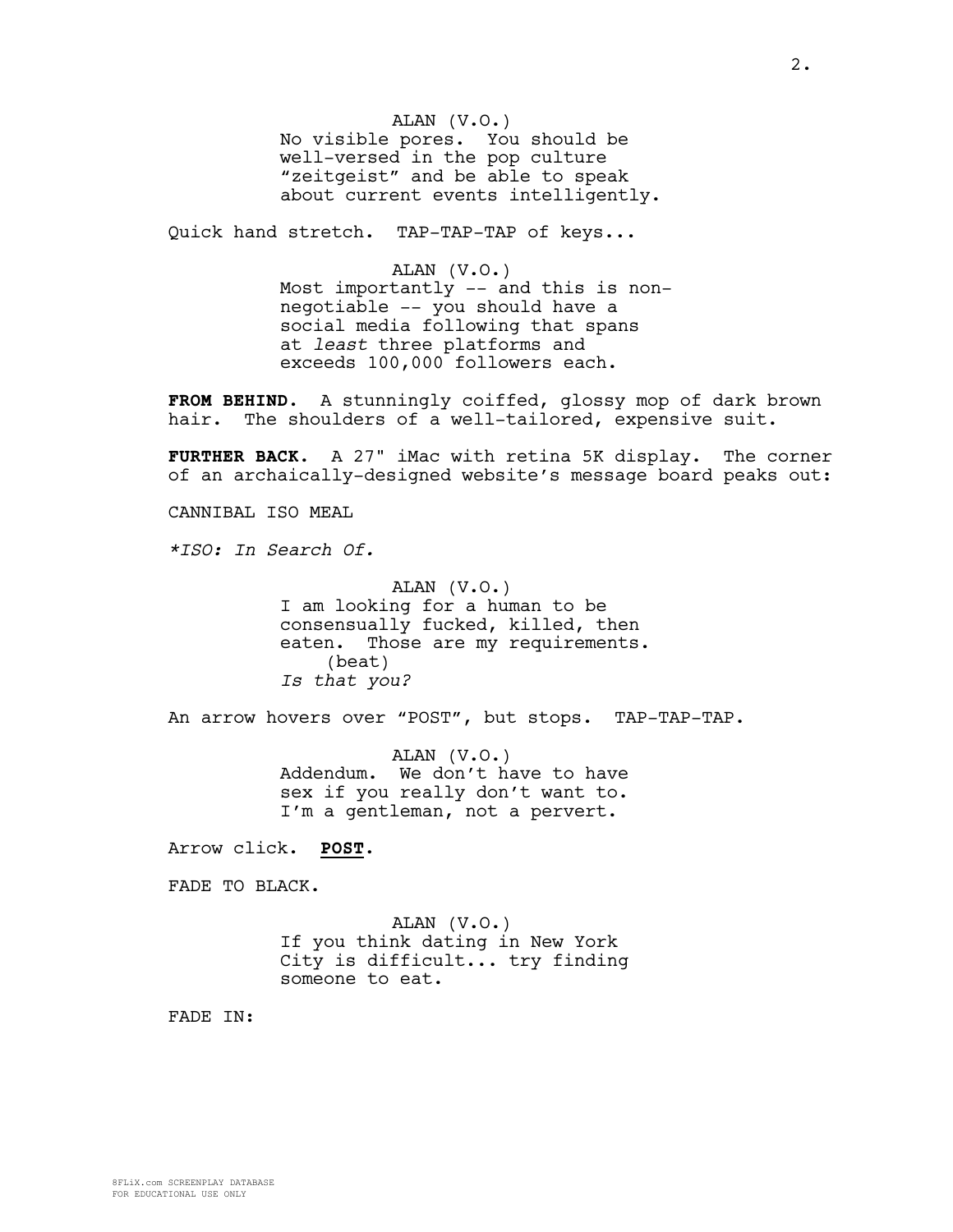# **INT. UBERLUX CAR - DAY**

Meet **ALAN PIERCE (33)**. Permanent bad mood, Upper West Side looks. He leans into the creamy interior of a Lexus QS.

> ALAN (V.O.) My name is Alan Pierce. I am a cannibal. My usual day begins in an UberLUX. This way, I am guaranteed a more luxurious vehicle. I'll then take 10 seconds to determine my driver's "flavor". (beat) *Salty. A twist of Alaska Fireweed.*

Alan pops stylish AirPods in his ears. Sets his phone playlist to "Tropical Island Ambiance". Shuts eyes.

> ALAN (V.O.) The next ten minutes of my commute is dedicated to achieving "zen". This is done by imagining I'm in the fertile coastal plains of the Visayas archipelago.

UBERLUX DRIVER (LOUDLY) Want gum?

**UBERLUX DRIVER (45)** shoves a hand in his back pocket.

**AT<sub>AN</sub>** I don't eat gum that's been prewarmed by gluteal muscles.

Driver shrugs. Alan returns to ZEN.

ALAN (V.O.) The purest of white sands, the crystal clear waters, the warm sun kissing the jagged rock paths --

UBERLUX DRIVER (LOUDLY) Did you know it rains diamonds on the planet Neptune?

Alan rips out his AirPods.

ALAN Did you know it rains one star ratings on planet -- (checks UBER app) *"DAVE"*, if it keeps talking to me?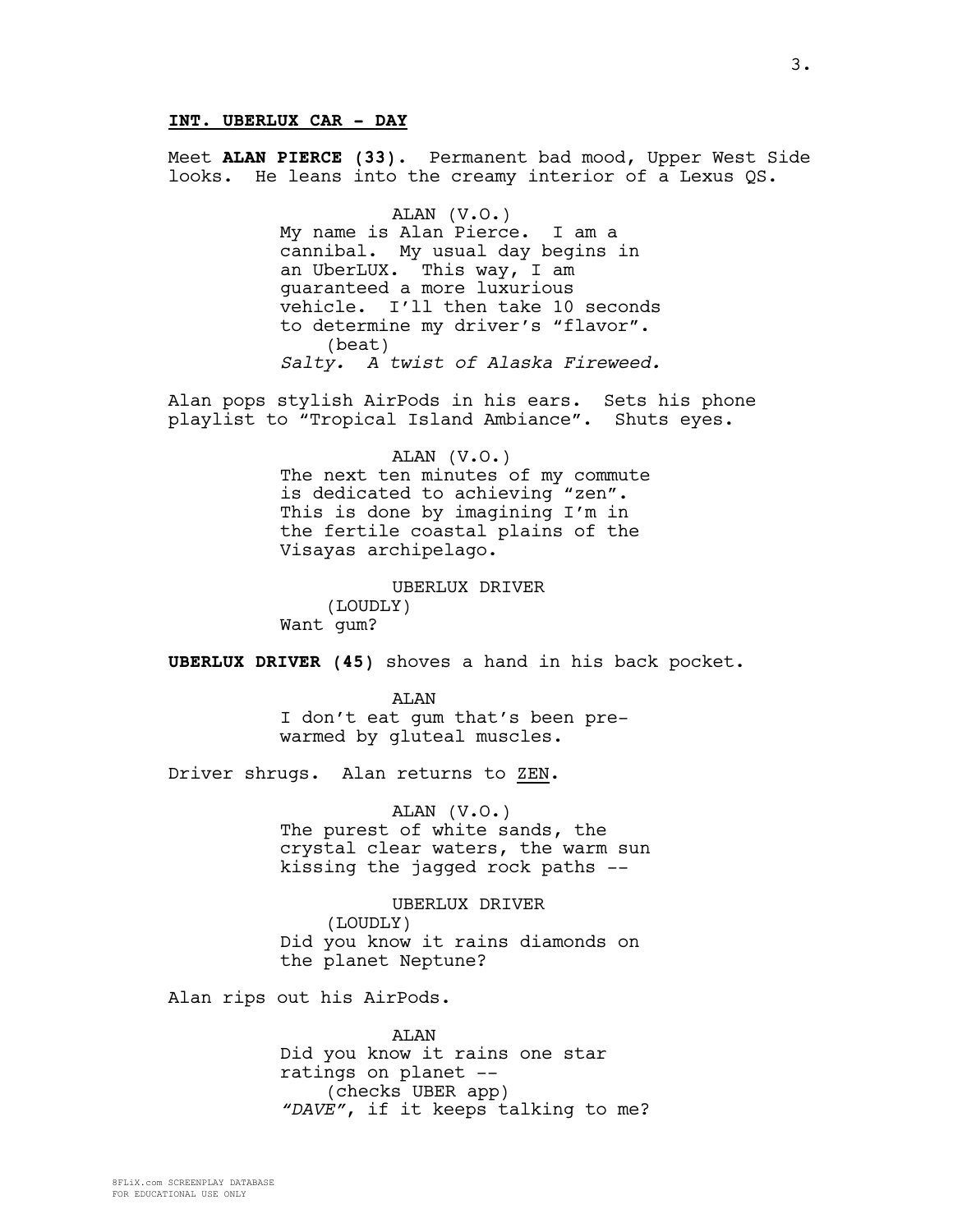Driver turns forward. Silent. Alan looks out the window.

ALAN (V.O.) No matter how exciting I try to make things, the monotony of my days is starting to get to me. I need a change -- *soon.*

### **INT. SOULCYCLE CLASS - DAY**

Heavy electronic music pulsates from speakers in a DARK ROOM. Strobe lights, sweat, and bike-whooshing cuts steamy air.

> ALAN (V.O.) Physical fitness is of the utmost importance so I usually catch a morning SoulCycle, barre, boot camp, CrossFit, or hot power yoga class. Great for body and soul.

Alan whips his head back, revealing a glistening, chiseled body dripping in sweat. Surrounded by equally **SEXY RIDERS**.

> ALAN (V.O.) If I demand my food is in shape, I must be in shape. It's only fair, and I'm all about fairness.

A flirty **SOULCYCLE RIDER (20's)** perks up next to him.

SOULCYCLE RIDER Hey, handsome! (waves glittery bottle) Wanna sip of collagen? It's like, sooooo good for you.

ALAN I chew my collagen straight. Thanks.

SOULCYCLE RIDER Oh. Is that a new "thing"?

ALAN Are you as irritated by this playlist as I am?

SOULCYCLE RIDER (shouts over music) WHAT?

ALAN

Nothing.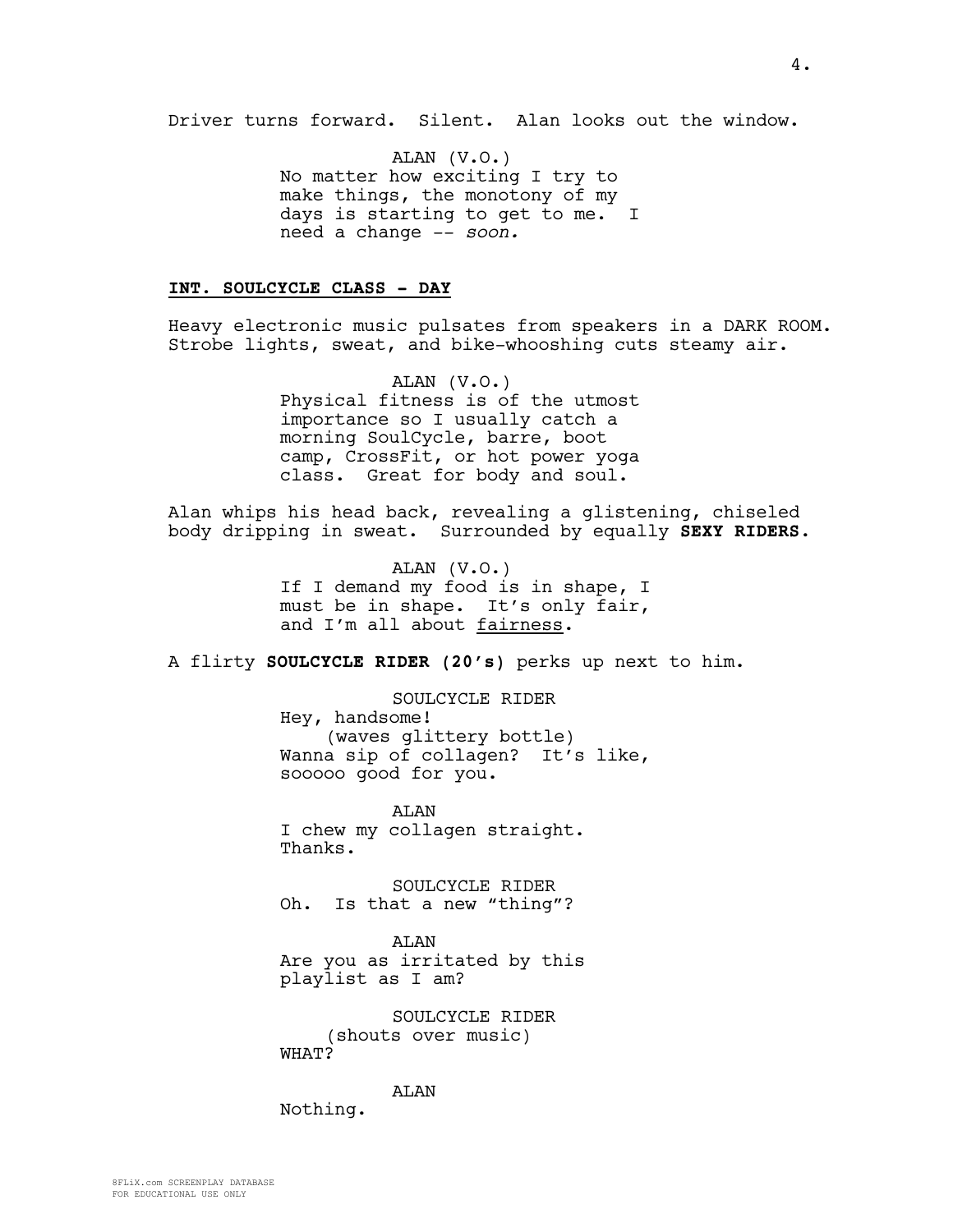### **INT. STARBUCKS - DAY**

An amorphous mass of overly-styled, frenzied, somewhat bitter **NEW YORKERS** (engrossed in phones) queue up like meth addicts. ALAN (V.O.) After fitness and work emails, we all line up for our designer fuel. It's laughable how predictable everyone is. But I'm one of them. Another cog in the machine... STARBUCKS CUSTOMER (O.S.) (super-fast) Grande quad nonfat ten-pump no-whip skinny hazelnut macchiato with half caff ristretto sugar-free syrup extra shot light ice *upside down.* A **BARISTA** motions towards Alan. BARISTA Yes? Can I help you? **AT<sub>AN</sub>** Coffee. Black. *Right side up.* BARISTA Size? Wanna try our triple foam raw chai horchata matcha powder

frappuccino? Half-off before noon. (shouts) SARAH! SALTED CARAMEL MOCHA!

STARBUCKS CUSTOMER (O.S.) I said *no whip!!!!*

ALAN (clears throat) Large coffee. Black.

BARISTA But you can get that at McDonald's.

**AT<sub>AN</sub>** I'll take the Rwandan Blue Bourbon beans as well. Twenty pounds.

Alan closes his eyes. Inhaling deeply.

ALAN (V.O.) A virtually perfect between-flesh palate cleanser...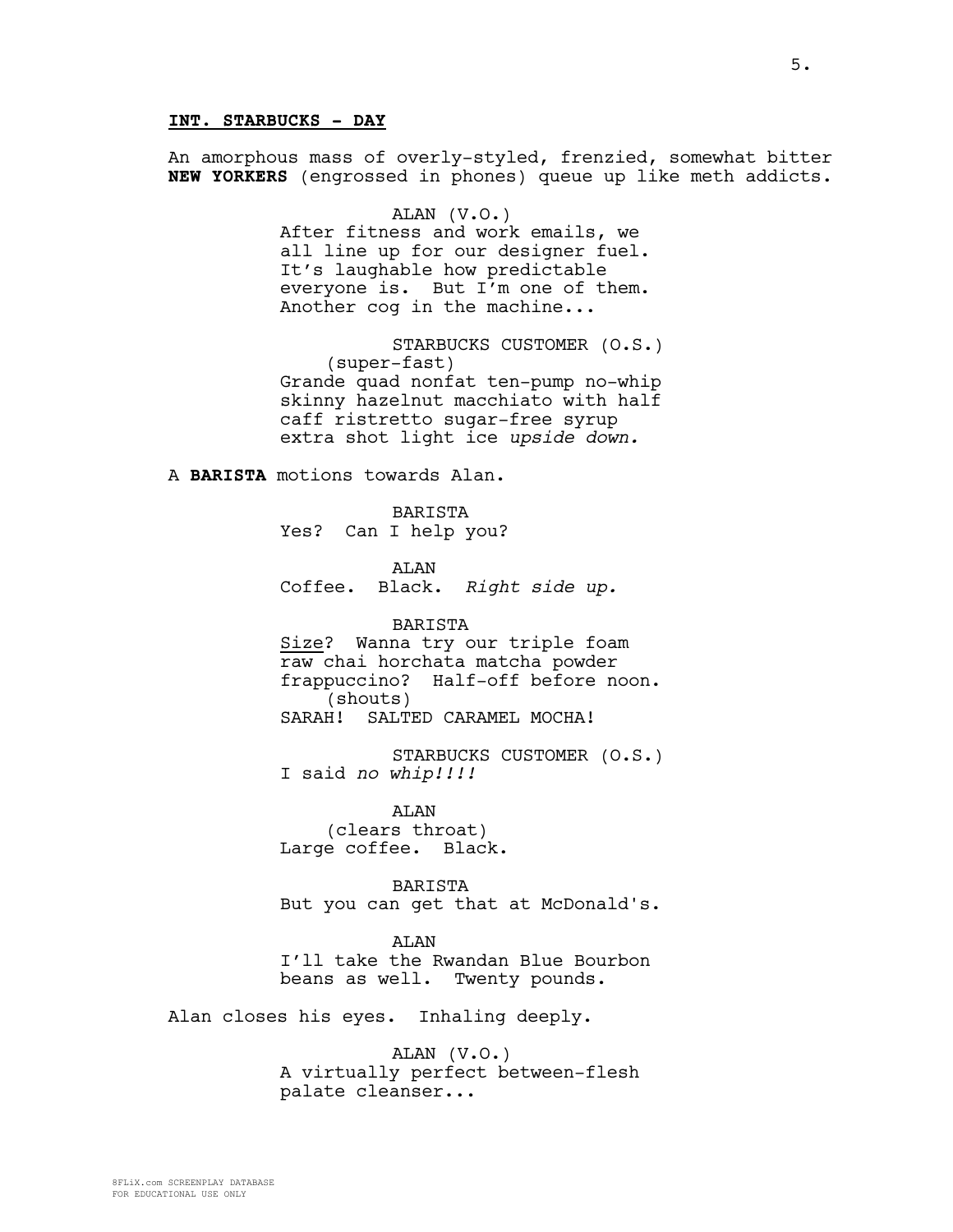Jagged, sleek metal furnishings. Totally modern minimalist office with the barest of accouterments. Glass *ever-y-thing.*

> ALAN (V.O) It's like the world's gone fucking insane. I don't relate to anything or anyone. It's starting to like, really get to me. You know?

Alan vigorously shades inside a very expensive coloring book. He does a magnificent job staying carefully inside the lines.

A PHONE INTERCOM is pressed.

ALAN (CONT'D) Olivia? In here, please.

**OLIVIA (23)** is an enigma. We never see her.

OLIVIA (O.S.) Yes, Alan?

**AT<sub>AN</sub>** Repeat after me: *athleisure is not proper work attire.*

OLIVIA (O.S.) Read a fashion blog, will you?

AT<sub>AN</sub>

Please go to Bergdorf Goodman and charge business attire to my account. I can't handle it anymore. By the way. Olivia?

OLIVIA (O.S.)

Yes?

ALAN How many followers do you have?

OLIVIA (O.S.) On what, Instagram? Eight hundred.

**AT<sub>AN</sub>** 

Inedible.

OLIVIA (O.S.)

What?

ALAN *Incredible!*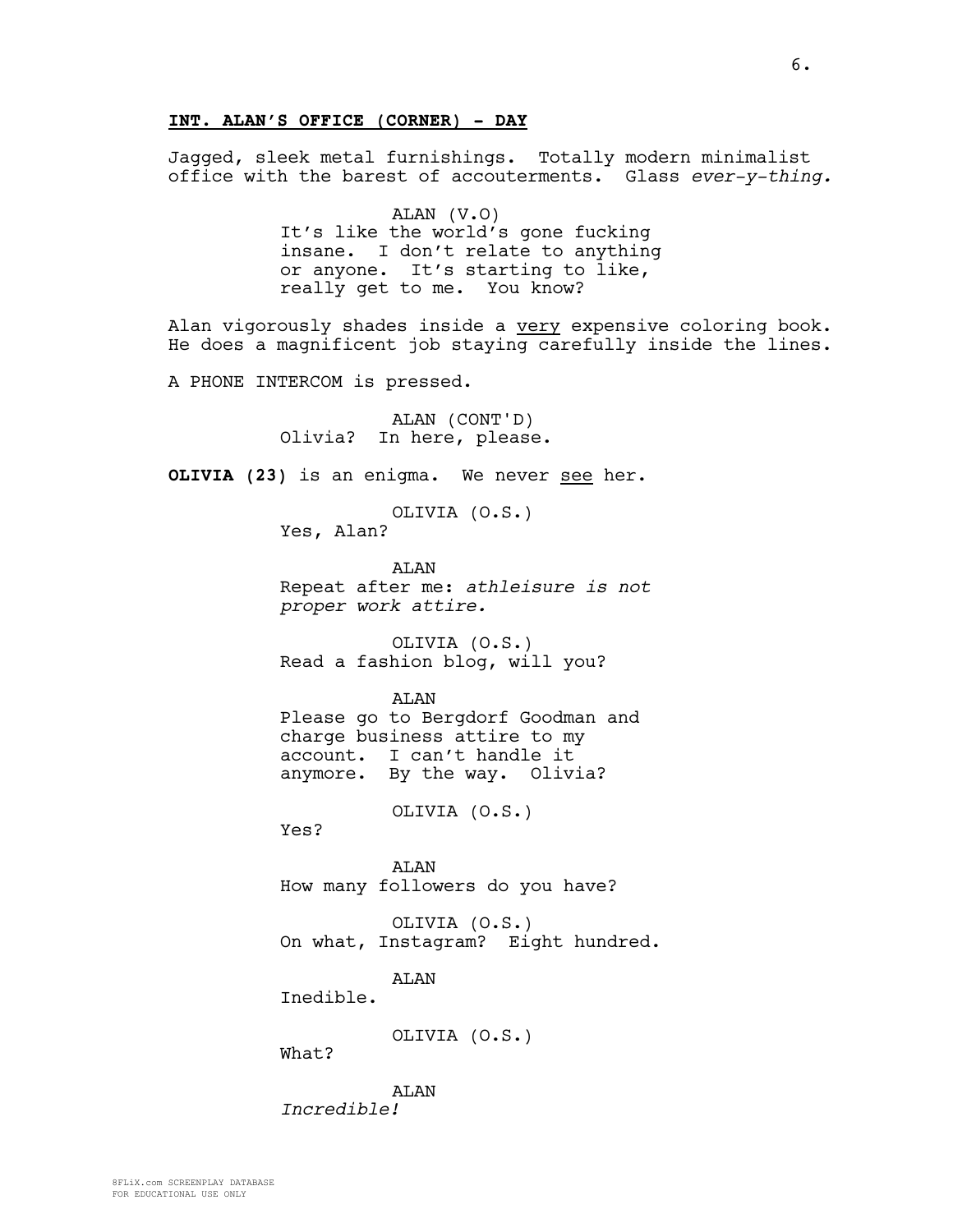# **INT. CONFERENCE ROOM - DAY**

A sprawling, stoic conference room. An absurdly long, threatening table. Very modern -- no base, it just hovers.

> ALAN (V.O.) I'm a headhunter for a prestigious firm I can't talk too much about. But I staff exclusively for startups in... experimental technology. I was fired from Google. I wear that as a badge of honor.

An **INTERVIEWEE (23)** walks in.

ALAN (V.O.) Sharp gait. Nice clothes. Ralph Lauren scent. Tight skin. He would be a deeee-light to eat if he was into that *kind of thing.* (out loud) Please. Come in.

Alan stands to greet him.

ALAN (V.O.) I love my job because it's always fun to see a person who has just begun their "New York life". That innocence. That excitement. A rare freshness before it's expired.

-- an authoritative handshake.

ALAN Welcome to New York! You'll be destroyed and back to Ohio in less than three years. Let's take a look at that resume, *shall we?*

#### **INT. CRYOGENIC CHAMBER - NIGHT**

Alan stands in a full body, vertical CRYOGENIC CHAMBER. Enveloped in a thick swath of white vapors. Bright blue lights reflect off fashionable moisture-chamber goggles.

> ALAN (V.O.) At the end of a long day of doing very little, I like to sit naked in negative 300 degrees Fahrenheit. Great for body and soul.

A timer goes off.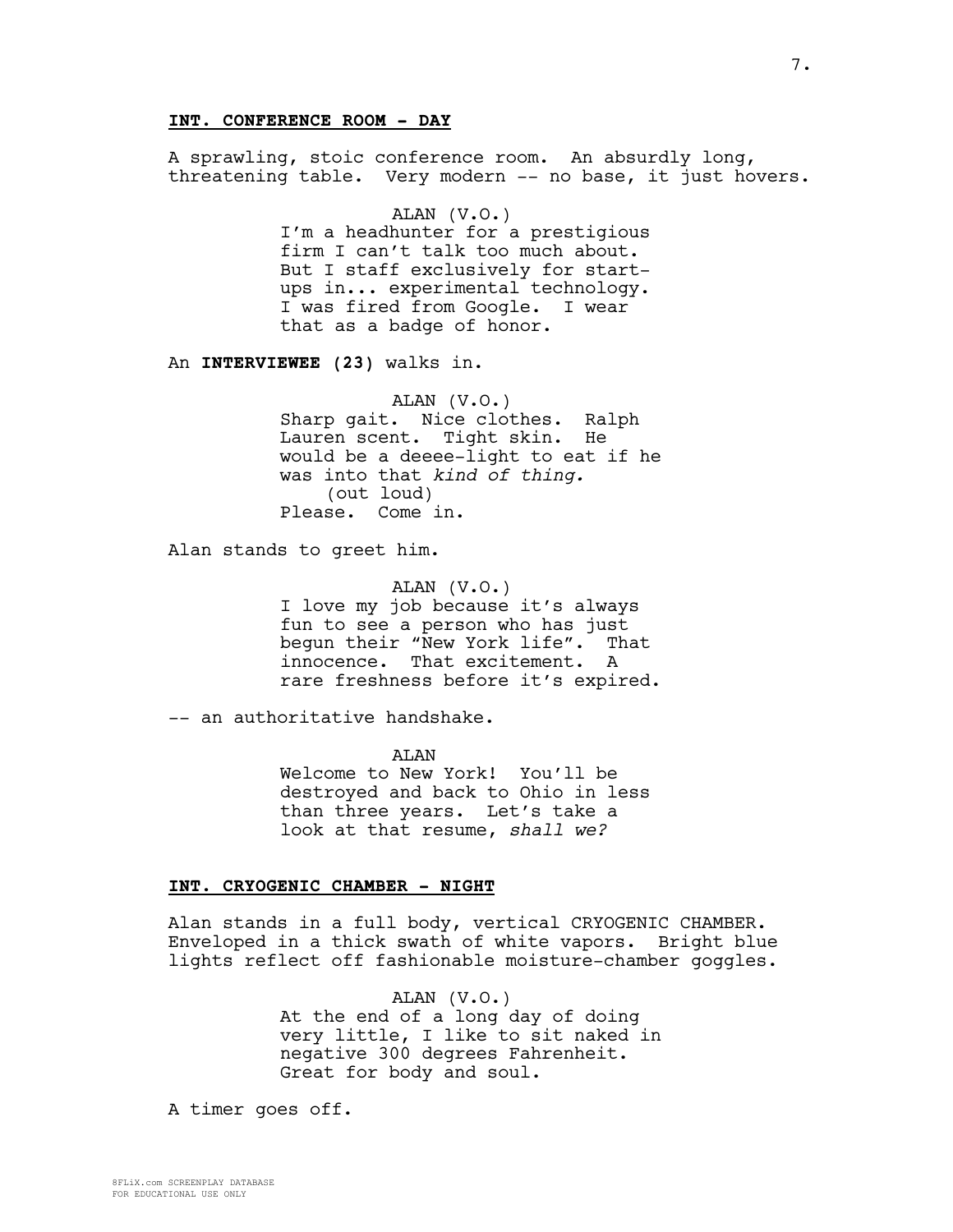ALAN (V.O.) If I sit in here long enough, I imagine I'd turn into that freezedried ice cream that NASA space people eat. Flavor? Neapolitan.

Alan climbs out.

ALAN (V.O.) When I start thinking about how tasty I'd be as space ice cream, I know  $i\overline{t's}$  time to leave.

#### **INT. L'ATELIER DE CHOW CHOW - NIGHT**

Alan sits across from a WOMAN (hiding behind a menu) at an extremely nouvelle, hipster restaurant. *We cannot get in.* His eyes dart around each **PATRON**. Guessing hair products.

> ALAN (V.O.) L'oreal. Fekkai. Kerastase. Probably something cheap like Garnier. Oh. I sense an extremely pricey brand. But I cannot identify it. Hmmm...

**EMILY OSWALD (26)** closes her menu. Revealed is a stunning woman around twenty-six years old (but says twenty-two).

> ALAN (V.O.) *What is that brand?* It's really bothering me. It could potentially negatively affect my dining experience.

EMTT<sub>.</sub>Y Close your menu. I want to order.

ALAN (V.O.) Oribe! Oribe conditioner. At \$161 per bottle, I could possibly orgasm right now. *But who is wearing it?*

He looks back at the menu. She grabs it and closes it for him. Motions for a waiter.

> AT.AN I don't know what I want.

EMILY We're ordering off the hidden menu. I read all about it in *New York Magazine*. We say a secret word!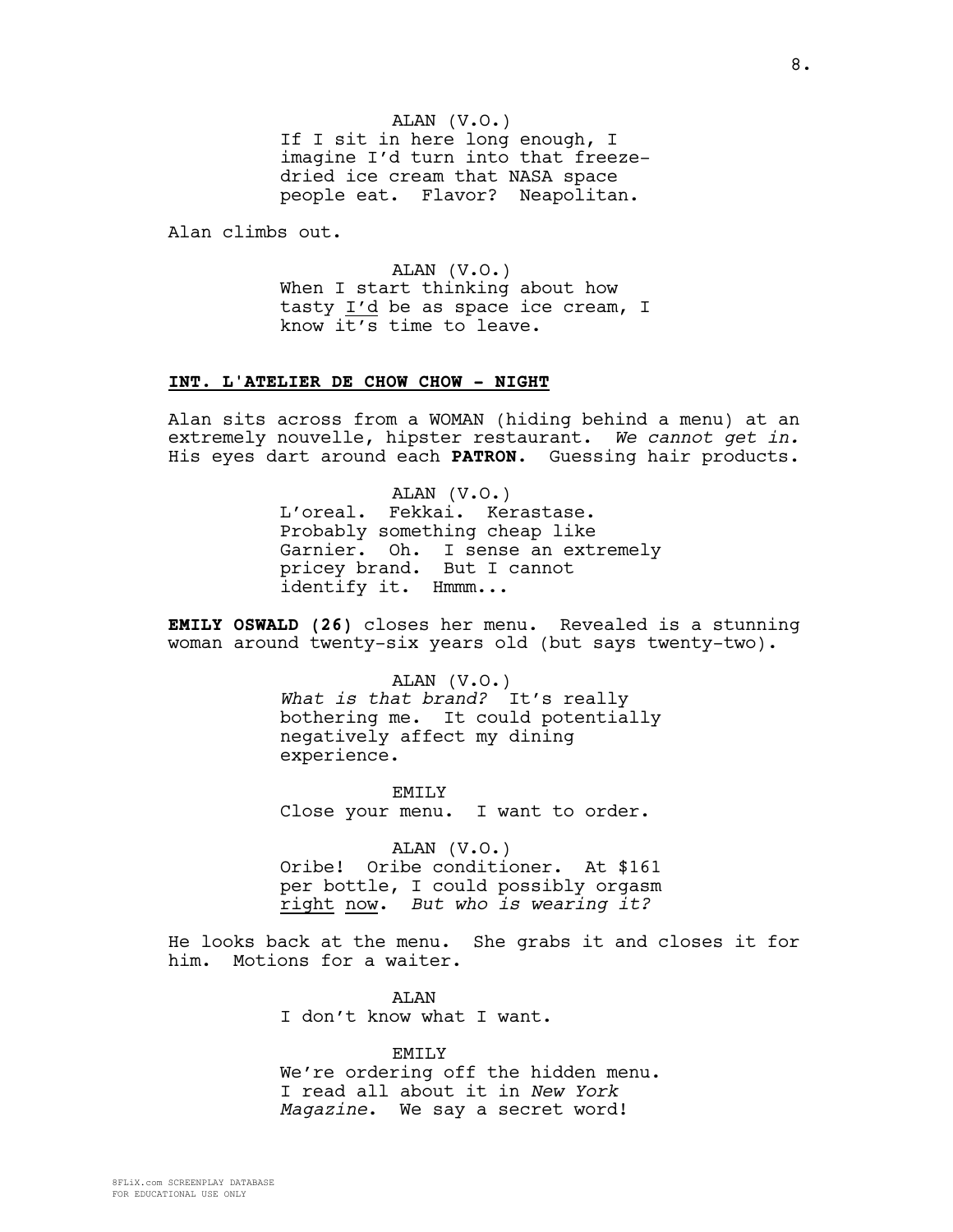Alan grimaces. Stares blankly at Emily.

ALAN (V.O.) It's really important to date people you wouldn't otherwise eat. Emily is a "micro-influencer" with 20,000 followers *tops* on only two platforms. She's inedible.

He grabs for the menu. She keeps it out-of-reach.

ALAN What if I'm allergic to this socalled "secret menu"? Is it macrobiotic friendly?

EMILY We have to talk.

Alan closes his eyes and deeply inhales.

ALAN Smell that? (leans in, low) Someone is wearing Hugo Boss.

EMILY Alan, I'm serious.

A probable off-Broadway **WAITER (25)** with only a *small whiff* of pretension stops by. Badge on his vest reads: "TOM".

> WAITER Welcome to L'Atelier de Chow Chow.

> May I get you started with drinks?

EMILY (giggle) "Taradiddle".

He winks, taking their menus. Quickly leaves.

ALAN (V.O.) So many people using Pureology conditioner. I must get it.

**EMTLY** Listen. Monogamy is out. I read

polyamory is the latest fad! So, we're now in an open relationship.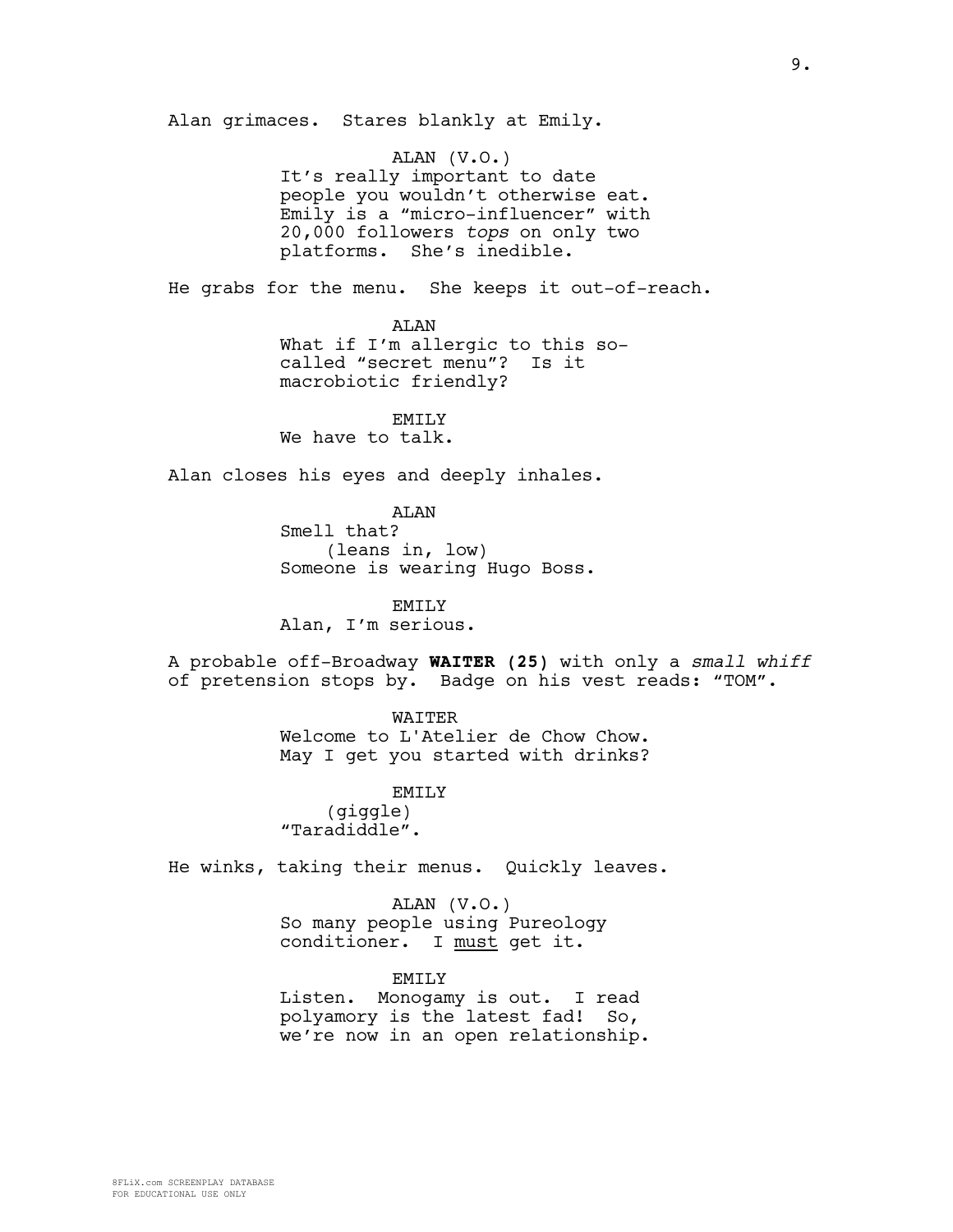AT<sub>AN</sub> Absolutely not. That's such a -- (low, disgust) *-- millenial* thing.

EMILY

I'm going to be auditioning a third partner for us. It's going to be *amazing* for our sex life!

### ALAN

Please, Emily. I want some semblance of a normal relationship. I want to feel semi-traditional. (alarmed) Where are you getting this shit?

EMILY Gwyneth Paltrow says --

ALAN I don't give a flying fuck what Gwyneth Paltrow says. I don't even give a sitting fuck.

Plopped in front of Alan is a 3-foot-long shovel with food piled on the base. His face: a mix of repulsion, confusion.

> ALAN (CONT'D) (finger up) Excuse me. Why is my food being served on a shovel?

> > WATTER

It's a throw-back to Tokugawa feudalism, in which traditional cultivators eschewed capitalistic entrepreneurship in the Meiji period.

ALAN It's food being served on a shovel.

EMILY

(very low) Alan! My personal shopper had to call in a favor to get us *in here!*

Alan pushes the food away. Eyes the waiter.

ALAN Put-it-on-a-plate.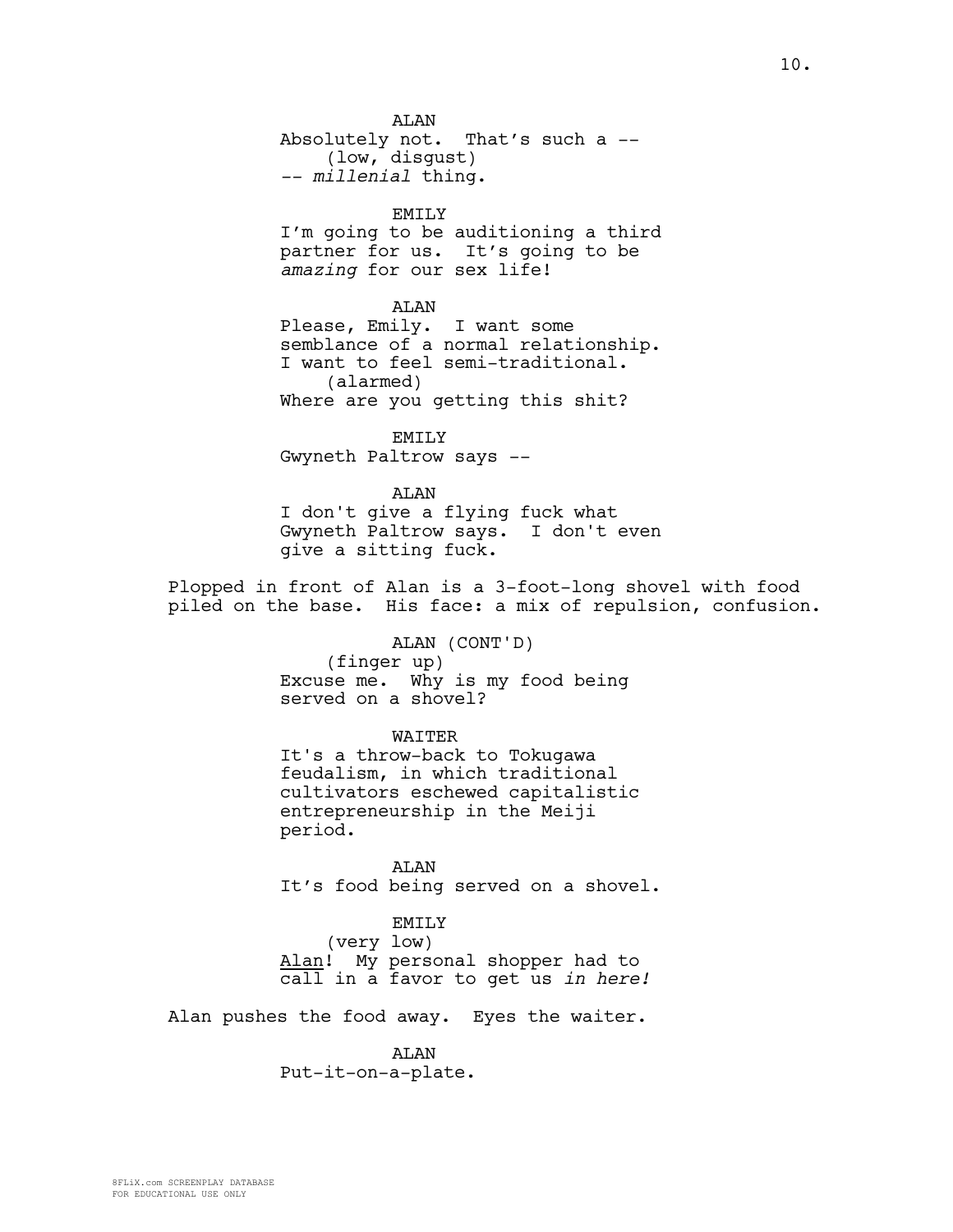EMTT<sub>.</sub>Y

Stop embarrassing me. (to waiter) We're so sorry --

ALAN

You're talking about trolling Craigslist for sex partners so our evenings turn into Vegas brothel gang-bangs, yet *I'm* the one embarrassing *you*??

Emily flits her eyelashes at the waiter.

EMILY

It looks delicious. We're honored to try it. Send our regards to the Chef. It's going on my Instagram. (to Alan, very, very low) I'm not getting them off *Craigslist!!*

Alan and the waiter exchange tart, dirty glances.

#### **INT. KITCHEN CLOSET - NIGHT - MOMENTS LATER**

Alan and the waiter have steamy sex in a back stockroom. Silk napkins, tablecloths, and shovels get knocked over. Alan exudes a TOM CRUISE-like menacing, faux-enthusiasm.

> ALAN Are you as excited as I am that Whole Foods avocados are \$1.99, *Tom?*

WAITER Shut up and FUCK ME!

ALAN How many followers did you say you had on Facebook, again?

The waiter is about to climax.

WAITER 137,000. Oh, Je-Je-Jesus --

ALAN *Really impressive*. How come you're still a waiter?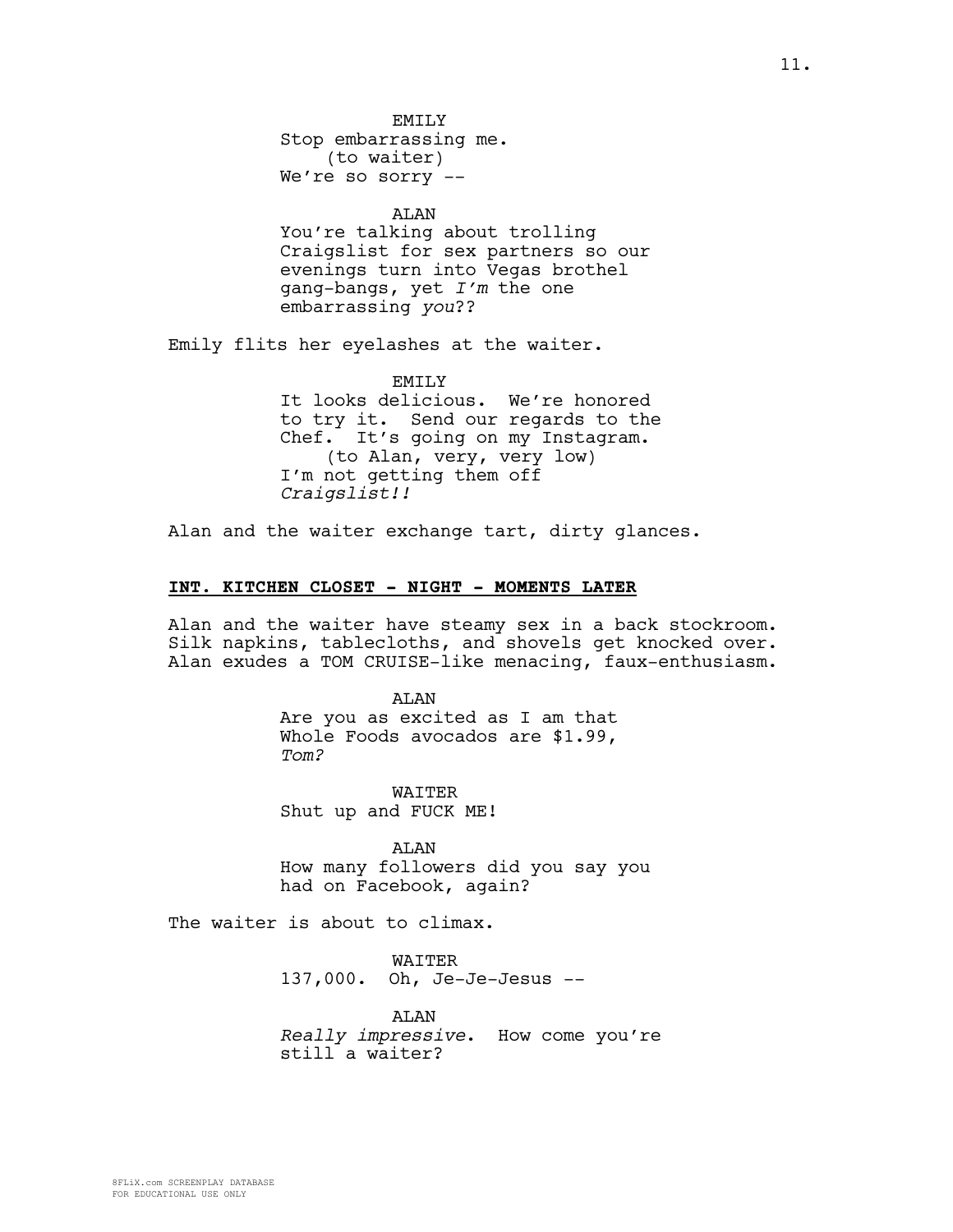12.

WATTER (panting/ecstasy) Do you have any idea how hard it is to get on Broadway?

Alan swiftly stabs him in the stomach. Twists the knife.

### ALAN

No. I don't.

The waiter's mouth opens with surprise. *The life drains out of him.* Alan carves up, throwing him against the wall. He takes out his phone. The waiter's Facebook page pops up.

TOM CARTWRIGHT

137,645 FOLLOWERS

ALAN (CONT'D) I love your social influence.

The waiter continues to gag, blood dripping out of his mouth.

ALAN (CONT'D) And since you'll be long dead before my girlfriend fiscally tips you, here's a verbal tip -- (whispers) *The majority of people you meet on Tinder are insane.*

-- but he's lifeless. Alan spots a shovel on the ground. He picks it up. Thrusts it in the waiter's (dead) face.

> ALAN (CONT'D) Repeat after me: *shovels are not plates!*

Alan smushes the waiter's lips up-and-down, pretending that he's answering back.

> ALAN (CONT'D) (mimic) "Shovels are not plates". (normal voice) Good boy.

### **INT. ALAN'S KITCHEN - NIGHT**

Alan tosses apartment keys on a stunning marble counter. Sighs loudly into his hands. Swings open a big pantry door.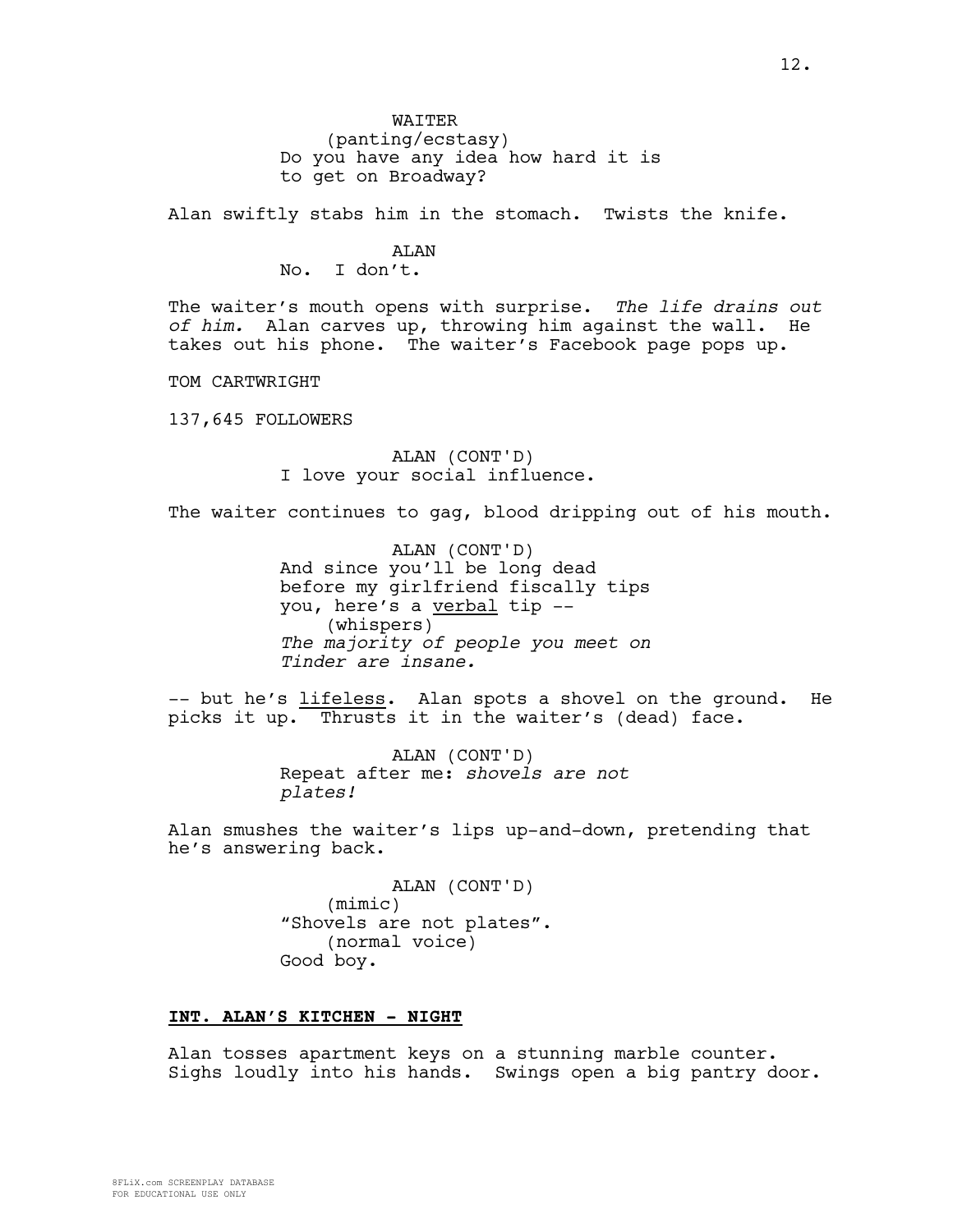**INSIDE PANTRY.** Hundreds of small and medium-sized plastic containers of white powder. Some bright white, some dull.

On each tub is a name. *Becky. Kendall. Jessica. Matt. Sam. Priscilla. Heatherton. Jackson. Bella. Taylor.*

He sets a new one on the shelf. "Tom".

ALAN (mumbles) I really need a shot of Becky tonight.

He takes out a tub marked "Becky". Scoops two generous helpings of powder into a blender. Adds water, ice. Blends.

Notices he's low.

ALAN (V.O.) "Becky" is an ideal. High energy, strong fitness, jubilance. I met her at aqua cycling after following her Instagram page for two weeks.

#### **INT. ALAN'S WORKSPACE - NIGHT**

Alan sips on his protein shake. Scrolls through dozens of Instagram model's pages. Artistic, beautiful, healthy, and travel-obsessed photos. All perfectly filtered.

> ALAN (V.O.) Instagram is a gourmet meat market. Models and yacht girls show so much skin -- you can inspect *every square inch* of the raw product before acquiring. It's helpful.

**CLOSE-UP** on assorted, pretty faces. Limbs.

ALAN (V.O.) A proper meal is determined by three specific things.

**CLOSE-UP** on FOLLOWER COUNT.

ALAN (V.O.) Followers. Nothing feels as good as fame tastes, and the sweet spot is over 100,000. Each "like" - which they get many of  $-$ - infuses them with serotonin and a mouthwatering hit of *dopamine.*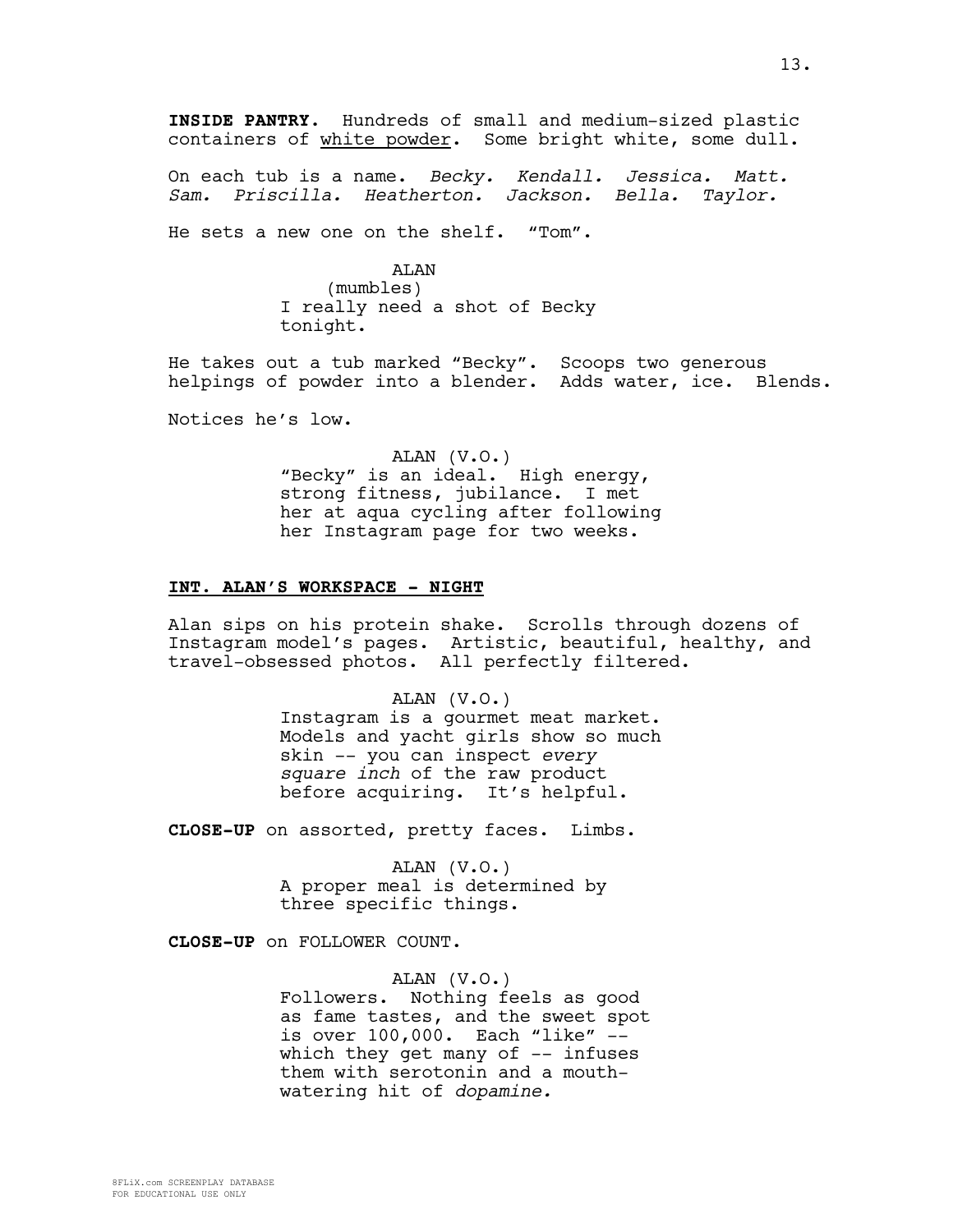# ALAN (V.O.)

Average likes per post. Five digits is nice, six digits is better. Videos should have over 800K views. You want the same flesh everyone else desires.

**CLOSE-UP** on LOCATION.

ALAN (V.O.)

Finally, climate. Warm climates lead to softer skin -- much easier to fry. Cold climates are better preserved. Have less of that repulsive "sunblock aftertaste".

Alan lingers on an Instagram Model in New York. Tilts his head, astutely going through each perky photo.

> ALAN (V.O.) Fitness models have the nutrients I need. Aspiring models are extra juicy. Travelers are well-spiced.

He opens up a blank e-mail. Puts Emily's name in the "To" field. Copies and pastes a link of the Instagram page.

*To: Emily Oswald From: Alan Pierce Subject: maybe can get her for 3some thing. thanks.*

-- SENT. He keeps scrolling.

ALAN (V.O.) I'm always hunting for the perfect head. I will know when I see it. It'll feel like Déjà vu -- despite never experiencing it before.

His e-mail pings. It's Olivia.

*To: Alan Pierce From: Olivia Alan, CEO wants to see you first thing tomorrow morning. VERY, VERY URGENT. ((a dozen emoji's)) XX Olivia*

Alan wrinkles his nose.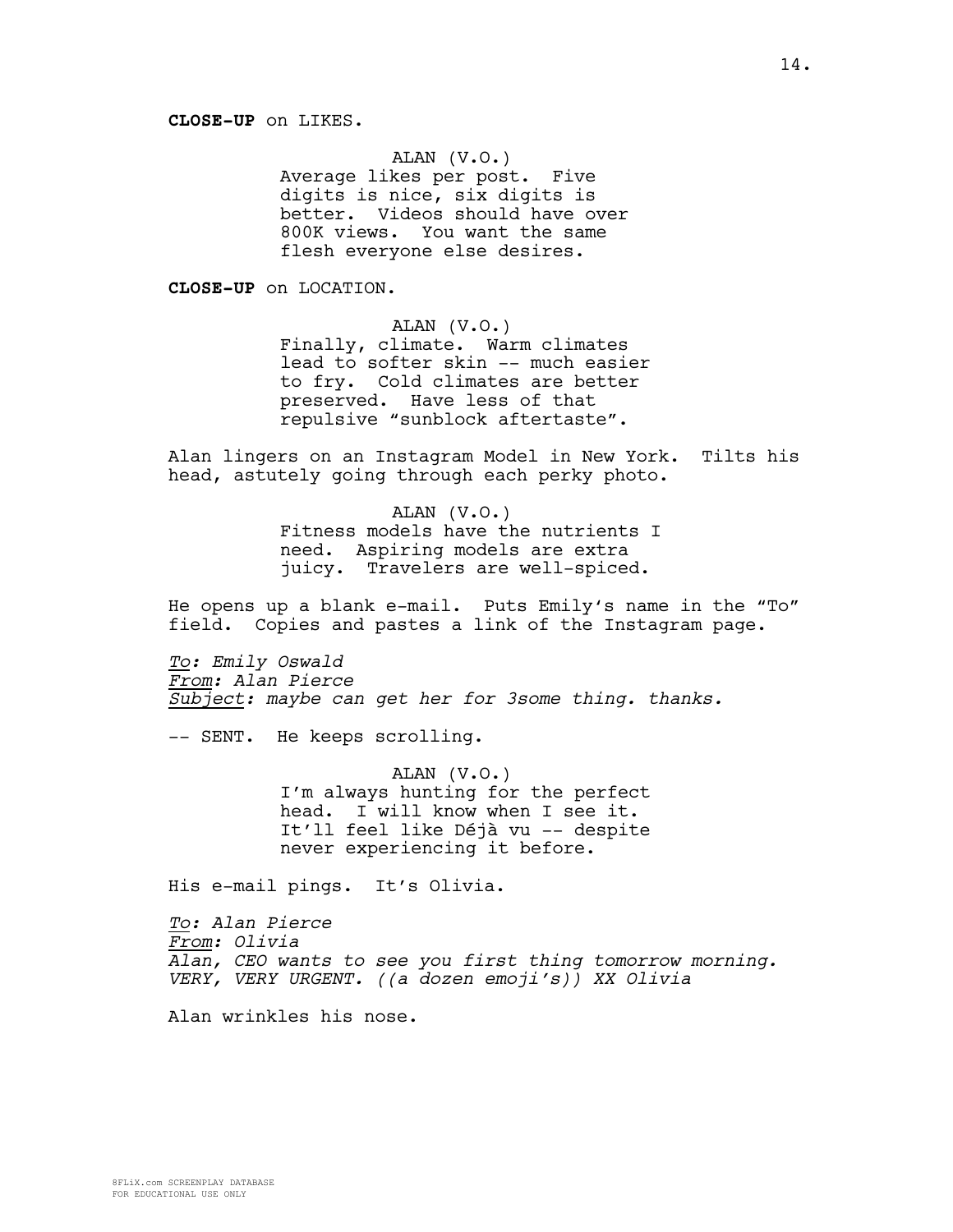*To: Olivia From: Alan Pierce Daily reminder: please refrain from using faces, vegetables, fruits, baby goat videos, and/or memes in our correspondence. Thanks. Alan.*

> ALAN (V.O.) Although I'm dangerously low on "Becky" powder -- and must locate a suitable replacement to re-fill -- I'm too amped at what my so-called boss wants to see me about tomorrow. My night is destroyed.

Light's off.

## **INT. ALAN'S OFFICE (CORNER) - NEXT MORNING**

Alan anxiously cuts up a 1/2 lemon and cucumber at his desk. Drops a few wedges in a tall, skinny glass of ice water.

> ALAN (shouting) Olivia, please hold my calls. I'm trying to have a spa moment.

He sinks back in his chair. Closes eyes. Takes a sip.

ALAN (CONT'D) I'm in Venezuela. I'm being approached by an attractive woman but refuse her advances because I'm still unsure of my sexuality.

OLIVIA (O.S.) Alan... CEO... NOW!!

#### **INT. CEO'S OFFICE - DAY**

Posh office. Barely any furniture. The few pieces it has are expensive and very much on-trend. (Pony chairs, etc.)

Alan sits on an "active chair", trying to keep his balance. He furiously swipes right on attractive people on Tinder.

> ALAN (mumbles) Would eat. Would eat. Would eat. Would eat. Would *not* eat.

Suddenly a MESSAGE pops up on his phone.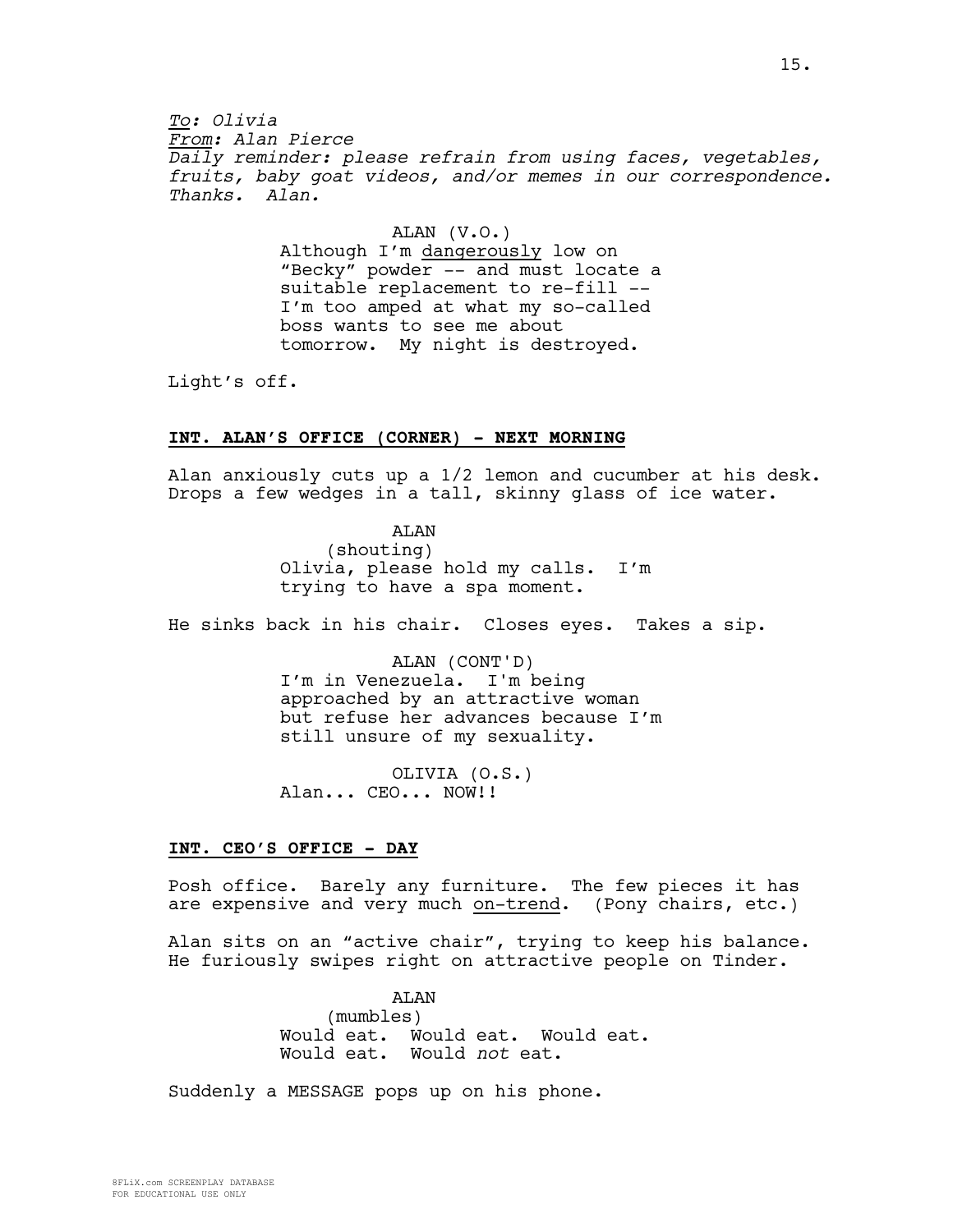*[RE: CANNIBAL AD]*

CEO (O.S.)

Alan?

Alan looks up. An exceptionally dashing **CEO (45)** -- almost too perfect to be real -- clasps his hands together.

> CEO (CONT'D) It's serious. Your last recruit killed everyone at that company and it's going to be an extraordinary feat to scrub it from the media.

Alan's eyes dart down to his phone. Opens the message.

*[HELLO. I AM REPLYING TO YOUR AD. I'M QUITE INTRIGUED AT THE THOUGHT OF BEING EATEN BY SOMEONE LIKE YOU. YOU'RE PICKY. I LIKE THAT. I AM, TOO.]*

> CEO (CONT'D) Where did you get this hire? How did he pass the tests? Why wasn't he properly vetted?

The CEO stirs a warm cup of Mongolian horse milk.

ALAN He was a friend of a friend of a friend of a *friend* that someone knew and recommended from LinkedIn.

-- he looks back down at the message.

*[I HAVE MANY HUMAN RECIPE BOOKS TO SHARE. IT'S IMPORTANT YOU LOCATE MY BEST CUTS FOR CONSUMPTION. MY MUSCLE QUALITY IS DIVINE. YOU WILL NOT FIND A BETTER MEAL OR MORE SUMPTUOUS FLESH THAN MINE.]*

Alan starts salivating.

CEO Stop using LinkedIn. It's the Myspace of job recruiting. Jesus, Alan. You're really pathetic sometimes.

ALAN How can I earn your trust back?

CEO Figure it out. You know I'm a fan of Betteridge Tahitian pearls.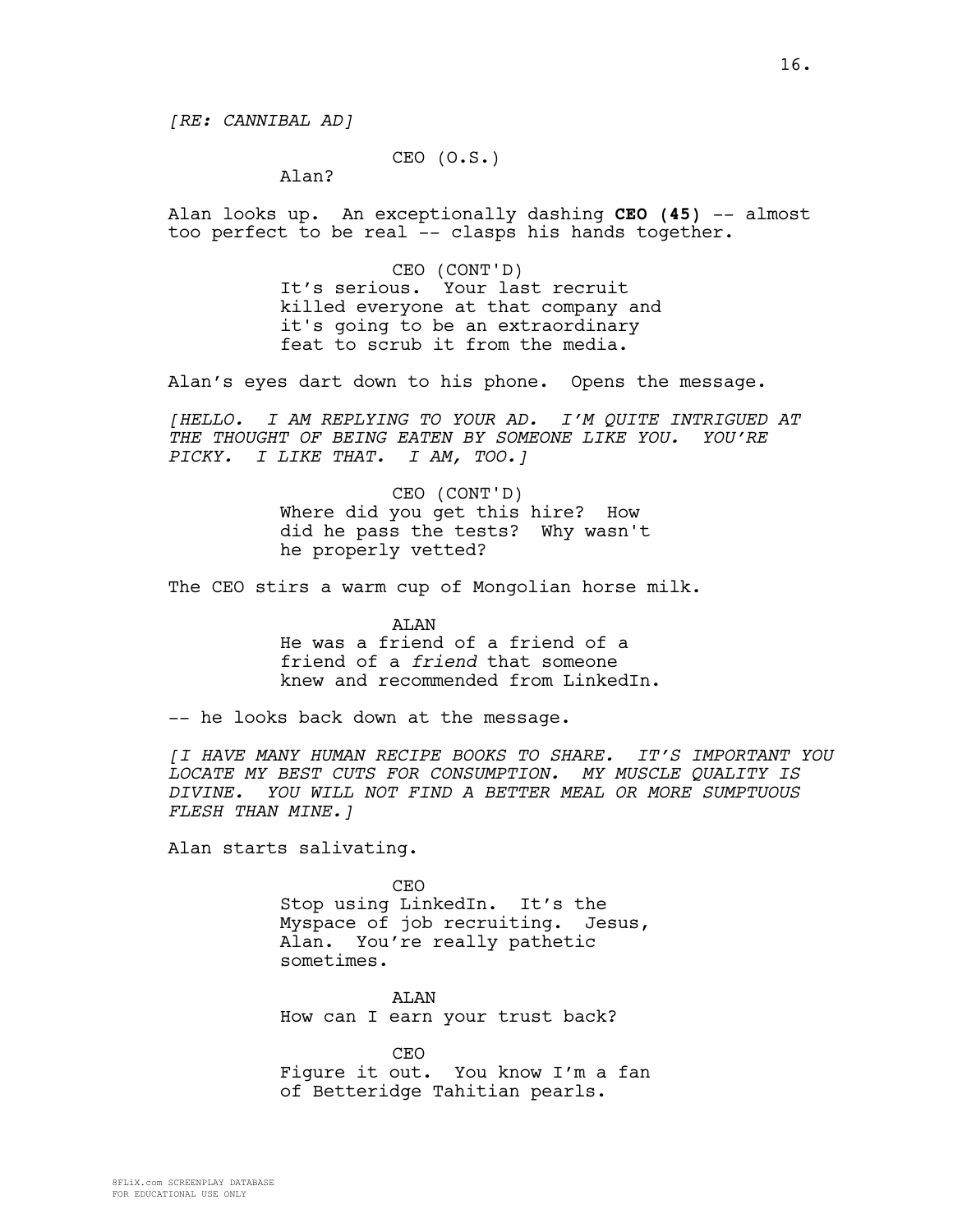**AT<sub>AN</sub>** 

I know.

The CEO takes another long, disgusting sip of his Mongolian horse milk. Alan peaks down at his phone.

*[MY THIGH MEAT SHOULD BE BAKED SLOW. I WANT YOU TO CHOP OFF MY BUTTOCKS AND SMOKE IT FOR 2 HOURS IN HICKORY AND MAPLE WOOD. TRUST ME WHEN I SAY -- IT WILL MELT IN YOUR MOUTH.]*

> CEO As punishment, I'm revoking your overly-generous "success fee". Taking away your various and assorted beauty, clothing, fitness, and company perks. Also, I'm downgrading your company status.

His chest tightens. Alan can't breathe.

**AT<sub>AN</sub>** Please... not my status.

CEO Stop hiring your fuckboys.

ALAN I don't have any fuckboys.

CEO Know why I'm not firing you?

ALAN The blackmail.

CEO (CONT'D) The blackmail.

Alan bows his head in shame. The CEO drones (unintelligibly) on in the background. Alan catches the rest of the message.

*[I DON'T HAVE ANY SOCIAL MEDIA FOR REASONS I CANNOT DISCLOSE. HOPE THAT ISN'T A DEAL BREAKER. IS THAT OK, ALAN?]*

He bristles.

ALAN (V.O.) "Alan"? I never disclosed my name in the ad or on the website.

Alarmed, Alan deletes his CANNIBAL ACCOUNT. Looks anxiously side to side. Sweat slowly drips down the back of his neck.

> CEO -- do you understand?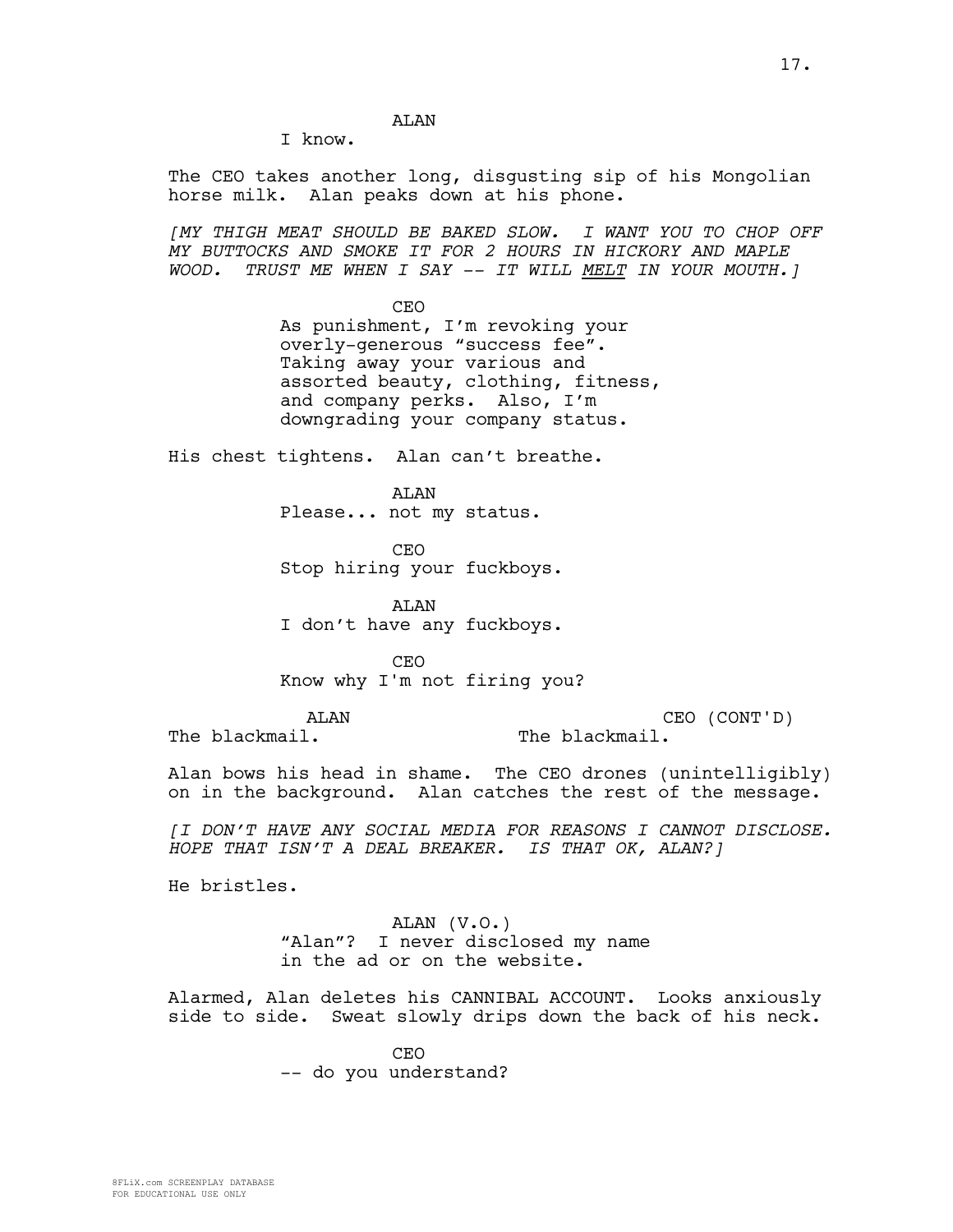Yes. (unsure) Tahitian pearls.

### **INT. CONFERENCE ROOM - DAY**

Cold, dispassionate conference room. Oozing with status. Alan is among **VARIOUS COWORKERS** wearing the *best* designers: Brooks Brothers, Ralph Lauren, Gucci, Brunello, ETC.

He sits upright, delicately dabbing sweat from his forehead. His silk kerchief is nearly soaked.

> ALAN (V.O.) Oh God, the last thing I need right now is a work meeting. Can't let my declining social status show.

COWORKER #1 How's the Neuralink account going, Alan?

# AT<sub>AN</sub>

(icy) Great.

COWORKER #1

Nothing sexier than ultra high bandwidth brain-machine interfaces. *Am-I-right*?

COWORKER #2 (leans in) Heard they're anxious to fill the microfabrication engineer position. Commission is *insane.*

Alan tightens his tie. Nods with a terse "smile".

ALAN (V.O.) I used an anonymous IP with my cannibal ad post. How did that person possibly *know my name?*

COWORKER #1 slides over his iPhone XR.

COWORKER #1 New Instagram layout. What do you think?

Everyone leans in.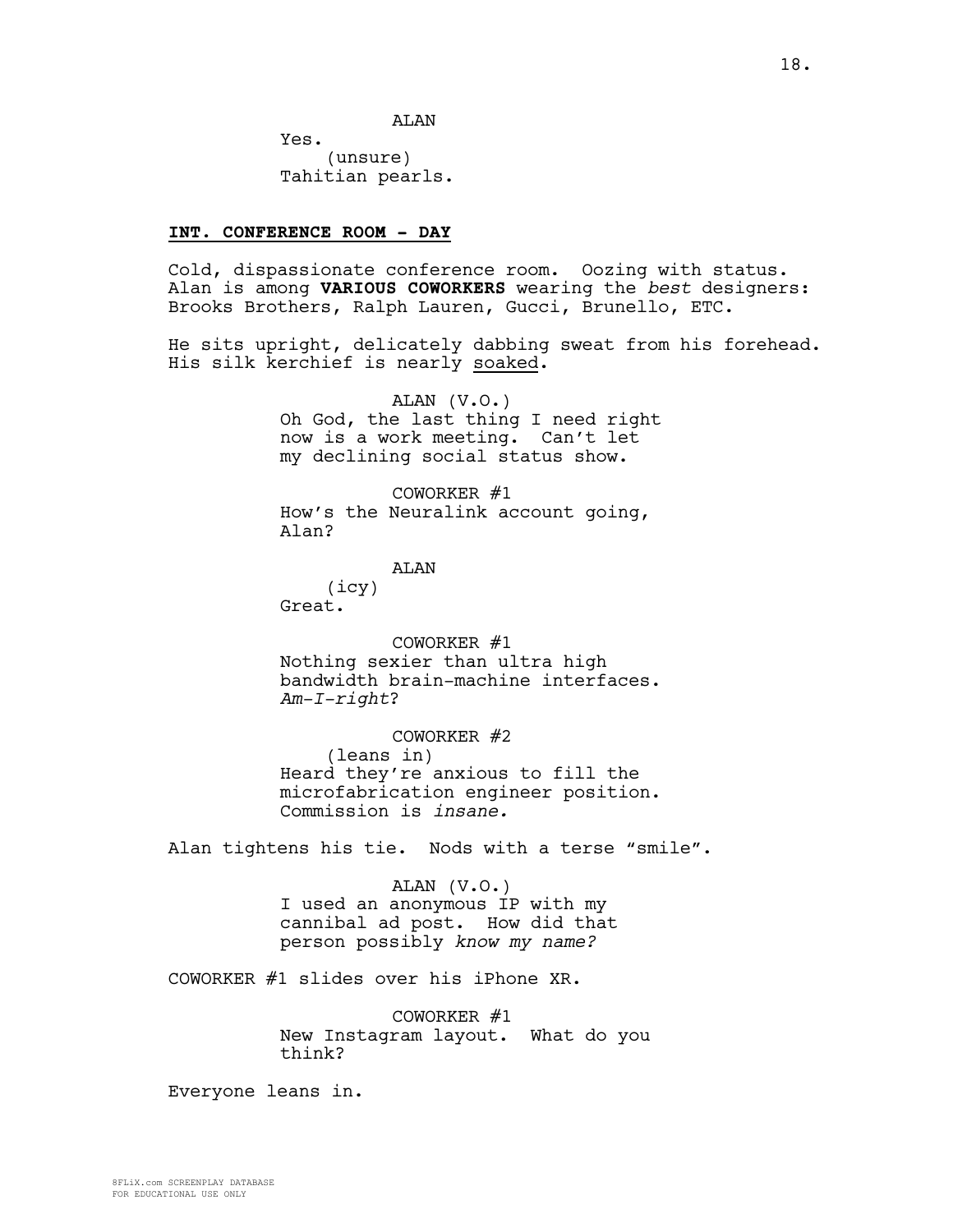**CLOSE-UP** on INSTAGRAM FOLLOWERS: 47K.

# COWORKER #2

*Very* nice.

### COWORKER #1

Clean bio links, customized Stories. Posting twice a day at highest-traffic volume. High 80% use of on-trend hashtags.

ALAN (V.O.) Stunning photography and an even more enviable "aesthetic". Translates beautifully in both mobile and iPad. Exceptionally high influence. *Jesus Christ...*

COWORKER  $#3$  (O.S.) How about this?

A manicured, well-moisturized hand (with the cuff of a remarkably slim-cut European suit) slides his iPhone XS MAX next to it. Gold band on a finger, Rolex watch on his wrist.

**CLOSE-UP** on INSTAGRAM FOLLOWERS: 90K.

### ALAN

(chokes) Nice.

COWORKER #1 Cheeky bastard. How much did you pay for those followers?

COWORKER #3 Not a cent. Daily engagement. Product placement. Niche posts focused on music, fitness, travel.

PERFECT HEAD (O.S.) That's nothing.

A youthful hand with high-gloss ruby red nails, several stylish Cartier bangles, diamond rings and a slim fit Chanel watch slides over an iPhone 11 Pro Max. Platinum case.

> ALAN (V.O.) Oh... my... God... the iPhone 11 Pro Max. *A platinum case!*

**CLOSE-UP** on INSTAGRAM FOLLOWERS: 11.5m.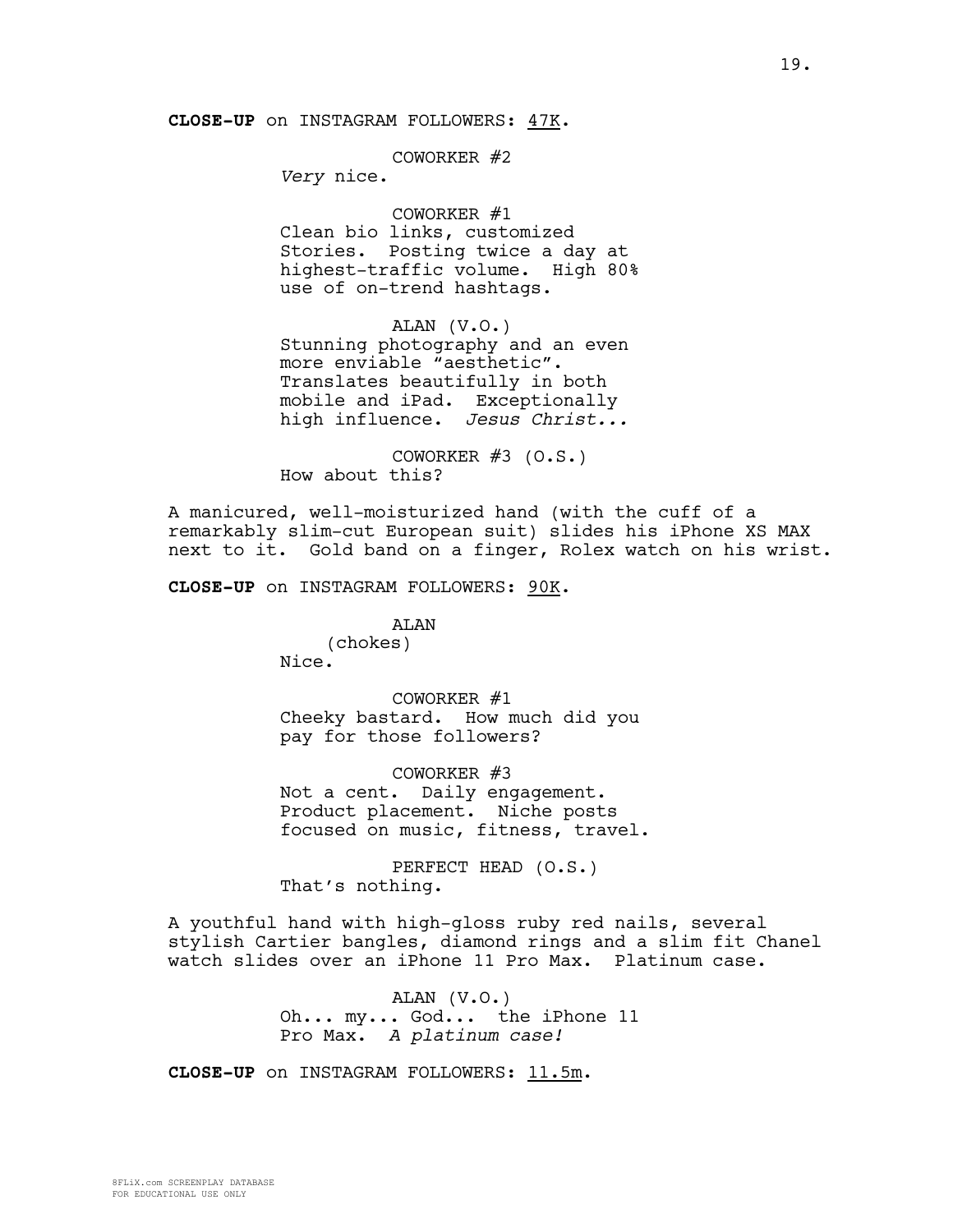Alan's mouth drops open. He stares with a burning envy -- an incredibly primal hunger -- at such social capital.

> ALAN (V.O.) Never in my life have I been within such close proximity to someone with so much social influence...

He looks up. Freezes. Before him is the most PERFECT HEAD he has ever seen. **PERFECT HEAD (25)** is a walking Instagram lifestyle brand. Effortless, beautiful, stylish, flawless.

> PERFECT HEAD I'm a social influencer.

ALAN (breathless) You get paid to --

PERFECT HEAD -- to post. Yeah.

ALAN (V.O.) *The ultimate goal!*

All the coworkers nod to each other. CEO appears.

CEO She'll be handling our most important accounts. Our *hottest* start-ups. We stole her from Silicon Valley.

Alan fights his orgasmic, euphoric daze. His lustful awe. Tries to keep salivation at a bare minimum. Grips the table.

> ALAN (V.O.) I must have her head for my collection. Oh God, her taste. White pearl albino caviar... with Kobe beef wrapped in gold leaf...

### **INT. BERGDORF GOODMAN - DAY**

Alan walks in to warm greetings and bows from **SALES STAFF**. The store is relaxing, spacious, grandiose. Old-school glamour. Luxurious. The music is classical, relaxing.

> (MORE) ALAN (V.O.) When I'm about to suffer a nervous breakdown I typically take a trip to my favorite retail spot -- *Bergdorf Goodman.*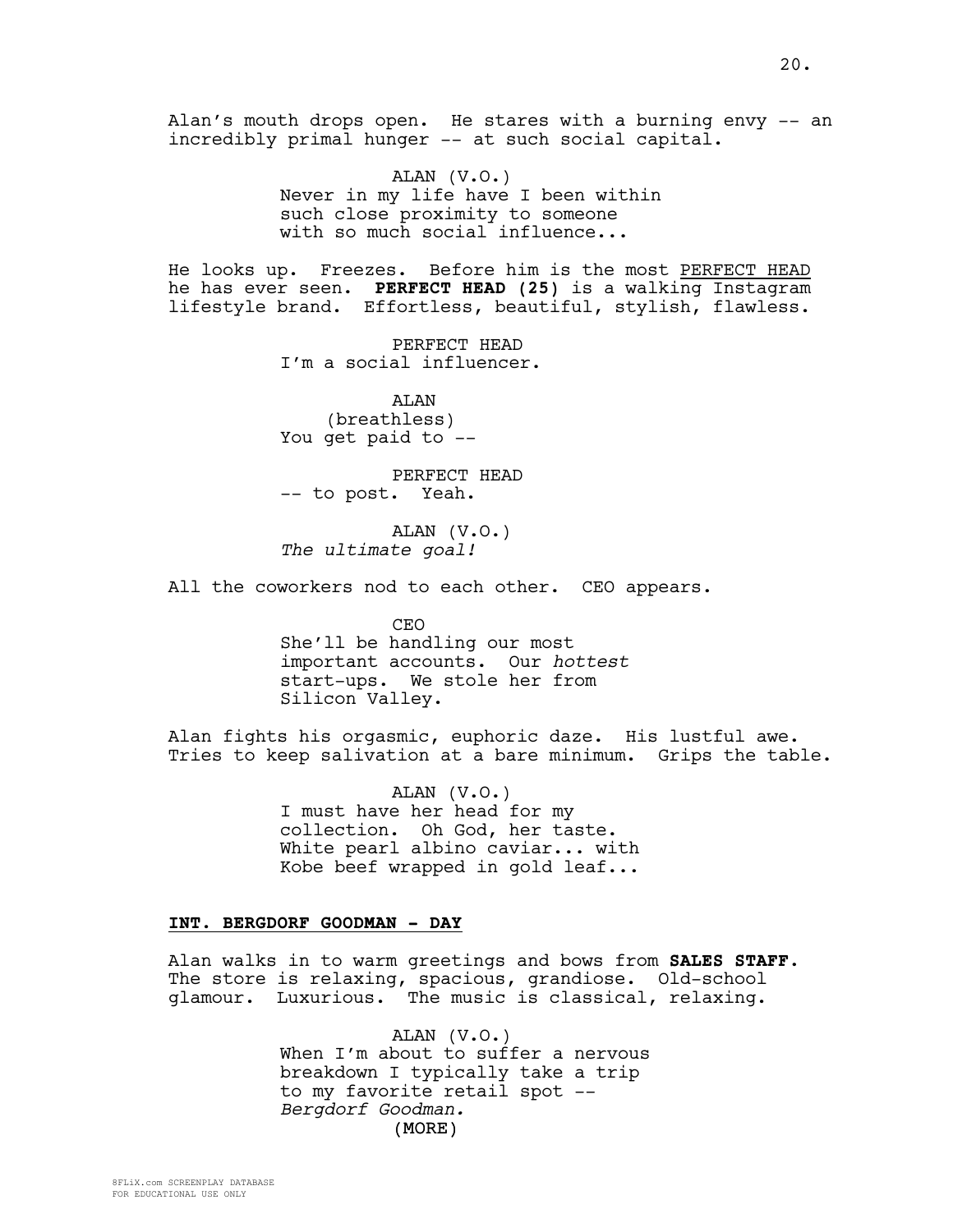ALAN (V.O.) (CONT'D) The last vestige of class in a city of dwindling influence and tawdry culture.

Sparkling, glossy marble floors. Only the most extravagant brands. Prada, Jimmy Choo, Gucci, Lanvin, Dolce & Gabbana.

ALAN (V.O.)

The Italian leather, alone, is enough to quell agitation. I feel like I'm back in old New York where people dressed-up, had manners, and status was equally distributed amongst those who earned it.

Alan stops and browses a rack of business suits. A handsome, just-the-right-amount-of-friendly **SALES PERSON** appears.

> SALES PERSON Good afternoon, Mr. Pierce. May I assist you with anything?

**AT<sub>AN</sub>** I have an image problem.

SALES PERSON Have you lost status?

Alan's miffed by the question.

ALAN What? No. I'm just low on my protein powder. And I'm being stalked by someone I don't know.

SALES PERSON I have *just* the suit.

The sales person leaves. Alan sits on a velvety couch, easily at a cost of \$20,000. He closes his eyes, feeling it.

> ALAN (V.O.) Loss of status at work means lesser events, lesser social capital, lesser friends, *lesser access to premium heads!* I must fix this.

He catches himself clawing his fingers into the couch. Quickly stops. Smooths out the marks.

The sales person returns with a lavish Kiton textured solid two-piece suit in high blue. Price tag: \$8,495.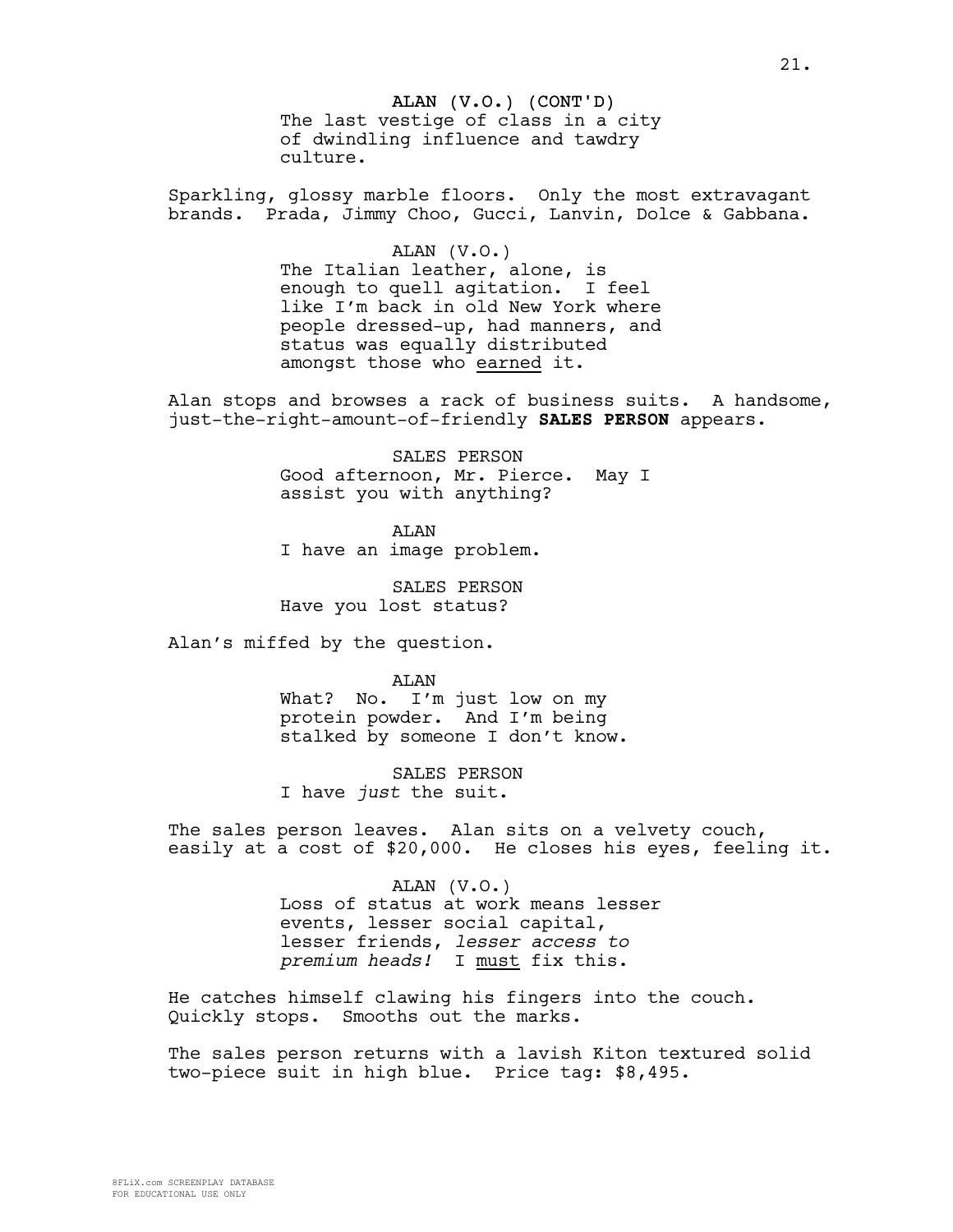SALES PERSON It's in your size.

AT.AN I'll take it.

SALES PERSON Shall I ring you out?

ALAN

One minute.

### **INT. BERGDORF GOODMAN - WOMEN'S SECTION - DAY**

Alan browses polychromatic racks of brilliant Hermé's silk scarves and kerchiefs. He carefully picks up each one, feeling the quality. Appreciating the artistic design.

> SALES PERSON Are you looking for one in particular?

ALAN I think I found it. May you gift wrap it? It's for someone special.

SALES PERSON

Of course.

## **INT. SOULCYCLE CLASS - NIGHT**

THE POST-WORK RUSH. Career-obsessed riders (fully made-up) furiously spin to the highly addictive, upbeat pop music.

> ALAN (V.O.) I'm back in SoulCycle, trying to forget everything*.* I'm really feeling the music. The pulse radiates through me, and it's, you know, *jazzing me*. Although the lyrics are unintelligible, I still feel they could apply to my life.

He listens to the lyrics a bit more, straining to hear. Expression drops. He turns to a **SOULCYCLE RIDER** next to him.

> ALAN Oh, God. Is this Miley Cyrus?

SOULCYCLE RIDER It's the Miley Cyrus spin class.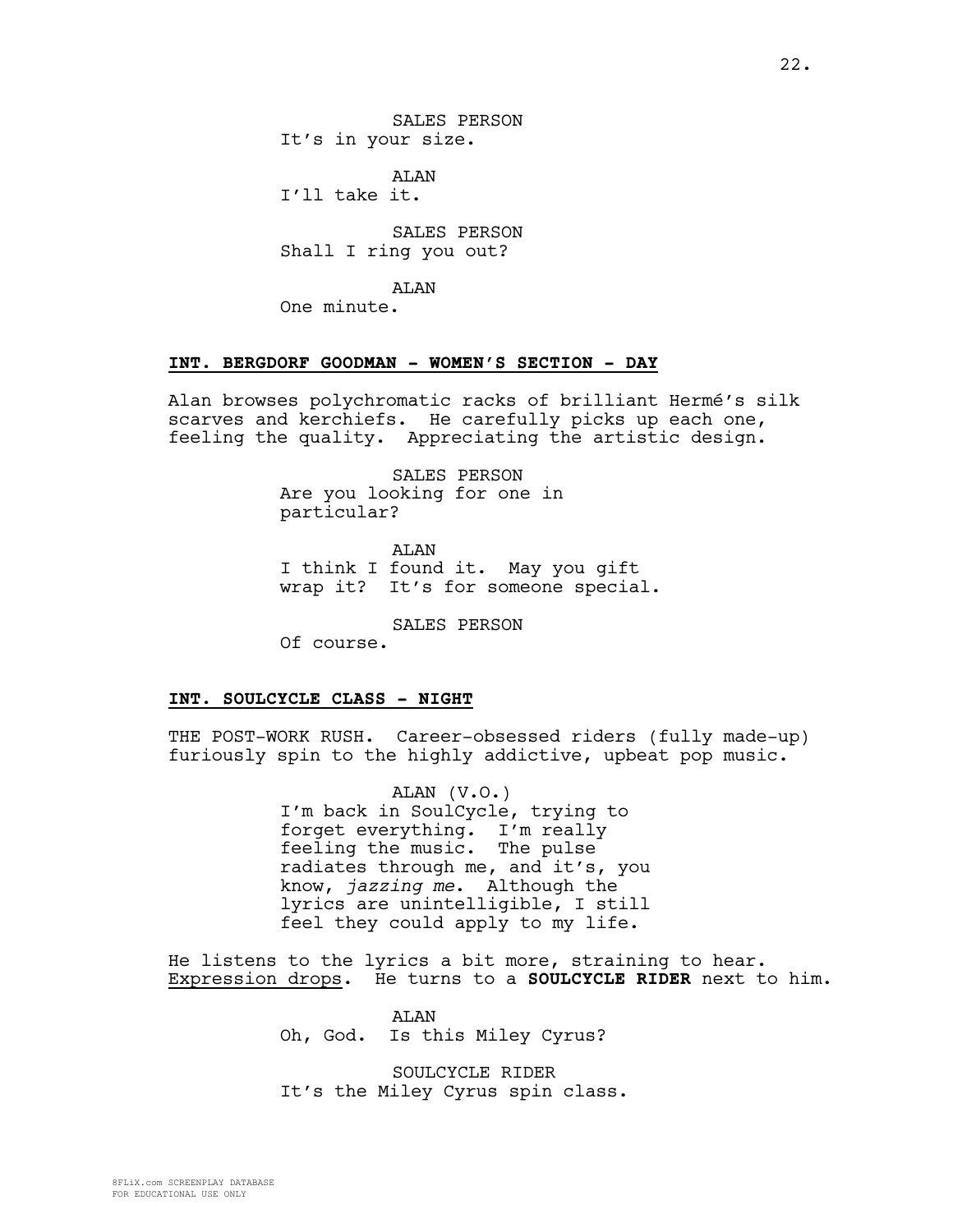**AT<sub>AN</sub>** This doesn't relate to me *at all!*

He keeps spinning as fast as he can. Sweat pours down his muscles, dripping onto the slick floor.

#### ALAN (V.O.)

The girl in front of me has a virtually perfect backside -- but her bobbing head prevents me from viewing the instructor. It's really pissing me off as I need to see the instructor's visual cues.

INSTRUCTOR (O.S.) OK, guys! Faster! Let's do this!!

ALAN (V.O.) I can't stop thinking about how low I am. Specifically in fitness protein powder. What will I eat when I get home? How will I sustain myself? I'm desperate.

The rider in front of him, **JESSICA (22)**, energetic, buoyant, and clad head-to-toe in Lululemon, loudly snaps her gum.

> JESSICA (shouting over music, to a girl next to her) It's called SugarBear and the Kardashian's totally shill them. Every time I post myself with a bottle, I get *ten thousand dollars!*

GIRL NEXT TO HER You're sooo lit, girl. I have to add you. What's your IG handle?

Alan grabs his phone. Fingers waiting.

GIRL IN FRONT Bubbles8. B as in BUBBLES, and 8 as in EIGHT! Like, the number.

-- her page pops up. INSTAGRAM FOLLOWERS: 350K.

ALAN (V.O.) Time to refill.

Suddenly, the **GIRL NEXT TO HER**'s leg falls off. She keeps spinning like nothing has happened. Alan's disgusted.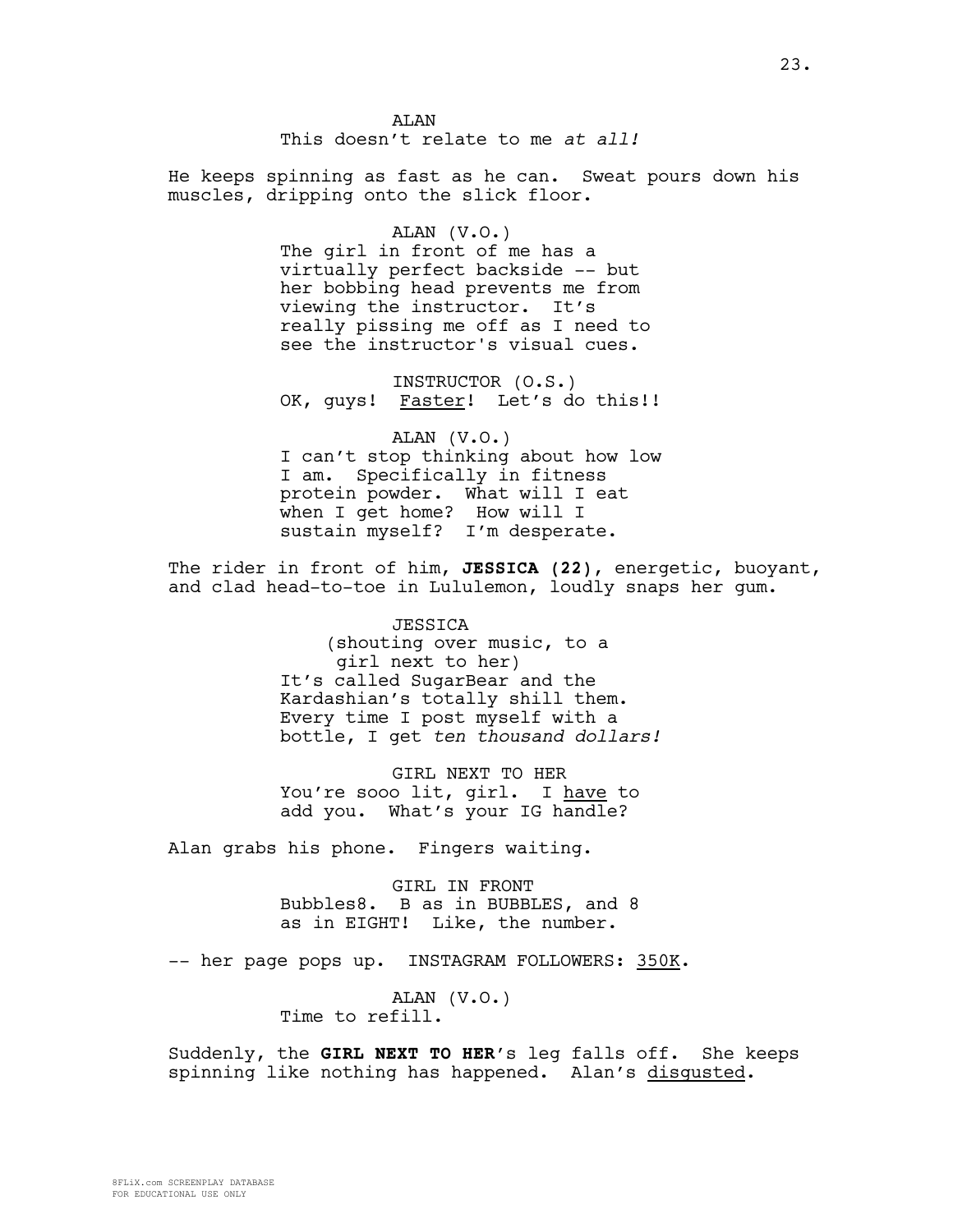### **EXT. SOULCYCLE CLASS, HALLWAY - NIGHT**

Alan lingers by the doorway. Seductively stretching - pretending to be somewhat aloof. Flashes *juuust* the right amount of muscle. A dominant expression on his face.

Of course, he catches Jessica's eye.

#### ALAN

I noticed you in class.

# JESSICA

I'm noticing you right now.

**AT<sub>AN</sub>** 

I'm a model scout for Nike. We're looking for semi-sporty social influencers, such as yourself, for an online campaign.

Jessica takes the card. Giddy. Alan closes in on her, smelling her closely. Slightly intoxicated.

> ALAN (V.O.) How youthful! Victoria's Secret hair major shine shampoo. A hint of L'occitane facial oil in *lemon*.

Gets a little aggressive.

#### ALAN

Of course, there are so many Instagram models who would kill to be in your situation right now. What makes you... different?

JESSICA Find a back room. I'll blow you to Mars and back. You can film it.

ALAN (caught-off-guard) That's, ah -- that's something.

# *JESSICA*

Hold on.

She pinches her nipples. Pouts for a post-workout selfie.

### ALAN (V.O.)

Has everyone always been a feral sex pig, or has the invent of the smart phone created this new breed? I may reflect on this, later.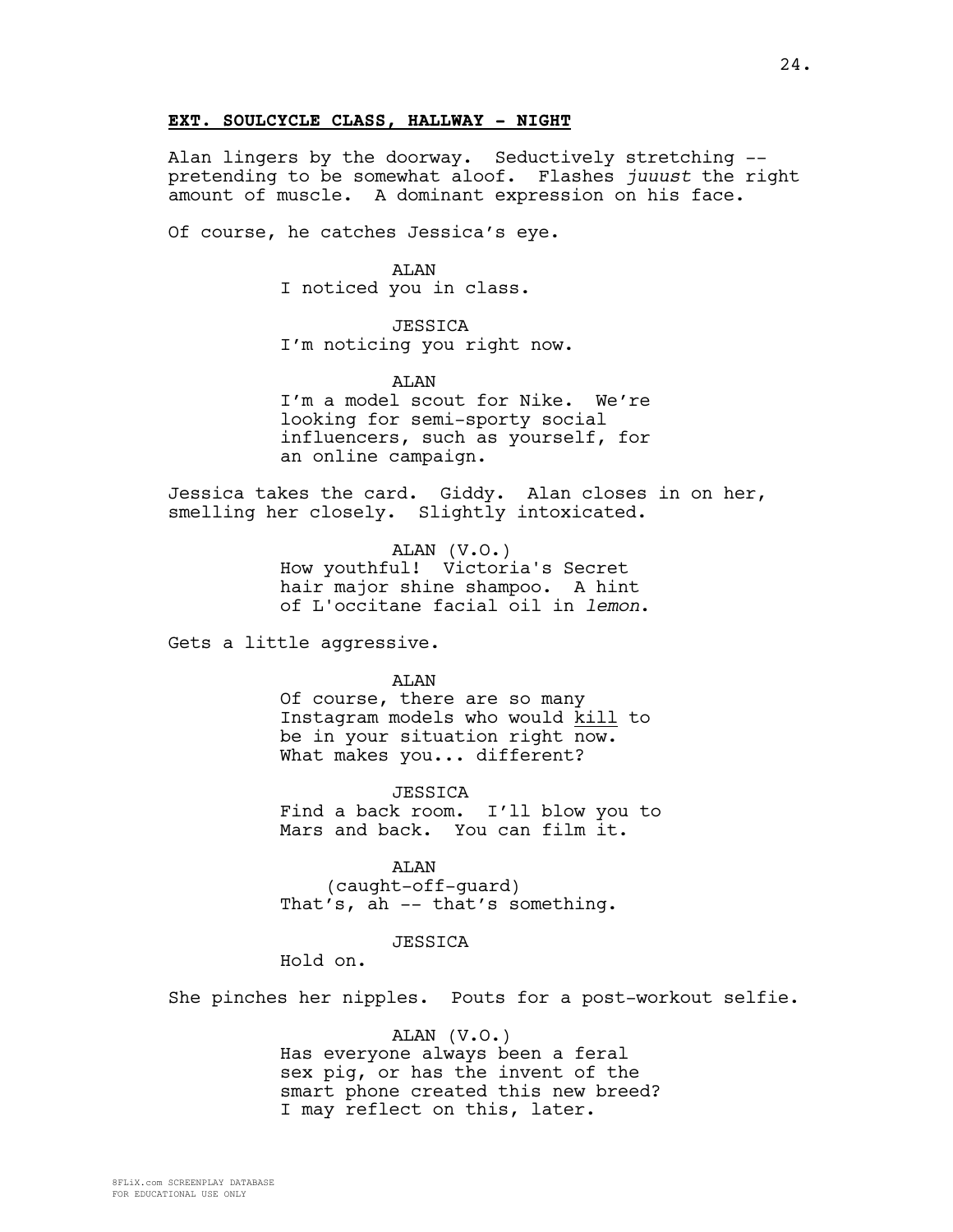### **INT. STEAM ROOM - NIGHT**

Clothes fly as they strip. It's a bamboo steam room. Alan takes time to pour water on the hot rocks. MORE STEAM.

> ALAN (V.O.) Full disclosure: I'm asexual. Sex is neither here nor there for me. Naked bodies are mere anatomy. The only impact it's had on my life is making it quite hard to "fit in".

Jessica poses against the wall. Arms stretched above her head, back arched as much as humanly possible.

> ALAN (V.O.) But it's really important to kill your meat, male or female, in the throes of an exceptional orgasm. That's how you get the best taste. Consensual killing is preferable, but if you can't get that  $--$  which, let's face it, you can't -- then you manipulate the situation.

Jessica bites her lower lip.

ALAN Is that body glitter?

JESSICA Cute, right?

ALAN

No. Glitter gets twisted up in the intestines something *fierce*.

She intertwines her fingers around his neck.

ALAN (CONT'D) Are you gluten-free? Are your skincare products organic?

*JESSICA* I don't know. I don't really think

about it. You're really handsome.

Alan checks himself out in the frosted glass as he thrusts in an apathetic-yet-methodical way. Re-parts his hair.

> ALAN Gluten is included in such products as pasta, bread, crackers. What's your sugar intake like?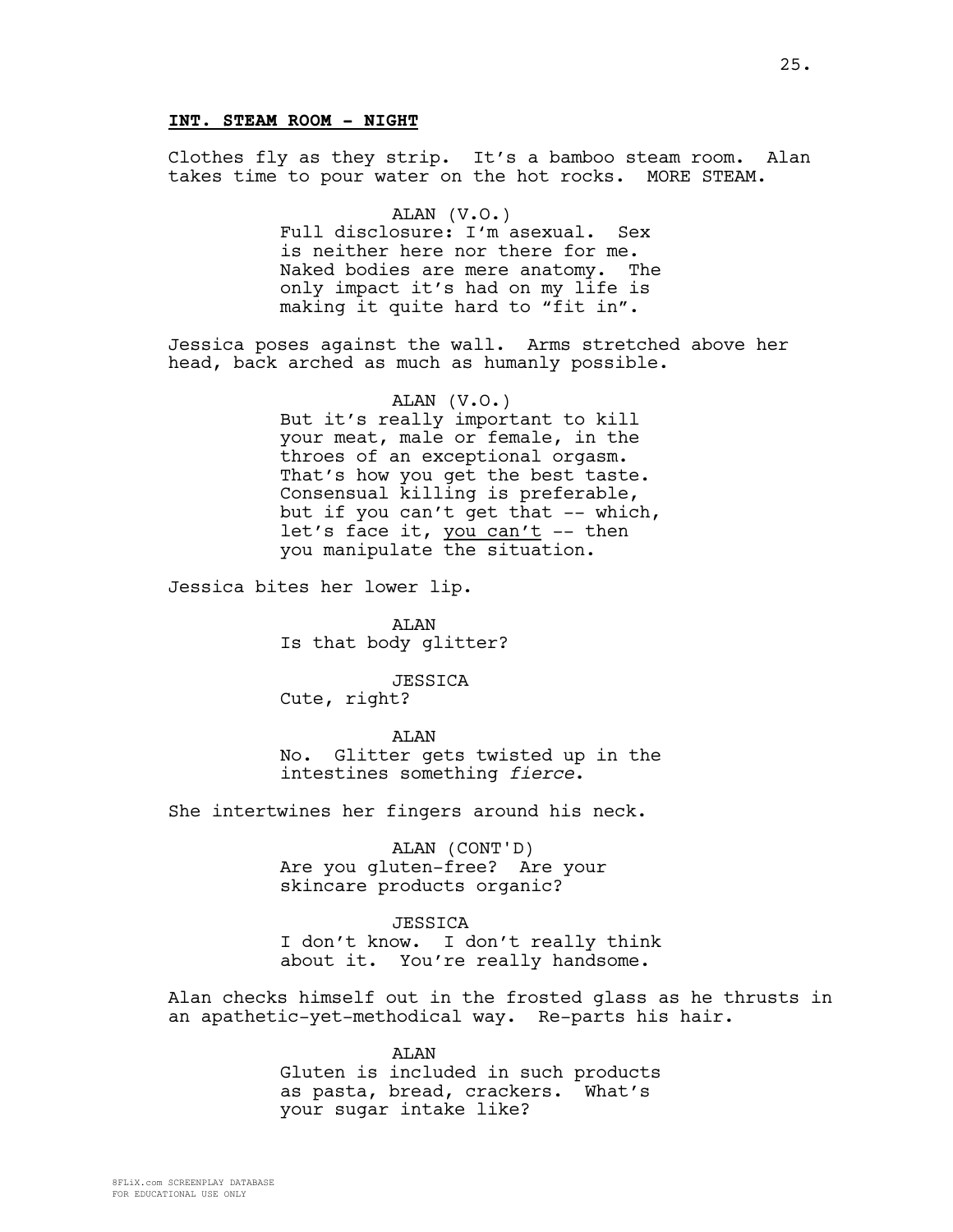JESSICA (moaning) Why do you care about my diet? Gonna cook me dinner after this?

ALAN

No.

She kneels to start a blow job. He stops her.

ALAN (CONT'D) This is all about you, darling. Not me. Just relax. Get up.

Alan digs his fingers into her hips. Pumps quickly.

ALAN (V.O.) I have to remember to schedule my bi-annual dental cleaning on Thursday. Preferably with Flavia, my favorite hygienist.

Jessica grips the walls. Panting.

JESSICA Oh, my Godddd -- (breathless) Where's my phone? Can you film us? I want to watch it later.

ALAN

No.

JESSICA I WANT TO WATCH IT LATER!

ALAN (V.O.)

*My God...*

Screams gets louder. He muffles her.

ALAN (V.O.) This is it! Almost there...

She shudders in euphoric ecstasy...

An ORGASMIC SCREAM... a TIGHTER GRIP... NAILS CLAW SKIN...

ALAN (V.O.) CLOSER, CLOSER. ALMOST THERE.

He plunges a knife deep into her back. She collapses.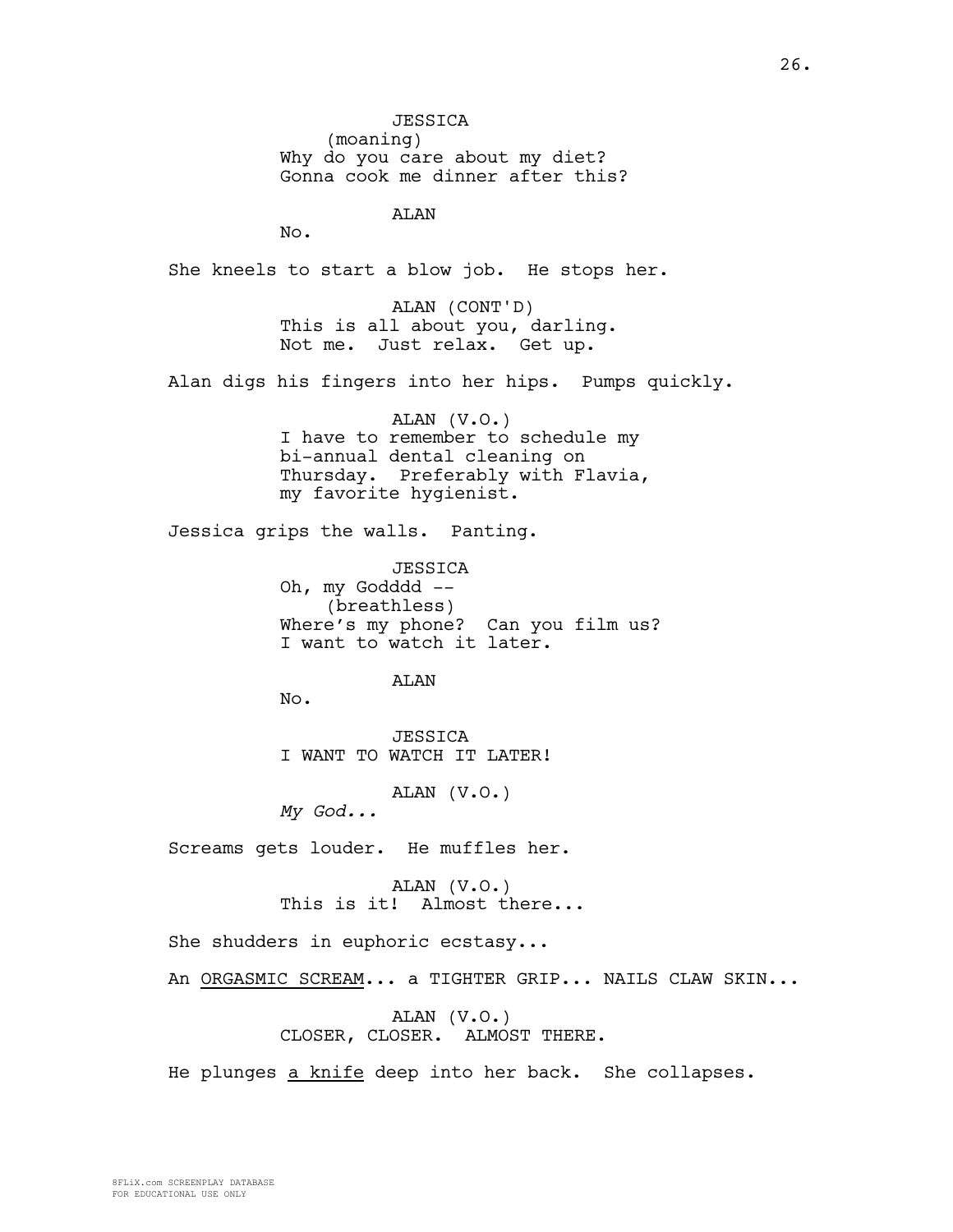### **INT. BATHROOM STALL - NIGHT**

Alan slumps Jessica's body, bleeding, over a radiator. The stall has its own mirror and sink. He carefully opens up a travel kit of sharp culinary knives.

> ALAN (V.O.) Pro tip: No guts, no gory. Avoiding the intestines is a must. That really caused a scene at Tao.

He works quickly, precisely. Chops up Jessica.

ALAN (V.O.) I cannot control her diet or disease she may carry. But her social influence makes up for any spoilage. *Everything cooks out!*

He makes two swift "marker" indentations. A tad below the groin on each leg. One above the kneecap. He cleanly slices off the right leg. It promptly drops to the ground.

-- but it's a hard thud. Not the usual "soft thud" of flesh, bones, and skin. Bounces up and down. Rattles a bit.

> ALAN (V.O.) In all my hunting, I've never heard a leg make that sound before. Was she lying about her influence?

He's perplexed. Picks up her phone to confirm.

JESSICA SWATHAM

INSTAGRAM FOLLOWERS: 350K.

ALAN

Hmm.

He shrugs. Chops into her carotid arteries. Swiftly draining her blood into the private stall sink.

> ALAN (CONT'D) (mutters) Armpits to shoulder. Break the joint of the elbow. Quarter the carcass. Blah, blah, blah.

He seals her parts in different Hefty bags. Labeling them. *Hands. Upper Thigh. Buttocks.* Shoving them in his Louis Vuitton shoulder bag. Blood still fills the sink.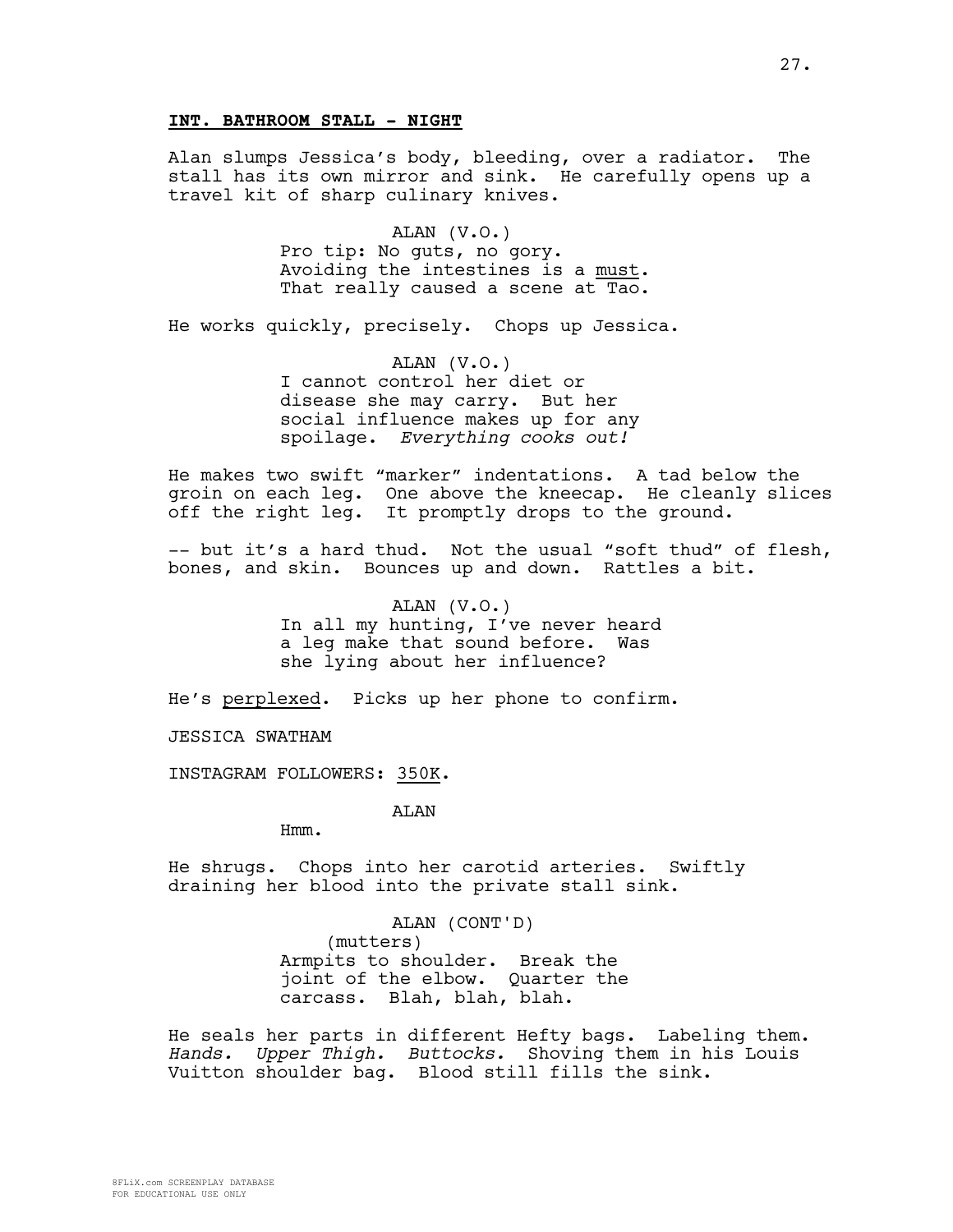JANITOR (O.S.) Anyone in there?

Alan, alarmed, looks up. Covered in blood -- holding an arm. He wipes sweat off his forehead.

> ALAN (shouts) Yes there is someone fucking in here. Can I get some *PRI-VA-CY???*

-- he returns to butchering.

ALAN (CONT'D) (hums Miley Cyrus) *"It's a party in the USA..."*  (catches himself) DAMN THAT MILEY CYRUS SPIN CLASS!

### **INT. ALAN'S STUDIO - NIGHT**

**CLOSE-UP** on Alan. He's carefully preserving the head of Jessica, styling her hair and touching up her make-up.

Applies a waxy, glossy finish to her head. It's PLASTIFIED.

ALAN (V.O.) I use almost every part of the body, but the most important appendage is the head. It's displayed in my trophy room.

**WE PAN OUT.** It's a huge studio filled with pretty heads preserved and mounted on the walls. Over 200, at least.

All ethnicities. All genders. Alan walks over to a blank space and hangs Jessica. Backs up. Admires his work.

> NEARBY HEADS (O.S.) (echo) Hello, Alan.

ALAN Why hello, my sweethearts! How was your day?

NEARBY HEADS (O.S.) (echo) Wonderful, Alan!

Each head has a vibrant expression. Fully "real" -- but have the "look" of Barbie dolls. They longingly stare at Alan.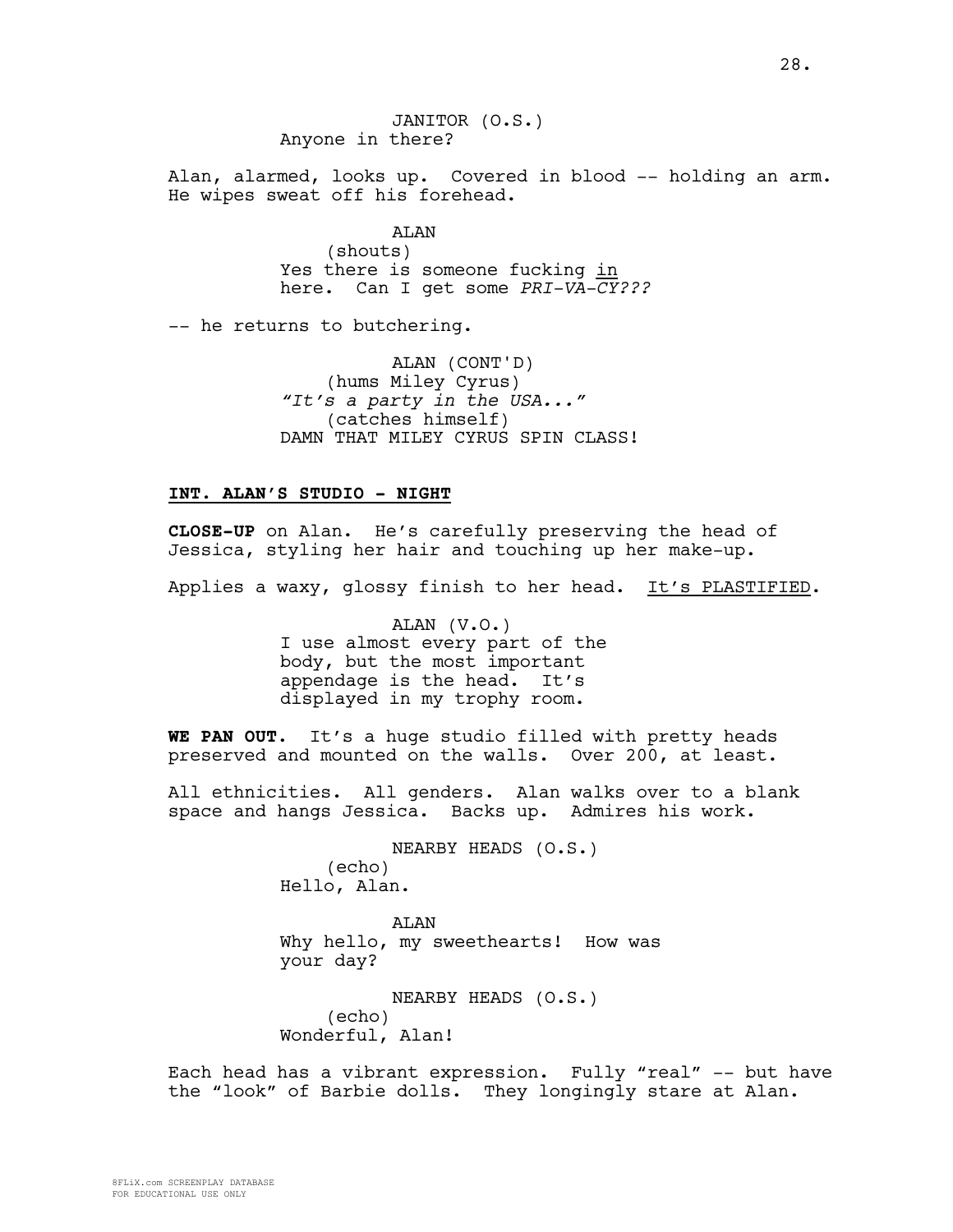Alan unpacks Jessica's parts. Works on a long, cool slab of marble. Separating (and furiously scrubbing) her bones.

> AT.AN I read today that in five years, anyone will be able to deliberately engineer a pandemic. Isn't that a frightful thought?

One of many mounted heads, **HALEY HEAD (21)**, turns to him.

HALEY HEAD Just *ghastly!*

Alan zips up a careful selection of Jessica's bones into another large plastic Hefty bag. Takes out a sharpie.

> ALAN (to Jessica's Head) Cupcake -- what did you say your name was, again?

> > JESSICA HEAD

Jessica.

AT AN Jessica, Jessica. So many Jessica's.

Alan writes "JESSICA/FITNESS MIX" on the bag. Shoves it inside his Louis Vuitton shoulder bag.

### **INT. ALAN'S STUDIO, DINING TABLE - NIGHT**

Alan sits. White cloth napkin tucked into his shirt. He grips silver utensils at a well-set table. In front of him is a delicious looking meal of HUMAN MEAT. Cilantro garnish.

> ALAN I would Instagram this, but that's too meta, even for me.

Across from him, perched on the table, is Alan's favorite head. **TRISHA HEAD (28)**. She's soft, delicate. Wearing pearls and smiling. A plate of Jessica sits in front of her.

> TRISHA HEAD You're funny, Alan.

(MORE) ALAN (V.O.) Trisha is my current prize. She had 1.2 million Instagram followers.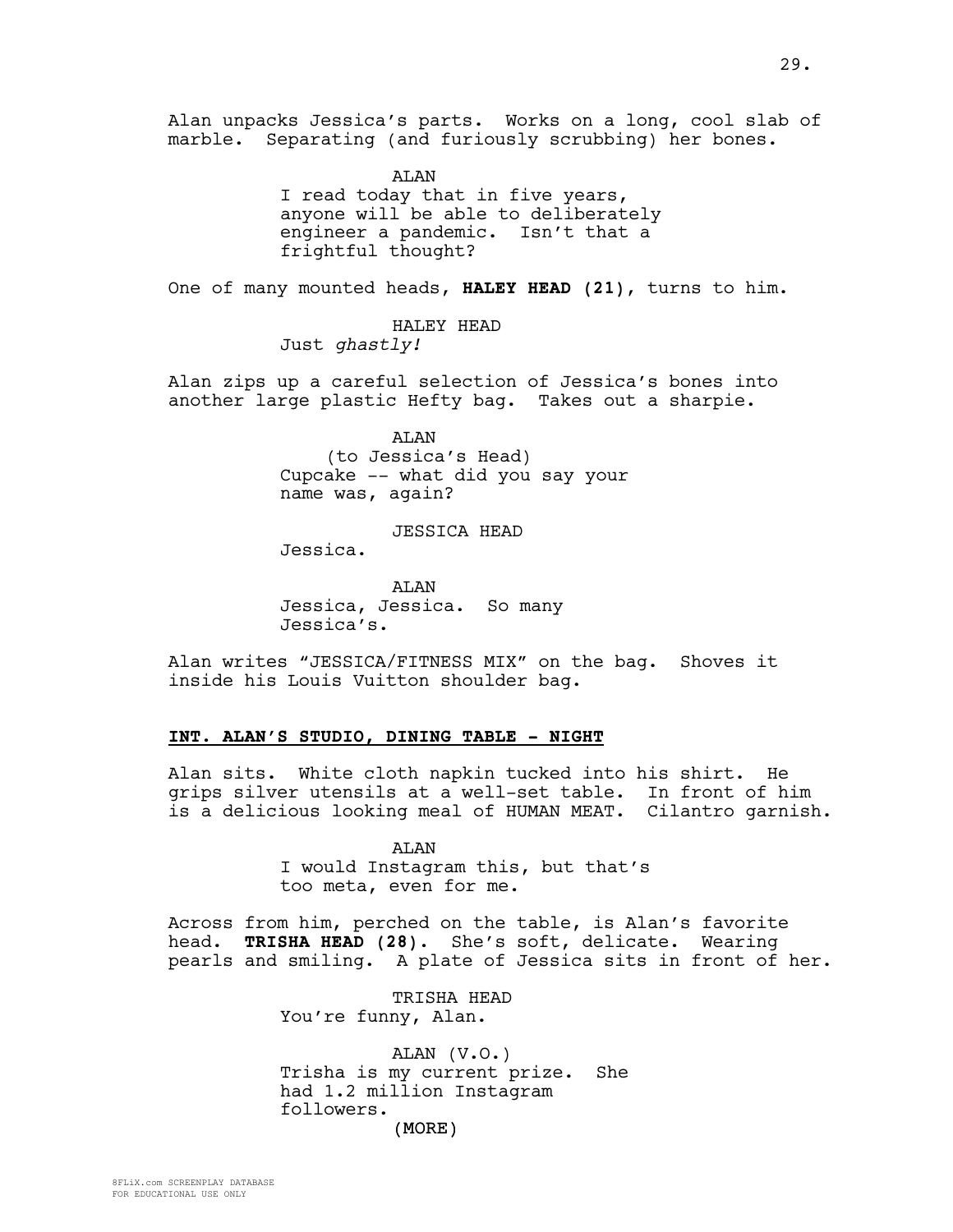#### ALAN (V.O.) (CONT'D)

She was actually in love with me, too, despite being engaged to a young hedge fund manager at Goldman Sachs. Her real love for me made her taste *that much sweeter.*

Alan reaches behind him.

**AT<sub>AN</sub>** I was thinking about you today. I got you something.

He slides over the present from Bergdorf's. The wrapping is luxurious -- gold leaf paper, black satin ribbons.

TRISHA HEAD

Oh?

ALAN It's a Hermés Rocaille silk scarf with hand rolled edges.

TRISHA HEAD (excited) From Bergdorf's?

ALAN

Yes.

NEARBY HEADS (O.S.) (echo) She's so lucky! She's the favorite!

He lifts it out of the box. Ties it around her neck. He holds up a mirror to her face. She gasps with pleasure.

> TRISHA HEAD I love it. It's my color.

ALAN Are you enjoying Jessica's lung? It's an excellent source of iron.

TRISHA HEAD She's cooked to *perfection.*

AT.AN I tried a new recipe. Left a little more of it raw.

Alan cleans up the dishes. Tidies up the studio, his tools. Swings his Louis Vuitton shoulder bag around his chest.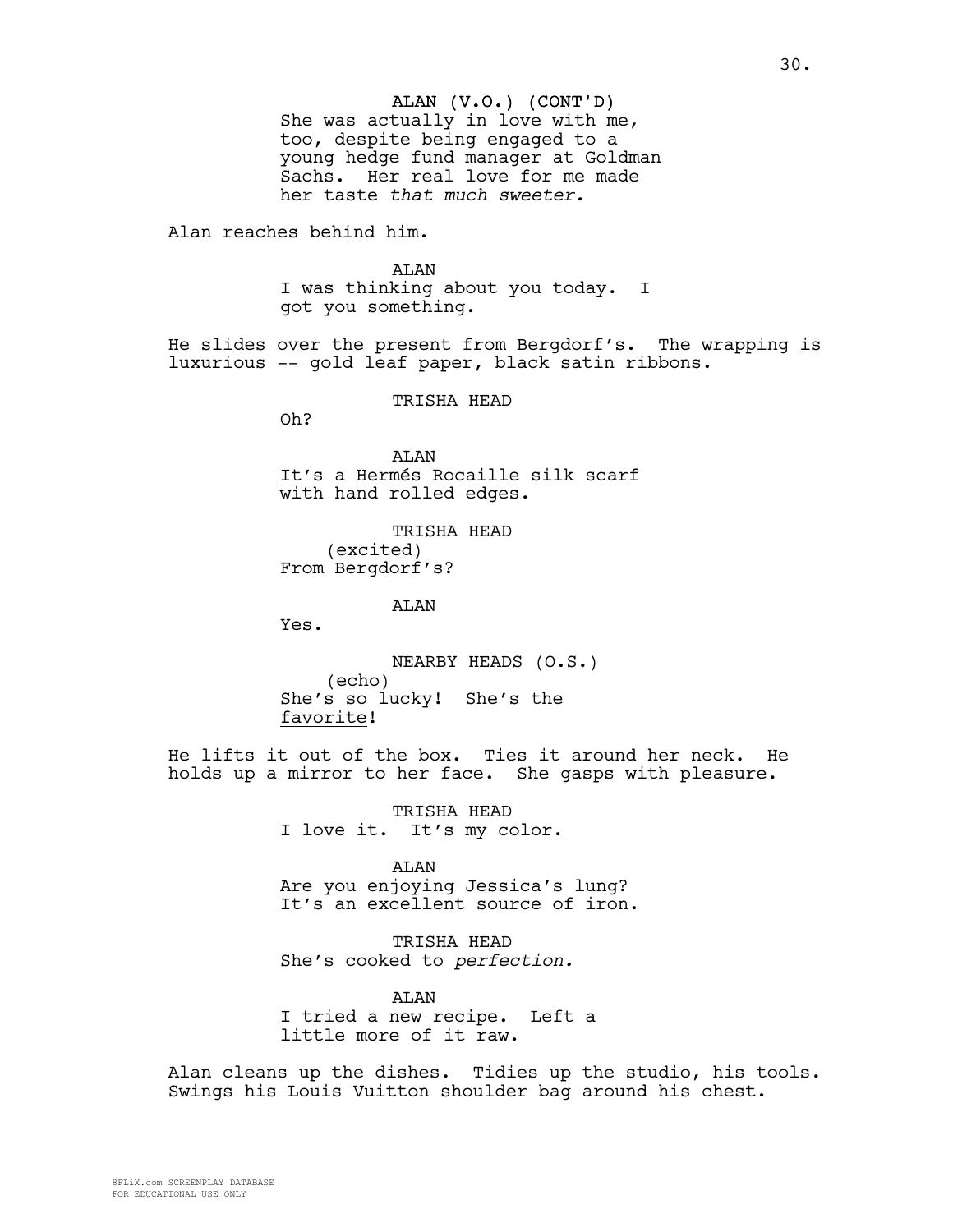TRISHA HEAD I love you, Alan!

ALAN I know, Trisha. I love you, too.

### **INT. ALAN'S KITCHEN - NIGHT**

Emily stands in front of a *very* high-tech refrigerator. Kitchen is exceptionally modern. She squints at the fridge's touch-screen door. Goes over next week's Whole Foods order.

> EMILY (to fridge) I'd like to try asparagus water. Please add that to the list.

Alan sets his bag of bones on the counter. Takes out a very powerful grinder. Starts attaching steel grinding plates.

Clears his throat.

**AT<sub>AN</sub>** Someone's leg fell off in spin class today.

EMILY (distracted) Honey, it's very hard to keep all your limbs in New York.

ALAN I know, but, she wasn't --

He dumps his bag of bones into the grinder.

ALAN (CONT'D) -- even sorry about it. She didn't care. It's the *arr-o-gance* that really gets me. You know?

### EMILY

How was work?

ALAN (mumbles) I don't want to talk about it.

Alan turns it on. It starts loudly grinding. Crunching up the bones into a fine white powder. Emily shrugs.

FOR EDUCATIONAL USE ONLY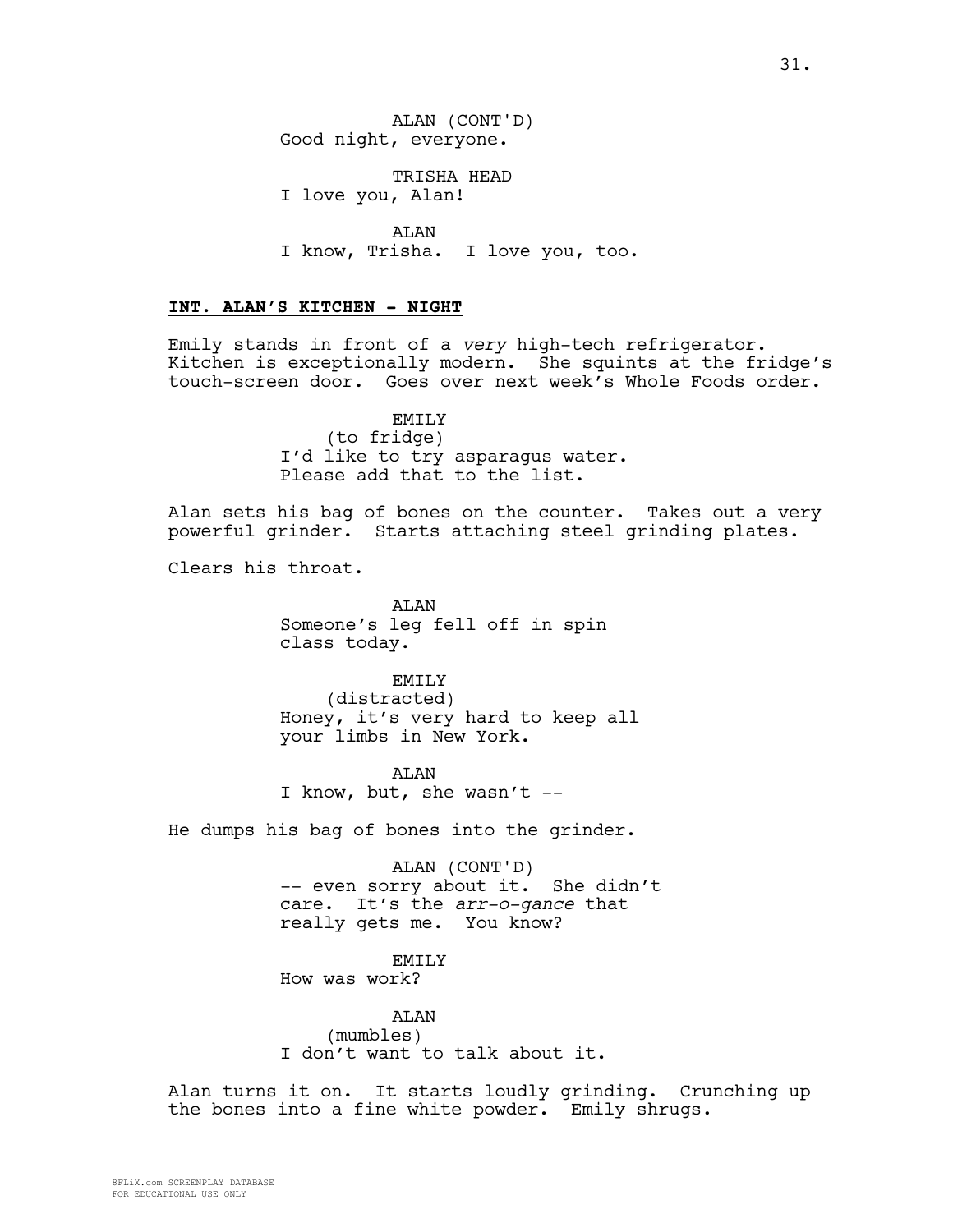32.

EMILY Alan. Did you lose status?

ALAN (shouts over noise) WHAT?

She points to the grinder.

EMILY IS THAT A NEW SUPERFOOD?

Alan shuts it off.

ALAN

*-- yes.*

He taps the powder into a small plastic container. Writes "Jessica" in permanent marker. The doorbell rings.

> ALAN (CONT'D) Who is that?

EMILY The threesome partner interviews are tonight!

ALAN

The *what?*

EMILY It's a group interview.

ALAN

Why is this happening at my apartment?

EMILY You have the most impressive setup. I can't have them in Queens. Besides -- (wink, sing-song) I was able to convince that Instagram girl to come. The one you sent me the *liiink to!*

ALAN

Really?

Emily motions towards his bone power.

(MORE) EMILY Make some shots of that for our guests. Throw some tumeric in it!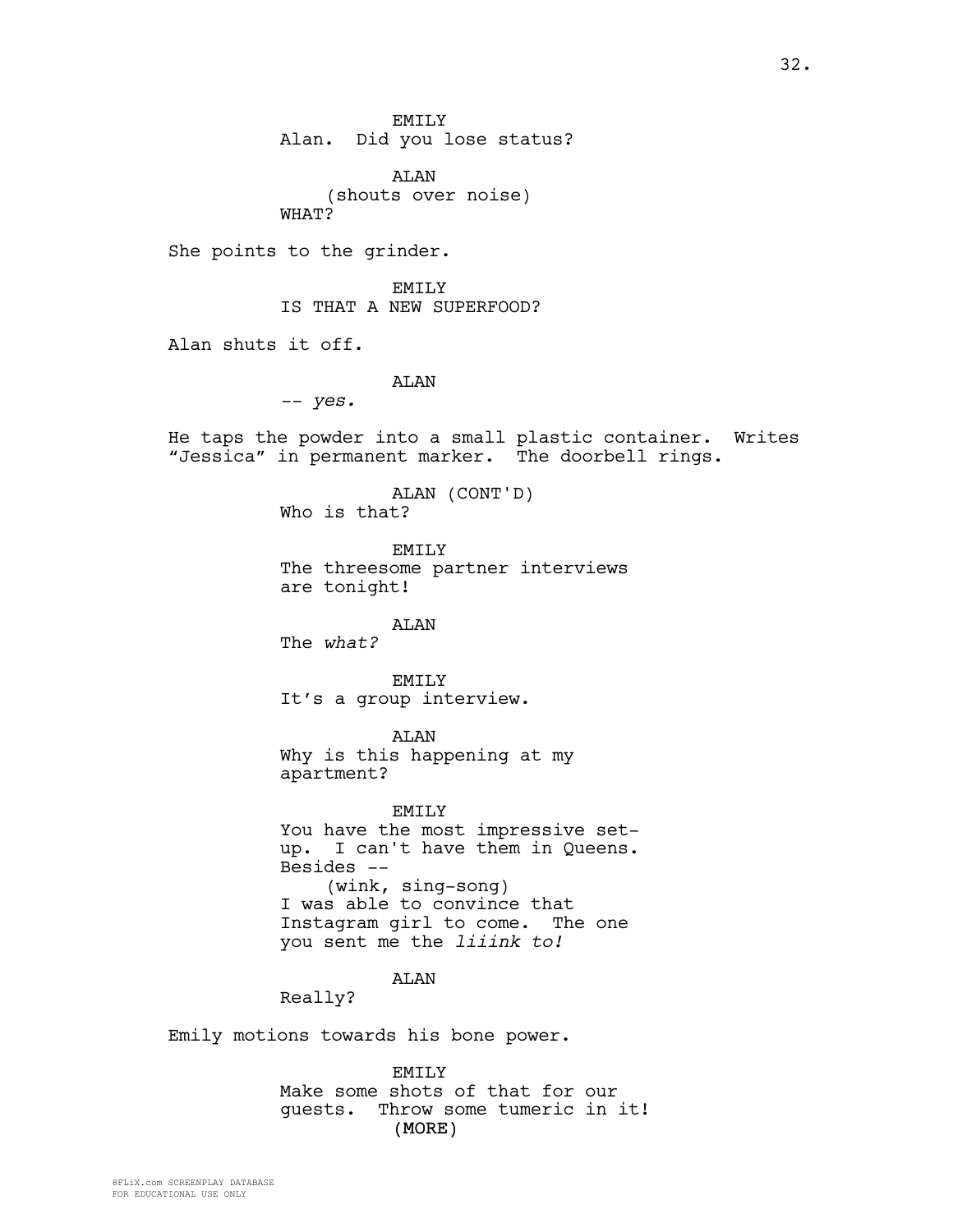EMILY (CONT'D) (shouts down the hall) *Co-ming!*

Alan's expression is flat.

### **INT. ALAN'S LIVING ROOM - NIGHT**

Three "hopefuls" sit on a fur-trimmed couch:

1 - **TIFFANY (24)**. Attractive. Little over-weight. Obsessively glued to her phone. 2 - **AVA (25)**. Plain. Blond model-esque. Bored. 3 - **DAMIEN (28)**. Dressed like a *GQ Magazine* ad. It's unreal how perfect his physique, clothing, and posture are.

Emily puts pink reading glasses on. Takes notes on a goldstriped Kate Spade clip board. Very matter-of-fact.

They each take a protein shake shot.

ALAN

Well. (beat) *What do you think?*

Everyone shrugs.

DAMIEN (loud sigh) I've had better at Beverly Hills Juice. When I'm in LA. Which is a lot.

Alan grimaces.

ALAN (V.O.) It's strange because neither of those girls looks like the Instagram model's page I forwarded to Emily...

He takes out his phone. Starts searching.

#### EMILY

So, this is Alan. This is me. We're exploring a polyamorous relationship. We're looking for a third member to complete us in the bedroom! Maybe spend some time *outside* the bedroom. Right, Alan?

ALAN Actually, I never wan--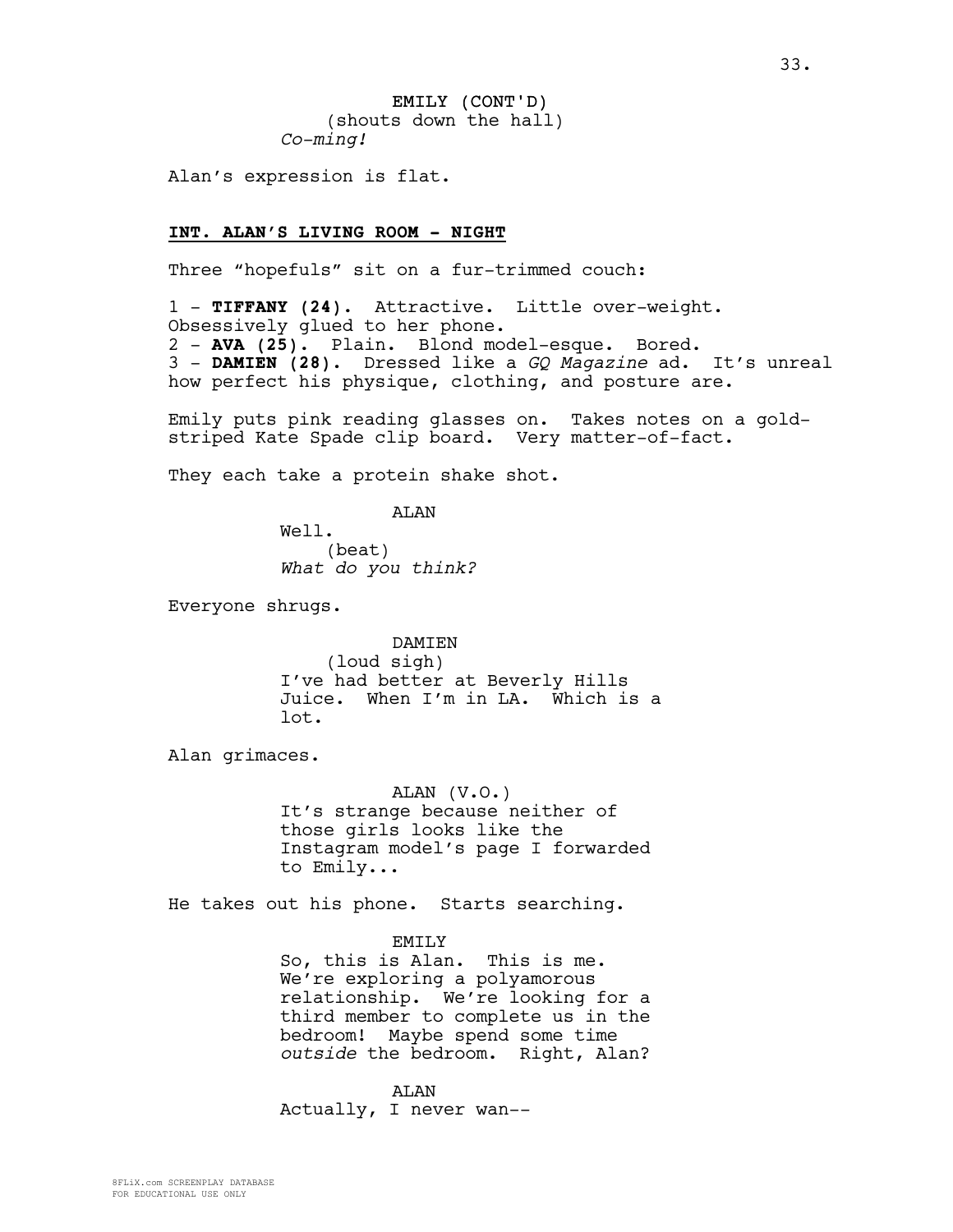Emily offers beautifully decorated, tiny pastries.

EMILY Let's talk positions. Girls, are you familiar with double cowgirl, double dip, and the doggy train?

#### TIFFANY

I usually like being the middle of a doggy deluxe. If it's with two guys, I'm a pro at the Eiffel Tower -- this dessert tastes so good. Where did you get it? (badly pronounced) *Le Mille Feuille?*

Alan cringes at the butchered French.

#### EMILY

It's a whiskey-pecan babka. The bakery is hidden inside an old Tribeca office building.

TIFFANY That's like, so chic.

Emily turns to Damien.

DAMIEN I like double penetration, if you're up for it. Double oral. Also -- (eyes Alan) The spit roast. If your girlfriend doesn't mind.

EMILY I'd be open to the spit roast. I want to go outside my comfort zone, you know? I really want to *live!*

Ignoring them, Alan stares at Ava.

ALAN I normally eat models.

AVA

What?

ALAN I normally date models.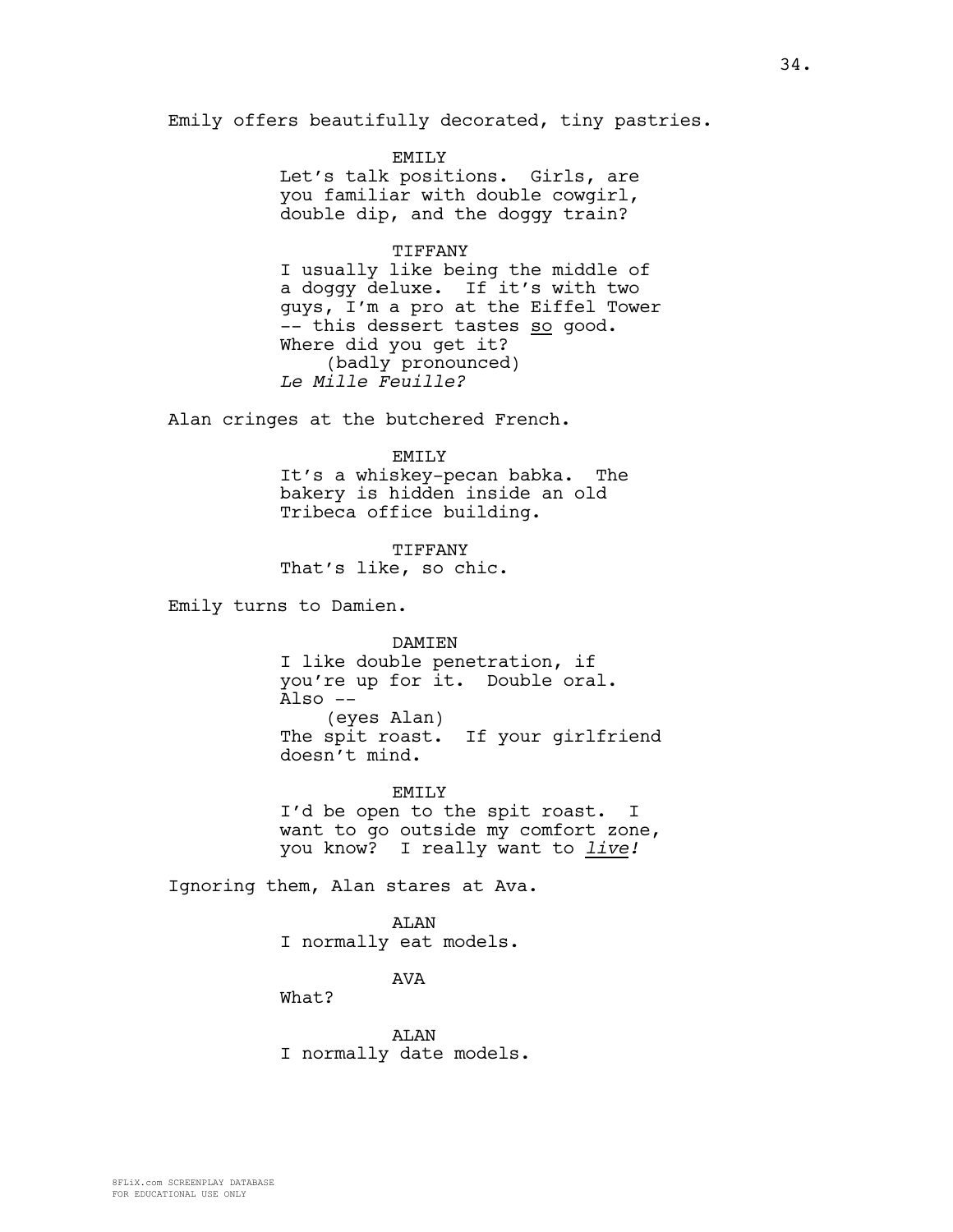AVA (flippant) I am a model.

ALAN For what? Reddit memes?

Emily cheerily offers a fig tart.

EMILY

(beam) It's from Balthazar.

Alan looks down at his phone.

EMILY (CONT'D) Alan, will you please *focus?*

Emily turns a page on her clipboard.

EMILY (CONT'D) Ava, darling, would you be willing to attend a yoga class or two with me each week? Maybe pottery?

ALAN I thought I asked for --

He holds up his phone. Shows Tiffany's Instagram page to Tiffany. He points aggressively.

> ALAN (CONT'D) -- this one.

> > TIFFANY

That's me!

ALAN How many filters are on these things? Who are you fooling?

TIFFANY

 $I$   $-$ 

ALAN

No. Either look like your photos, or *don't take them.* It's very confusing to people who are, you know, looking for things.

TIFFANY What sort of things?

Alan stares at Damien.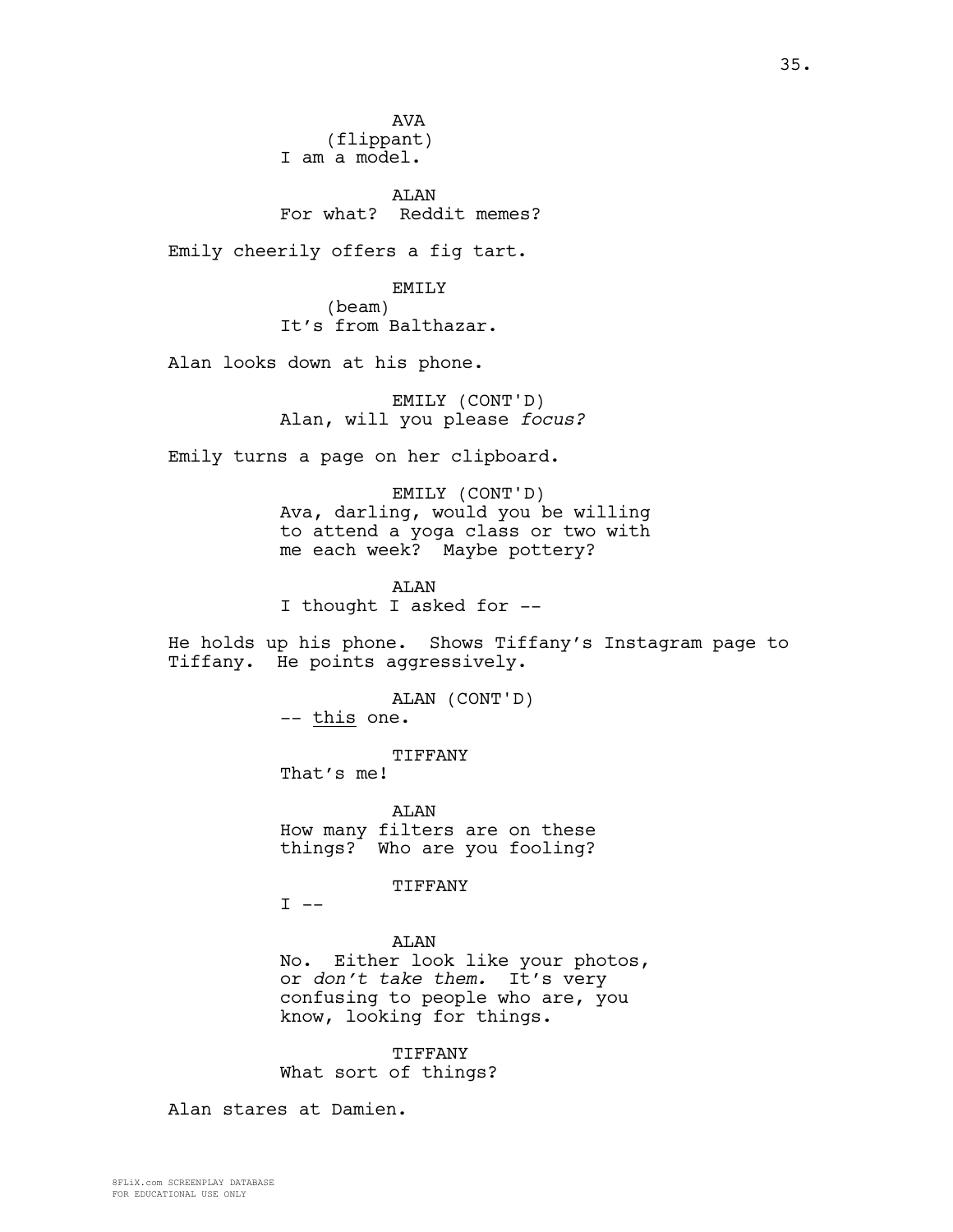**AT<sub>AN</sub>** Where's your social media?

**DAMTEN** I don't have any. I'm my own living, breathing, walking brand.

ALAN I'm leaving. (to Emily) I've assessed your candidates and this entire situation fails.

Alan storms out. Slams the door. Brief, awkward pause. He comes back in, realizing his mistake.

> ALAN (CONT'D) This is my apartment. Get out.

#### **INT. PERFECT HEAD'S OFFICE - NEXT DAY**

Alan sits across from Perfect Head in her office. She's *deeply* engrossed in her phone. Outfit: revealing, edgy.

> ALAN (V.O.) A perfect face has the best symmetry possible. Uses the Greek beauty ratio Phi. There are 12 key points on the face -- you always aim to hit someone who has 85% symmetry. Or higher.

-- her ruby nails click loudly on the desk.

PERFECT HEAD One minute. Just have to update.

ALAN (V.O.) The suppleness of that skin. *That hair*. I can barely concentrate. I just want one bite. Her protein would be amazing. I truly believe I could be a wholly different person if I could just taste her...

She finishes typing. Sets her phone down on the table. Crosses her arms and waits. Stares directly at Alan.

**SUDDENLY** it vibrates an explosion of "likes"/"comments" for 5 SOLID MINUTES. Buzzes so hard, it moves across the table.

Alan gawks.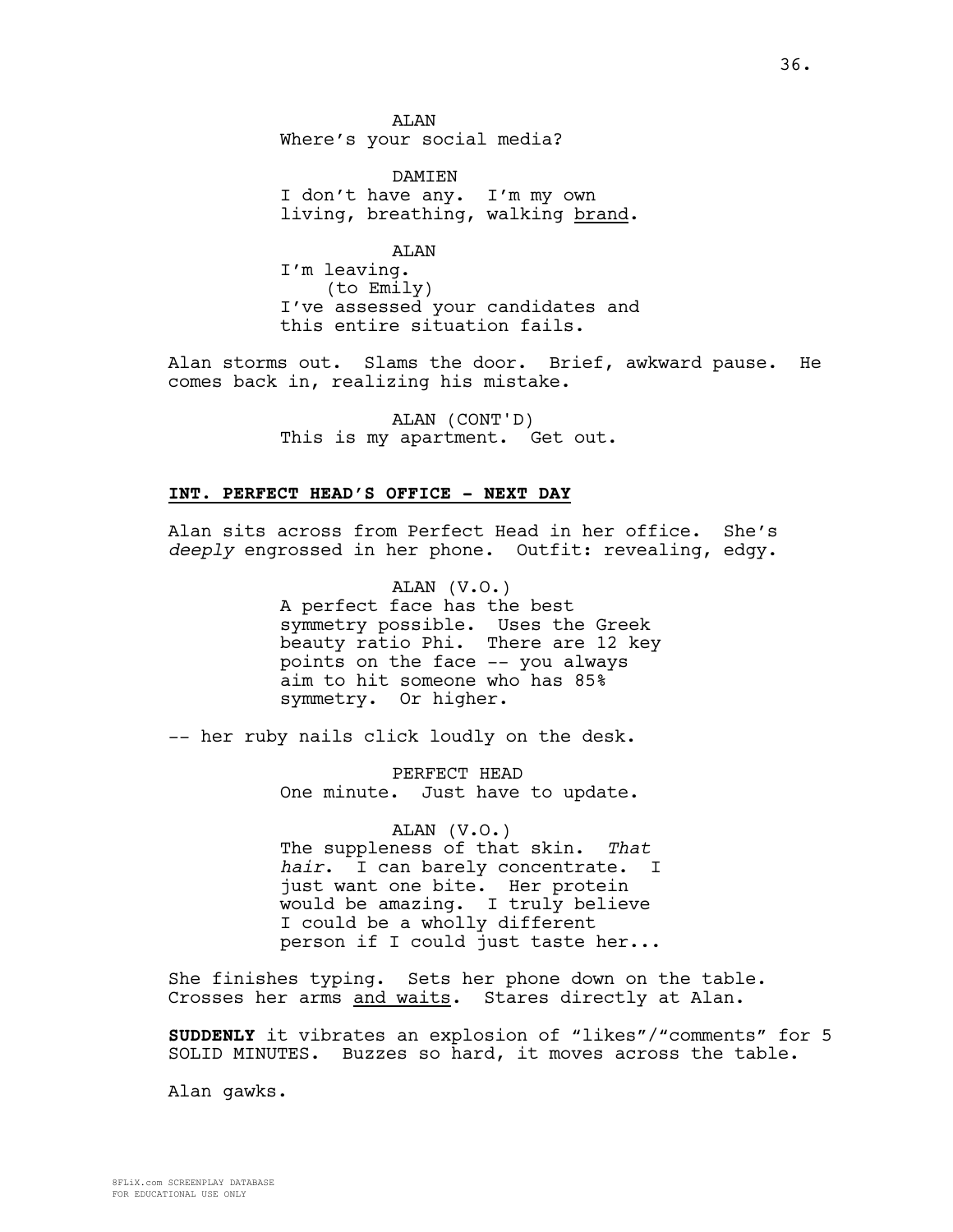PERFECT HEAD The CEO said you have some leads to

give me?

Alan slides over a crisp stationary notecard.

ALAN

These are -- *were* -- my top three accounts. Very hard to recruit for Transient corp, many don't want to work for the CEO. He's a villain.

PERFECT HEAD Listen, Derek. That your name?

ALAN

Alan.

#### PERFECT HEAD

*Alan*. I'm a villain. I fuck my candidates. Blackmail vice presidents. Strap people down, make them beg for the job like dogs. I hire kids of billionaires. Take bribes. I've literally chopped the dick off the CEO of Transient corp.

She whips the notecard up. Snaps a photo.

ALAN (V.O.)

I'm speechless. And I can almost swear one of her rings are made from a certain type of pink coral exclusive to the Maldives.

PERFECT HEAD

(looks at accounts) I can recruit these companies with my eyes closed. During laser hair removal. It's not even fun for me.

ALAN Do you use La Mer? On your face?

She's surprised by the question.

PERFECT HEAD I use baby fetuses on my face. I love that smooth, post-fetus glow.

ALAN (V.O.) (ecstasy) *Baby fetuses...*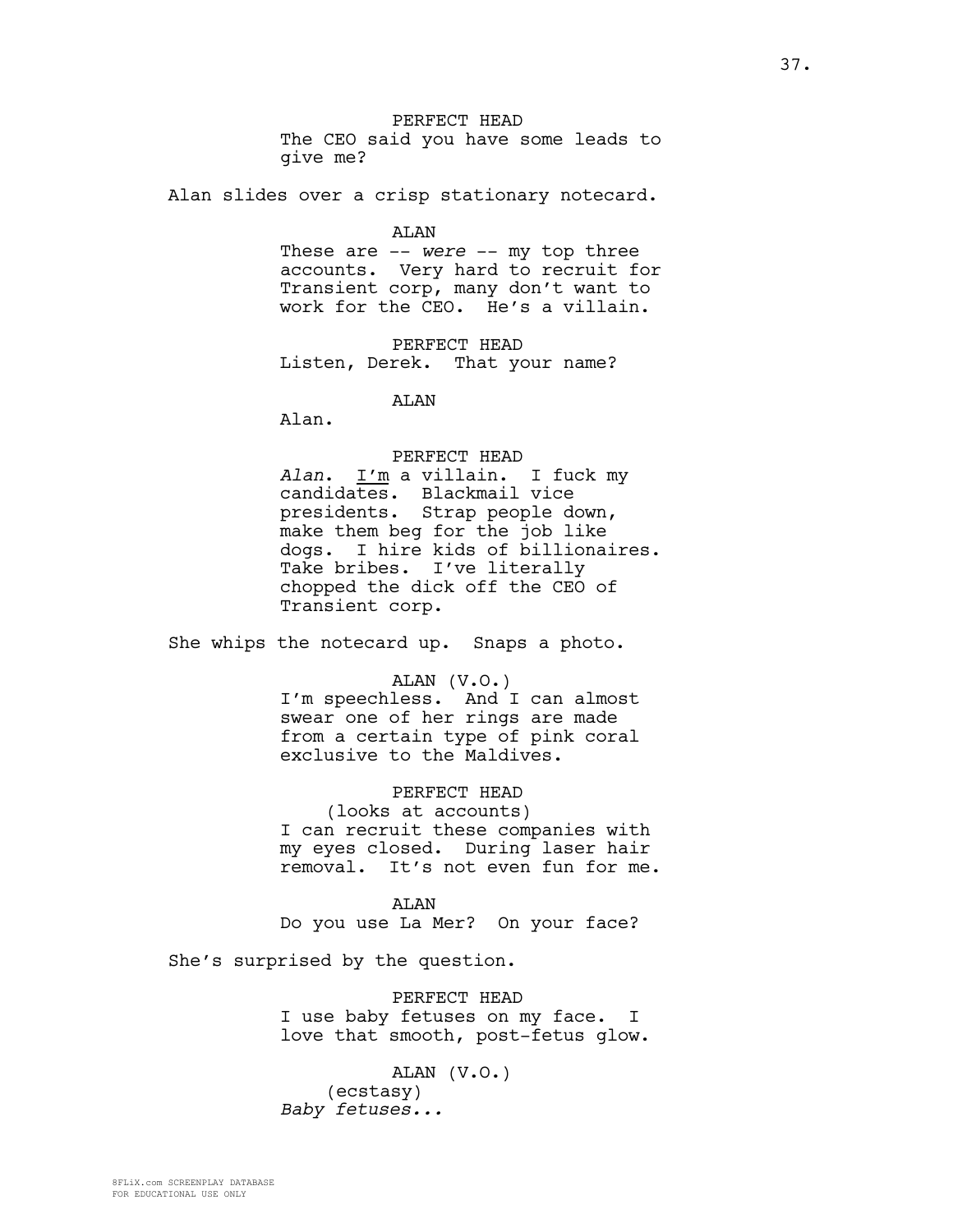She tap-tap-taps her diamond Cartier watch.

PERFECT HEAD Let's grab a late lunch. BG restaurant, OK? You can give me the dirt on our coworkers.

### **INT. BG RESTAURANT - DAY**

Oh-so-popular eating spot. Nestled on the 7th floor of Bergdorf Goodman. Stunning views of Central Park.

> ALAN (V.O.) I'm on edge. All that's left is her dietary regiment. It can make or break my perfect meal.

A **WAITER** stops by their table. He curiously looks like the waiter Alan stabbed earlier. His badge reads "TOM".

> PERFECT HEAD I'll have the Gotham salad. (shuts menu) I just love Bergdorf's. Don't you?

-- he relaxes at her order. But bristles at "TOM".

WAITER Mr. Pierce, good to see you back. Gotham salad, as well?

ALAN (terse) Please.

Perfect Head clicks away on her phone.

PERFECT HEAD Excuse me for being on my phone at lunch. With millions of followers, I have to keep up.

ALAN I understand.

Alan scans the dining room. Spots Damien sitting alone at a table for two in a prime spot. Near a large window.

> ALAN (V.O.) That guy looks... familiar. Why?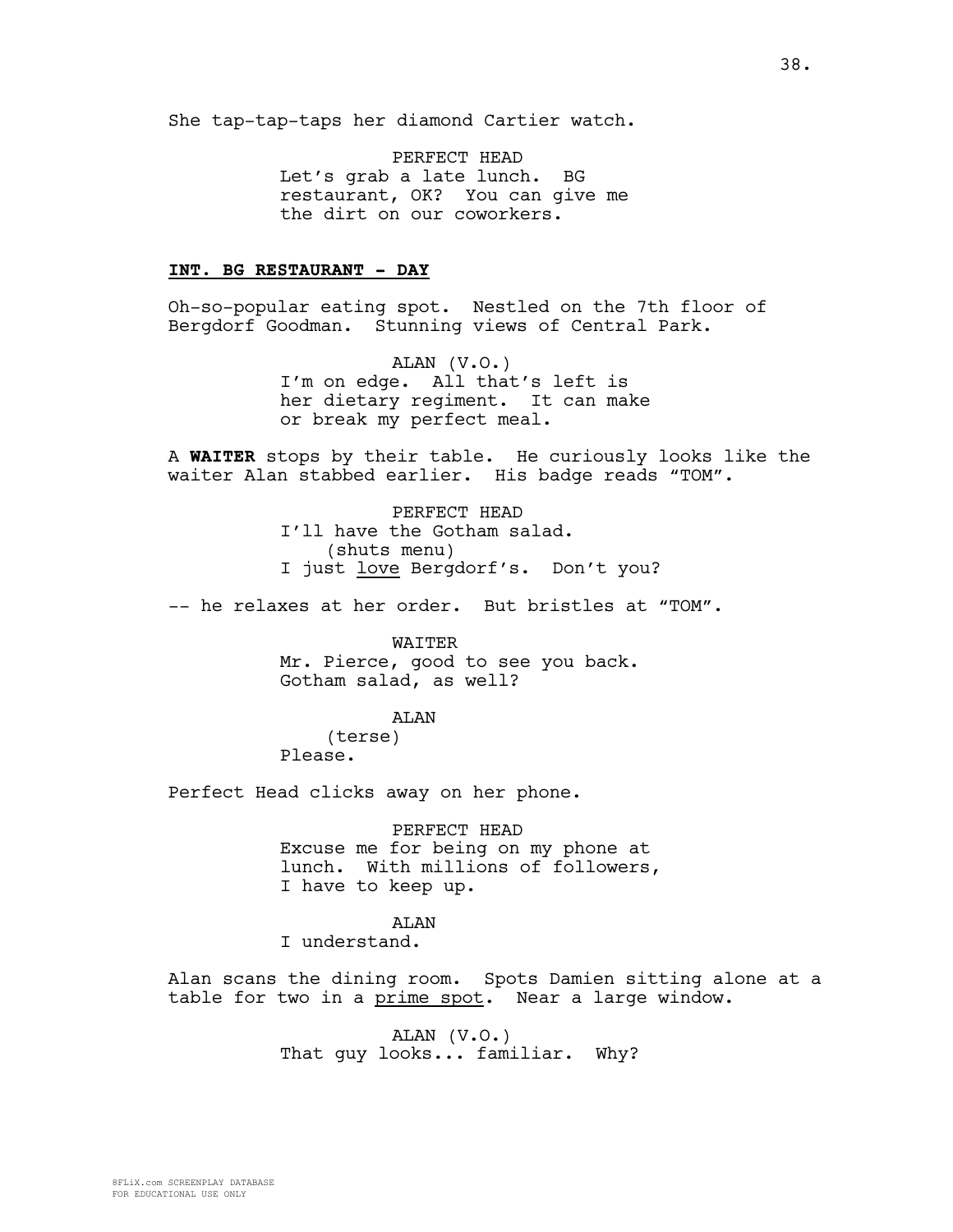PERFECT HEAD Have you heard of devil's breath? It's this sweet little drug from Columbia. I have, you know, *people* who get it for me, and let's just say --

Two \$28 Gotham salad's are gently placed before them.

PERFECT HEAD (CONT'D) -- it's how I move people from Apple to Tesla. You really have to take extreme measures to get ahead, Alan. *Know what I'm saying?*

ALAN (V.O.) I'm absolutely bemused and delighted by what I'm hearing.

He glances over again. Damien stares directly at him, his own Gotham salad untouched. Alan shifts uncomfortably.

> ALAN (V.O.) Oh, God. Is that the guy from last night? No, it can't be. Can it? Is his... a Gotham Salad, as well?

> PERFECT HEAD -- and I mean, I had no choice but to fuck him AND the brother AND the son. But I closed the account! Like I always say: open your legs, close the account. Men do it, too. So what, I'll stoop to their level!

The waiter refills their Chardonnay. Alan grabs the waiter's wrist quickly and aggressively. Tightens his grip, releases.

> ALAN Just get us the check, *Tom*, we don't need your services anymore.

PERFECT HEAD (oblivious) What's with the CEO? He's definitely murdered someone, right? I'm getting total kill-vibes.

ALAN Aren't you going to photograph your salad? For Instagram?

PERFECT HEAD Foodgramming is out.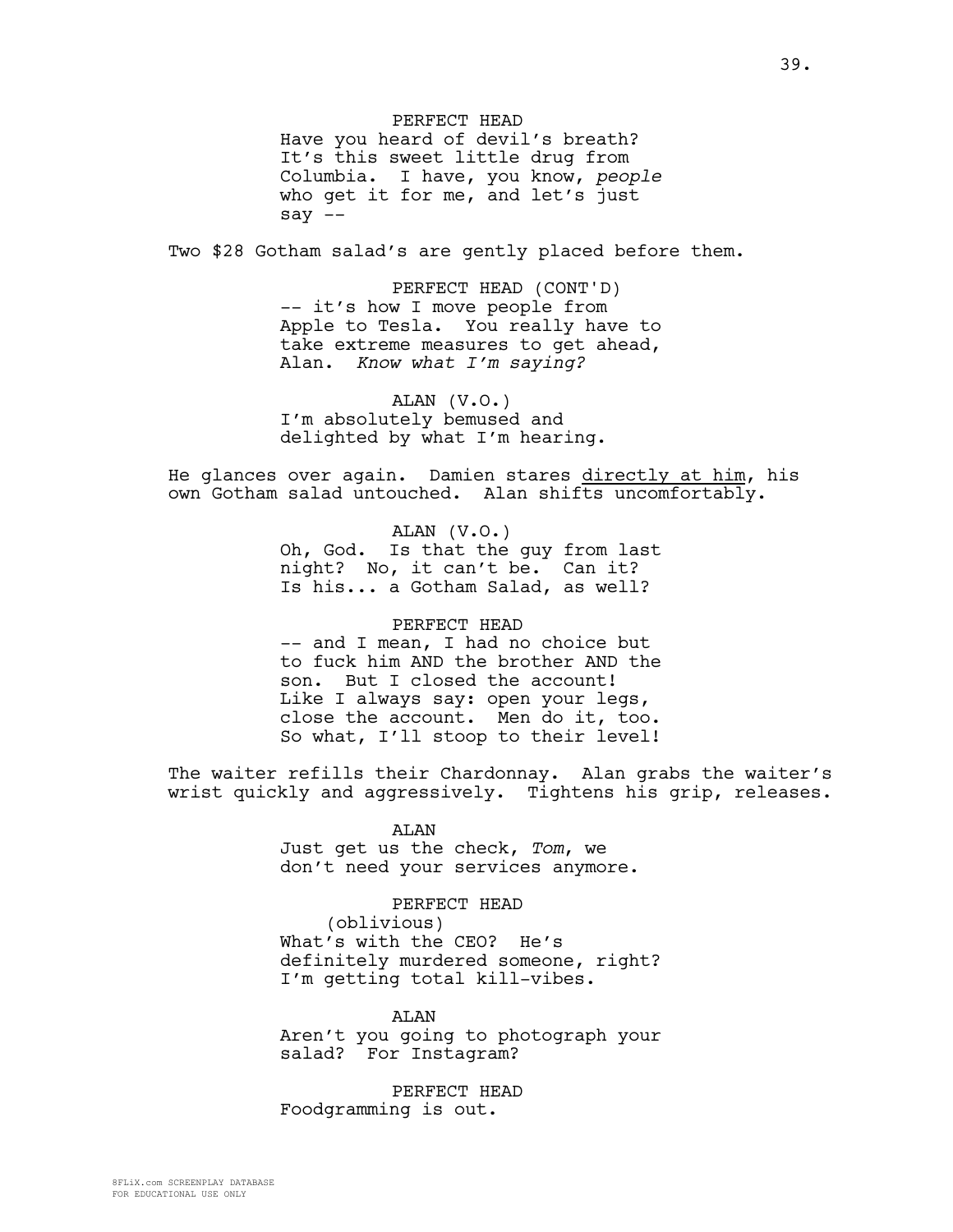AT<sub>AN</sub> I thought it might be. I didn't want to be presumptuous, though.

Alan eats. Really feels the heat from Damien's stare. He glances over again -- Damien is still looking at him, unwavering in his gaze. Alan dabs his mouth.

> ALAN (CONT'D) Will you excuse me?

PERFECT HEAD Of course, dear.

### **INT. DAMIEN'S TABLE - DAY**

Alan adjusts his silk pocket square. Walks over to Damien. Puts two fingers on the table, leaning in.

ALAN

(low) No need to stare at me. I know I'm attractive. I don't want a male in our affairs because I'm worried my girlfriend will run off with you. We've decided on one of the girls.

Damien slowly stirs an expresso.

ALAN (CONT'D) So. If you'll kindly take the rejection, that would be great.

Alan brusquely heads for the bathroom.

DAMIEN (O.S.) (semi-loud) That's not why I'm here, Alan.

### **INT. BG RESTAURANT, BATHROOM - DAY**

-- Damien hot on his trail. He shoves Alan up against the gilded sink, shoulders backed up against the mirror. The bathroom **ATTENDANT** looks away, quiet.

> DAMIEN I answered your ad. You deleted your account.

> > AT<sub>AN</sub>

What?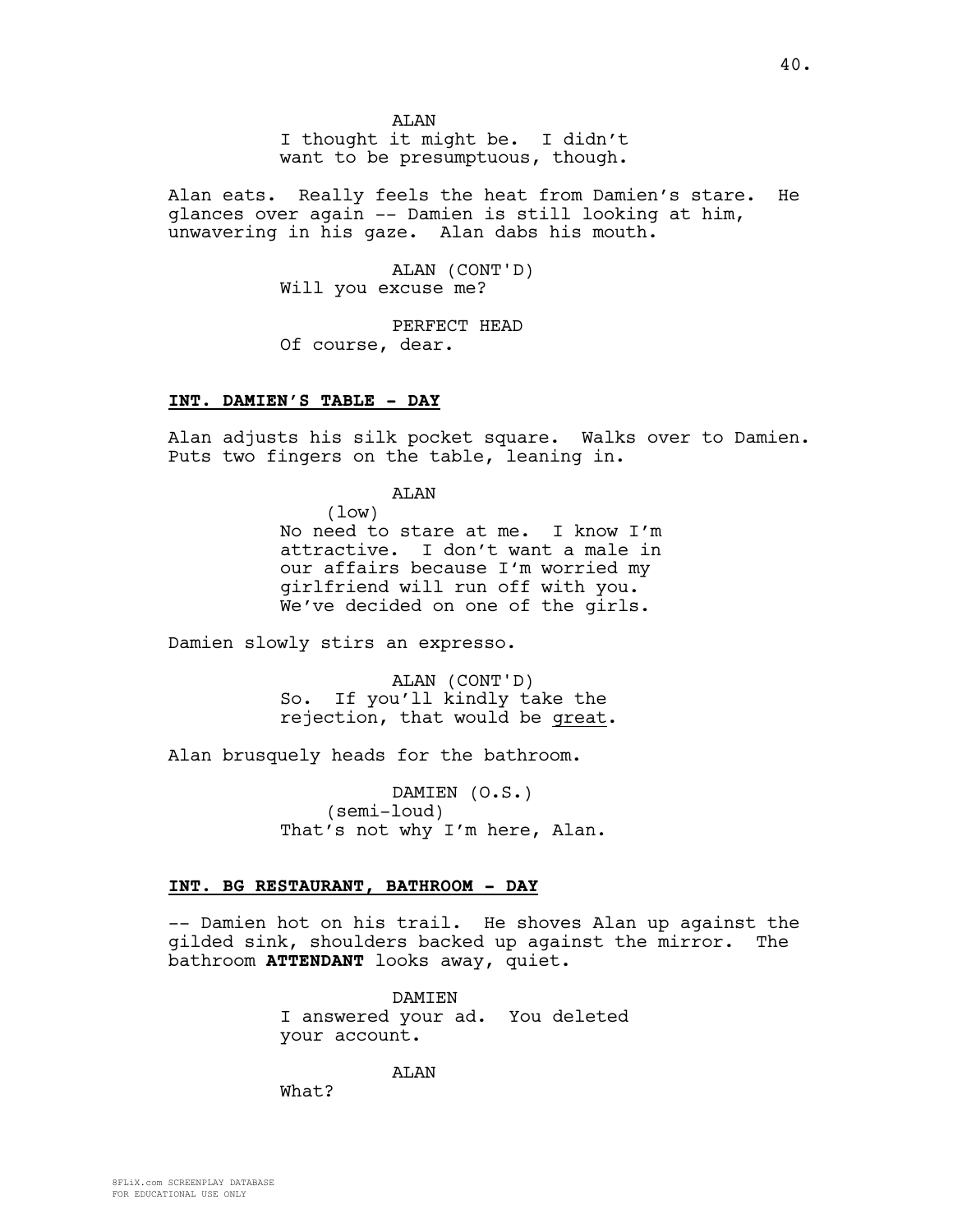DAMIEN I answered your -- (eyes attendant, lowers voice) -- the *cannibal ad.* You deleted your account.

Alan accidentally knocks over a porcelain soap dish. A beautiful, hand-carved soap from Monaco drops on the floor.

> ALAN How did you find me?

DAMIEN I know everywhere you go. I know every place you eat. *I know everything you do.* I'm so turned on by you. Why did you delete your account? I just want to be eaten by you. Eat me. (intensely) *Fucking eat me, Alan!*

ALAN You're not my type.

He tries to uncomfortably move aside. But Damien won't let him move an inch. He stands firm.

#### DAMIEN

What? *Handsome* isn't your type? I'm 6'3" tall, 189 pounds, 0% body fat. My diet is flawless. My skin products, flawless. My clothes --

He whips out his arm. Grabs his suit cuff.

DAMIEN (CONT'D) -- are tailored. They come from here, Alan. Bergdorf Goodman. *I'm as obsessed with Bergdorf Goodman as you are.* What more do you want? I meet every criteria of your ad, except --

ALAN No social media.

DAMIEN (CONT'D) No social media.

Alan flashes a fake, tight smile at the attendant. He talks to Damien through gritted teeth.

> ALAN (CONT'D) And I was pretty specific in my "ad" that *that* was a deal breaker.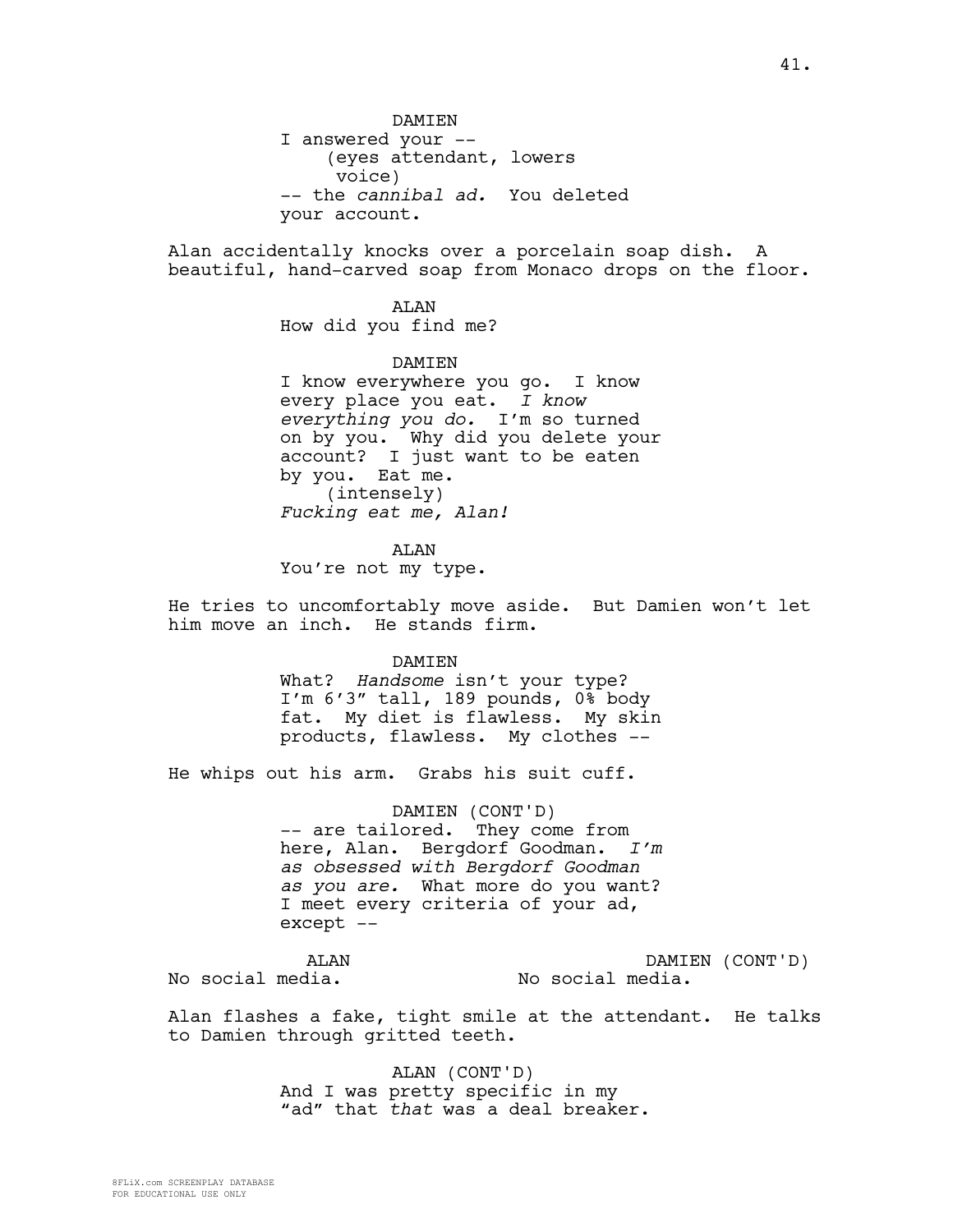I am your best meal. Do you need to see my medical records? My little black book of conquests? Do you want a piece of my skin?

ALAN

You have no followers. No social capital. You look good, but you'll taste awful.

Damien takes out a Victorinox swiss army knife.

**DAMTEN** Have a sample of me. *Right now.*

He starts to carve...

### ALAN

No. You're empty calories. You're bad meat. Get it? *You're bad meat.* I won't eat you. Stop.

#### DAMIEN

(desperate) My python shoes have their own passport.

Alan considers this. He then shoves Damien down to the floor, digging a loafer into his back. Showing dominance.

He turns to the sink and washes his hands. Damien glares at him from below. The attendant offers Alan a towel.

ATTENDANT

Towel, Sir?

ALAN

Please.

ATTENDANT After-meal chocolate, Sir?

ALAN I don't -- OK, well, what brand? To'ak?

ATTENDANT No. It's a Knipschildt truffle.

ALAN (loud sigh) Fine!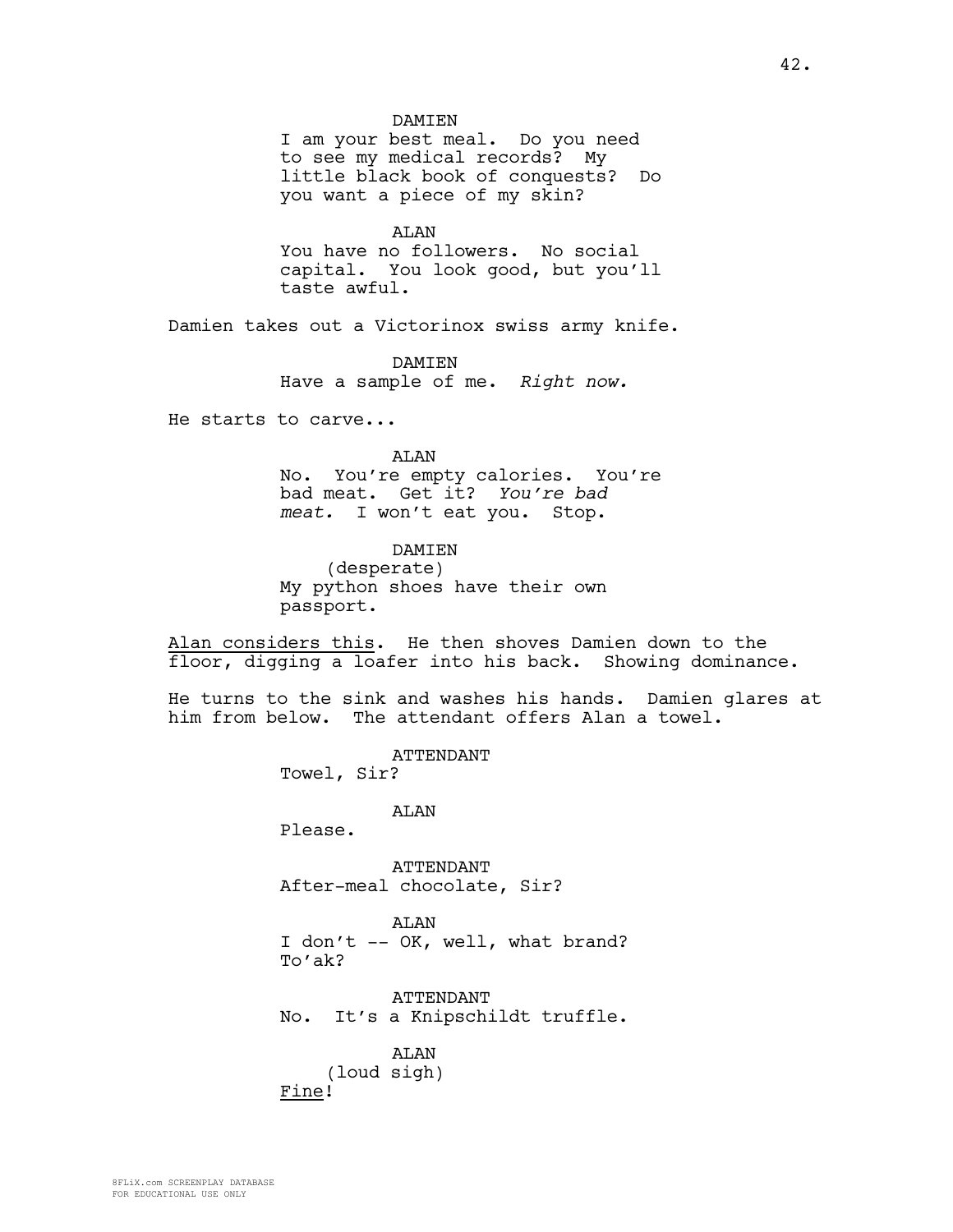Alan bursts into his kitchen. Shoes skid across the floor. He makes a beeline for his pantry, ripping it open.

> ALAN Where is it... where is it...

Protein shake containers are jostled. Knocked over. He searches through them with an almost haphazard paranoia.

> ALAN (CONT'D) Where is Viola? I need ZEN!! Viola was a fantastic yoga instructor on the S.S. Antoinette cruise to Switzerland.

Slams the pantry shut. Paces the kitchen.

ALAN (CONT'D) I need ZEN!!!!! Unacceptable. Damien has rattled me to my core. Where is my powder going? *Am I really eating that much?* (screams) EMILY?

Alan re-opens up the pantry. Keeps searching. Digs in the back, finally locating a small vial marked "VIOLA".

> ALAN (CONT'D) Order restored. Phew.

-- EMPTY.

ALAN (CONT'D) WHAT! My current cortisol levels are nearly killing me, I -- (verge-of-insanity, gripping counter) I NEED A SHOT OF ZEN!

Beyond irritated, he makes himself a glass of ice water with lemon and cucumber. Takes a sip. Shuts his eyes, tightly.

> ALAN (CONT'D) (rather aggressive) I'm in Mount Kailash, Tibet. I'm tapping into the energy of buddha Cakrasamvara to achieve supreme bliss as I gaze out into the endless river peaks.

Alan shakes his head.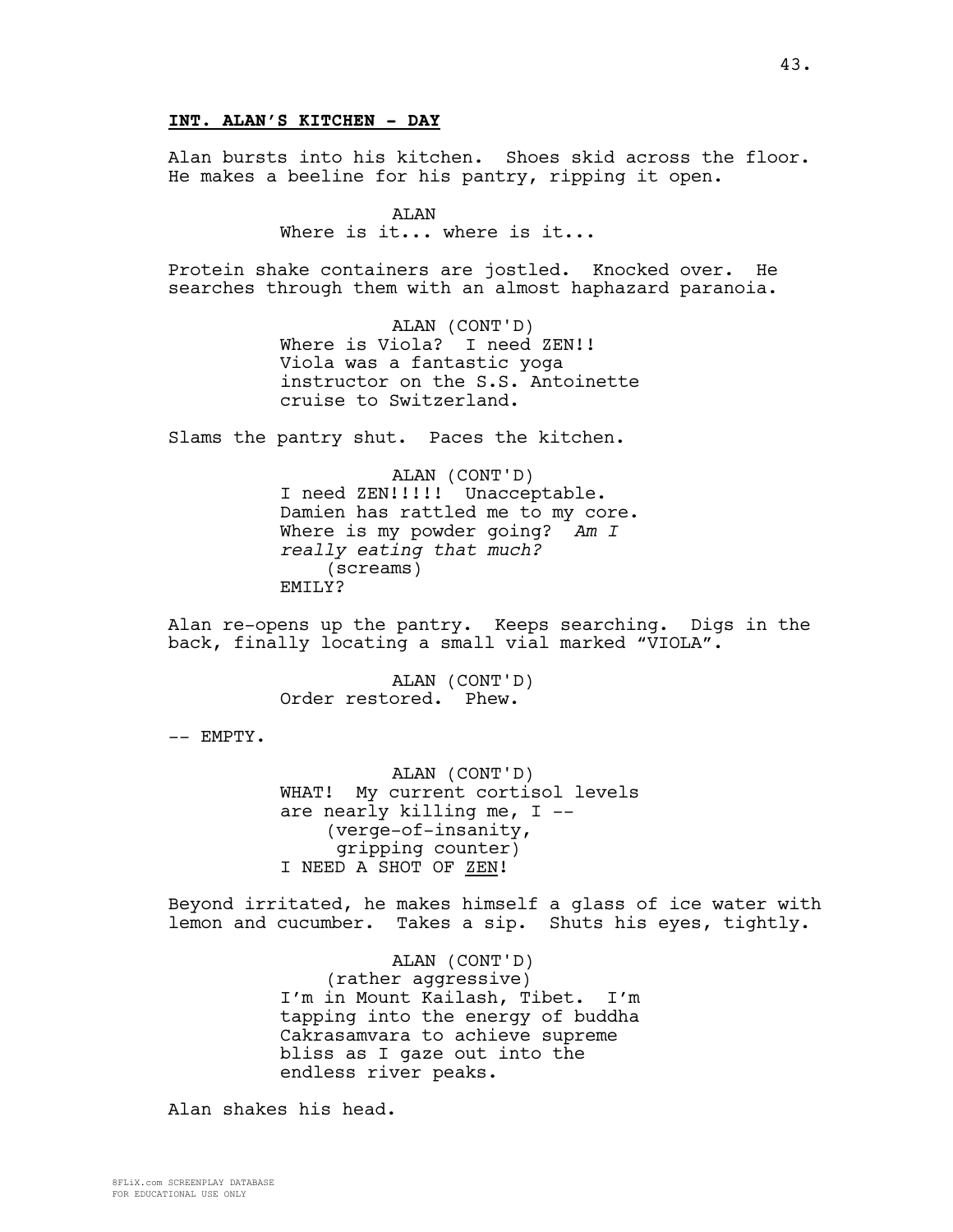#### **INT. ALAN'S WORKSPACE - DAY**

Alan stares at a computer screen. It reflects off his eyes. He opens up a list of bookmarks on his web browser:

ZEN MODELS - LA ZEN MODELS - NYC ZEN MODELS - MILAN, etc.

> ALAN (V.O.) It's important to always have a stash of models in case of emergencies, such as this.

Clicks ZEN MODELS - LA. Scrolls through attractive men and women in yoga-esque poses. FOLLOWERS all in 200K-400K range.

> ALAN (V.O.) I then locate their current whereabouts on the Snapchat map. A dangerous feature, but really helpful for people like me. I'm feeling hot -- I wonder if anyone from LA is in NYC for the evening.

The Snapchat map opens on Alan's phone. Various model's locations pop up around the city. Some within close range.

> ALAN (V.O.) They hang out at a mix of exclusive spots I've already secured access to via my stellar status. Thankfully word hasn't gotten out about my demotion at work. *Yet.*

#### **INT. ALAN'S BEDROOM - LATER THAT DAY**

Alan is dressed in his best Emporio Armani suit. Tightens starched cuffs in front of a mirror. Opens up an impressive drawer of over sixty polished, sharpened knives.

> ALAN (V.O.) Your hunting knife must have a razor sharp edge and be made of the highest quality steel. It should be able to flawlessly cut flesh, sever muscle, and go through bone.

He takes out a *phenomenal*-looking knife.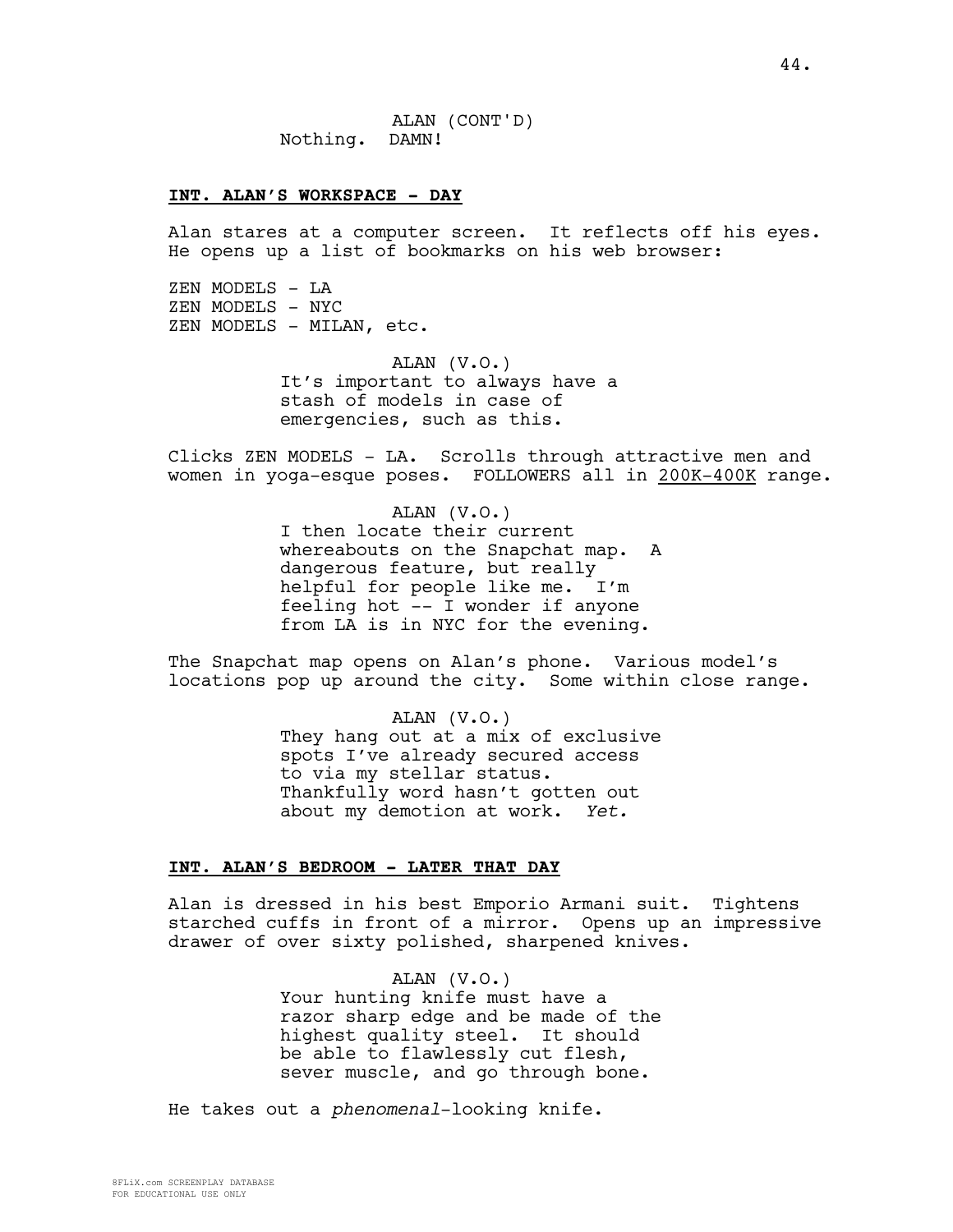ALAN (V.O.) My Sukenari zdp189 Damascus Sujhiki Japanese chef knife will do.

It's placed inside a secret pocket within his sport coat. Next, a watch drawer is opened. About 30 are on display.

> ALAN (V.O.) A striking watch in the mid-sixfigures elevates status tenfold.

He straps on his Cartier Rotonde de Cartier Astrotourbillon. Also known as: *"I'm on the list"*.

> ALAN (V.O.) In four hours, the hunt begins.

#### **INT. TOP OF THE STANDARD BAR - NIGHT**

The place to be seen (after 10pm). Well-heeled, extravagant penthouse lounge. Strict dress code. Alan leans against a bar, scanning the "in" crowd for his Instagram model TARGET.

A **BARTENDER** pops up.

**BARTENDER** What'll it be?

ALAN Minty Mojito.

BARTENDER What the *fuck* is your problem?

Alan slides over a \$100 bill.

ALAN Minty Mojito.

BARTENDER

(brightly) Coming up!

In a sea of influence, he finally spots LA Instagram model **MINKA (26)**. Gorgeous, obvious fitness model. She's with a group of equally-attractive friends. All with minty Mojitos.

> (MORE) ALAN (V.O.) Stunning head. Stunning clothing. Stunning choice of drink. I feel calmer just by smelling her, by being in such close proximity. Just one sip of her protein shake!

FOR EDUCATIONAL USE ONLY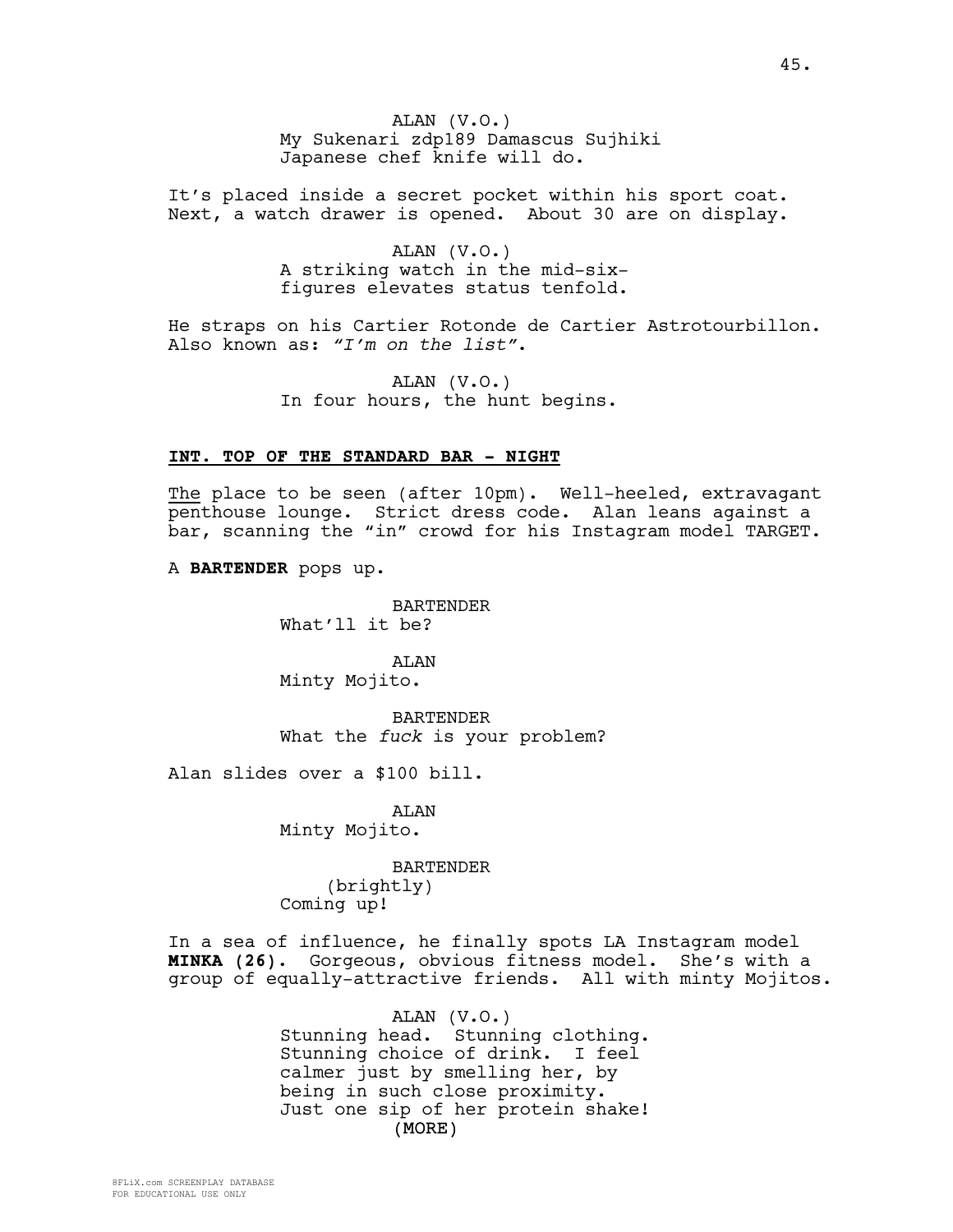### ALAN (V.O.) (CONT'D) I'll be able to sort my life out a little bit better after that.

TIFFANY (O.S.) Do I look enough like my photos *now?*

Alan turns around. It's Tiffany -- from the failed threesome meet-up. She's 100% looking down, typing into her phone. *Still looks nothing like her Instagram photos.*

> ALAN You'd be more recognizable if you walked around holding a large filter box. How did you get in?

BARTENDER (to Alan) Here's your minty Mojito.

#### **TIFFANY**

*Thanks!*

She grabs it, downing it in one gulp. No eye contact. She snaps duck-face selfies with a "GOOD VIBES ONLY" phone cover.

> ALAN That drink cost \$112.

TIFFANY Well? You gonna buy me mozzarella sticks, or what? I'm vegan.

ALAN

No.

TIFFANY We gonna have a ménage à cinco later, *or what?*

ALAN

No. My girlfriend and I have decided to go with another candidate. *How did you get in??*

TIFFANY Fucked the bouncer.

ALAN

*But how??*

-- Tiffany keeps typing away.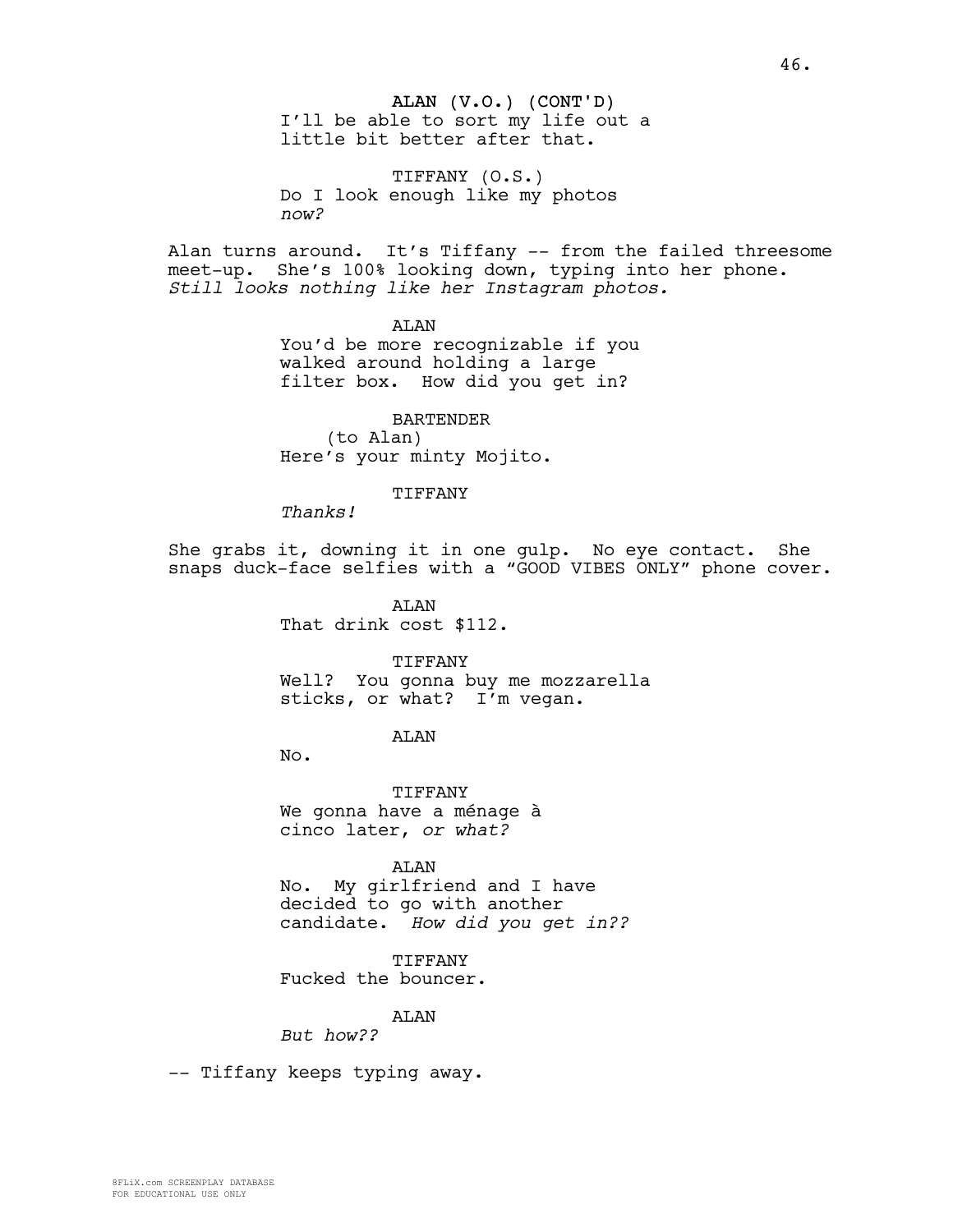ALAN (CONT'D) Can you make eye contact with me for one minute? Why are you so obsessed with your phone?

TIFFANY (distracted) What?

She looks up. Alan's seat is empty.

### **INT. TOP OF THE STANDARD BAR, DIFFERENT AREA - NIGHT**

Alan moves through the liquored-up, VIP crowd. Stalks out Minka. She's across the room. Toned arms and drool worthy legs paired with a sequin mini-skirt. She's laughing.

> ALAN (V.O.) I'll appear from behind. Slowly introduce myself. I look so good tonight she'll barely be able to contain herself. And then --

> TIFFANY (O.S.) Give me your phone number. So we can text.

*-- she's back.* Alan grips her by both shoulders.

ALAN Get lost or I will kill you. This is not a threat. It's reality.

TIFFANY

Sounds hot!

Minka is six feet away. He edges past lithe bodies, percolating smoke, and a couple making out on the floor.

> ALAN (V.O.) God. Get a *room!* (laser focus on Minka) Closer. Closer... my prey...

FLASH of a camera. Tiffany smiles.

TIFFANY I'm gonna tag us at this bar.

ALAN (white-hot rage) No, no, I can't be photographed here -- delete that!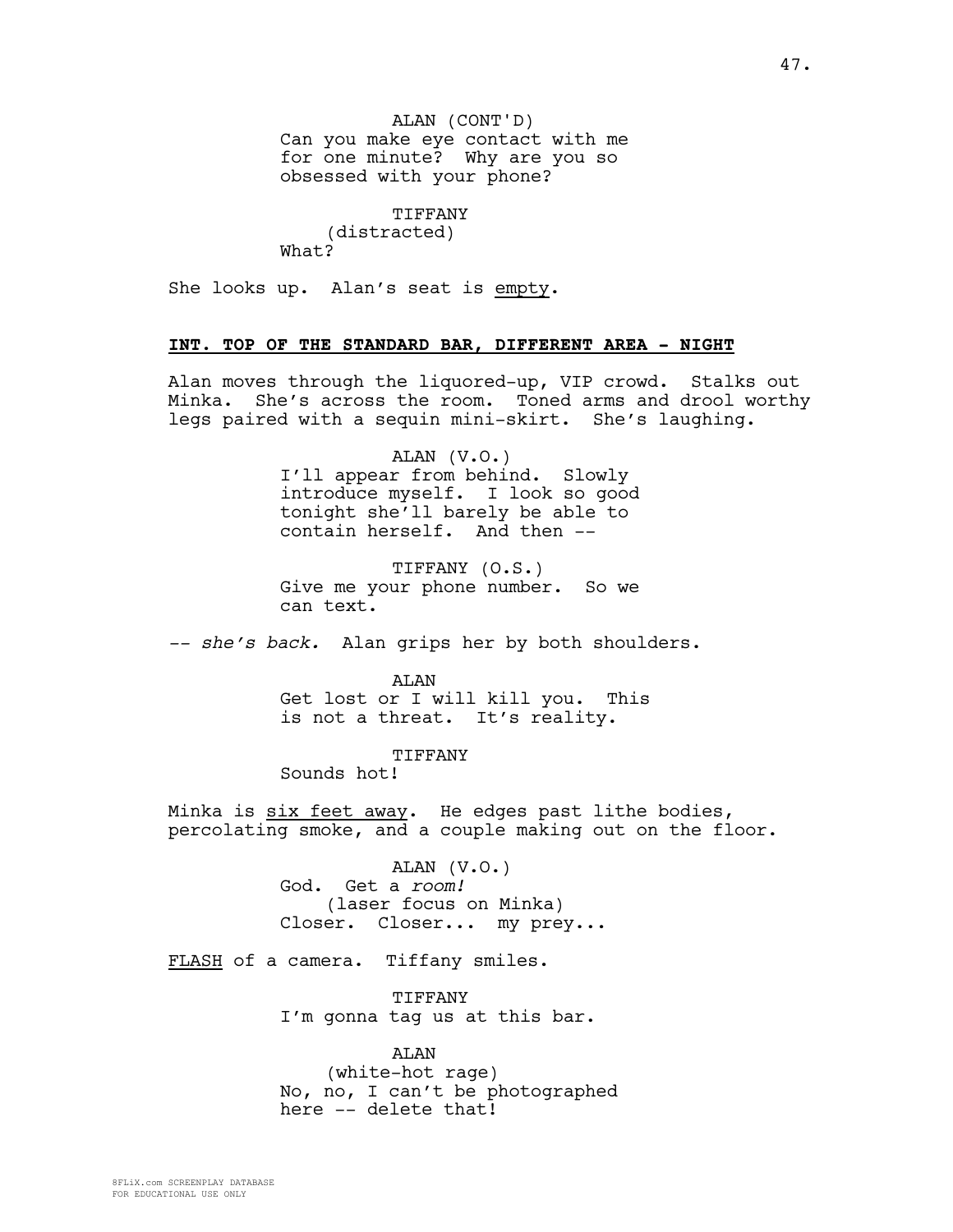Alan angrily grabs for her "GOOD VIBES ONLY"-covered phone, but she waves it tauntingly. Just-out-of-reach.

> TIFFANY Let me guess. Don't want your giiiirlfriend to know you're here? Tsk, tsk!

ALAN (V.O.) My mission is over. It's been completely destroyed. I can't be traced here. Minka is too highprofile. I'll be caught.

He adjusts his *personality.*

ALAN

You know, Tiffany, there's a new filter going around the highest of social circles. Very elite. I think you'd really like it. Would you like to see it?

TIFFANY (excitedly) DUH!

Alan reaches inside his jacket.

#### **INT. TOP OF THE STANDARD BAR, BATHROOM - NIGHT**

Tiffany's dead body is slammed against a beautiful mosaic tile wall. Blood drips out of her bruised mouth.

> **AT<sub>AN</sub>** It's called the DEATH FILTER! YEAH? WHAT DO YOU THINK? (beat) Also, "ménage à cinco" isn't a thing. It's just: ORGY!

-- her body slides down, but he yanks it back up.

ALAN (CONT'D) Want to *engage me?* Do not spend the entirety of our conversation on your phone. OK? It's a pet peeve that leads to irrational angst and irritability. Ultimately ending in a side effect of D-E-A-T-H.

Alan grabs her phone and takes a "selfie" of her. He posts the obviously dead-faced image on her Instagram app.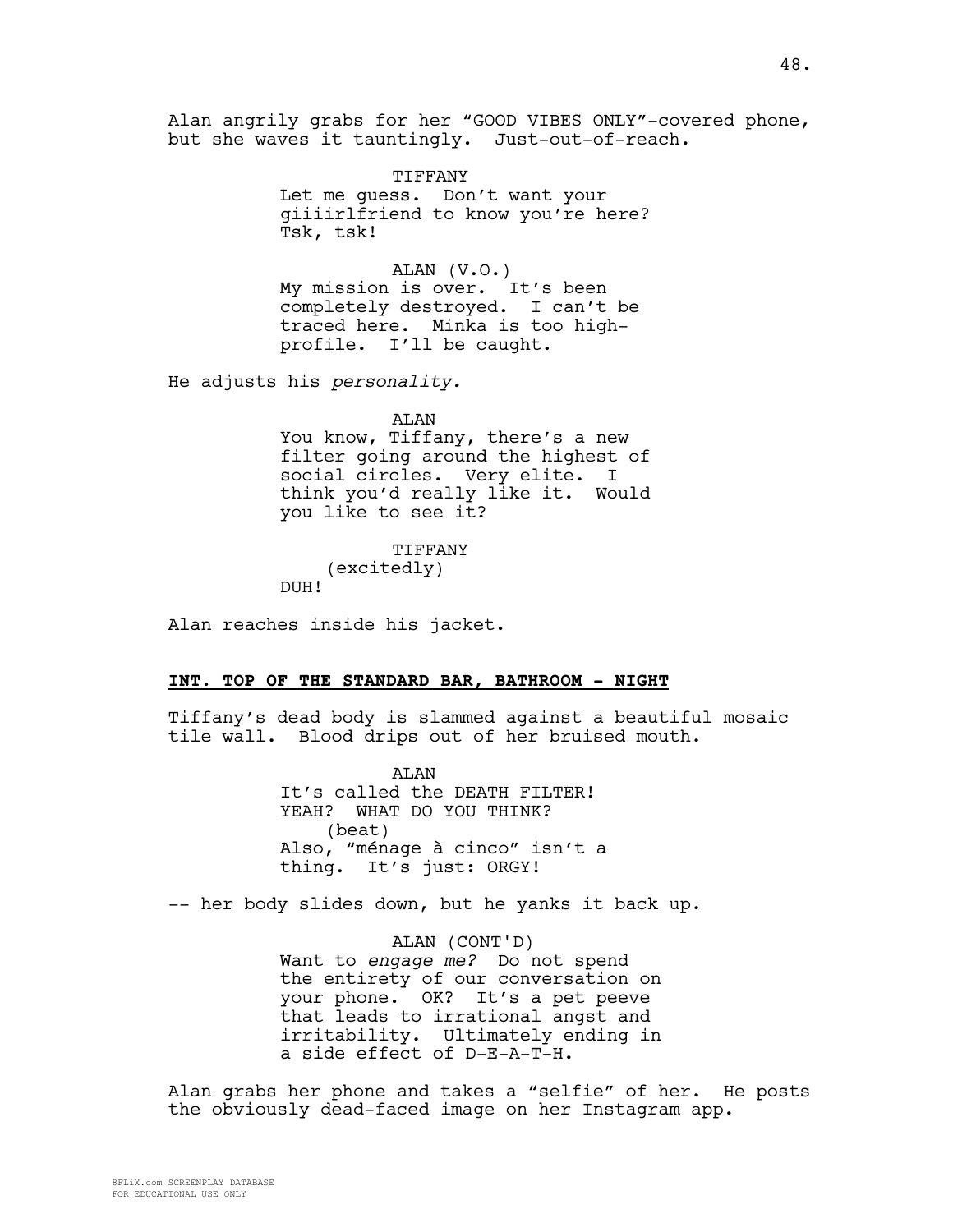ALAN (CONT'D) NO FILTER!!!!!! LOOK HOW MUCH FUN WE'RE HAVING!! GOOD VIBES ONLY!!! (looks around) There's no room to work in here. But I can't like, *leave her here.*

He starts to dismember Tiffany in the tight stall. It's very uncomfortable as it's a really small space.

> ALAN (CONT'D) You'd really kill me if you knew I posted a photo without a filter, huh? Aren't I just *the worst??*

Her phone starts buzzing and vibrating. Curious, Alan peaks it, grabbing it with a bloody hand. The selfie post is getting an *insane* amount of likes and comments.

> ALAN (CONT'D) Really? She strikes me as someone who would have to buy likes. (reading comment out loud, mumbling) "Luvvvv. Is that a Kylie Jenner lip kit, gurl???"

Blood smears on the screen as Alan posts a reply:

*I don't fucking know what that is.* 

#### **POST**.

ALAN (CONT'D) (verge-of-breakdown) Emotions can be controlled. Emotions can be controlled. *Emotions CAN be controlled!*

He's about to excise Tiffany's collar bone. Stops quickly to chop off a floppy arm that keeps getting in his way.

The arm falls to the ground. Makes another very hollow "CRACK" sound. Half of it slides into the next stall.

Alan is panicked.

(MORE) ALAN (V.O.) Another limb. Another strange sound. Tiffany's low number of followers do not compare with the high count of Jessica's -- the kill from SoulCycle.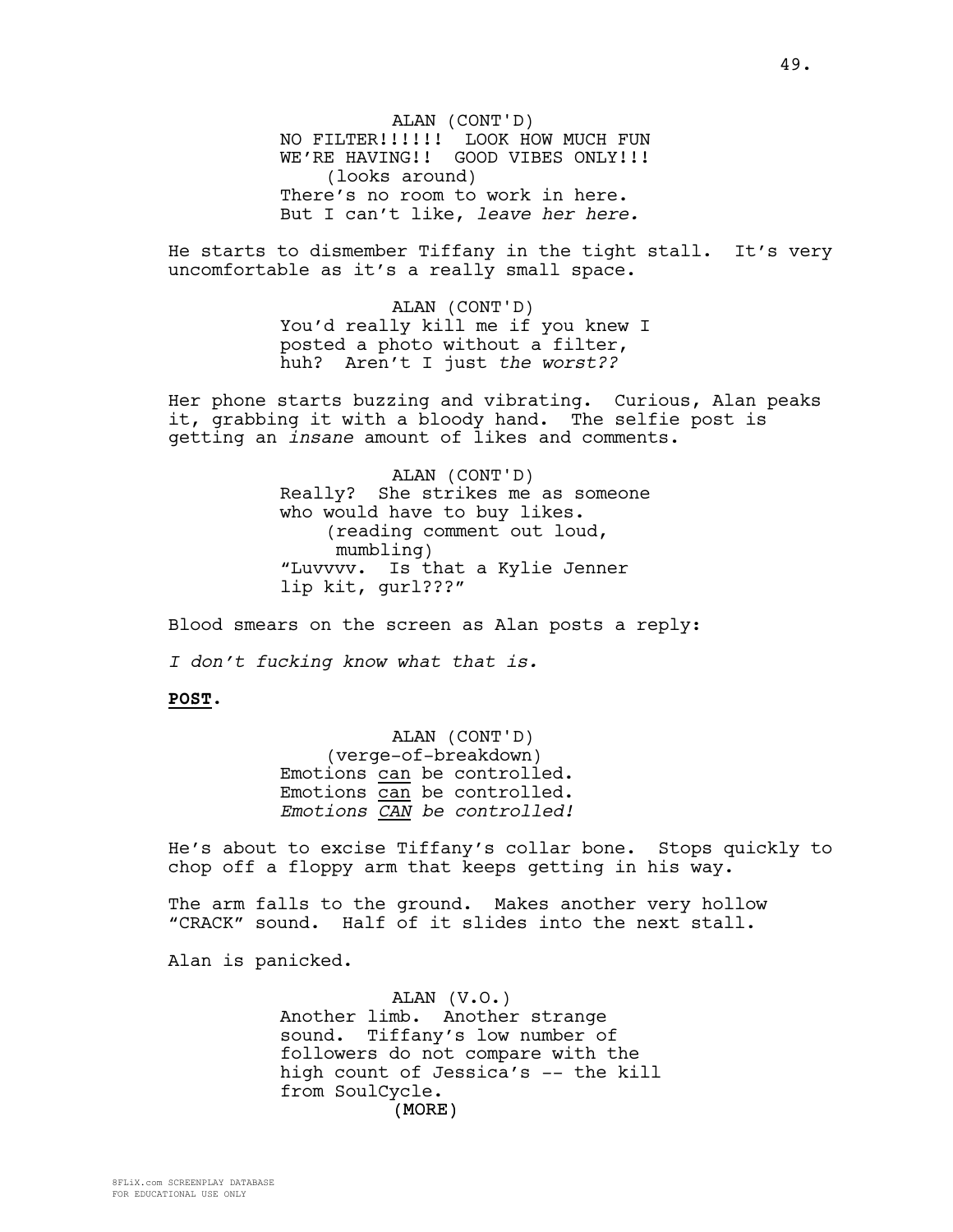## ALAN (V.O.) (CONT'D) *Why are their limbs seemingly the same quality, then?*

The arm SLOWLY DISAPPEARS into the next stall. Pulled over by someone obviously in there. It's picked up.

Alan can't breathe. Clears his throat.

ALAN (verge-ofhyperventilation) That's mine.

Alan shoves the rest of her half-butchered body into his Louis Vuitton bag. Part of her foot juts out. He exits.

> ALAN (V.O.) Jesus. *Jesus, Jesus, Jesus.* OK. You can do this. You took that online class on "confrontation".

A deep inhale. He knocks on the stall next to his.

ALAN Excuse me. I believe you have something of mine.

Silence. Tiffany's phone buzzes with more likes, more comments. Curiosity overwhelms Alan. He glances down at it.

*[COMMENT]: Srsly, is that Kylie Jenner's lip kit???? What color? Dirty Peach or Candy k???? Hit me up, T!*

He bangs the stall roughly.

ALAN (CONT'D) Open the door. You do not want to fuck with me right now.

STRANGER (O.S.) Her arm -- and the rest of her body -- are mine, Alan. I bought them fair and square. Give me her torso, legs, and head. Now.

Alan backs up. A stranger opens the door. *Only Alan sees him, not us.*

> ALAN (confused) You can't buy her. You have to hunt them. Fair and square.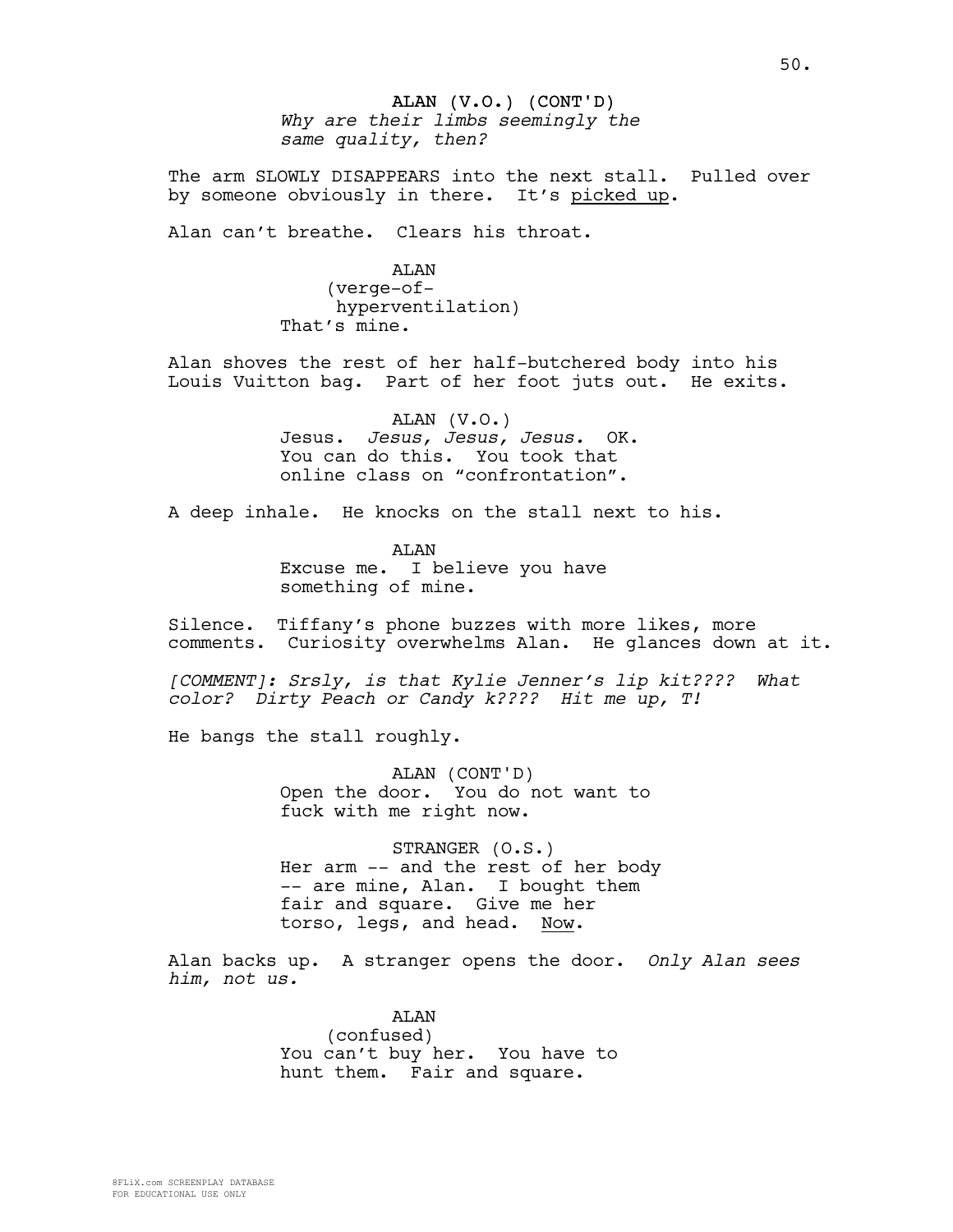STRANGER (O.S.) You know that's not true.

Alan runs out.

STRANGER (O.S.) (CONT'D) Get back here, *Alan Pierce!* I'll find you! This is not your territory! ALAN?

#### **INT. ALAN'S STUDIO - NIGHT**

-- BACK in his studio. He triple-locks an antiquated door. Leans against it, breathing heavily. Eyes wide. Darting.

> ALAN (V.O.) Who was that man? What did he want? I didn't recognize him from the city's cannibal "network".

TRISHA HEAD (O.S.) Alan, is everything OK?

AT<sub>AN</sub> (alarmed) Yes! It's fine! Don't worry!

TRISHA HEAD (O.S.) I'm always worried about you.

Alan kneels in front of Trisha Head. She has a beautiful lavender silk head scarf on. Pearl earrings, full make-up.

> ALAN Why, darling?

TRISHA HEAD You're on edge. You look ashen. *You need protein.*

ALAN There's no one after you, is there? You'd tell me if there was. Right?

TRISHA HEAD Who would be after me?

ALAN I'm going to tighten security around here.

Alan dumps his shoulder bag. Tiffany's parts fall on the marble butcher slab. Alan wrinkles his nose at the smell.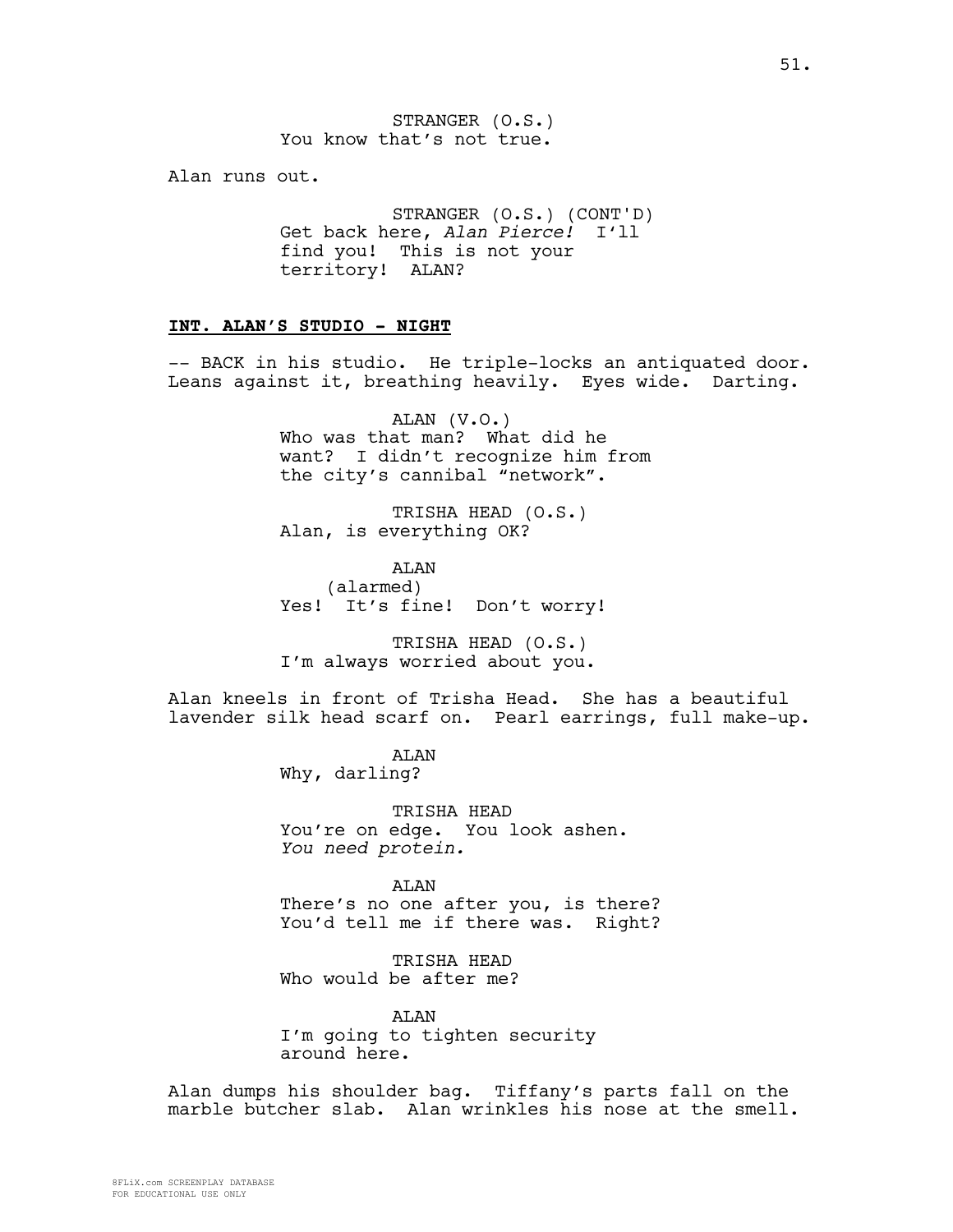He fires up a nearby stove. Carefully cuts around her upper arm. Plops the 5-inch slab in a pan to seer.

> ALAN (CONT'D) Trisha. Am I your only *official* owner? Not boyfriend. Owner.

TRISHA HEAD (O.S.) Yes, Alan.

He rifles through Tiffany's other parts. Flesh falls easily off the bone. Meat doesn't look clean. Very unhealthy.

> **ATAN** You're *sure* of that?

TRISHA HEAD (O.S.) Yes! What is that awful smell? Who are you cooking?

AT.AN Not for your consumption, dear. It's only because of a morbid curiosity that I have deigned to cook this "mistake".

He takes a small bite from the pan. Carefully chews it.

ALAN (V.O.) As predicted, she is terrible. Lied about her looks. Lied about her diet. She not only is not vegan, but she ate pork today. *Disgusting!* Not to mention her gross, off-putting personality.

-- throws everything out. Marks the bags "FOR GOODWILL".

ALAN (V.O.) No. Some things are even too bad for Goodwill.

#### **INT. ALAN'S APARTMENT, ELEVATOR - NIGHT**

Gold mirrored. Marble floored elevator. It's just Alan ascending. Disheveled, blood-splattered. Deafening silence.

He hatefully stares at his reflection.

(MORE) ALAN That was bad, Alan. BAD, BAD, BAD! No un-planned kills. No non-vetted butchering. Very, very bad.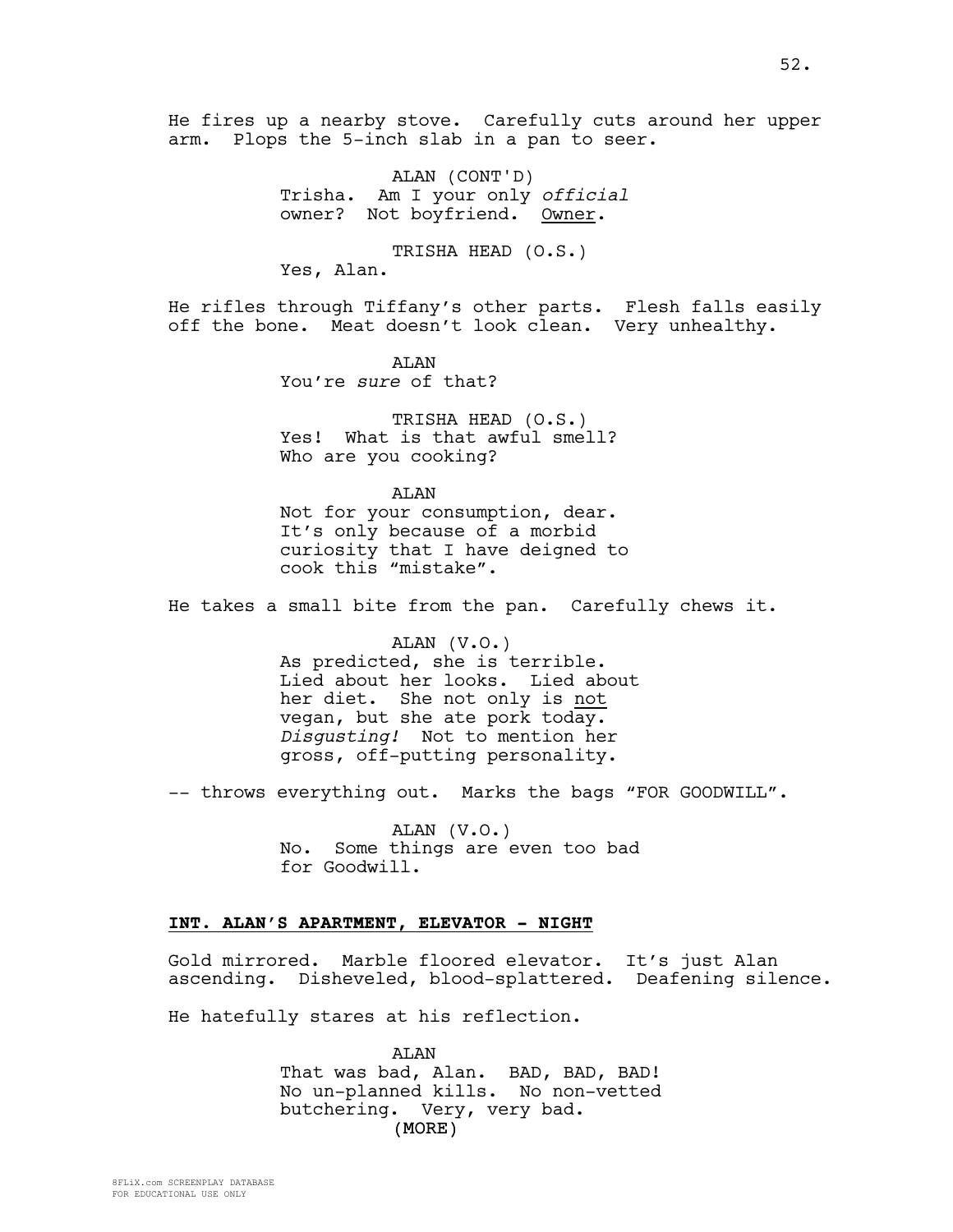ALAN (CONT'D) Wasteful! Terrible for the environment. You're a *disgrace.*

#### **INT. ALAN'S APARTMENT - NIGHT**

Alan walks in, setting down his keys. Hangs up his Louis Vuitton shoulder bag. Stares at himself in a hallway mirror.

> ALAN (V.O.) Keep calm, carry on. Keep calm, carry on. Keep calm, carry on. (angry) Bad, bad Alan.

EMILY (O.S.) Darling! It's threesome night! You're late. We're in the bedroom.

ALAN That was -- *tonight?* I though it was next week. I just want to relax. I'm not really...

Checks his reflection. *Disgusting.*

ALAN (CONT'D) Perhaps just you two can...

Furiously wipes blood off his face.

ALAN (CONT'D) Maybe I can just watch with a detached bemusement?

#### **INT. ALAN'S BEDROOM - NIGHT**

Emily is sprawled out on lush satin sheets. Wears a \$900 garter belt with striking La Perla lingerie. She flips through *Glamour magazine*. Next to her...

Damien, grinning. Wearing luxury boxers fitted with two 18 karat gold buttons. Alan points to him.

> ALAN GET OFF MY BED! EMILY Alan!

AT<sub>AN</sub> A word, Emily.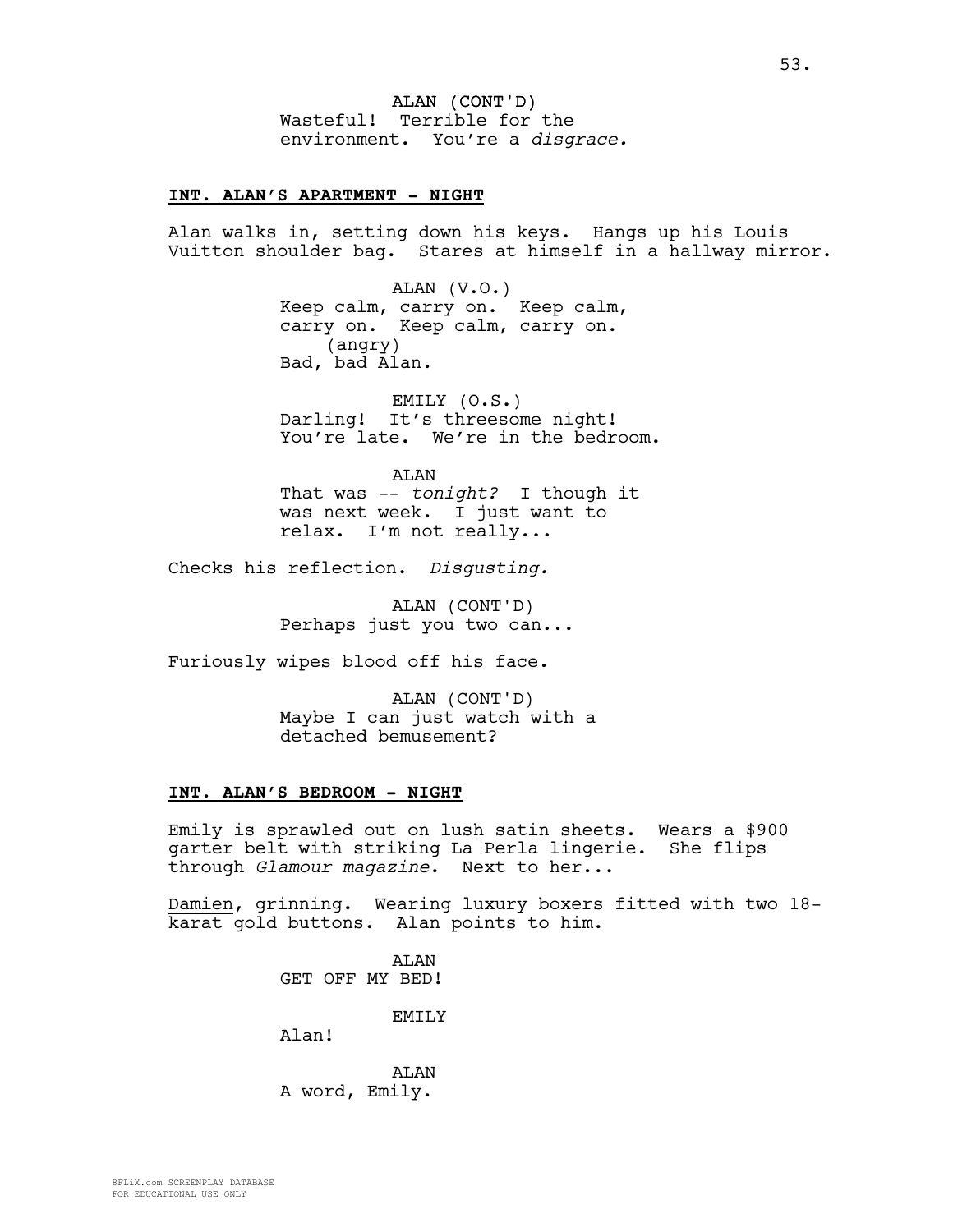### **EXT. ALAN'S BEDROOM - NIGHT**

Alan slams the door. Totally irate. He drops his voice to a whispered *hiss*. Emily has thrown on a silk robe.

EMILY

Honey, you know slamming doors disturbs the next-door neighbor's bonsai tree. I told Mr. Williford we'd be mindful of that.

ALAN

We agreed to not do this "threesome" until next week. We also agreed to go with Ava.

EMILY Ava bailed. She's joining a celebrity couple uptown. We're not famous enough. I've been devastated about it all day.

Alan's surprised at her "devastated" comment.

EMILY (CONT'D) I even tried Tiffany, but she never answered her phone!

ALAN (V.O.) And she won't.

EMTT<sub>N</sub>

Besides. It's my turn to get pleasured. I indulge in all of your strange fetishes. (soft, pink-painted fingers walk up his chest) It's time you indulge in mine.

ALAN

Not with him.

EMILY Alan. Are you uncomfortable with him being a man?

ALAN

No. I just don't like his personality. Get it? It's his *personality* that is a major turnoff. How can I be aroused by such a flaccid *personality?*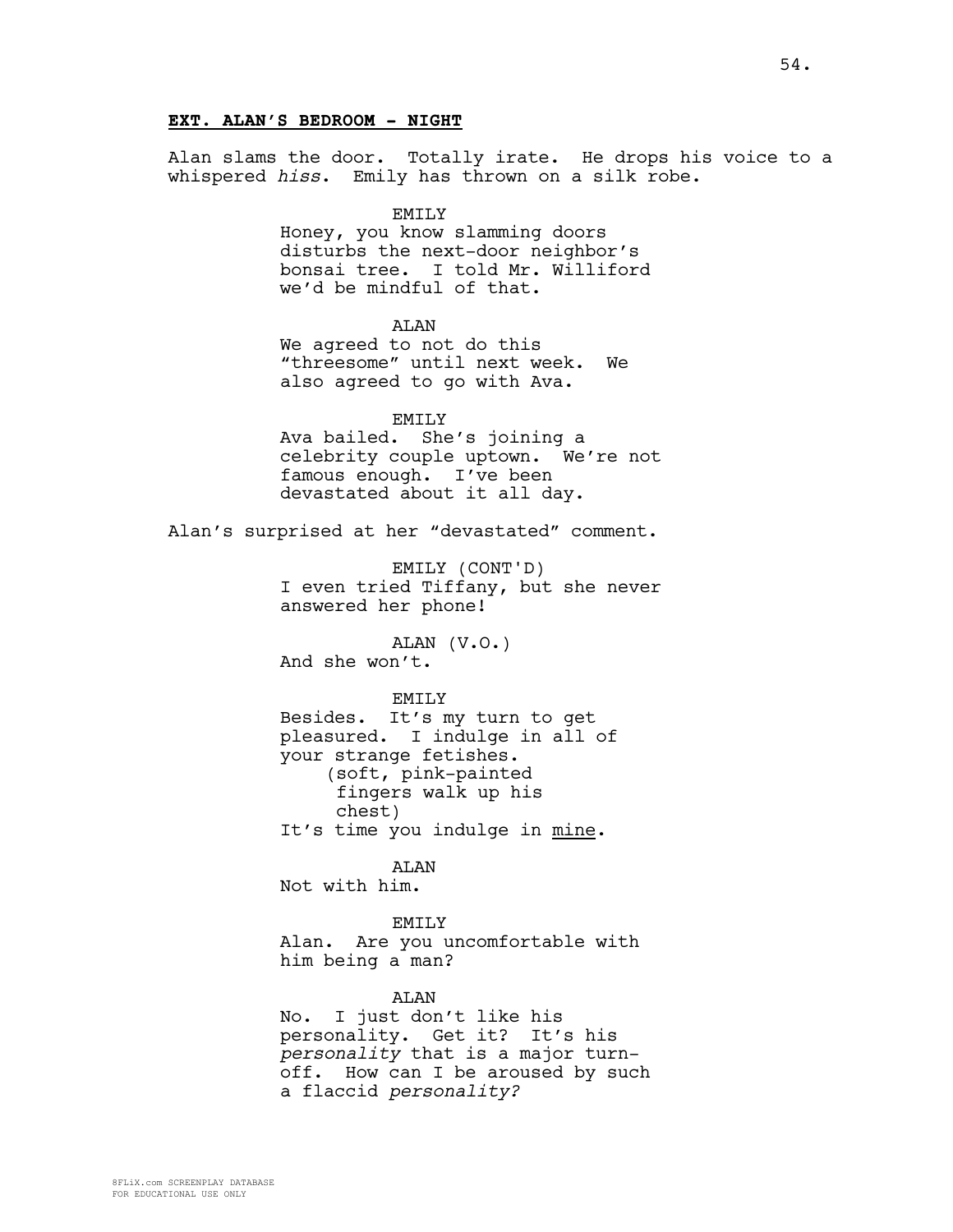**EMTLY** You don't even know his personality. Will you just get in there?

ALAN Do you love me?

EMILY Don't do that. Take off your clothes and get in there.

ALAN (low, mumble) His boxer buttons are made of *gold.*

EMILY

We'll get you some tomorrow.

#### **INT. ALAN'S BEDROOM - NIGHT**

Alan's almost undressed. Tries to cover up the non-gold buttons on his boxers. Sits on the edge of the bed. Damien leans in, hot breath in Alan's ear.

> **DAMTEN** (low) You honestly thought you could escape me? I'm inside your little world, now. I won't stop until I'm inside your little mouth.

Smiles to Emily.

DAMIEN (CONT'D) Honey, get on the bed. All fours. Alan, get on your knees near the head board. Emily, start sucking his cock.

Damien positions himself behind Emily. Starts fucking\* her, quite gently at first. He tightly grips her waist.

*\*CAN SUBSTITUTE WITH: copulating, banging, shagging, making love, screwing, rolling in the hay, "having a go at it", getting laid, schtup-ing, etc, etc, etc.*

> DAMIEN (CONT'D) Make eye contact with me while I fuck your girlfriend, Alan.

With the blow job loosening him up a little, Alan begrudgingly looks at Damien.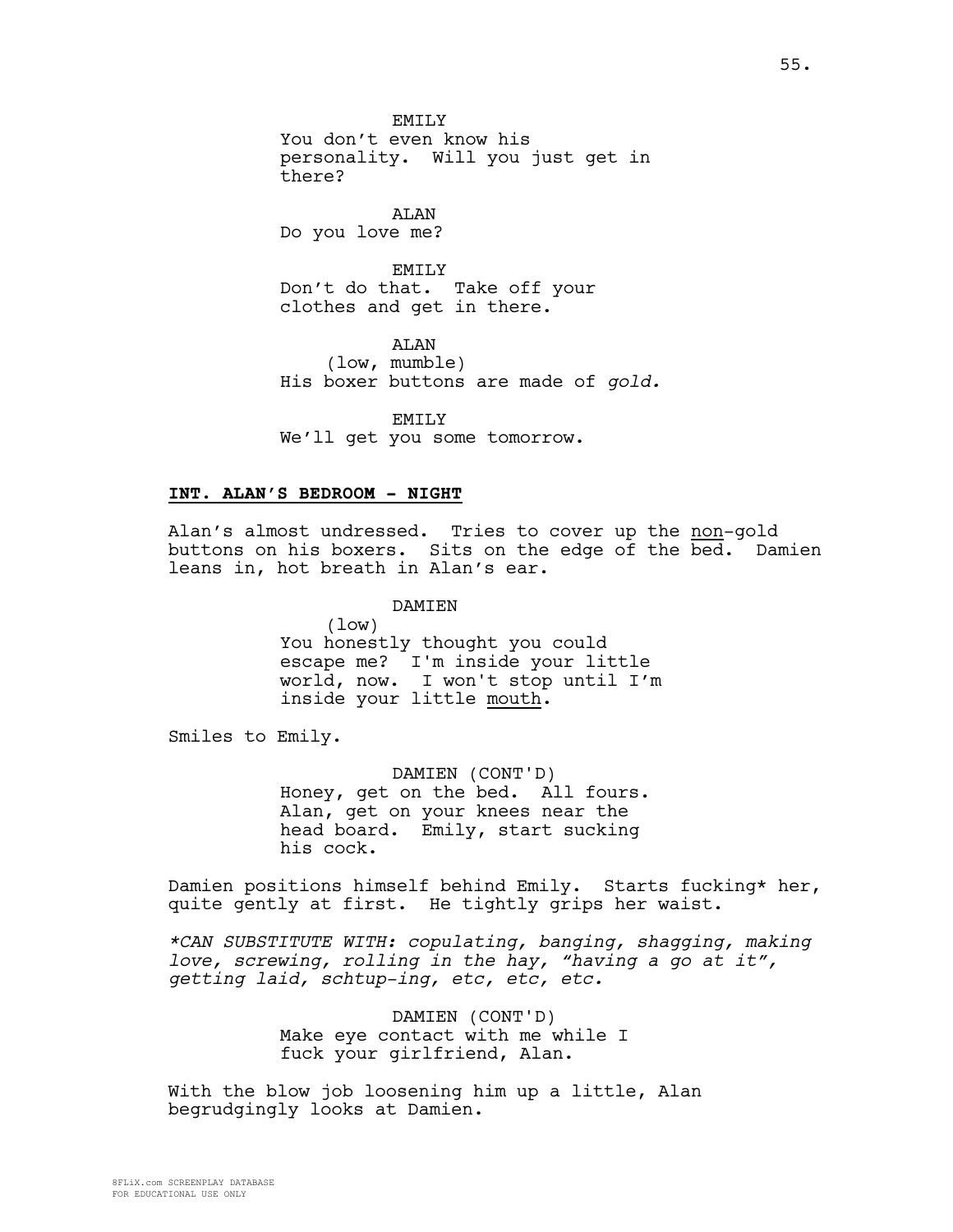DAMIEN (CONT'D) (mouths) My lower loin tastes like a porterhouse steak.

He pulls out. Roughly flips Emily over. Grabs Alan's hair and pushes his face down between her legs.

Damien slides off the bed. Quickly positions himself behind a bent over Alan. Starts semi-roughly "having a go" at him.

> DAMIEN (CONT'D) I always get what I want.

ALAN (V.O.) This is one of the worst situations I've ever been in, in my entire life. The humiliation isn't even a turn on, like it's purported to be in the online pornos. (out loud) Ouch, *watch it!*

-- but Damien doesn't let up. For ten minutes *straight*.

DAMIEN I'm in control here. Not you.

Damien discards Alan. Focuses intently on Emily.

DAMIEN (CONT'D) You're so tasty, darling.

He winks at Alan. Emily climaxes long and loud, her screams echoing through the building's complex.

> ALAN (V.O.) It's too much to bear, watching him pleasure her probably much better than I do. *How does he do it?*

Alan's phone rings. He clears his throat.

ALAN It's Mr. Williford. Most likely complaining that his bonsai tree is suffering undue stress and extreme anxiety due to the noise.

EMILY (out-of-it, ecstasy) Yes! Waffles would be *wonderful!!*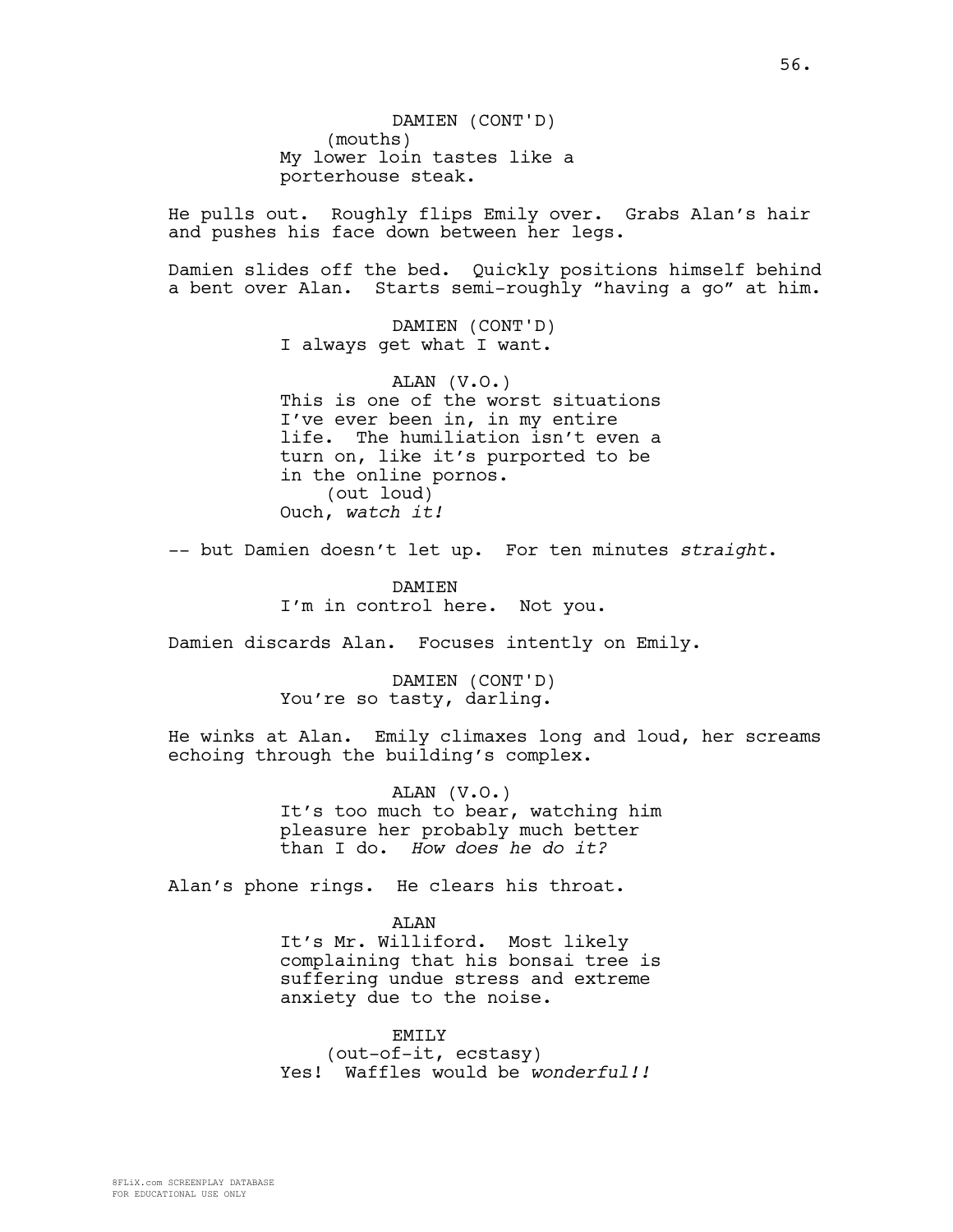### **INT. ALAN'S WORKSPACE - NIGHT**

Alan is so angry he refuses to speak to Emily. In a mink robe, quickly drinking a protein shake -- he gulps it down so fast he clutches his stomach in pain. She mixes tea.

> EMILY He was such a great fellow! *Very* good in bed. (giggle) Made me feel totally naughty, so domineering. And he paid the same amount of attention to both of us!

Alan Instagram stalks. Closes in on another weak target.

ALAN (V.O.) Illana. Barre instructor. Either her or William, a wellness coach specializing in Kundalini upward meditation. I need a hit, a shot. My life is spinning out of control.

EMILY You're looking very pale, lately. Are you getting enough iron?

ALAN No. I am not.

His e-mail pings. It's from Perfect Head.

*To: Alan Pierce From: Perfect Head Did you see Brett's boner today at work? lol*.

He clicks her e-mail's photo icon. Follows the links to her various social media accounts. Jealous of her "celebrity". He takes out his phone, adding her on Snapchat.

> ALAN (V.O.) My life would be complete if I could only taste a bite of that flesh. My sickness might be cured. I might feel better. I'd be confident, do better at work.

EMILY (O.S.) Alan, have you seen my crystals?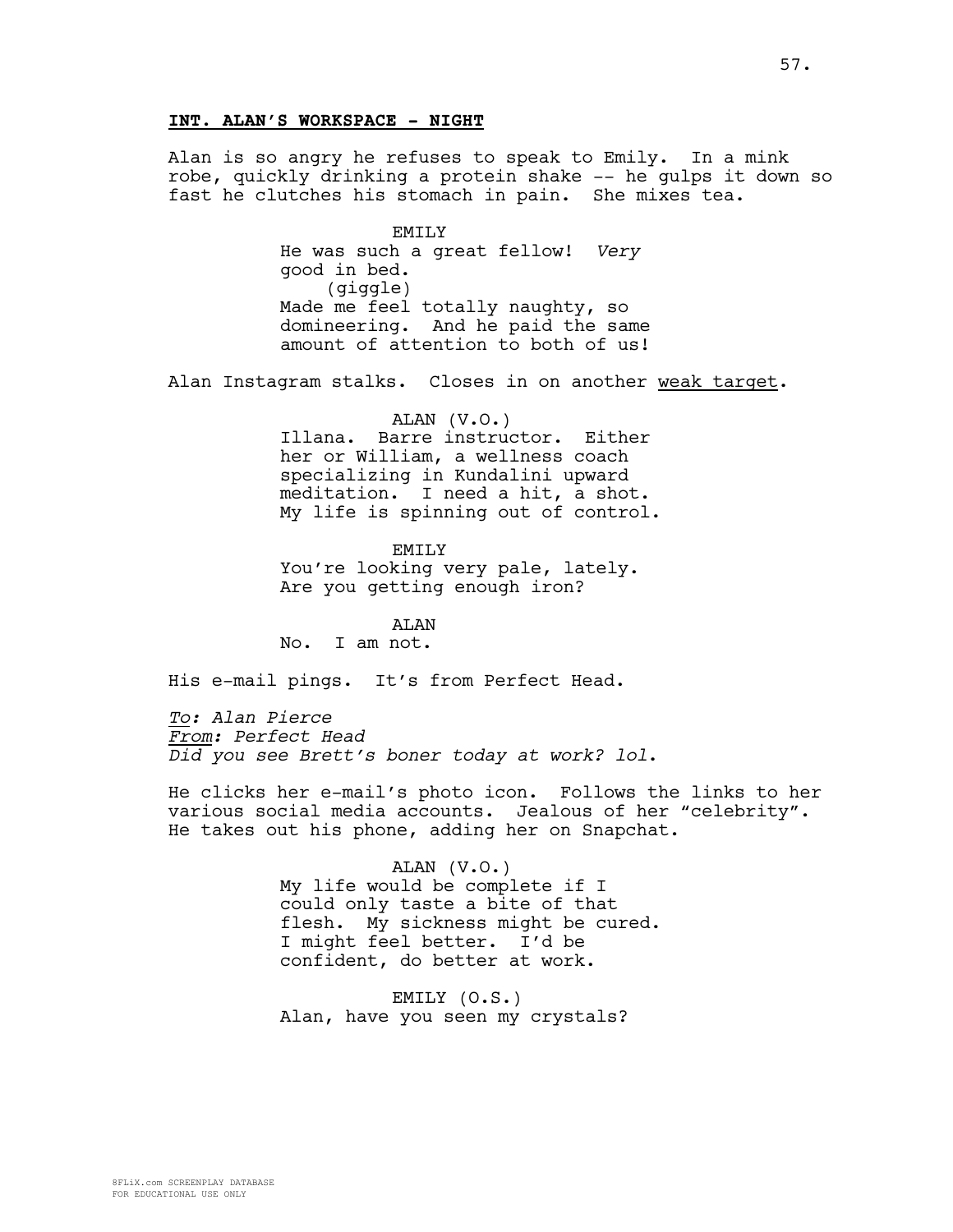### **INT. ALAN'S WORK, HALLWAYS - NEXT DAY**

Alan wears a Brioni tonal-stripe wool two-piece suit. But not even his good presentation (and prescription retinol) is enough to hide the under-eye bags from yesterday's *events.*

> RANDOM COWORKER (O.S.) You look like crap, Alan.

ALAN Up yours, Rhys.

### **INT. ALAN'S OFFICE (CORNER) - DAY**

Coloring books all over his desk. Alan starts fervently shading with pastel pencils. Not exactly in the lines.

He pauses. Makes his lemon and cucumber water. Inhales.

ALAN (eyes closed, to self) I'm deep in the forest of Waipio Valley in Hawaii, trekking to the illegal irrigation water slide with various co-eds in bikinis and speedos. I'm tan, but not *too tan*.

OLIVIA (O.S.)

Alan?

AT<sub>AN</sub> I'm trying to have a spa moment, Olivia. Can you respect that?

OLIVIA (O.S.) I'm leaving.

Alan looks up. Absolutely devastated.

#### ALAN

What? Why?

**FLOOR VIEW.** Manolo Blahnik heels click together. We see the bottom seams of sports leggings. Thin, toned calves.

> OLIVIA (O.S.) I'm working for Perfect Head. You have no leads. There's nothing for me to do. You've been so preoccupied lately and you won't let me help with anything.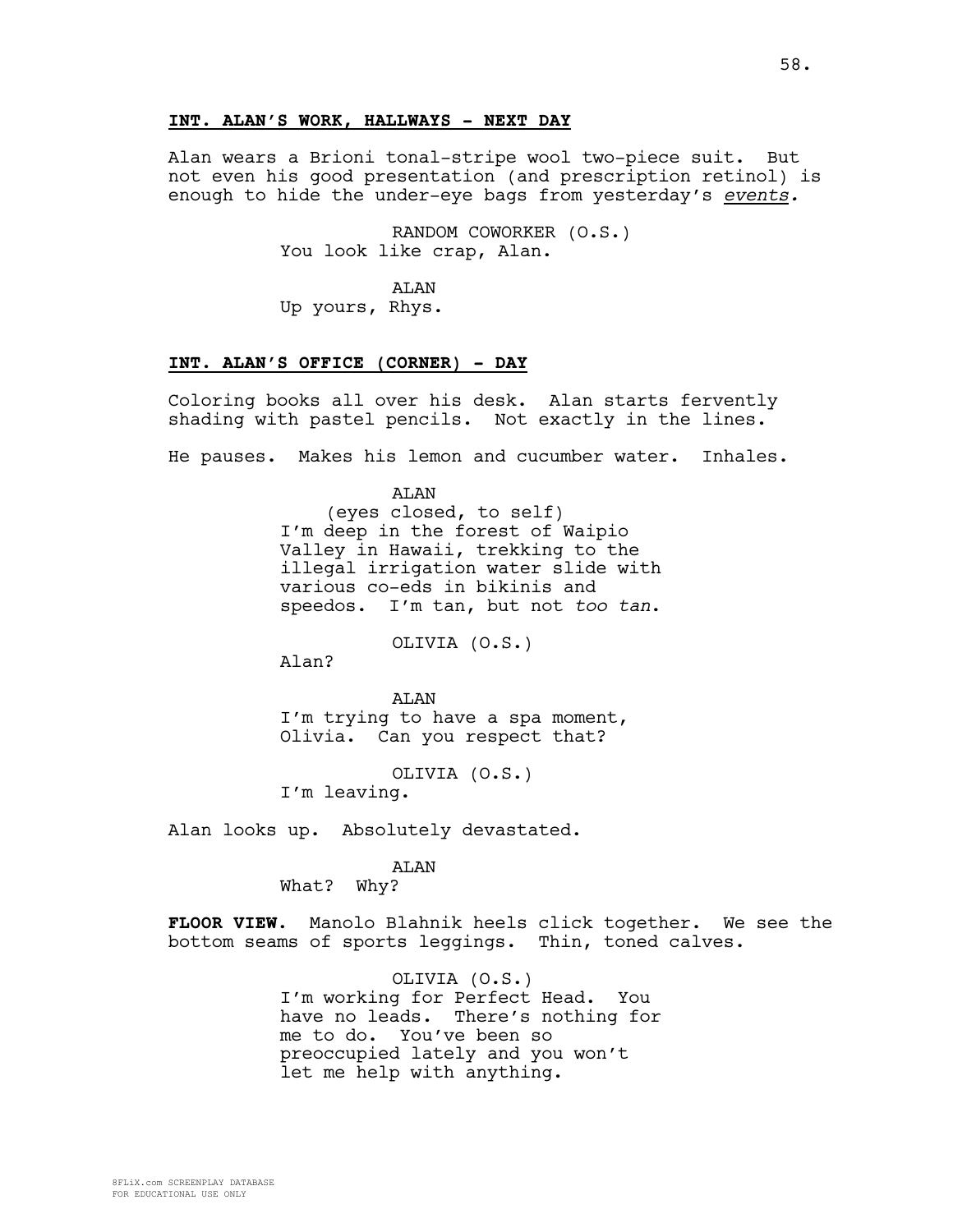**AT<sub>AN</sub>** Is it because of her... status?

OLIVIA (O.S.) That's part of it. But she lets me wear athleisure. It's like, really important to me.

ALAN (verge-of-tears) But it's not work attire.

OLIVIA (O.S.) Kate Hudson says --

AT<sub>AN</sub> I don't care about Kate Hudson.

He buries his head in his hands.

ALAN (CONT'D) (mumbles) I'm having such a bad week.

OLIVIA (O.S.) No, you're having a *character building week!*

ALAN LEAVE, OLIVIA.

## **INT. BERGDORF GOODMAN'S - DRESS SECTION - DAY**

Alan's fingers feel the sensuous fabric of cocktail dresses. He admires an exquisite pearl necklace on a mannequin.

Lingers on the hats. A **SALES PERSON** appears.

SALES PERSON Mr. Pierce, good to see you again. Can I help you with anything?

ALAN I'm looking for a beautiful hat. For someone special.

SALES PERSON You do spoil those you love.

The sales person returns with an over-the-top Gucci Velvet Dragon-Embroidered Baseball Cap. *Gauche*. Maybe last season.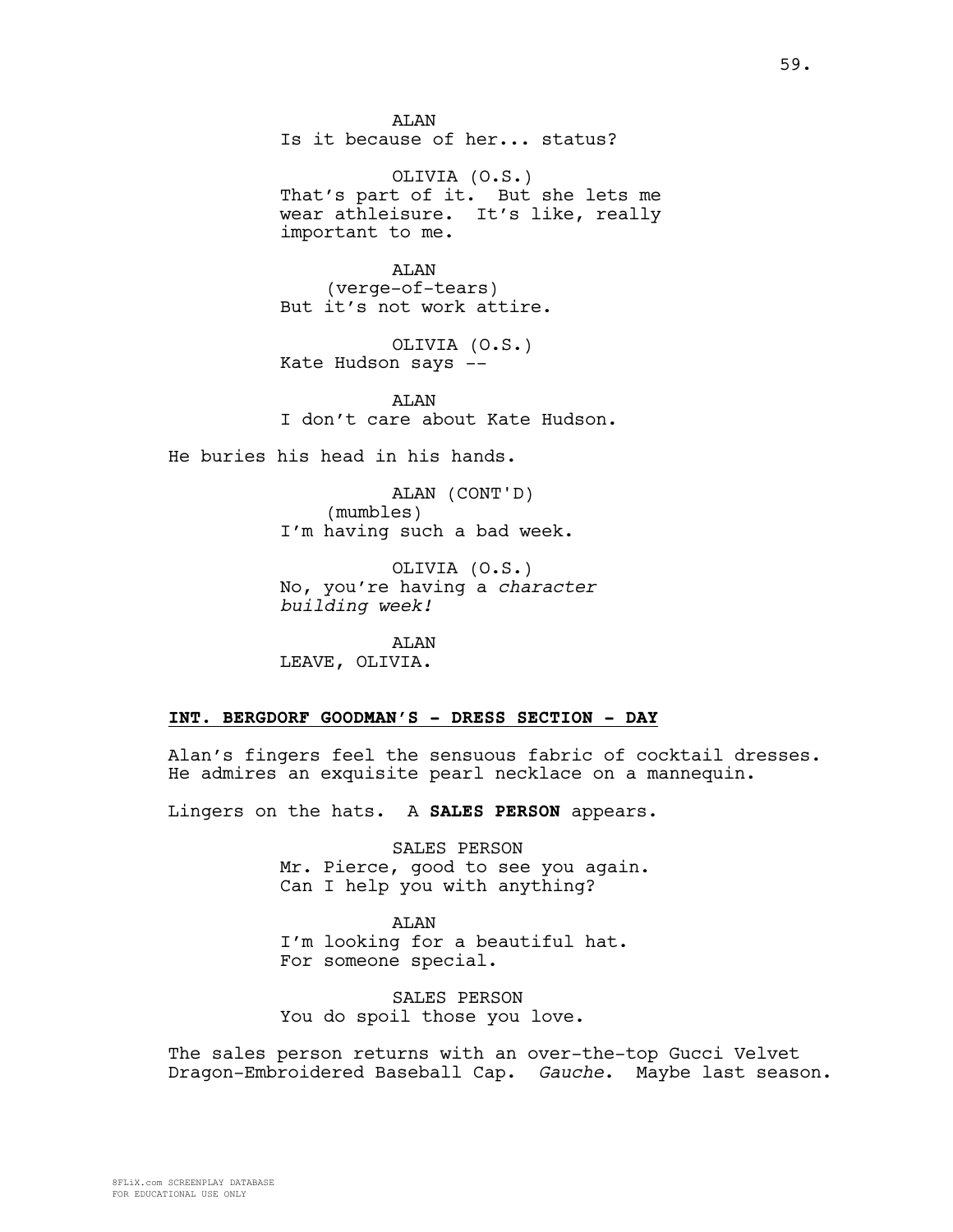SALES PERSON We have some beautiful Mischa Lampert hats on sale.

ALAN Nothing on sale, please.

Alan studies the Philip Treacy section. Stops at an elegant \$1,360 velour contour hat with satin band in forest emerald.

> ALAN (V.O.) Look at that exaggerated pinched crown. That asymmetric, curved brim. The self knot detail.

He gingerly picks it up.

**AT<sub>AN</sub>** May I have it wrapped?

### **INT. ALAN'S STUDIO - NIGHT**

Alan takes out his best china, best flatware, and best centerpiece. He sets a third place setting at the master table with Trisha Head. He also pulls up a third chair.

Using a ruler -- the plates and utensils are arranged with precision. Alan keeps re-doing it until it's *just right.*

> NEARBY HEADS (O.S.) (echo) Is a new head coming?

He sets the large hat gift box by the third place setting.

NEARBY HEADS (O.S.) (CONT'D) (echo) They get to sit at the head table!

TRISHA HEAD Is someone new dining with us? *At my table?*

AT.AN How was your day, Trisha? Do anything soul-enriching?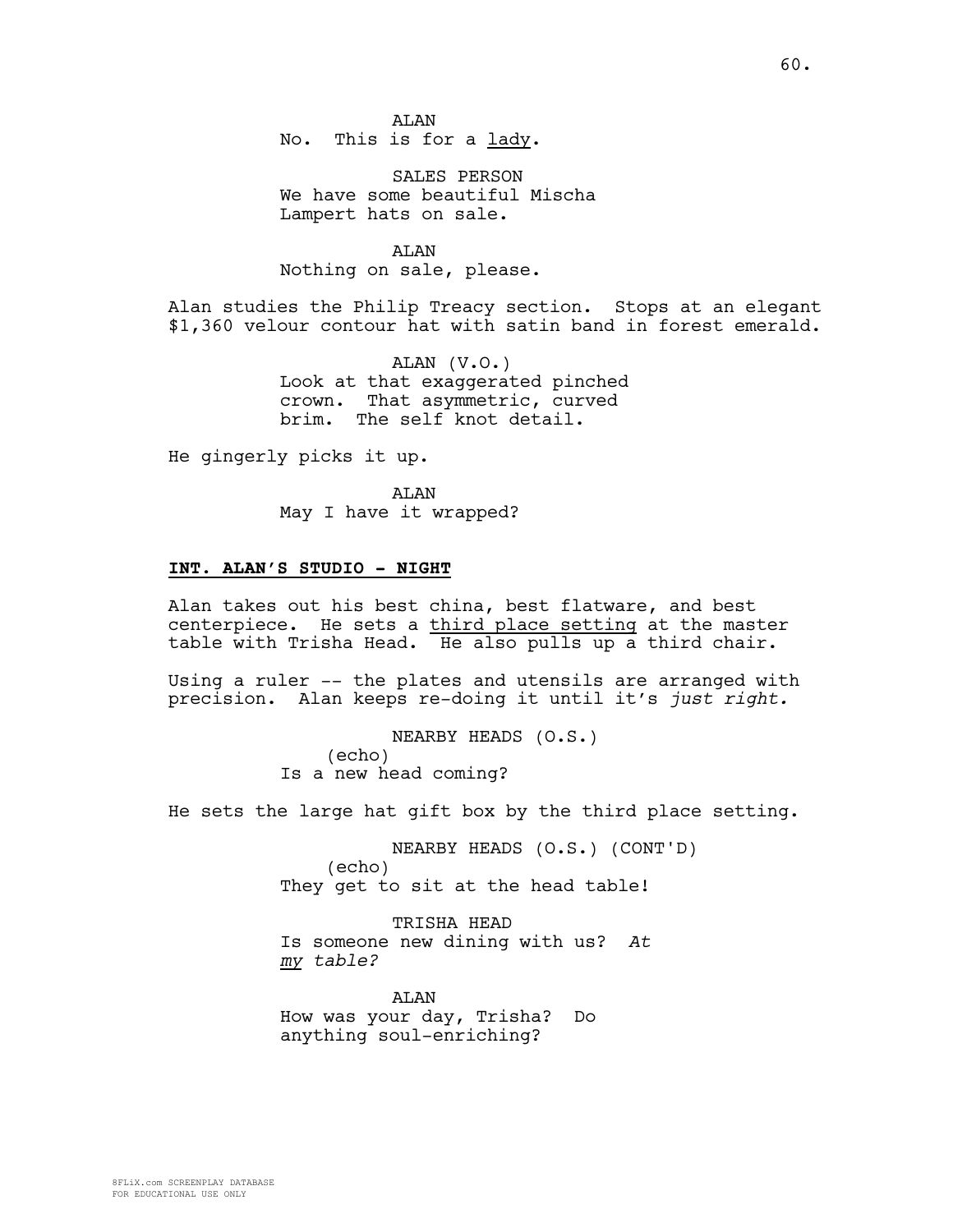knowing who that place setting is for. Alan?

ALAN

I read that by 2030, there will be virtual animals with actual digital minds. Isn't that *so interesting?*

Alan opens up Snapchat. Zooms in on Perfect Head's whereabouts. She's in an exclusive part of town marked "RESTRICTED". *But he knows where it is.*

> TRISHA HEAD Will you answer me?

NEARBY HEADS (O.S.) (echo) Alan is replacing Trisha!

TRISHA HEAD (snaps)

He's not. Who's coming to dinner? Why isn't that gift for me?

ALAN I'll be back late tonight, darlings. You can stay up and wait, or go to bed. Goodnight.

He leaves. Trisha Head -- despite being preserved in a stiff, waxy substance -- stretches her mouth into a frown.

TRISHA HEAD

ALAN!!!

### **EXT. HOT QUESO - NIGHT**

A **DOORMAN** stands guard outside a private apartment complex's back door. Steel with loads of graffiti. Dumpster nearby.

### ALAN (V.O.)

Google sent some articles to my phone about nihilism, cannibalism, and python shoes -- things I did not search for. The scary thing is I wanted to click it. I didn't. I don't want to encourage them by proving their algorithm right... but they already know it's right.

Alan stares at the doorman.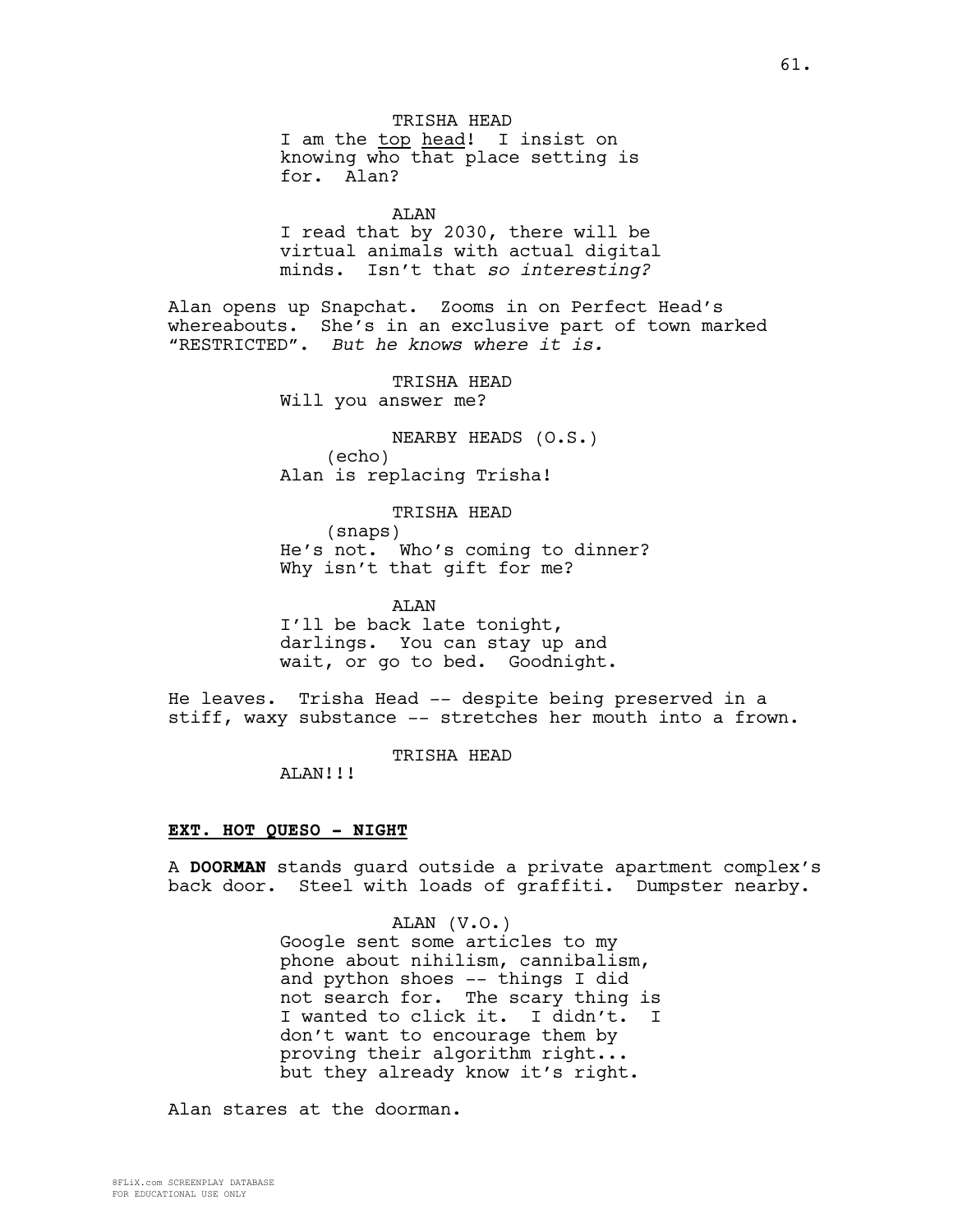AT<sub>AN</sub> Did you know I'm depriving myself of material I want to read just to prove to Google that I can?

DOORMAN You on the list?

ALAN No. But my watch is.

Alan flashes his \$116,000 Rolex.

### **INT. HOT QUESO - NIGHT**

A **SEX BUTLER** offers Alan a flute of Dom Perignom as he walks into the gothic space. Thick velvet drapes, dark neon lights, endless fur-covered sitting spots. Glowing drinks.

> ALAN (V.O.) "Hot Queso" is the HOTTEST pop-up sex party. Happens thrice a month in a revolving door of multimillion dollar pads.

It's a railroad apartment converted into (basically) a slutty sex dungeon. He removes most, not all, of his clothing.

ALAN (V.O.)

I see an aggregation of naked strangers participate in what I'm assuming -- at least in this room - is an eight-some of some kind. New Yorkers are *so* obsessed with these "secret" sex parties. I feel left out by detached association.

Alan grabs a tasteful black satin eye mask from an on-point melting mercury table. Candy bowls of pills for the taking.

> ALAN (V.O.) I would really hate to be seen here by someone I knew. Even if it bumped up my status a little.

He squeezes past the writhing, orgasm-having crowd.

ALAN (V.O.) (deep inhale) My, my. What a wealthy crowd. Guerlain orchidée impériale body cream... La Prairie cellular cream platinum rare...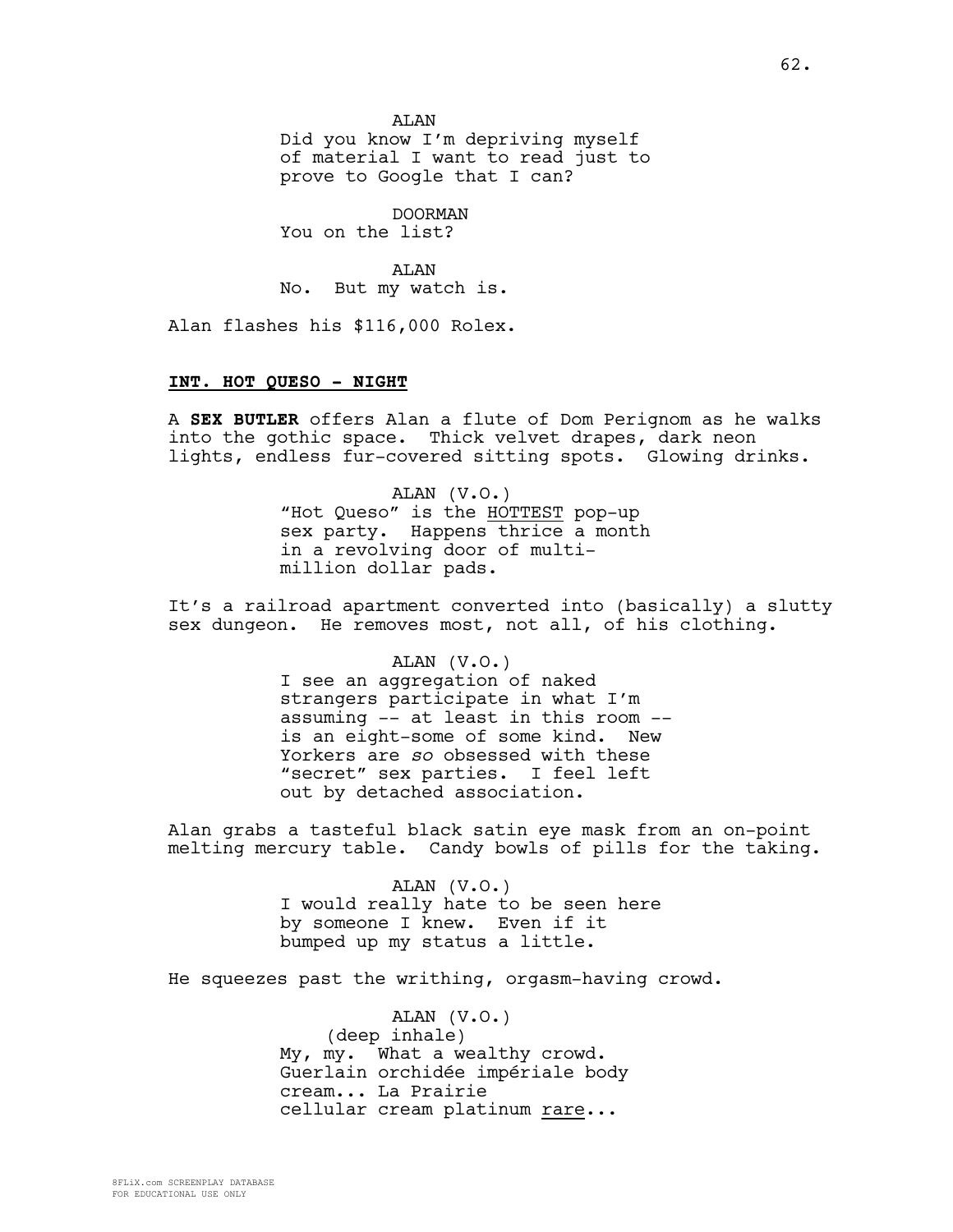Alan steadies himself against a wall. He's so overwhelmed by the luxurious lotions, he has to catch his balance. *Breathe.*

> ALAN (V.O.) Focus, Alan. Focus. Oh, but I can't! Boadicea the Victorious golden aires eau de parfum... (alert) She's here. I can smell the baby fetus cream. No brand. She must buy it off the dark web...

Hiding a knife, he skulks room-to-room. Still sniffing the air passionately. Taking mental notes.

> ALAN (V.O.) (fights back tears) House of Sillage limited nouez moi! Clé de Peau beauté synactif! *Who is wearing that?*

Alan presses RECORD on his phone.

ALAN

(in phone) Note to self. Get \$75,000-a-year membership to Hot Queso. Call in favor with Bolivia. Coordinate professional head-to-toe nude shot.

He steps behind a fake column. In a musky room, Perfect Head, sparkling in an ethereal swarovski mask (and dress), laughs with naked patrons next to a luxurious bear skin rug.

> MASKED PERFECT HEAD -- and I was like *here's* a tip: pay me five million or I'll have your cover blown on the front page of the *New York Post!* I got my money.

ALAN (V.O.) Look how she seamlessly works the room with her crass stories. I'm so hungry for her, I'm shaking.

### **INT. HOT QUESO, ORGY ROOM - NIGHT**

Alan brazenly walks up to Perfect Head, cutting off whoever she's speaking to. Takes her hand. Kisses it gently.

> ALAN You complete me in every possible way.

FOR EDUCATIONAL USE ONLY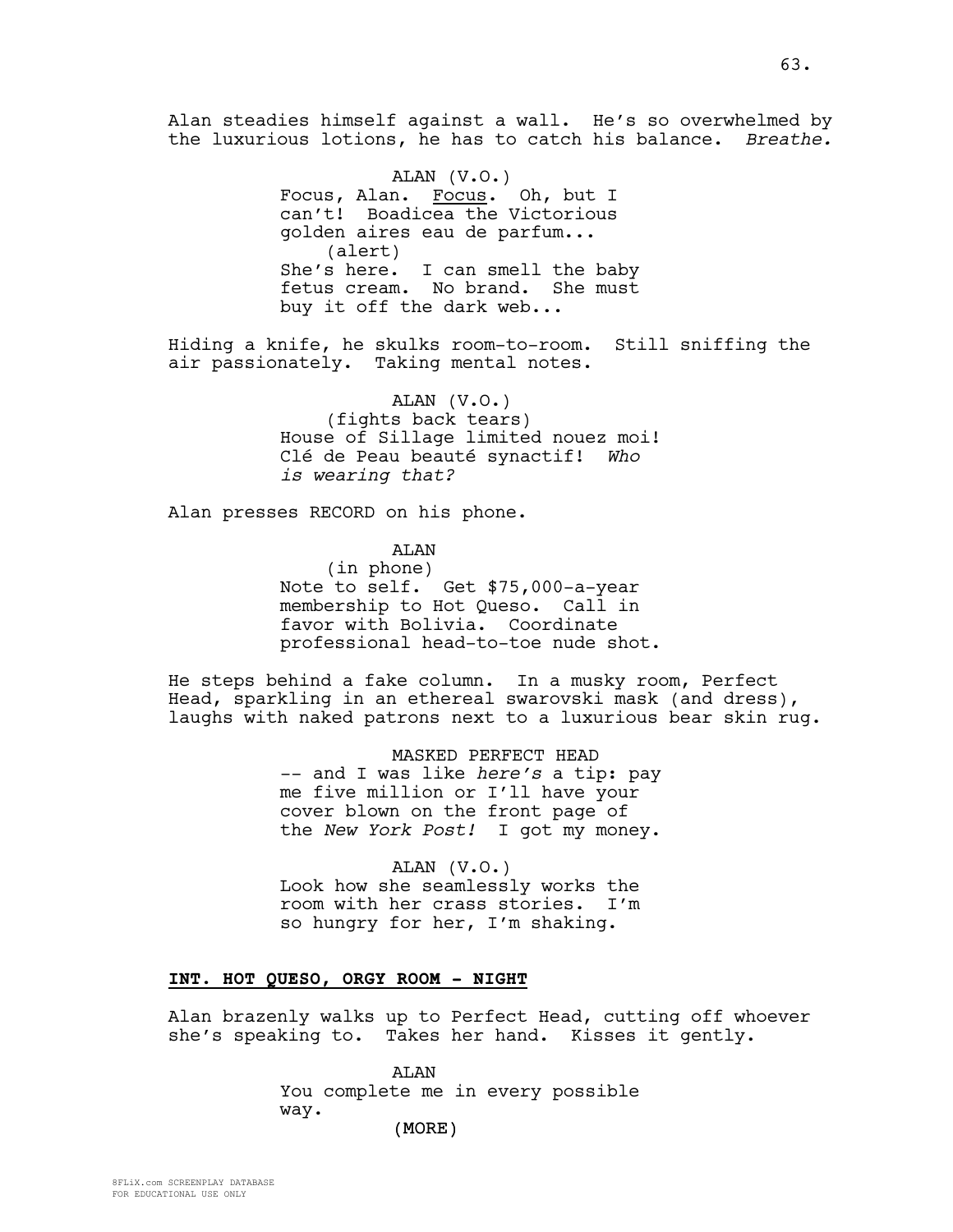#### ALAN (CONT'D)

I want to eat every part of you, carefully cooking and savoring each morsel. You are what I have been looking for my entire life. You are a perfect head. *Will you be my meal, tonight?*

MASKED PERFECT HEAD (muffled under mask) Is that a Desmond Merrion supreme bespoke pair of boxers?

ALAN

It is.

MASKED PERFECT HEAD (muffled under mask) Can we role play that I'm an ingenue *desperate* to get hired at your top-tier technology company?

ALAN

-- um, sure.

MASKED PERFECT HEAD Take me right now. (low) *In front of everyone!*

# **INT. HOT QUESO, BEAR SKIN RUG - NIGHT**

Throes of sex. **ONLOOKERS** eagerly stare. Masked Perfect Head is moaning on the floor -- Alan is on top of her.

> ONLOOKER (O.S.) I heard that one day, we'll be able to charge phones with our brains. Isn't that *so interesting?*

> ALAN (V.O.) I hate sex. Even worse, I can't kill anyone with a fucking audience. I can't make any offputting movements or suggestions, either, for fear of startling Perfect Head and having her meat go sour. Just waiting for the orgasm.

Masked Perfect Head grips a handful of the bear skin rug, yanking roughly. Screams louder and louder. Alan sweats.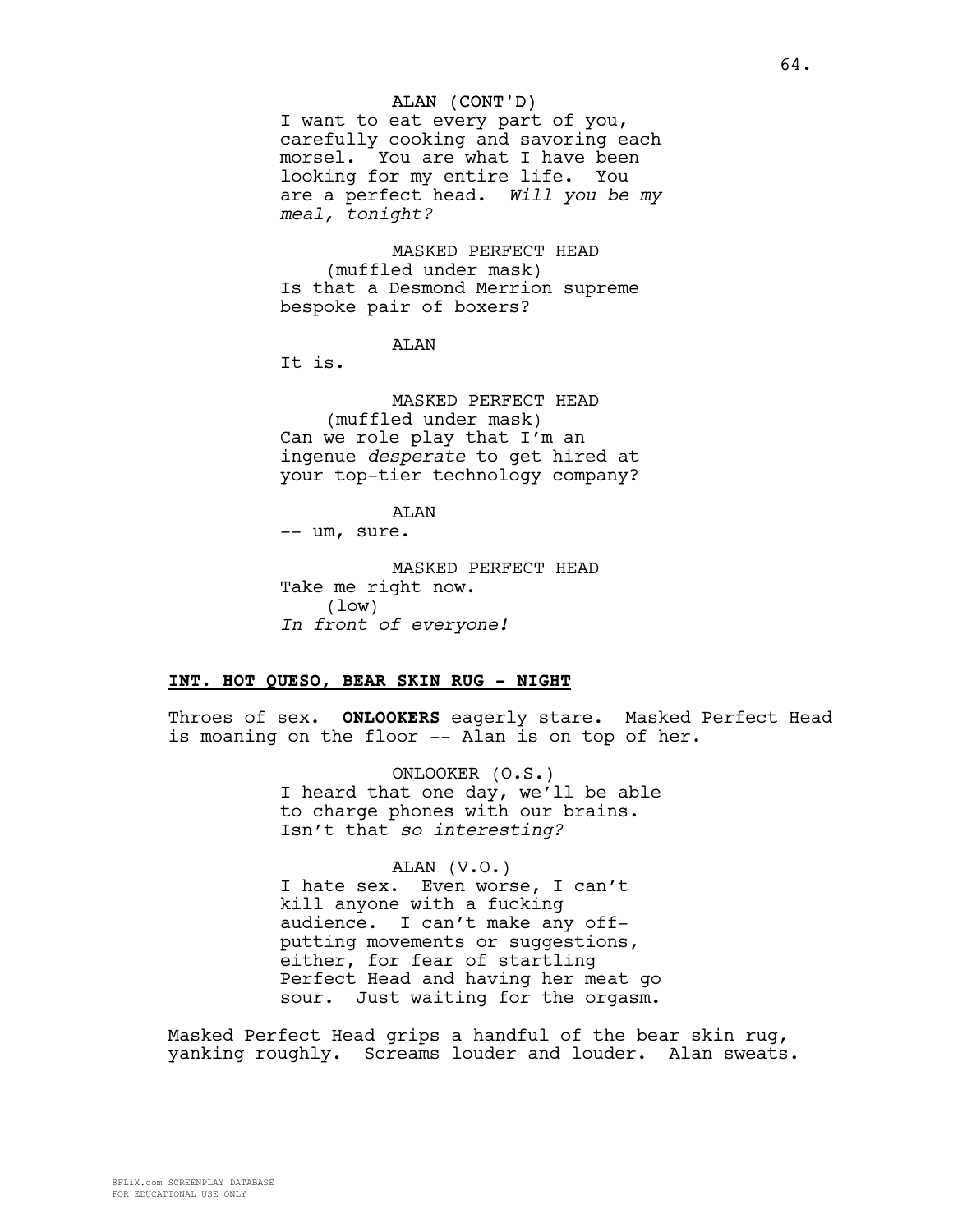ALAN (clears throat) I hear Madonna is in the next room.

No one moves.

ALAN (V.O.) Why did I say *Madonna?* I'm so stupid.

Takes a deep breath, bodies pressed tightly together. He slips the knife out of a sock -- right into masked Perfect Head's chest. Her mouth makes a surprised expression.

> ALAN (V.O.) Oh no -- I missed! The nervous adrenaline will ruin the meat!

He quickly slices up to her heart. She slumps lifeless in his arms. He stops thrusting. Wipes sweat off his forehead (with a silk kerchief snatched from an onlooker).

> ONLOOKER (O.S.) Woah. You like, banged the life outta her. Can you do me next?

> > AT<sub>AN</sub>

No.

He wraps her up in the blood-soaked rug.

#### **INT. HOT QUESO, BATHROOM - NIGHT**

Alan bites the neck of (dead) masked Perfect Head. Almost ripping the skin. Pulls her close, burying his head into her hair. Deep inhale. Whispers into her ear, ecstatic.

ALAN

Oh God, oh God, oh God! I hope I can wait 'til I'm home. Elevenpoint-five *million* followers. If your meat is well preserved, I may very well die of ecstasy tonight!

His phone buzzes. It's a new email.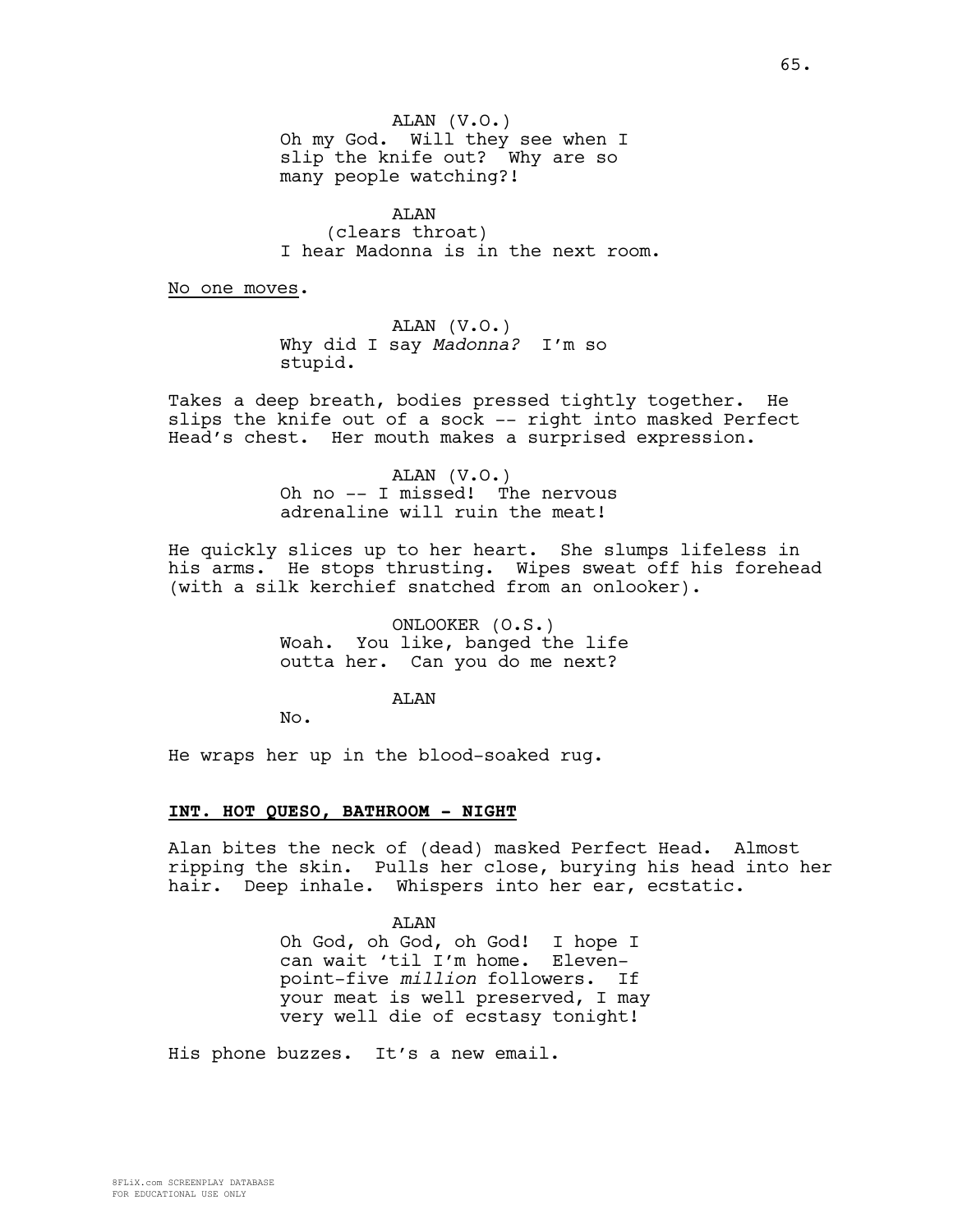*To: Alan Pierce From: Perfect Head Got into Club 44!!! 14-year waiting list, but I'm in! Check my Insta for photos. Will let you know how the Golden Osetra Caviar is at work tomorrow. XX Perfect Head*

Alan almost drops his phone. Trembles with fear.

ALAN (CONT'D) *What? No... can't be...*

He removes the mask -- it's an imposter. Exact same scents Perfect Head uses, but face looks nothing like her. *Decoy?*

> ALAN (CONT'D) (breathless) A set-up.

He throws her down. A sparkly rumple on filthy tile. Alan sits on the toilet, head in his hands. Sobs quietly.

> GUY IN NEXT STALL (O.S.) Can you please cry somewhere else? It's really killing the vibe.

ALAN (V.O.) I can't take this girl home to eat. I know nothing about her. No idea how many followers she has. No phone on her, which is a severe red flag I should have noticed earlier. STUPID, ALAN! STUPID!!

He exits the stall. Calmly.

GUY IN NEXT STALL (O.S.) Thanks, man.

-- looks in the mirror.

ALAN (to self) Why are you so *stupid, Alan?*

-- gets closer. Each word enunciated.

ALAN (CONT'D) Why-are-you-so-*stu-pid-Al-an??*

### **INT. HOT QUESO, SIDE LOUNGE - NIGHT**

Alan sits. Stone-faced. He's in a beautiful blue and gold velvet chair. He roughly pets it as he tries to calm down.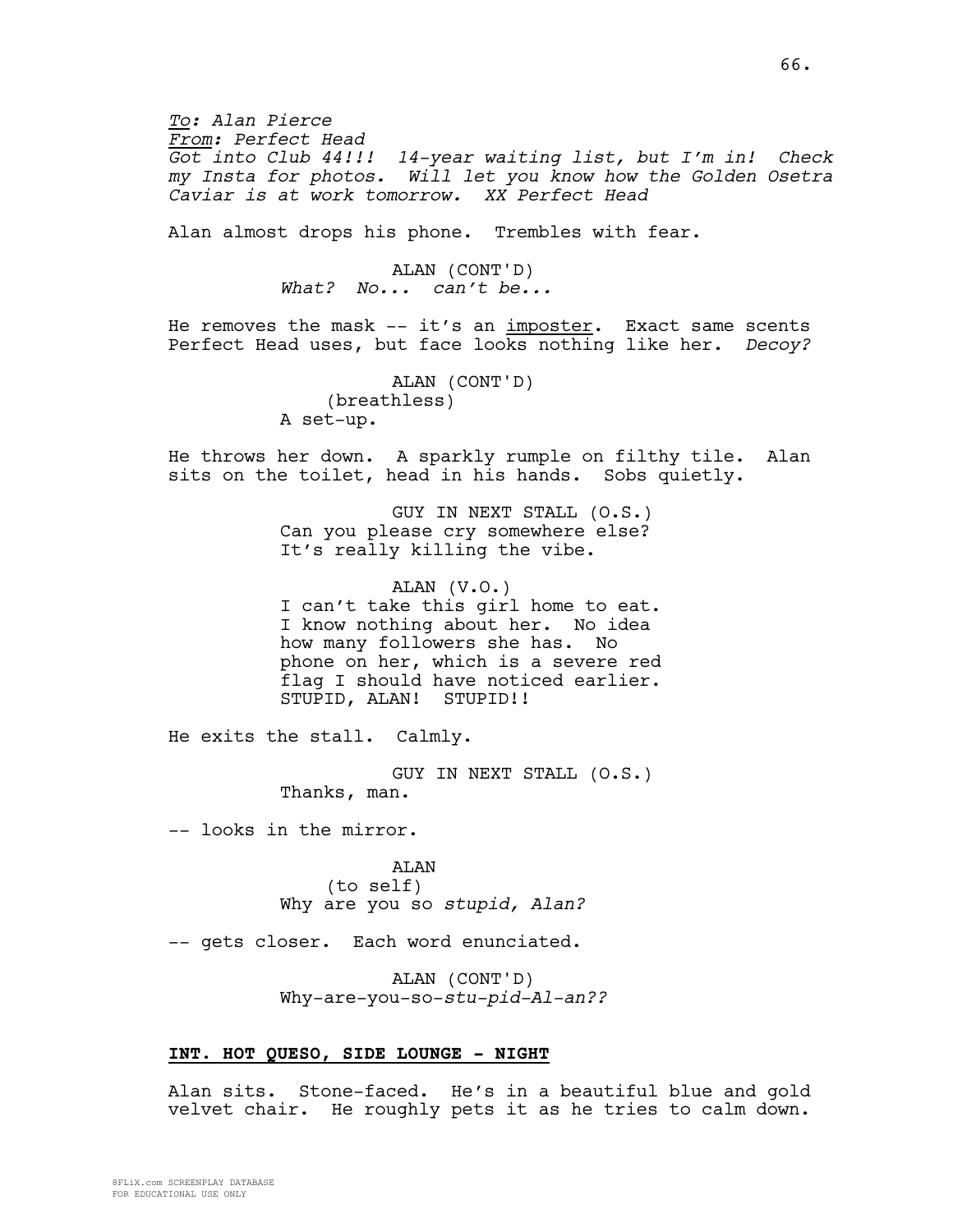**AT<sub>AN</sub>** Is that *R. Kelly?* I'm leaving.

He gets up. Steps over a naked couple under his feet. As he walks to the door -- he feels a strong hand on his shoulder.

> ALAN (CONT'D) I've had enough fake orgasms for the night. I'm not interested.

STRANGER (O.S.) I don't want sex.

Alan turns around. Same voice from the "stranger" before - we still don't see them. Alan's face: *petrified.*

> STRANGER (O.S.) (CONT'D) Got something for me, Alan?

> > ALAN

No.

He quickens his pace. Runs out.

STRANGER (O.S.) I bought them fair and square! I'm going to take legal action against you, if you don't stop! *ALAN? ALAN PIERCE!*

#### **INT. ALAN'S BEDROOM - NEXT MORNING**

Alan's in bed wearing reading glasses. Propped up with several ornate pillows, concentrating on his coloring book. He's having tremendous difficulty staying within the lines.

Emily's next to him. Scrolling through her phone.

EMILY The strangest things are trending on Twitter this morning.

ALAN That's nice.

**EMTLY** Silly, why are you home?

ALAN I called out sick.

EMILY Are you sick?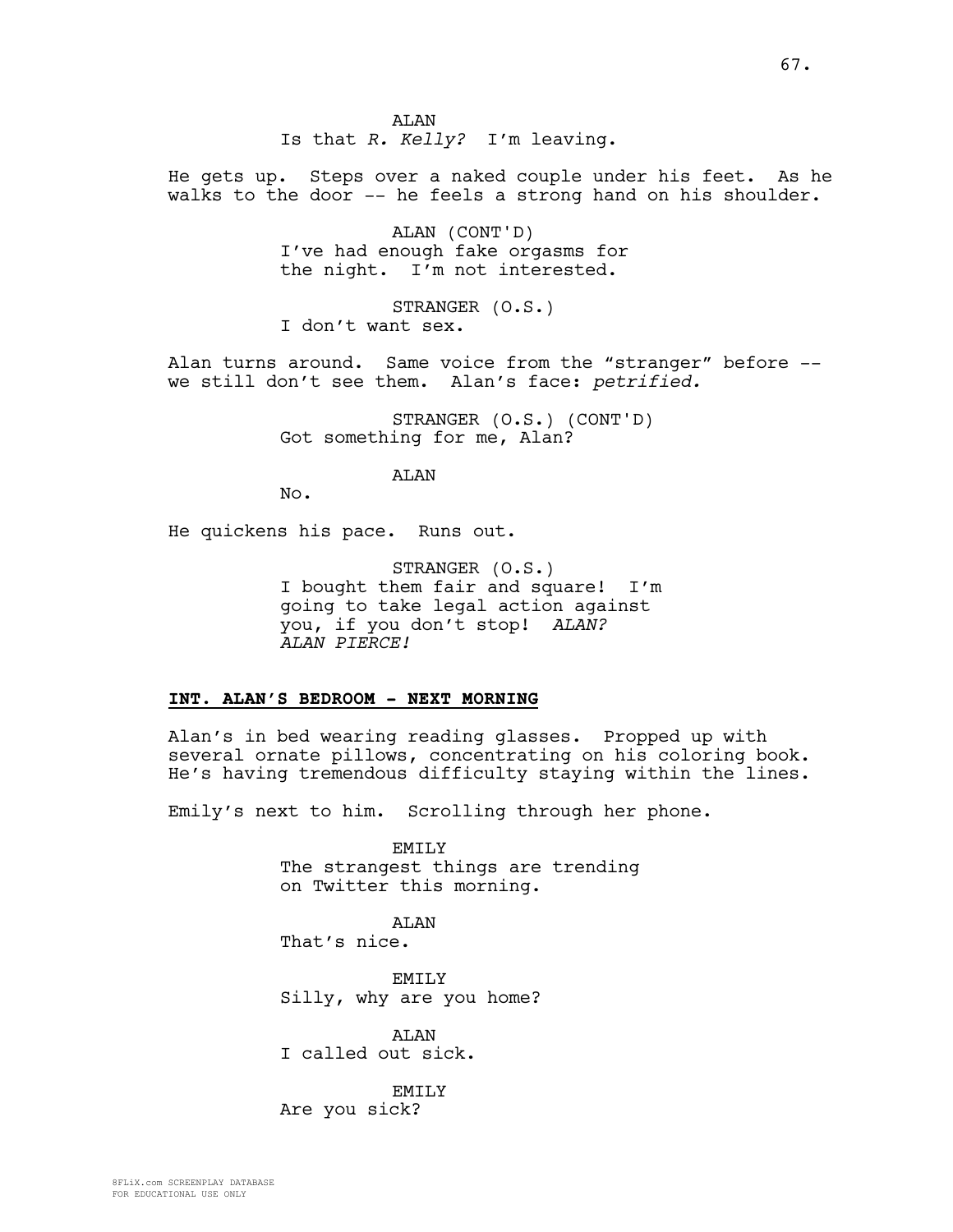**AT<sub>AN</sub>** (thoughtful) Yes.

#### **INT. ALAN'S WORKSPACE - DAY**

Alan sits in his Derek Rose bengal-stripe silk satin pajamas. Scrolls through more Instagram pages. Lacks enthusiasm.

> ALAN (V.O.) I feel my days might be numbered. Connected, but not. Never enough models, follows, or DM's. Never enough likes. I'm about to have a meltdown. Unsure how to stop it.

He grips his protein shake -- very watery.

ALAN (V.O.) I can barely stomach the protein powders I have left. They're all wrong for me. Most have spoiled. But without them, I'm nothing.

ALAN

Emily?

EMILY (O.S.)

Yes?

ALAN I may very well go insane.

EMILY (O.S.) Take an ambien, dear.

Alan carefully crushes up a cream-colored pill. Sprinkles it into his protein shake. Chokes the rest of it down.

Emily leans in the doorway.

EMILY (CONT'D) Did you see the latest issue of *GQ magazine*?

She places it in front of him. It's Damien. He's modeling in a sleek, 8-page fashion spread. Very high-end outfits.

> ALAN (V.O.) He's wearing all the latest styles. *Are these even out yet?*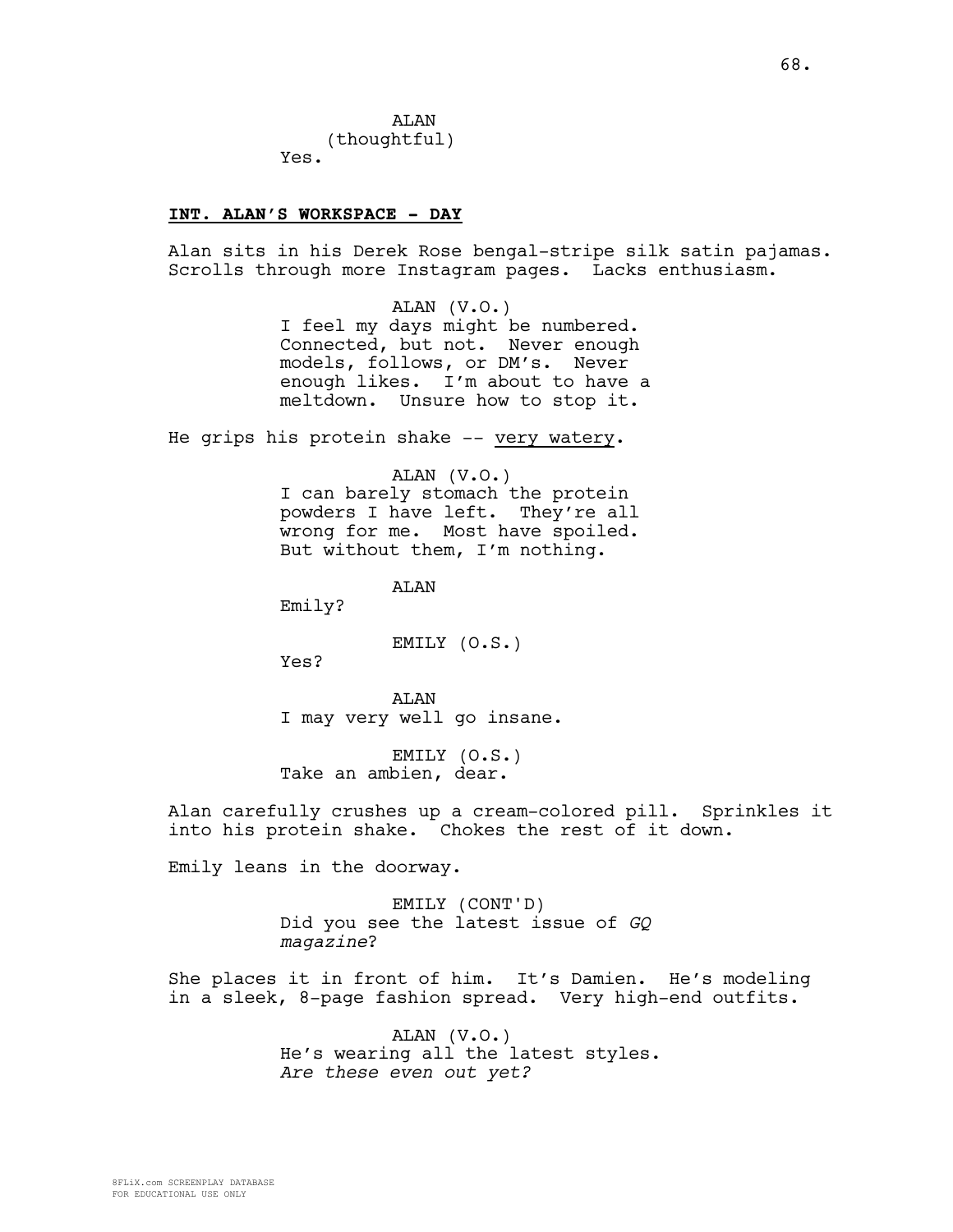EMTT<sub>.</sub>Y Aren't we lucky! He's a *model*, Alan. He likes us! This is so big. I'm telling the girls.

Alan tightly coils the magazine. Throws it across the room.

EMILY (CONT'D) Geez. If you're so jealous, we can just get you the same suits.

ALAN I don't want his suits. They're too tight. The trousers are too narrow. I'm a man, not a boy.

EMILY Are you depressed, again?

ALAN I'm going to Bergdorf's.

#### **INT. BERGDORF GOODMAN, MEN'S SUITS - DAY**

Alan holds up a magazine page flaunting Damien's best suit to a **SALES PERSON**. He aggressively points to the outfit.

ALAN

This one.

SALES PERSON Ah, yes. *Very* popular. (frowns) Unfortunately -- we're all out. Sold the last one in your size about ten minutes ago.

ALAN Really? To who?

SALES PERSON We keep customer confidentiality.

-- leans in, mischievous.

SALES PERSON (CONT'D) But he looked an *awful* lot -- (wink, whisper) *-- like the guy in the ad.*

Alan's expression sinks.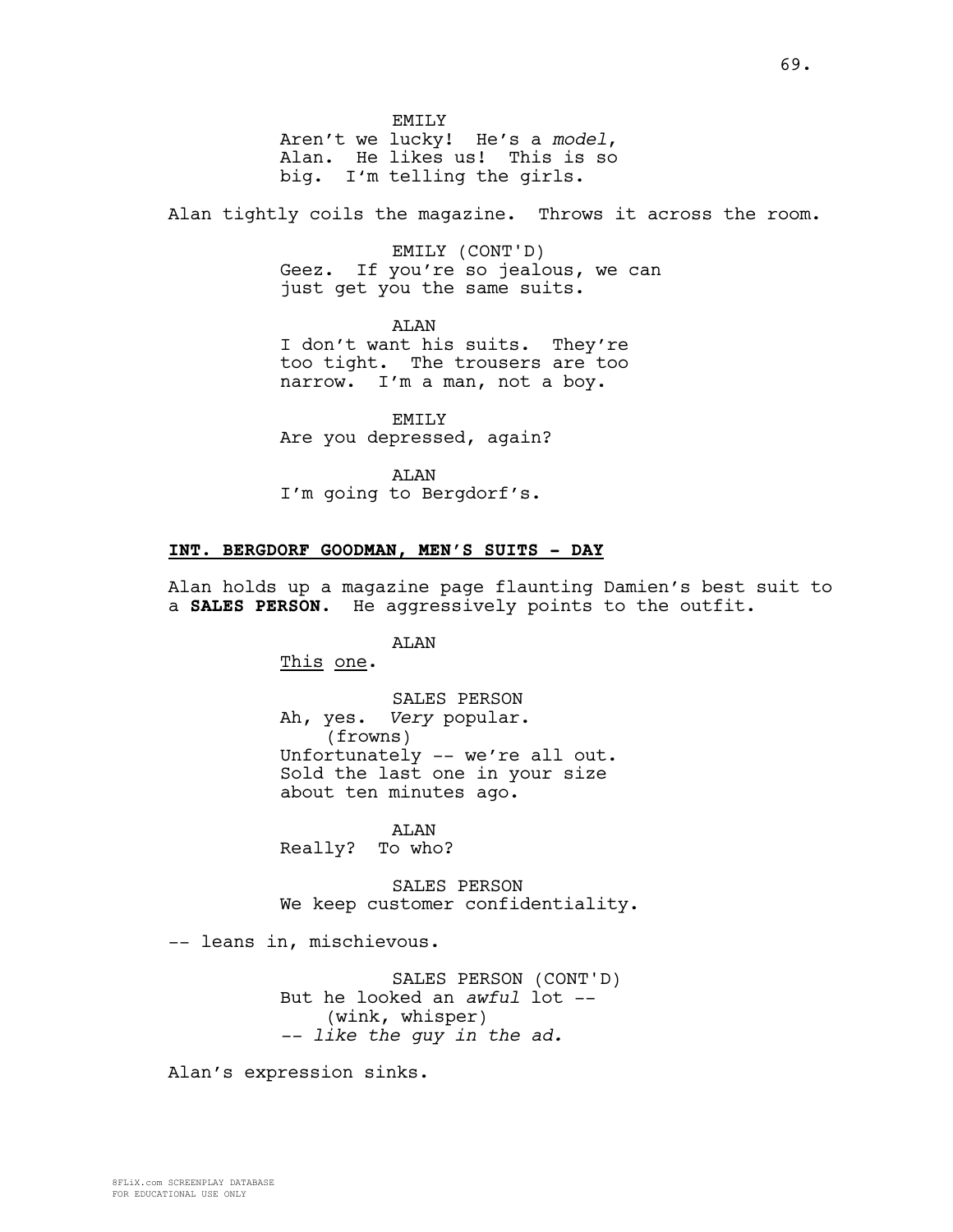SALES PERSON (CONT'D) We have a new Brunello Cucinelli we haven't put out yet. Just came in. Flannel wool-silk-cashmere doublebreasted two-piece suit, charcoal.

ALAN I have enough Brunello.

The sales person grabs Alan's arm.

SALES PERSON (carefully) You can never have enough Brunello.

**AT<sub>AN</sub>** I'll see it.

#### **INT. SOULCYCLE CLASS - DAY**

Alan grunts, back in SoulCycle. Music loudly blasts. Eyes tightly shut closed, head bowed. Sweat pours down his neck.

> ALAN (V.O.) After spending five figures on clothing, cardio is the perfect endorphin boost. My perception of pain is drastically reduced. I'm feeling much, much better now.

PERFECT HEAD (O.S.) You little sneak! "SICK", eh?

Alan turns around. Perfect Head is in a tight fitting, revealing athletic ensemble. Working up a light sweat.

> PERFECT HEAD (CONT'D) I'm so *tell-lllling!* What's in it for me if I stay quiet? (leans on handle bars, cleavage bared) Hmmmm?

ALAN (ignores cleavage) I'll, um.

We finally see the **STRANGER** (50's) -- disheveled, quite out of place -- as he bikes next to her. Alan jerks forward.

> STRANGER Hey Perfect Head, aren't you gonna introduce me to *your friend?*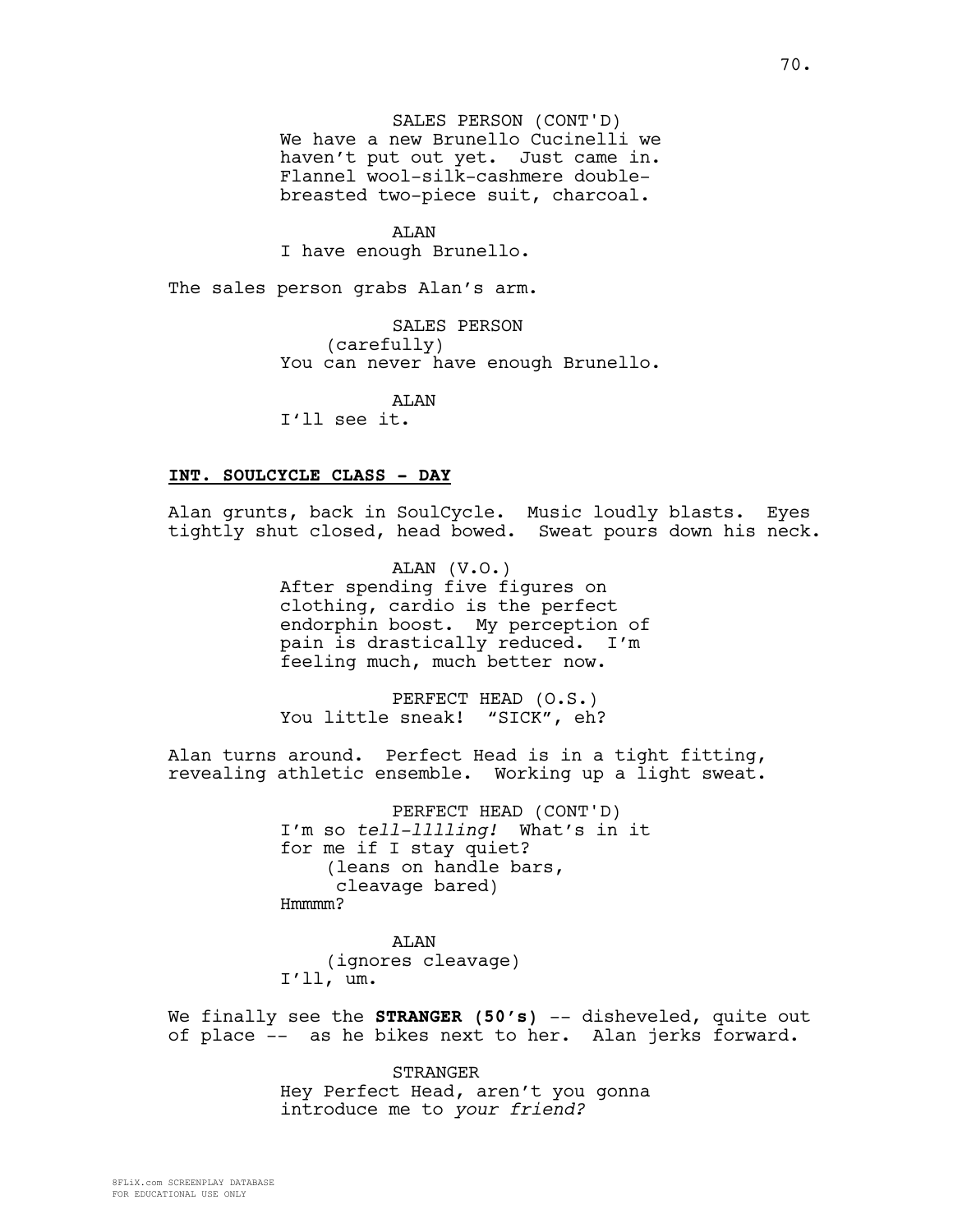STRANGER (CONT'D) (low) Think you can "ride" away from me? Hilarious. Where's everyone I paid for, huh? *Where are my girls, Alan?*

PERFECT HEAD (unaware) This is my boyfriend!

STRANGER -- and don't forget it. I paid for her, too. Paid fair and square.

Alan bikes harder. His feet almost slip off the pedals.

ALAN (V.O.) The amount of stress I'm under is unparalleled. I don't have the time off work to escape to Tuscany! I'm about to die, my heart's bursting through my chest. My self control is gone. If I don't eat her, I will literally die. It's now or never.

INSTRUCTOR (O.S.) Alright, guys! KEEP GOING!!

Alan stops peddling. Calmly dismounts his bike.

ALAN (to Perfect Head) You have a perfect head. Did you know that? It's actually perfectly symmetrical. Like Amber Heard.

The comment registers. Perfect Head smiles. Alan quickly takes a knife out of his Lululemon tank top. He lunges at her. Stabs her quickly in the heart before she can react.

> ALAN (CONT'D) Heads like this should be mounted. Get it? *You belong on my wall.*

She slumps over. The music is so loud, it's so dark, and multi-colored lights are flashing so much -- no one notices.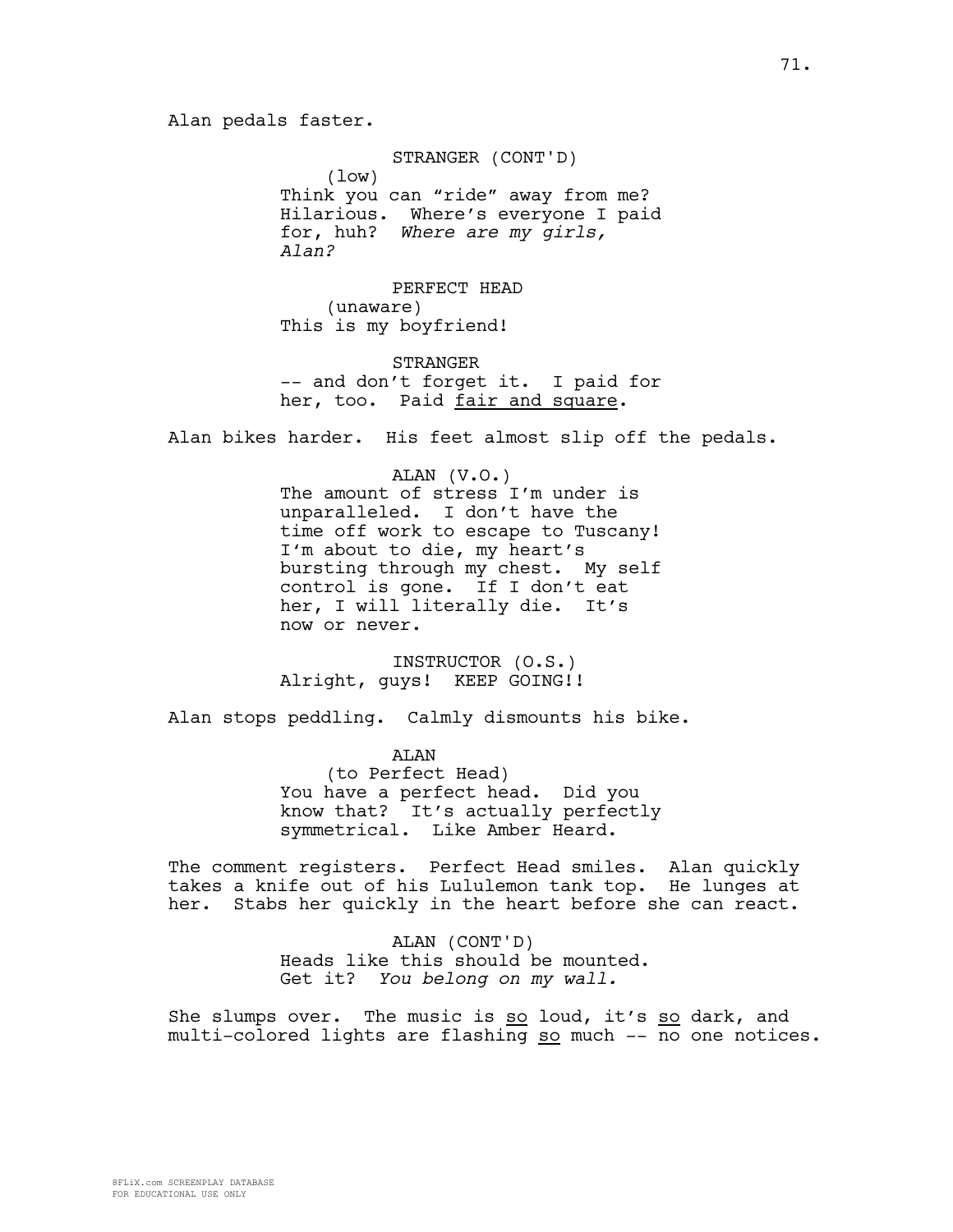## **EXT. SOULCYCLE CLASS, HALLWAYS - DAY**

Perfect Head, dripping blood, is hoisted over his shoulders. He runs through SoulCycle. Stranger tails behinds him.

> STRANGER (O.S.) ARE YOU KIDDING! GET BACK HERE! ALAN! SHE'S MINE! *ALAN!!!*

ALAN (in phone) Siri! Order UberLux!

A **TOWEL BOY** grins at Alan. Glances the bloodshed.

TOWEL BOY (brightly) Need a towel?

ALAN

-- yes.

TOWEL BOY I just love that model of model. Where did you get her?

ALAN

Bergdorf's.

#### **INT. UBERLUX CAR - DAY**

Alan opens the door of an exceptional Rolls Royce that's not even out yet. Shoves in a limp, bloody Perfect Head.

> ALAN NO QUESTIONS! I'll tip \$500. Rate you 5 stars. I'll wire whatever cryptocurrency you use for the blood stains. NO QUESTIONS. Ca*piche?*

UBERLUX DRIVER Alright, man.

ALAN NO TALKING! Don't ask anything about me or if I want to hear *music!* I don't want to hear *anything!* Don't tell me any random facts about space, either!

The driver is silent.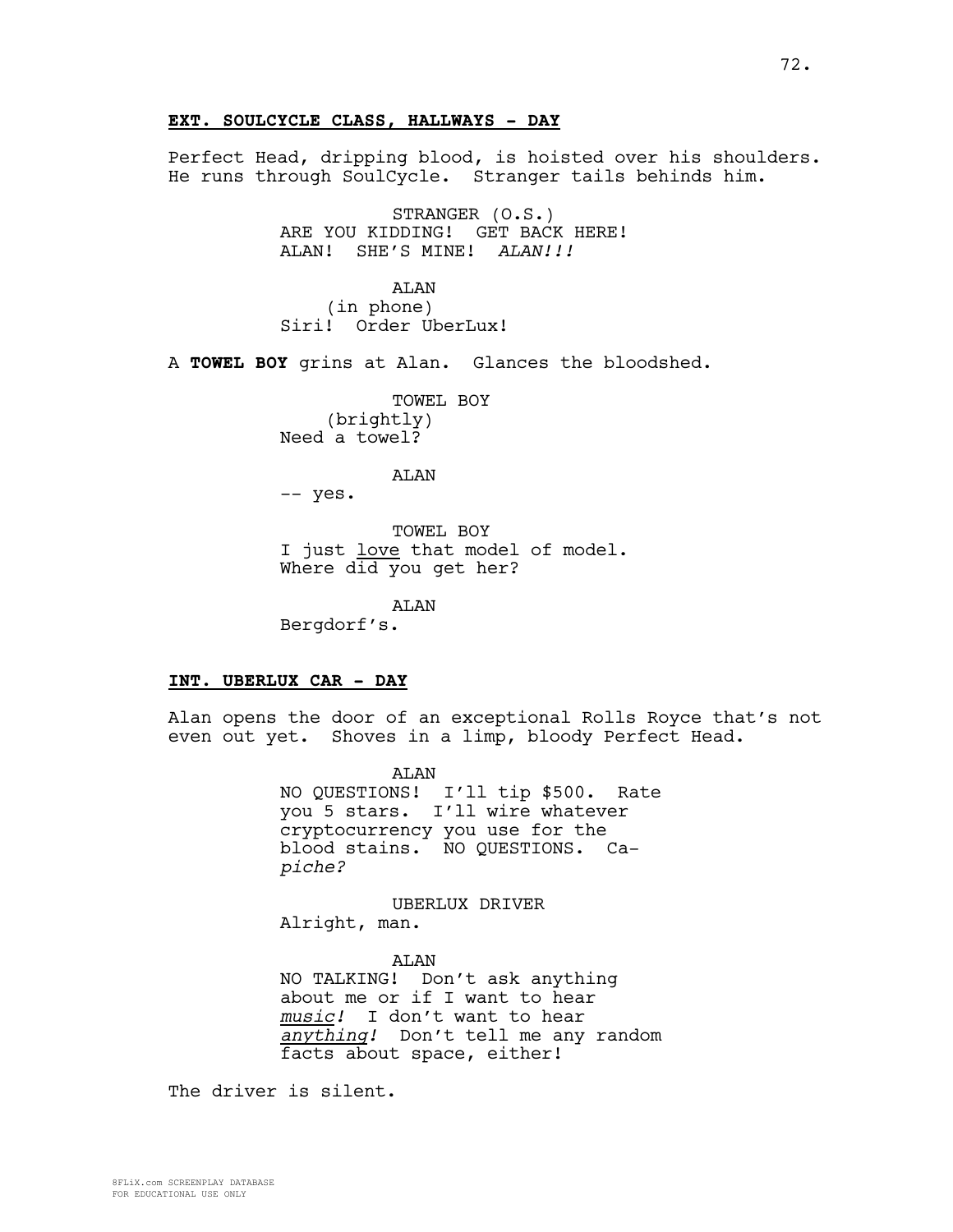ALAN (CONT'D) DO YOU UNDERSTAND ME?

UBERLUX DRIVER (hesitant) -- yes?

ALAN NO TALKING!!!!!!!

Alan grips Perfect Head's body tightly. Smelling it. Totally intoxicated. He sinks his teeth into her upper arm.

The flesh is indulgent, soft. Lightly perfumed.

UBERLUX DRIVER I'm breaking your rules, but --

ALAN

(enraged) *What did I just say!*

UBERLUX DRIVER But you're not, like, gonna eat that chick in here, are you?

ALAN

What?

UBERLUX DRIVER C'mon, man. It's a Rolls Royce. Have some respect.

ALAN (dabs head with silk kerchief) You're right. I apologize.

# **INT. ALAN'S KITCHEN - THAT NIGHT**

Alan works quickly. Severs neck arteries, bleeding her out into the sink. Thick blood swirls down the copper drain.

> ALAN (V.O.) I can't even properly take her to the studio. I need to make her into a drink right this second.

Rough, rushed hacks of the extremities. He does a *phenomenally* clean cut of her neck with an X-ACTO knife. Rinses the sink, dumps ice. Sets her severed head on top.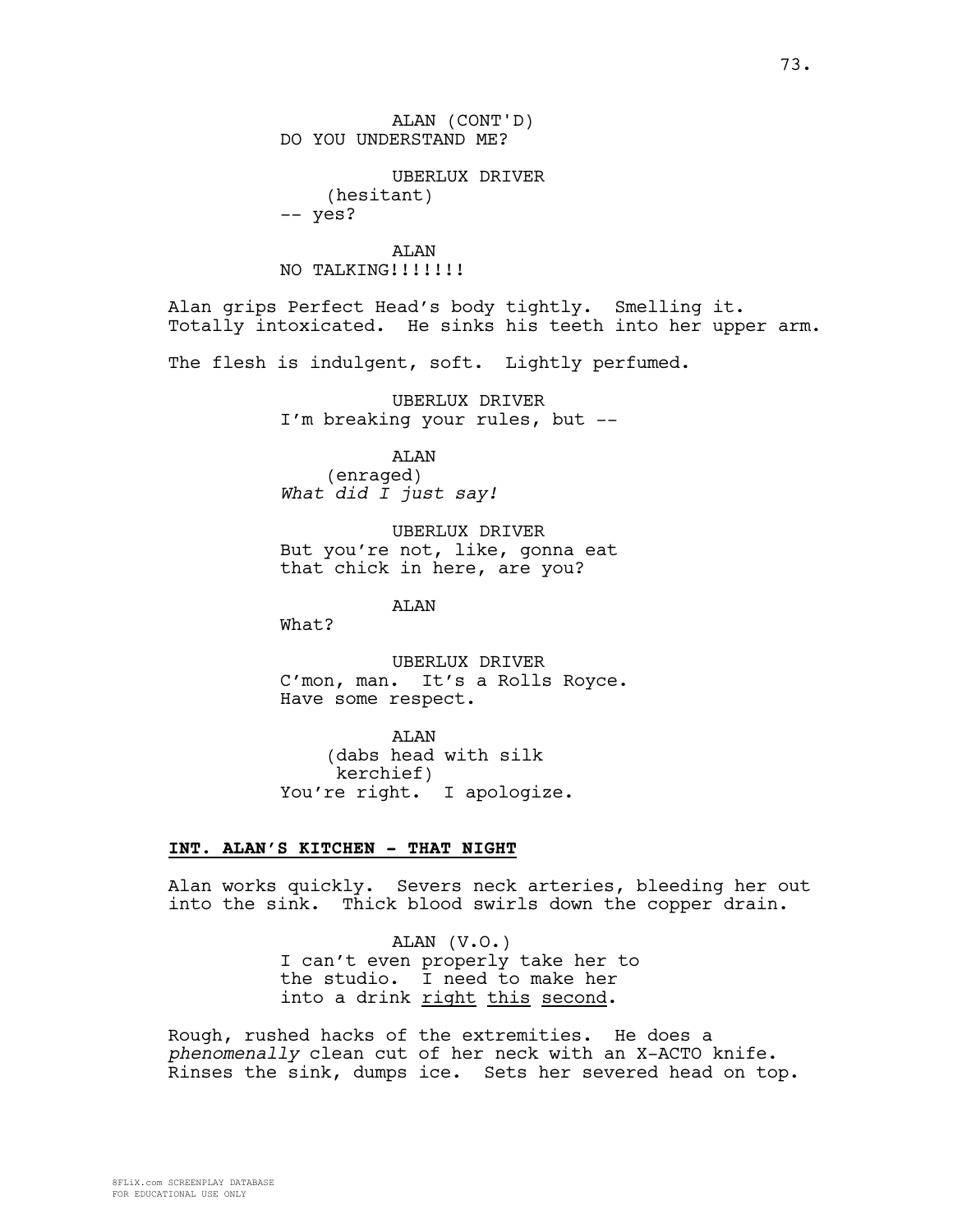**AT<sub>AN</sub>** (mumbling) Ribs, rump, breast, round, shoulder. Lather, rinse, *repeat.*

Shaking -- Alan drops lean shoulder chunks and rib bones into his grinder. Adds 1 1/3 cups Whole Foods "asparagus water".

Presses "On". LOUD GRINDING.

ALAN (V.O.) Euphoria is coming... the high I've been chasing... *come to me...*

-- OFF. He pours the thick, odd colored liquid into a pinkdiamond encrusted champagne glass. Gulps it down as fast as he can. Pulp dribbles down his face.

*INSTANTLY GAGS.*

Vomit spews all over the floor. Jittery and panicky, Alan wipes his mouth. Confused. Tries to reassure himself.

> ALAN It's fine. It's OK. I just have to rinse the bones a bit more. Pull out any stringy tendons, ASAP.

He takes a hacksaw to her femur. Saws it into small, manageable parts. Furiously scrubs them in the sink.

Emily walks in. Alan freezes.

Dismembered body parts litter the counter. Blood, hair, and human pulp splattered everywhere. Head juts out of the sink.

> EMTT<sub>N</sub> Are you making dinner?

ALAN (slowly) No. (high-pitched) *Why don't you call for take-out?*

EMILY Lovely idea! Do you fancy Thai?

ALAN  $I$   $--$ (CHOP. CHOP. CHOP.) DON'T. REALLY. CARE.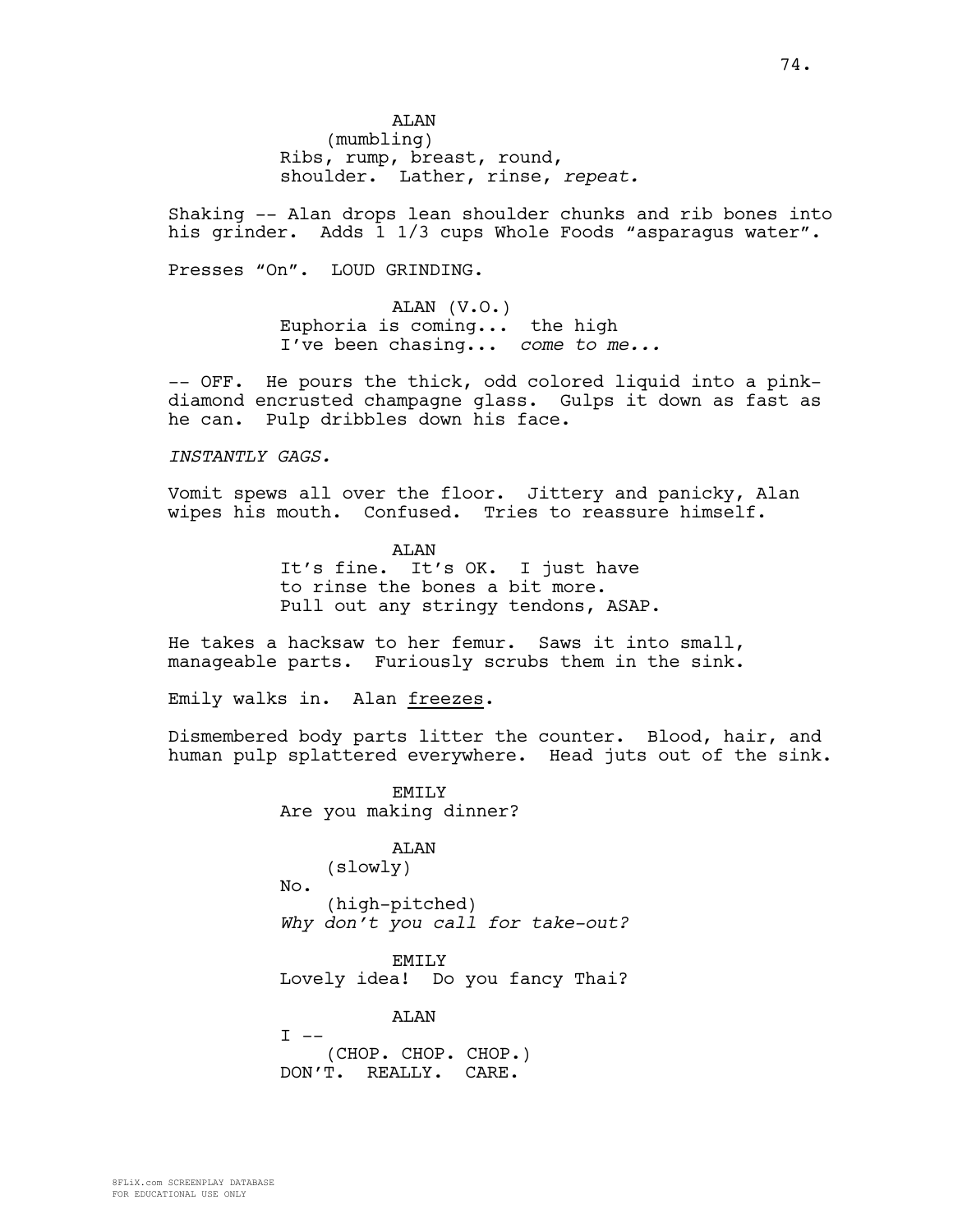He continues furiously scrubbing the bones. Dries them quickly with a hair dryer. Rinses out his blender.

REPEAT. Grinds them up. Makes protein powder. Adds ice cubes. Asparagus water. LOUD GRINDING. Part of her spleen bakes in the oven. It's melting.

> ALAN (CONT'D) Usually the spleen doesn't *smell* like this. What's this texture?

He pokes it. It explodes into a sickening blob. Turns to the grinder. Pours it into a wine glass. Sips.

> ALAN (CONT'D) Jesus fucking CHRIST!

He coughs, gagging. Spits it out, violently. Throws the glass against the wall with full-force. It shatters.

> ALAN (CONT'D) No! That was Moser crystal!

He tries again. And again. And again. Scrubbing the bones, grinding them. Drinking. Gagging. Repeat. *And repeat.*

EMILY (O.S.)

Alan?

ALAN (ballistic) WHAT!

EMILY (O.S.) (cheery) Your Kai Jeow and Cha Manao tea is here! I gave the guy a really generous tip. It's so rainy and cold outside. What a dreadful job, delivering things in the rain. Don't you think? *Alan?*

# **INT. ALAN'S BEDROOM - LATER THAT NIGHT**

Alan's eyes open -- he wakes up gasping for air. Clutching his stomach in agony. Emily sleeps soundly next to him.

He painstakingly crawls his way through his apartment. Almost knocking over one of Jim Carrey's eccentric paintings.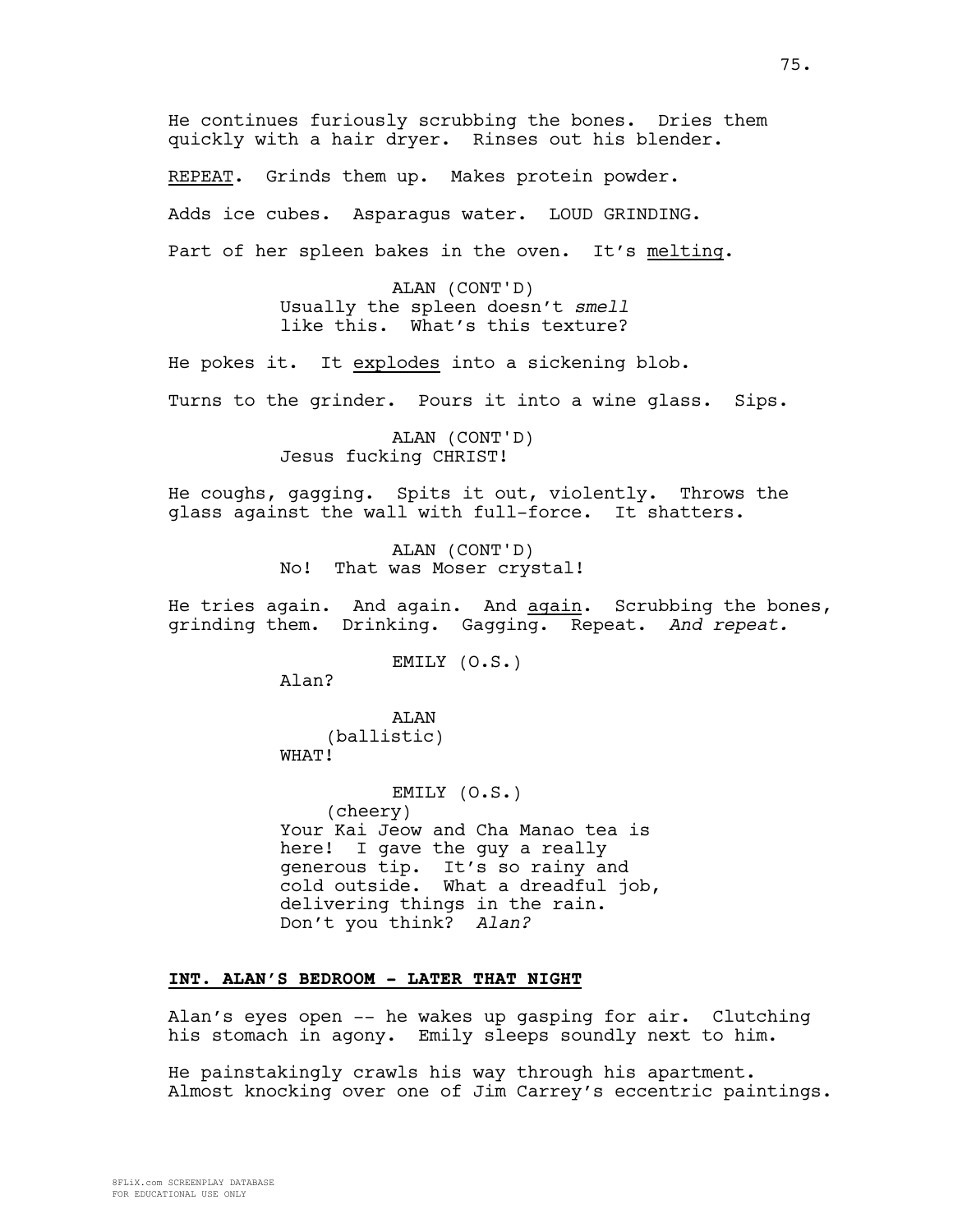#### **INT. ALAN'S WORKSPACE - NIGHT**

TAP-TAP-TAP of a keyboard...

ALAN (V.O.)

I'm sick.

**CLOSE-UP** on GOOGLE. TAP-TAP-TAP.

ALAN (V.O.) Severe stomach cramps, bad dreams. Chalky mouth, sour taste. Wait, no -- *super severe* stomach cramps, blood in stool, blurred vision.

Clicks SEARCH. Scans results. Frowns.

ALAN (V.O.) My God. Viral Giardiasis Campylobacter. *I knew it.* I'm dying! I can't deal with this right now.

His e-mail pings.

*From: Bergdorf Goodman Promotions To: Alan Pierce We've just added Deakin & Francis yellow-gold skull cuff links to our website -- \$7,896.00! Pre-order, now!*

> ALAN (verge-of-tears) Look at those cuff links. I should probably pre-order these.

#### **INT. ALAN'S KITCHEN - NIGHT**

Alan lifts Perfect Head's head out of the ice. Brushing her dirty, knotty hair into a low, dirty, knotty ponytail.

#### **INT. ALAN'S BEDROOM - NIGHT**

Emily still sleeps soundly next to him. Alan hugs the bloodied, frozen, mangled head tightly to his chest.

> ALAN (whispers) You haven't said a word to me since I brought you home. Are you OK? Do you like my apartment's decor?

Perfect Head lays sideways. Eyes and mouth open.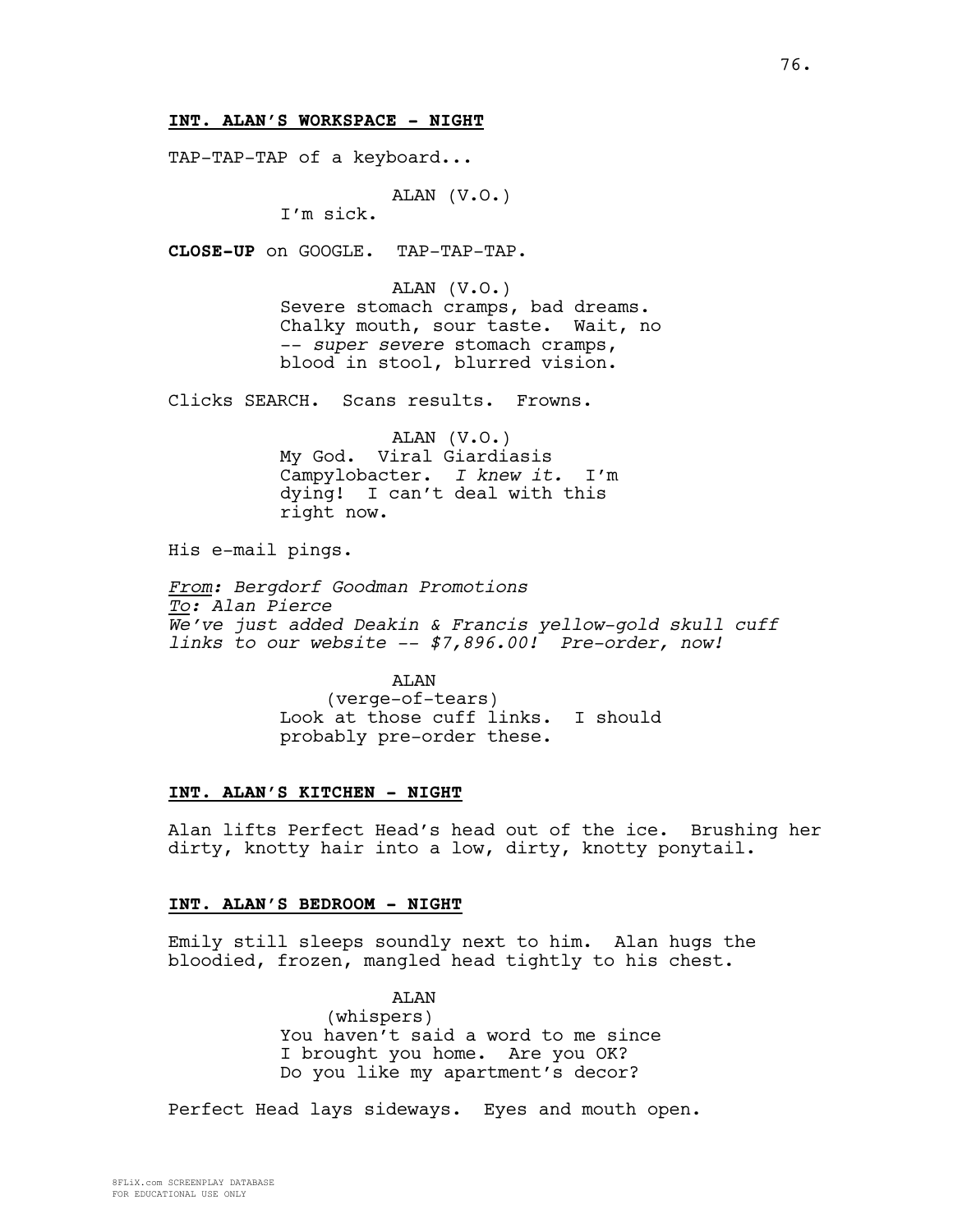ALAN (CONT'D) No one can take you from me. This is where you belong. Are you warm? I'll buy you a Burberry scarf tomorrow. Will you say something?

He pulls covers tightly over the base of her neck.

ALAN (CONT'D) Would you recruit me for one of your companies if I were an interviewee? Blackmail me? (whispers) *I love you. Do you love me?* 

Some rustling as Emily turns over, mid-sleep.

EMILY (mumbles) I love you, too, dear.

#### **NEXT MORNING.**

A blood-curdling yell.

ALAN (O.S.) WHERE IS IT!

Emily's eyes flutter open. She quickly hops out of bed, rifling through dozens of multi-colored silk robes.

> **EMTLY** What is it, darling? You mustn't yell so loud -- you'll disturb our upstairs neighbor's antique silver!

#### **INT. ALAN'S KITCHEN - DAY**

Alan stands in front of his open pantry.

EVERY PROTEIN POWDER CONTAINER IS EMPTY.

ALAN All of the powder! It's gone, Emily. Where is it? Where did it go? *Who took it?* All my work!

He angrily grabs her shoulders. Practically shakes her.

ALAN (CONT'D) Was this you? Did you take it? I swear to God, if you took it --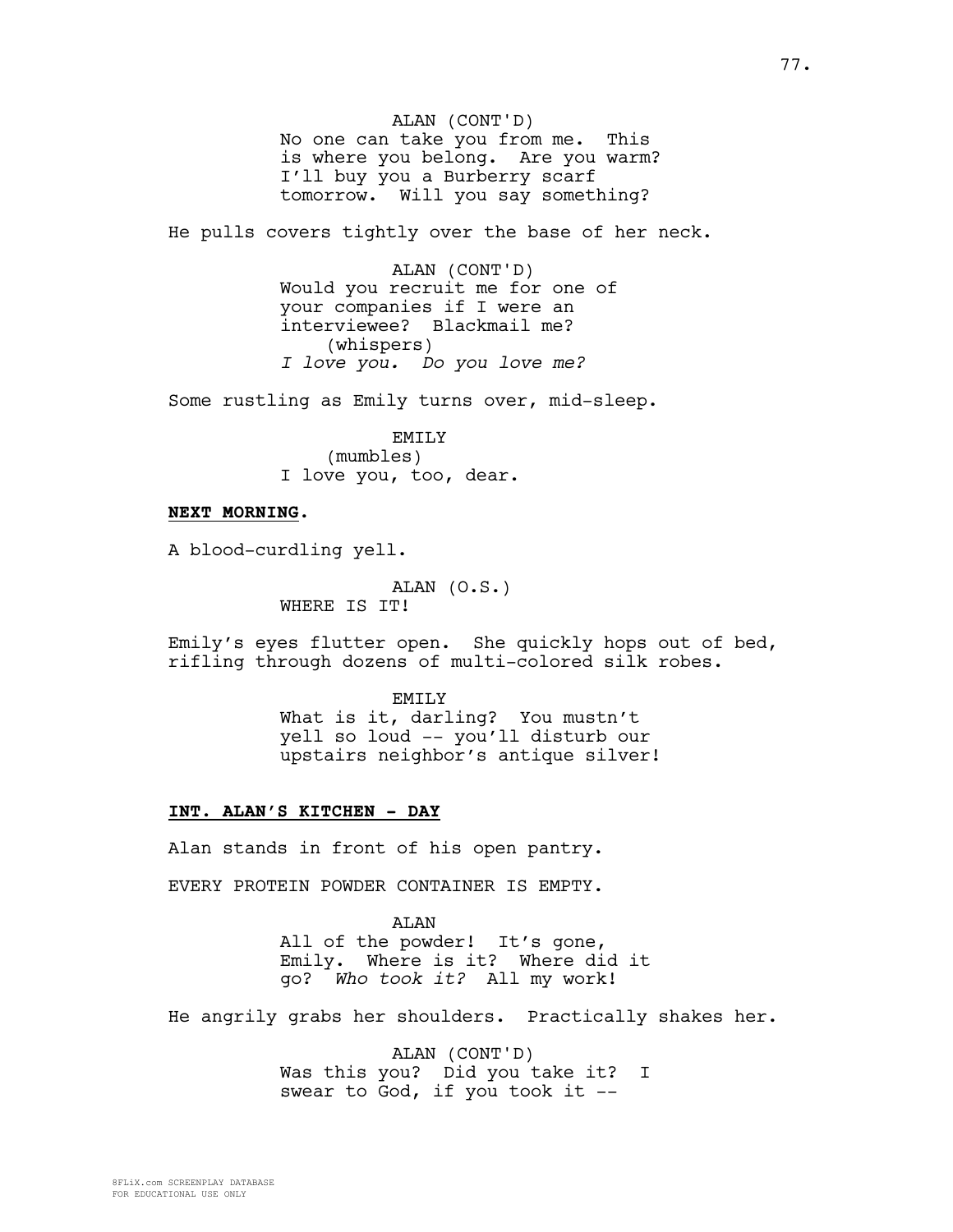**EMTLY** Of course I didn't. I would never touch your powders. But your doctor was a trite bit concerned --

ALAN

Who did this, though?

EMILY What were you doing in the kitchen all night? I heard the blender.

Alan pushes her towards the door.

ALAN Out! Just get out! LEAVE!

EMILY But I'm in my pajamas!

**AT<sub>AN</sub>** Well. You should have thought of that before you woke up.

EMILY

Alan!

DOOR SLAMS.

ALAN (verge-of-melt-down) What do I do? I can't survive without my boost, my energy. My sustenance. *My lifeline!*

He cradles an empty container marked "XAVIER".

ALAN (CONT'D) Xavier! How do I live without him? We met at the Teatro dell'Opera di Roma -- I ate him after his Libretto! *His stunning libretto!*

Grabs an empty container marked "GENEVIEVE".

ALAN (CONT'D) Genevieve? My darling...

Alan quickly shaves, gets dressed. Before leaving, he shoves Perfect Head's head into his Louis Vuitton shoulder bag.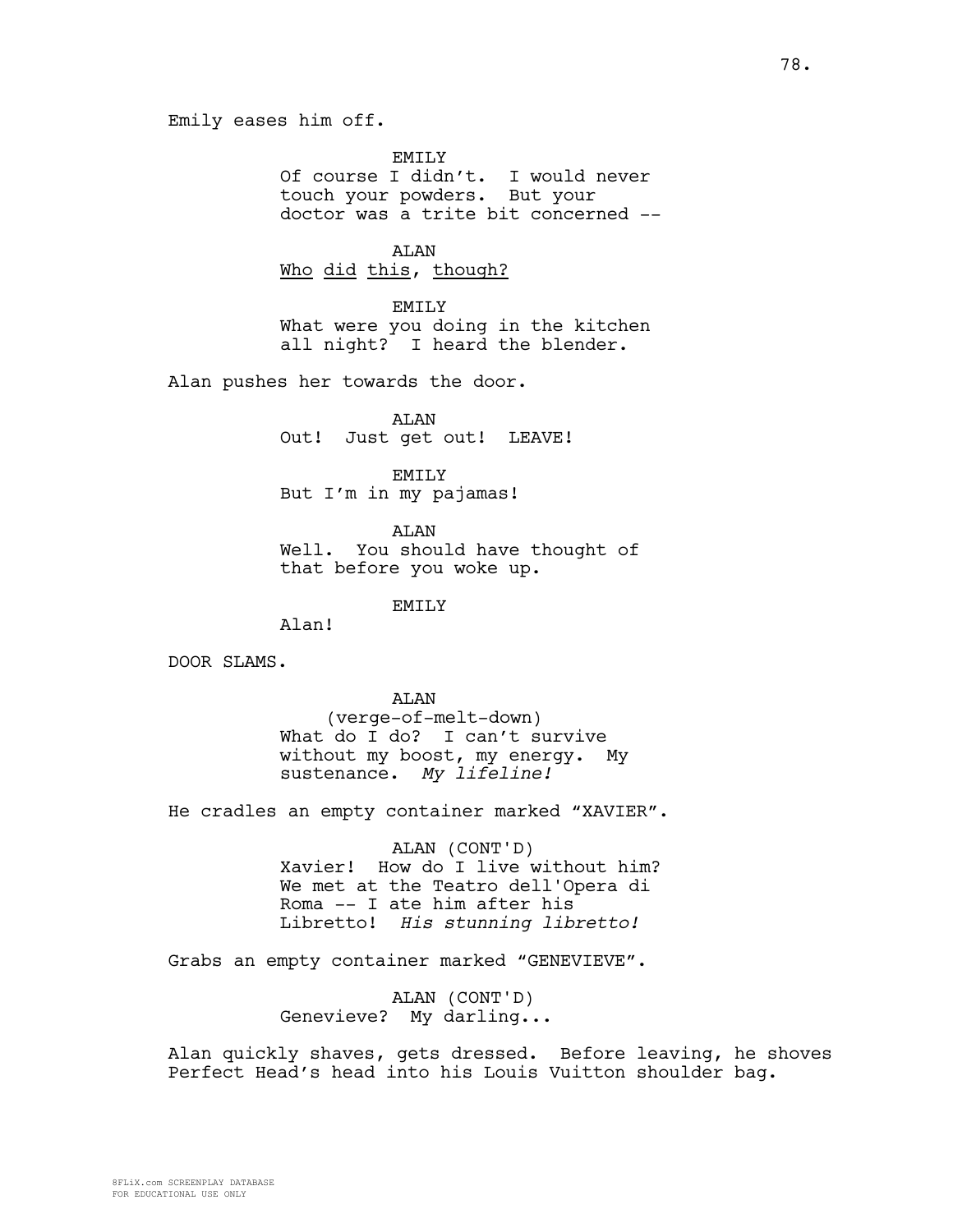#### **EXT. ALAN'S STUDIO - DAY**

Alan rustles the keys. Tries to unlock the door. It won't open. After a few cuss-filled, failed attempts --

#### **INT. ALAN'S STUDIO - DAY**

Dead silence. His mouth (and bag) drop to the floor.

ALL OF ALAN'S HEADS ARE MISSING.

Every wall mount is *empty*.

ALAN Where is everyone? Girls, boys? (head out window, screaming) WHERE ARE MY HEADS!!

The dining table is still set. But Trisha Head is gone. Perfect Head's present is opened... the hat is missing.

Alan throws down the box.

ALAN (CONT'D) She took the hat. She didn't even leave a note telling me if she liked the exaggerated pinched crown. *What is wrong with her??* (wince) Is there no such thing as MANNERS, anymore? Jesus *Christ!*

#### **INT. ALAN'S OFFICE (CORNER) - DAY**

Alan sits at his desk. Tap-tap-tapping his fingers. Perfect Head's hair juts out of a desk drawer she's been stuffed in.

Surrounded by 6-8 coloring books. Nothing shaded in the lines. He's got the colored pencils in a death grip as he jabs at scattered pages. Grabs his stomach in pain.

> ALAN (monotonous, dazed) I'm in the Arashiyama bamboo grove in Kyoto, a bit north of the Tenryuji temple. I am ruthlessly beating any tourist I see with bamboo.

> > OLIVIA (O.S.)

Alan?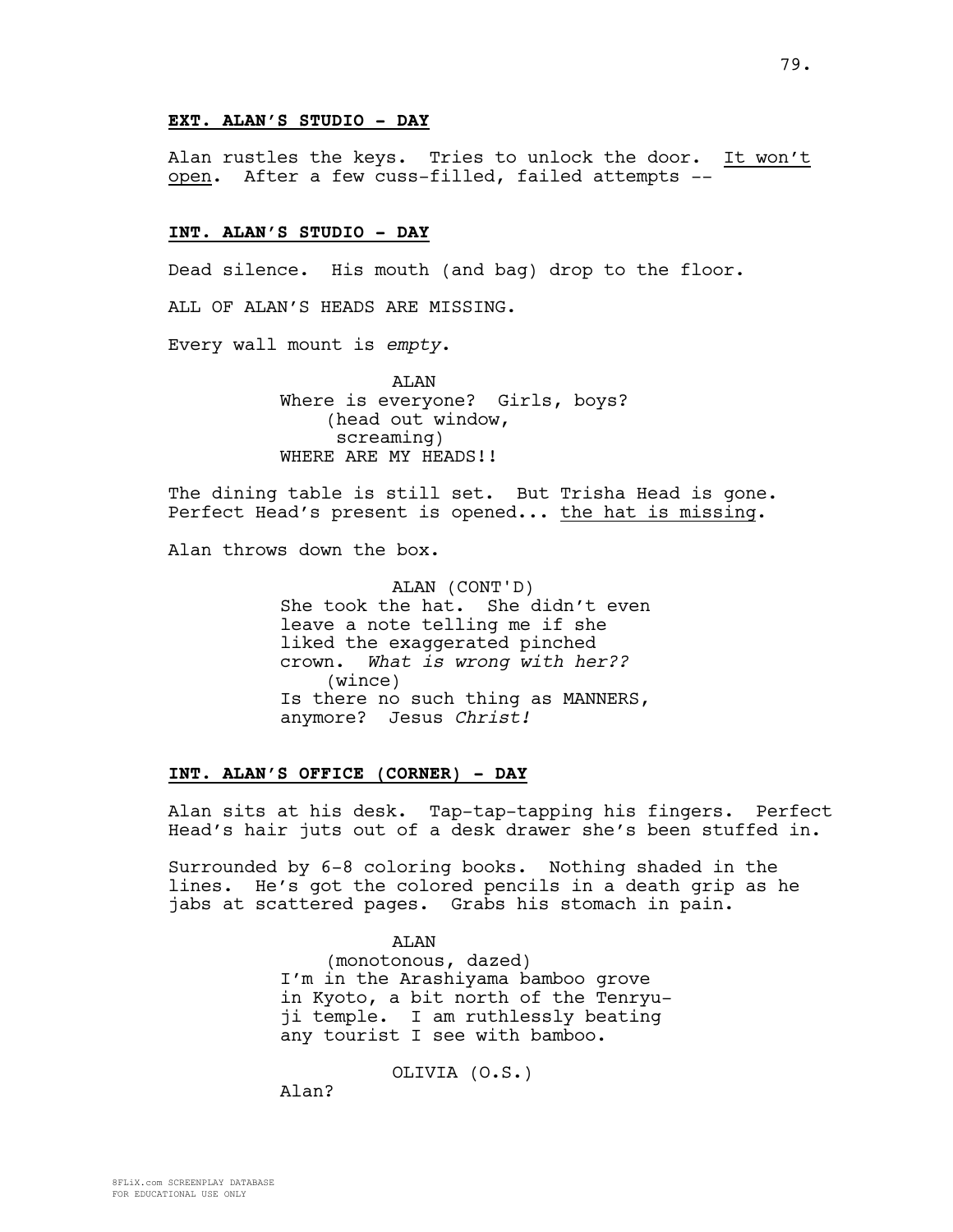Alan looks up.

*It's the head of the young girl from SoulCycle, JESSICA (22), that Alan killed for fitness powder.* Alan notices. Shock.

> OLIVIA (CONT'D) Did you want to meet the new hire?

**AT<sub>AN</sub>** *Jessica?* What new hire?

OLIVIA Who is Jessica? I'm Olivia. The new hire to replace Perfect Head. Didn't you get the memo? (giggles) She was already stolen away to recruit for NASA! That woman was really wild, wasn't she?

Alan is *dumbstruck.*

OLIVIA (CONT'D) Wasn't she, Alan?

AT.AN Wasn't she what?

OLIVIA Wasn't she *wild?*

Alan feels the knotty, clumped hair of Perfect Head jutting out of his drawer. Checking she's there. She is.

> ALAN They hired someone new?

#### **INT. NEW HIRE'S OFFICE - DAY**

Olivia (with Jessica's head) waits outside. Motions Alan inside the new hire's office. Their chair is turned away.

> ALAN (clears throat) My name is Alan Pierce. I am a recruiter here. I don't have any leads to give out. I have zero accounts. I don't know how I'm still working at this company.

-- chair turns around. It's Trisha Head on a female body (**COURTNEY, 32**). Low-cut Prada suit. Alan almost falls over.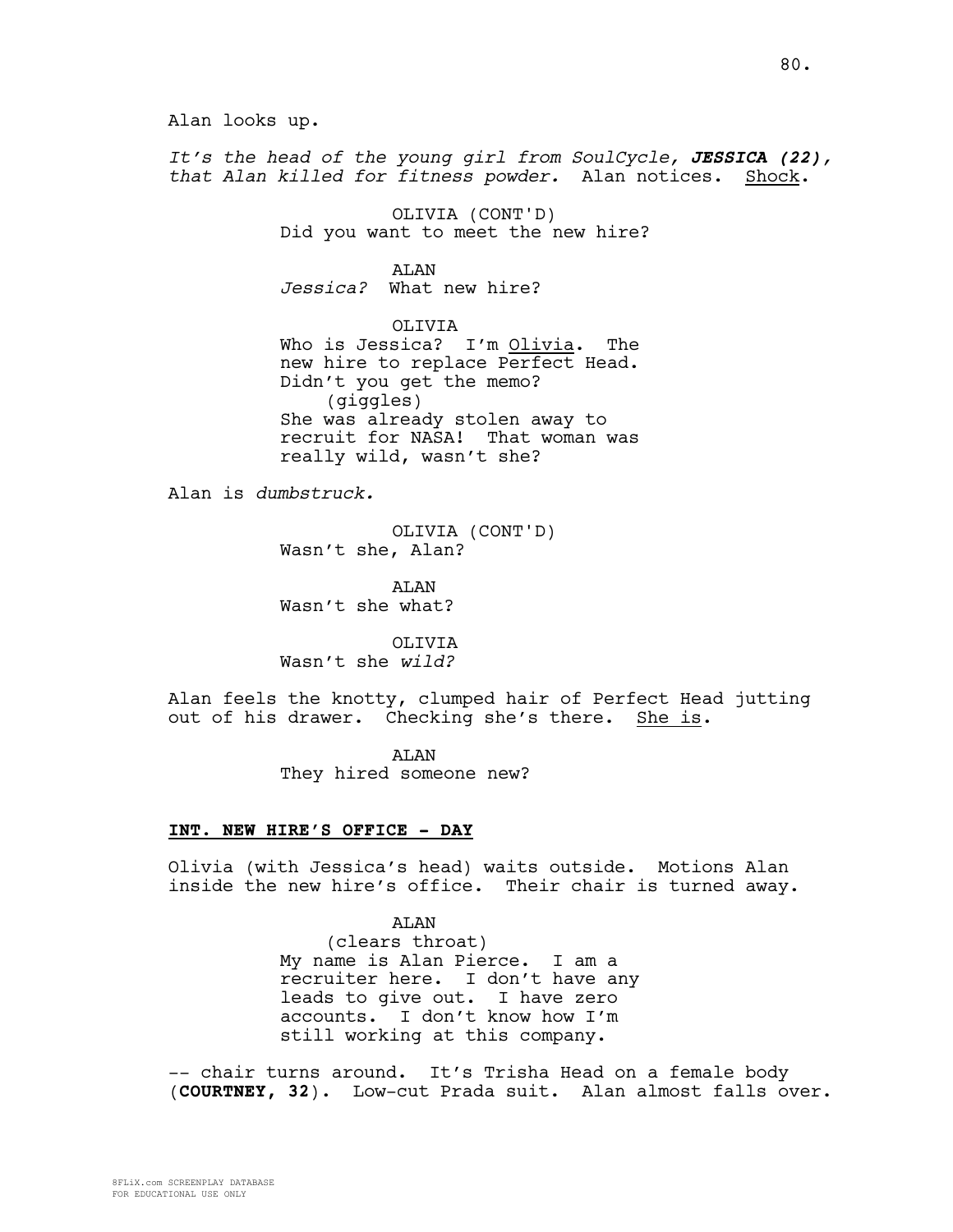She's wearing the exact forest emerald Philip Treacy hat Alan bought and wrapped for Perfect Head. It looks *ravishing.*

ALAN (CONT'D)

T-Trisha?

#### COURTNEY

Hello, Alan. I'm from our west coast branch. Seems things have been quite loose around the office. I'm here to tighten the ship. My name is Courtney Petterson.

ALAN

(softly) It's me...

#### COURTNEY

What?

ALAN It's me, Trisha. It's me -- Alan.

COURTNEY Yes, you introduced yourself. My name is Courtney Petterson.

He moves in. Uncomfortably close.

ALAN

You don't get it. It's me.

COURTNEY I don't know who you are.

**AT<sub>AN</sub>** You don't remember me?

COURTNEY

No.

#### ALAN

You left your boyfriend for me? The stock broker? The hat you're wearing. *I bought it!*

Flustered, she adjusts her hat.

#### COURTNEY

Aaron and I are very much together. I've never seen you before in my life. Please act more professional before I report you to our human resources division.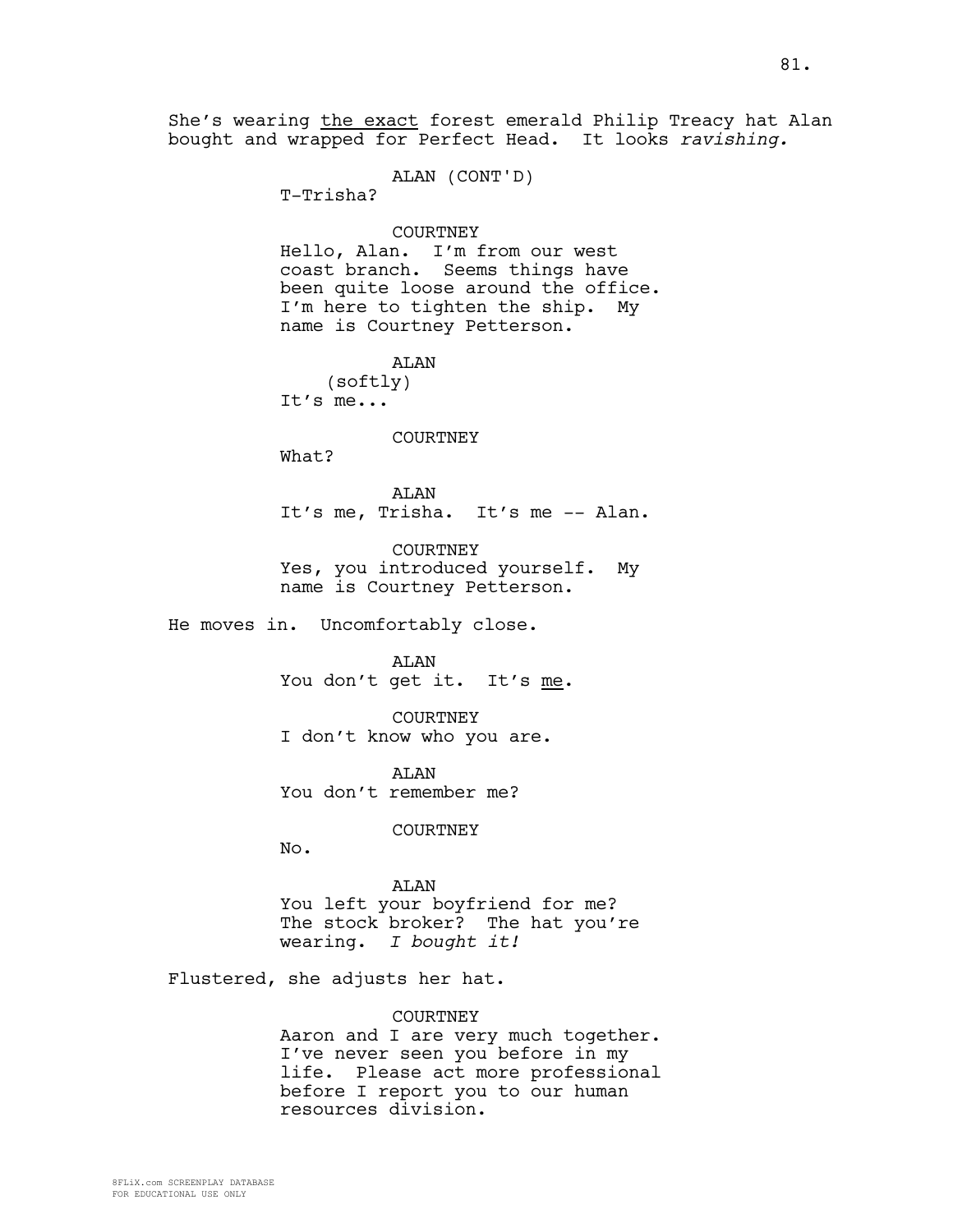ALAN

*I've eaten you, Trisha.* Gutted you. I scrubbed your bones. Put them in a grinder. *Then I drank it.* I dined -- with your head - every night for two years. We ate other people I killed.

COURTNEY

Get out.

She ushers him out. Slams the door.

#### **EXT. COURTNEY'S OFFICE - DAY**

Alan idles outside her office. Palm to the wall.

**AT<sub>AN</sub>** But Trisha... it's me... did you like the hat, at least? The pinched crown? It looked so, so marvelous... oh...

He clutches his stomach. Collapses onto the floor.

#### **INT. CEO'S OFFICE - DAY**

Alan inches open the door with his foot. Practically crawls in. Stark, quiet. The CEO is COMPLETELY HEADLESS.

> ALAN Who is this new hire? Where did you find her? *My studio?* Have you been stealing my heads?

Alan carefully gets up -- sees the CEO.

ALAN (CONT'D) Where's YOUR head?

CEO You have a lack of focus...

ALAN (hiss) *Why were you in my studio?*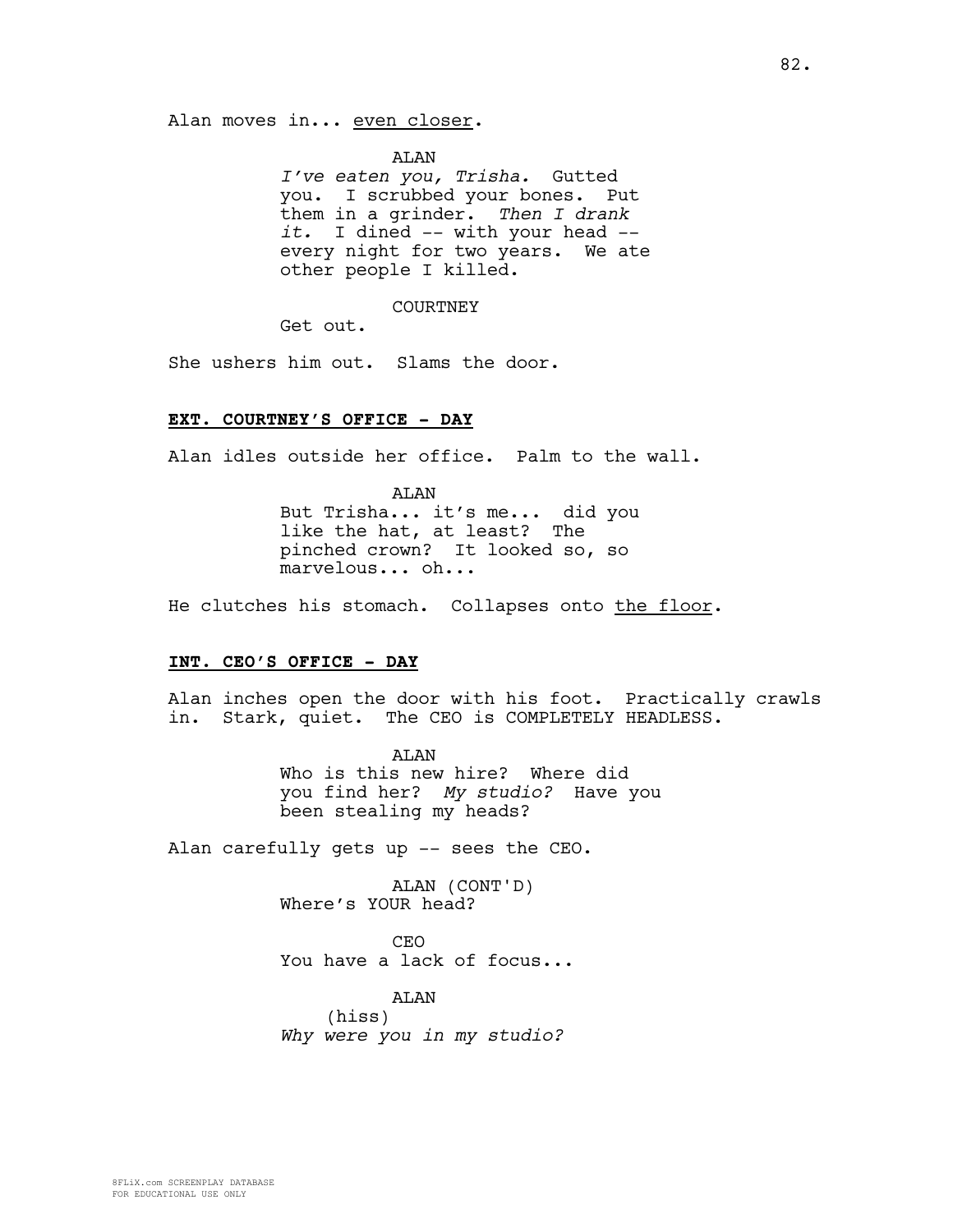**CEO** Your performance has been lacking. Very odd behavior. Do you want to talk about it?

ALAN

No. I'm fine. I just -- I just wanted to know where you found Trisha. I'm launching an investigation as certain things have been stolen from me.

CEO You're probably late for SoulCycle, right? Why don't you go to SoulCycle, Alan.

ALAN (unsure) Yeah. I suppose.

#### **INT. SOULCYCLE CLASS - NIGHT**

Sweaty, sexy **SUPER HYPED RIDERS**. Designer work-out gear. Everyone's head looks curiously similar to the ones mounted on Alan's studio walls. Everyone is heavily "made-up".

> ALAN (V.O.) I'm on deaths door due to that poisonous protein powder. I must exercise to keep up appearances. Great for body and soul. Despite the mass murder that took place, *no one seems to remember me!*

Alan slowly notices THE HEADS.

ALAN (V.O.) My God. These riders. Almost all of them -- I have eaten or slaughtered in some capacity.

TIFFANY (O.S.) (brightly) Hi, Alan!

Alan almost faints. Tiffany's head is on a rider next to him. She snaps photos of herself, filtering and posting away. Both hands grip her phone (instead of the handles).

He sinks lower. Pedals feverishly.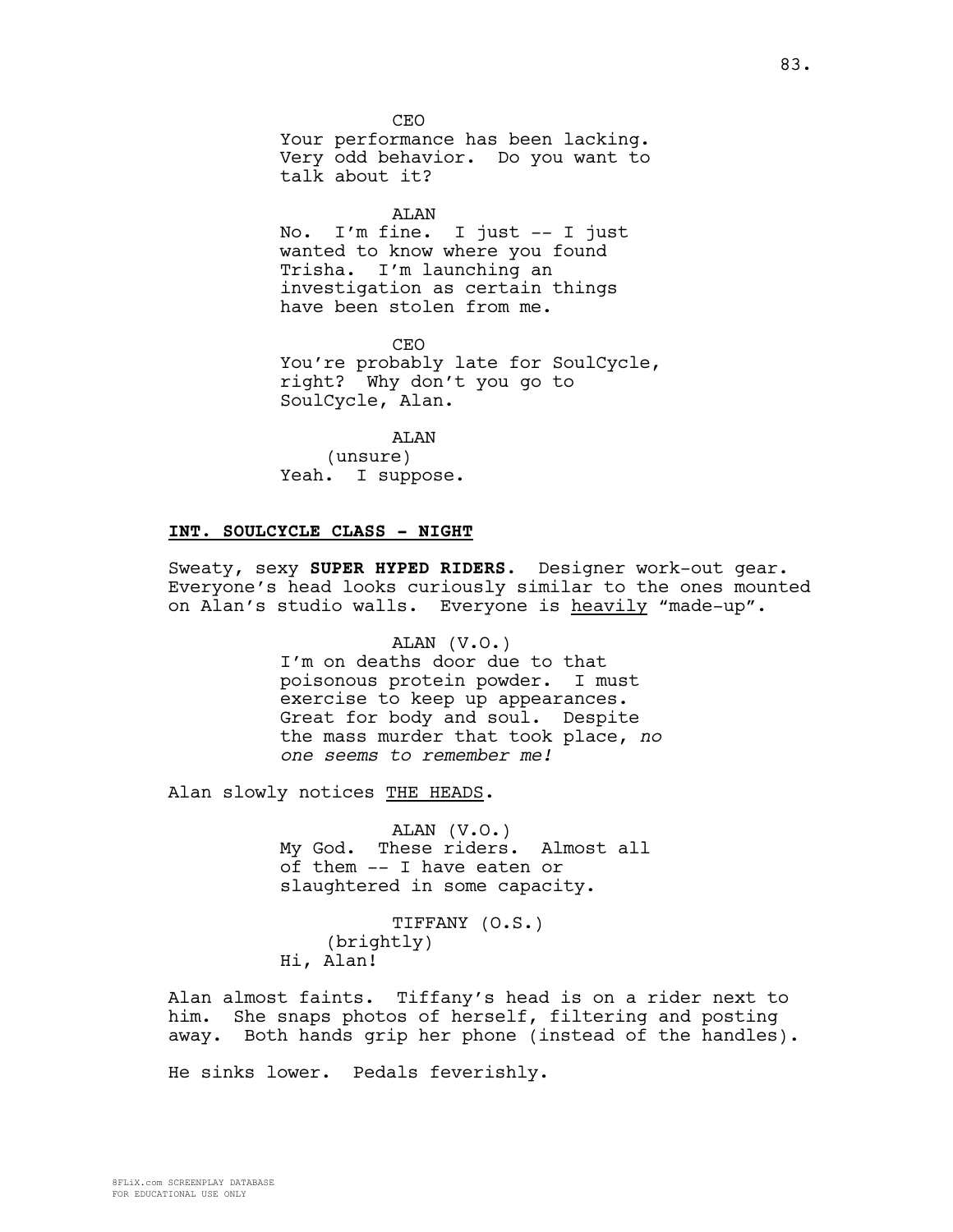# **INT. ALAN'S LIVING ROOM - NIGHT**

Emily pours over several oversized books on a low, modern glass table. They're filled with colorful fabric swatches.

> EMILY Home early? Maybe you can help me decide between wall papers. A neutral textured, or a farrow and ball lotus. What do you think?

She holds up the fabric squares.

**AT<sub>AN</sub>** What do I *think?* I *think* you should leave. Immediately. I can no longer control myself. I'll kill you. I'll eat you. I've lowered my standards considerably. Now, everyone is in danger.

EMILY Aw! Is this foreplay? I'll eat you too, darling. I'm all yours.

She playfully teases down her shirt. Winks. Going to him - she strokes his chest. Looks up at him, lovingly.

> ALAN I'm not kidding, Emily. I will turn you into a protein shake.

#### EMILY

(playful, sexy) How will you blend me? On a low setting? Or will you liquefy?

ALAN Why don't you understand? Why do you *never understand?* Don't you know how I'll skin you? Grind up your bones? Drink you?

He grabs her by the shoulders, roughly. Almost shaking her.

ALAN (CONT'D) (verge-of-tears) Don't you know that's what I'll do?

(MORE) EMILY I have a big surprise for you. It's "threesome Thursday", so I brought Damien back!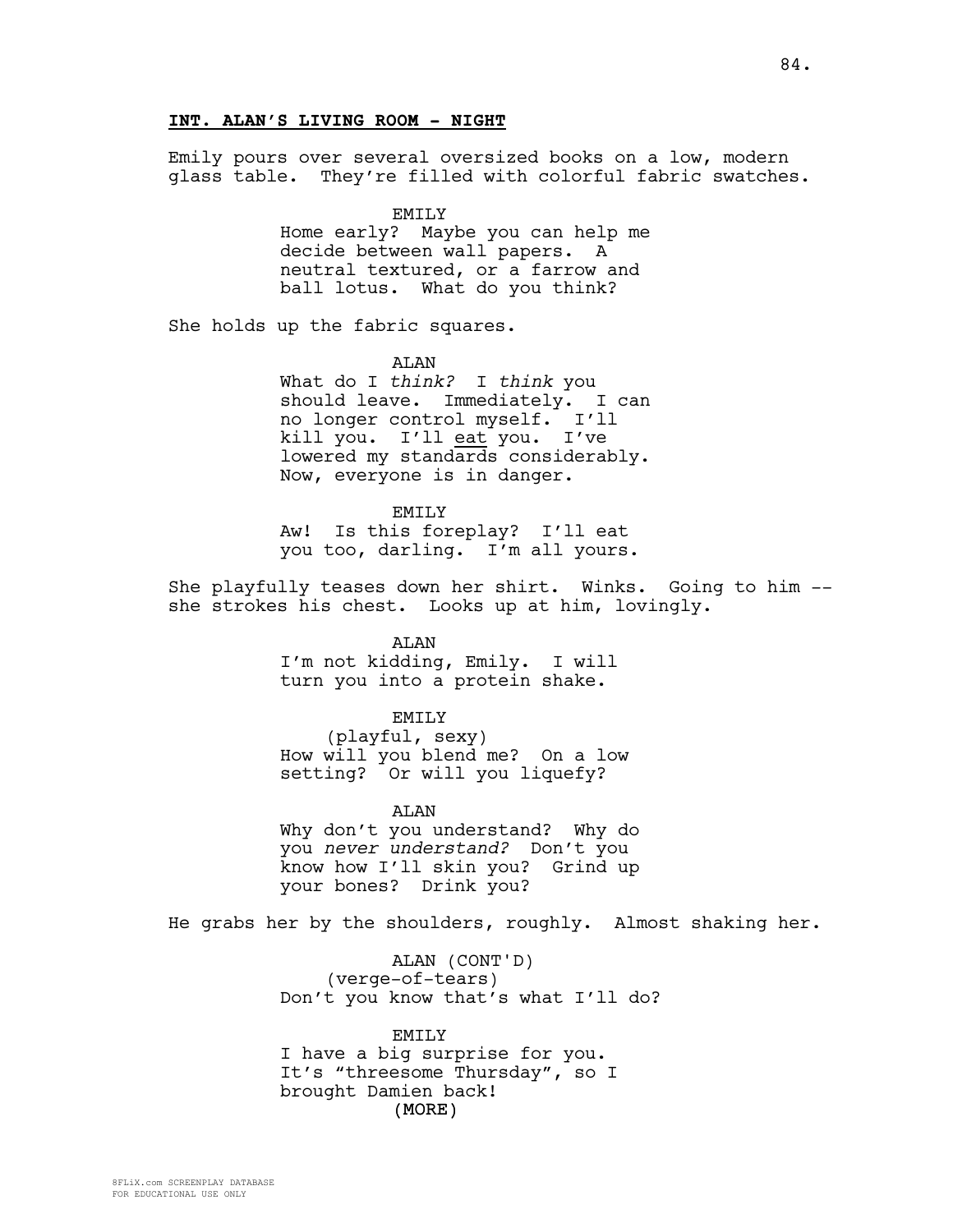# EMILY (CONT'D)

He's waiting for us in the bedroom. We were waiting for you to get home.

# ALAN

You WHAT?

He tightly grasps a meat mallet from Williams Sonoma. It was randomly sitting on a side table. He follows Emily into --

## **INT. ALAN'S APARTMENT, HALLWAY - NIGHT**

A hallway. Meat mallet visible in his hand.

ALAN

Repeat what you just said for clarity. I want to make sure I heard you correctly before I do anything I may or may not regret.

EMILY Damien is waiting for us in *the boudoir!*

With a large swing, Alan takes the mallet and smashes Emily across the face with it. She bursts --

-- *into hundreds of fiberglass shards*. A big chunk of her face (in a surprised expression) lays half-cracked on the floor. Limbs shatter. Broken pieces scatter everywhere.

He picks up a large piece of her face.

ALAN (alarmed) *Emily?* Et tu, Brute?

Out from the bedroom, a shadow. Damien slowly appears in the light. In the exact suit from his *GQ Magazine* spread.

In Alan's size. Alan looks up.

DAMIEN Like my suit, Alan?

ALAN The one from *GQ Magazine*?

DAMIEN Mmm-hmm. It'll be yours. (clasps Alan's hands) -- after you eat me.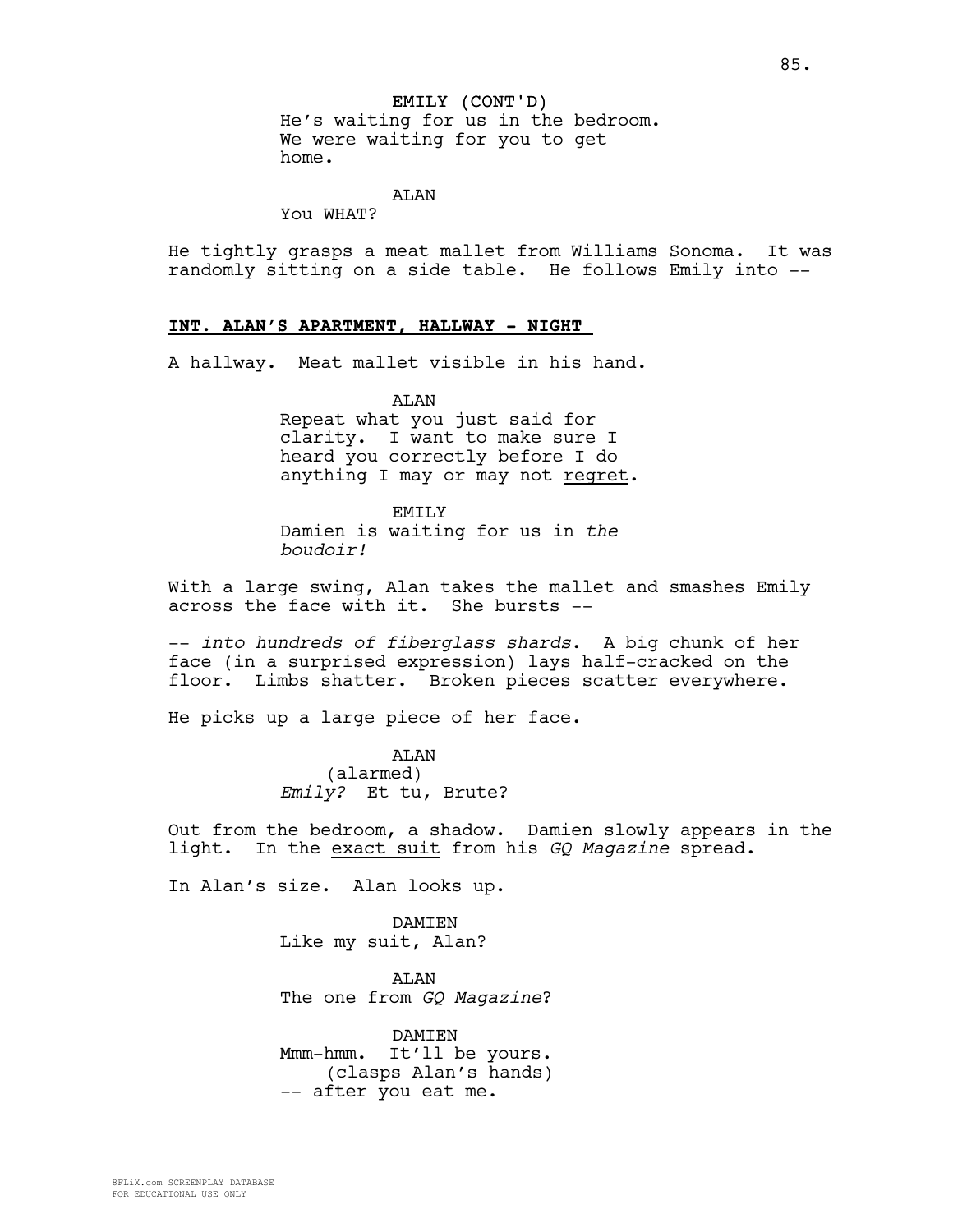Alan points to Emily's shattered body.

ALAN Did you do this?

DAMIEN To the kitchen, please.

ALAN Absolutely not.

He heads for the front door.

**DAMTEN** (sing-song) *I'll do to you what I did to her...*

**CLOSE-UP** on a chunk of Emily's ceramic face on the ground.

DAMIEN (CONT'D) Is that what you want? To be a shattered face on the floor? Or did you have larger aspirations?

AT<sub>AN</sub> I had larger aspirations.

#### **INT. ALAN'S KITCHEN - NIGHT**

A pile of knock-out and pain numbing medications sit on the counter. Also: alcohol, sleeping aids, cough syrup.

Damien pops pills into his mouth.

**DAMTEN** To loosen me up, you know? Do you have any Cheval Blanc 1947? (motions to cough syrup) Want some?

**AT<sub>AN</sub>** No. I am lucid when I butcher.

Alan rummages through his refrigerator. Rifles through the fresh produce. Sets turnips, garlic and onions aside.

> ALAN (V.O.) What a nightmarish scenario I have found myself in. I do not want to eat this man. His social capital is so bad that no amount of spices will help his... *sour taste.*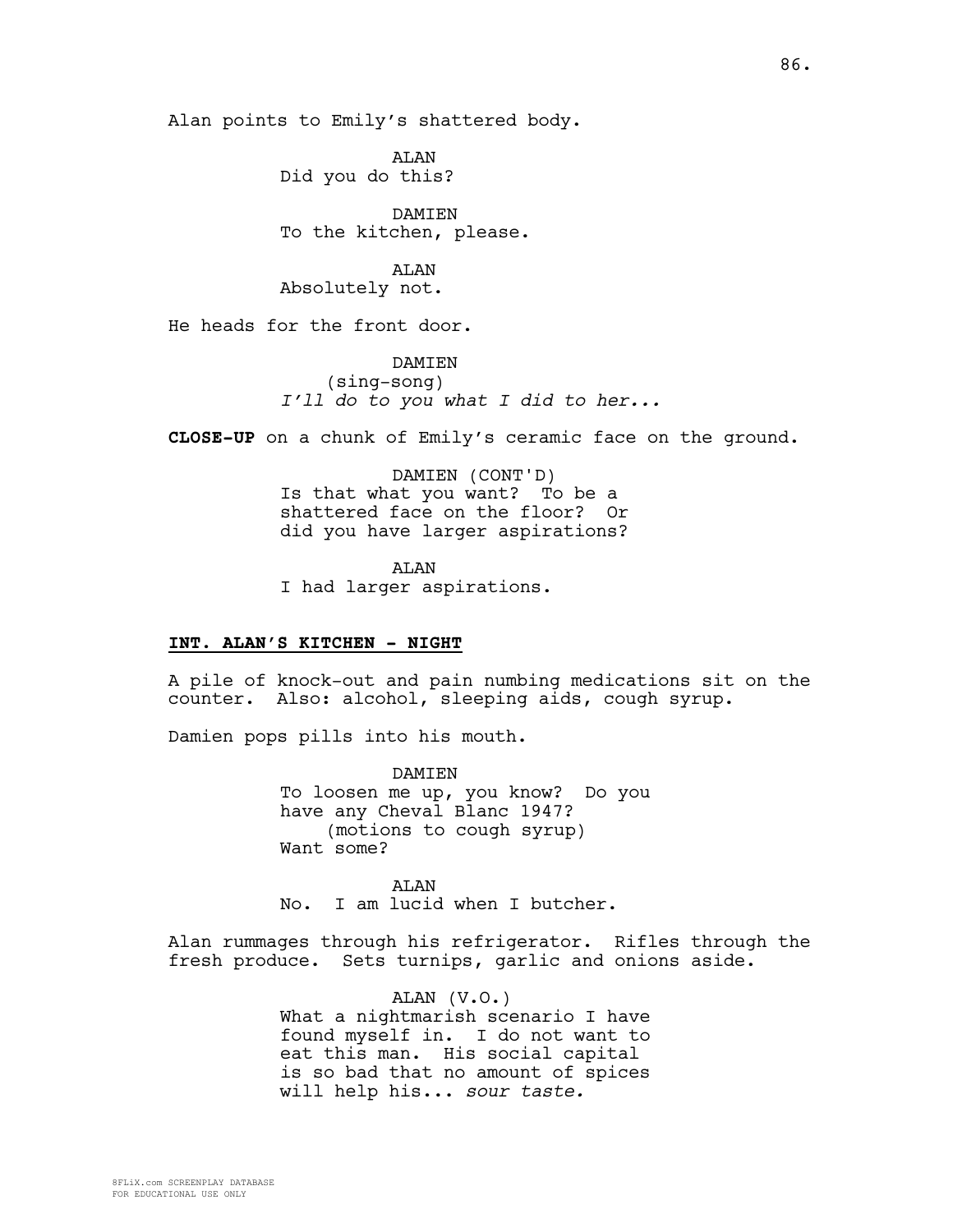**DAMTEN** Don't serve me with garlic. That's rude. You need to enjoy my flavor

as-is with no modifications.

Damien looks through Alan's extensive meat cleaver collection in a nearby drawer. All shiny, polished, sharpened.

> DAMIEN (CONT'D) What do you think. The J.A. Henckels International, or the Dexter-Russel?

> > ALAN (V.O.)

What a newb.

Alan brushes past him, elbowing him harshly. Grabs a knife from the *way back* of the drawer. It's in a cloth sack.

> **AT<sub>AN</sub>** I'll be using a vintage, nonbranded hog meat cleaver that's all the rage in Croatia. Lay down on the counter, my long pig.

Damien lays down. Alan binds him tightly to the counter with a thick, roasting twine. With zero warning, Alan hacks Damien's left hand off. He yelps out in pain.

> ALAN (CONT'D) (over yelling) That's for interrupting my lunch at BG Restaurant with Perfect Head. I couldn't fully immerse myself in my Gotham Salad. It put a *huuuu-ge* damper on my entire week.

Alan walks around to the other side. Quickly chops off Damien's right hand. He writhes and screams in agony.

> ALAN (CONT'D) That's for fucking my girlfriend with way too much authority. She is not your pig. You are my pig. Get it? Like, do you *get it??*

DAMIEN (unintelligible screaming)

Alan grips a jumbo turnip tightly. Roughly shoves it in Damien's mouth. Leans next to him, spitting in his ear.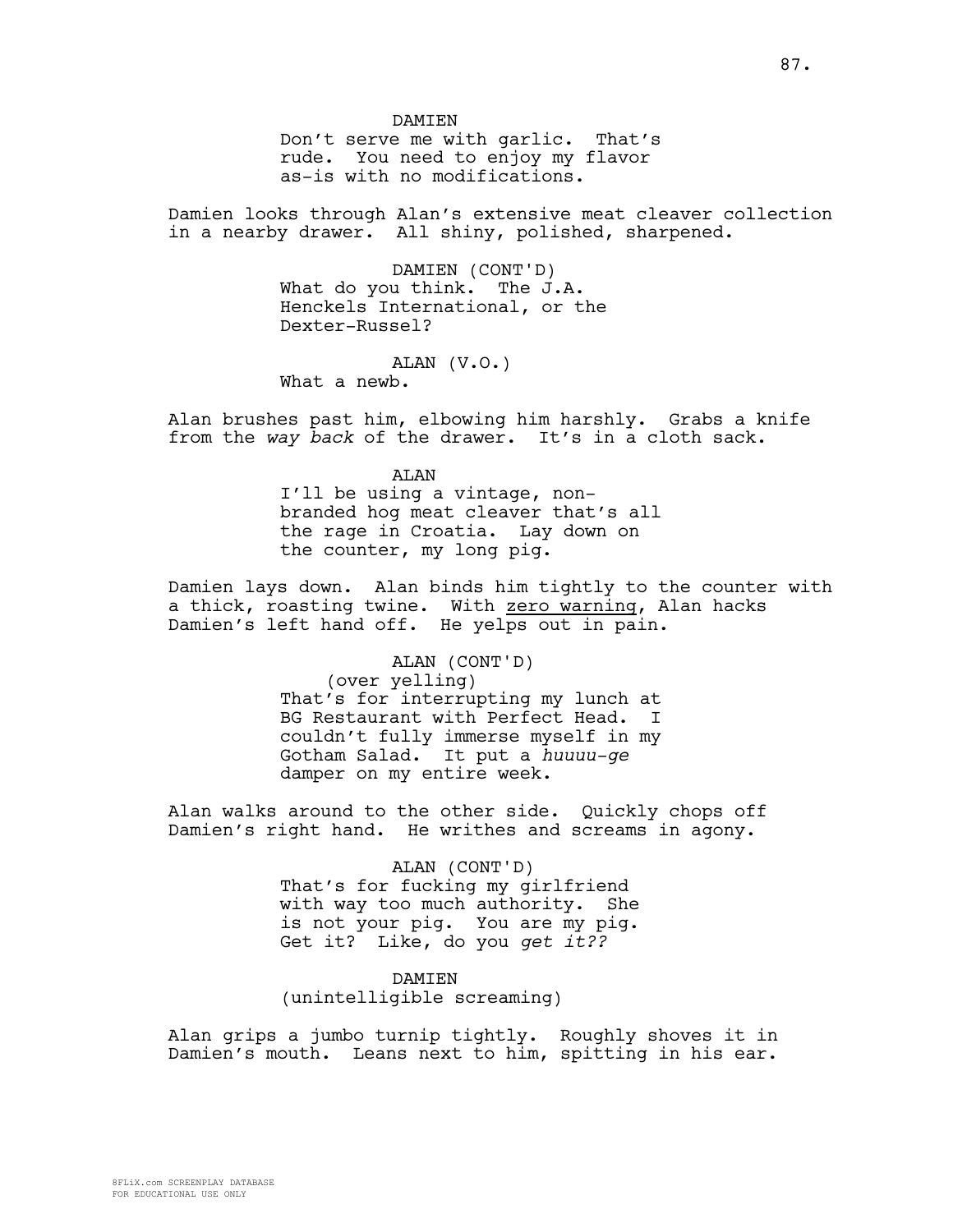**AT<sub>AN</sub>** 

Your suit is getting absolutely *trashed.* I'm still going to try and return it for Bergdorf's credit. If I can get the blood, sweat, tears, and entitlement out.

Alan walks to the end of the counter. Eyes Damien's feet. Damien shakes his head. His screams, muffled.

> ALAN (CONT'D) This... well, this is for contacting me on a cannibal website begging to be eaten. IDIOT!

-- he swiftly chops off Damien's left and right foot (socks and shoes still on). Alan gathers them, along with Damien's left and right hand.

He drops all the limbs on Damien's chest.

ALAN (CONT'D) Do you know anything about Bergdorf Goodman's return policy? I've actually never returned anything.

Damien breathes in, sharp. Alan picks up Damien's left hand.

ALAN (CONT'D) (leans in) See this? This is a hand you will never get back. Can't be attached. It's literally over for this hand.

Grabs a foot and bops Damien's nose with it.

ALAN (CONT'D) Look at this foot! You'll NEVER get this foot to work again. Get it? You're destroyed. *Your life is over.* How does it feel?

Alan rips the turnip from Damien's mouth -- LOUD, EAR-PIERCING SCREAMS. Alan shoves the chopped off foot (with shoe and sock still on) into Damien's open mouth.

> ALAN (CONT'D) Look at you. Your own foot is in your mouth. *Pathetic!*

Damien writhes. Muffle-cries in pain. Vessels in his forehead bursting. Sweat dripping down his head, pooling under his neck. Blood spilling and dripping onto the floor.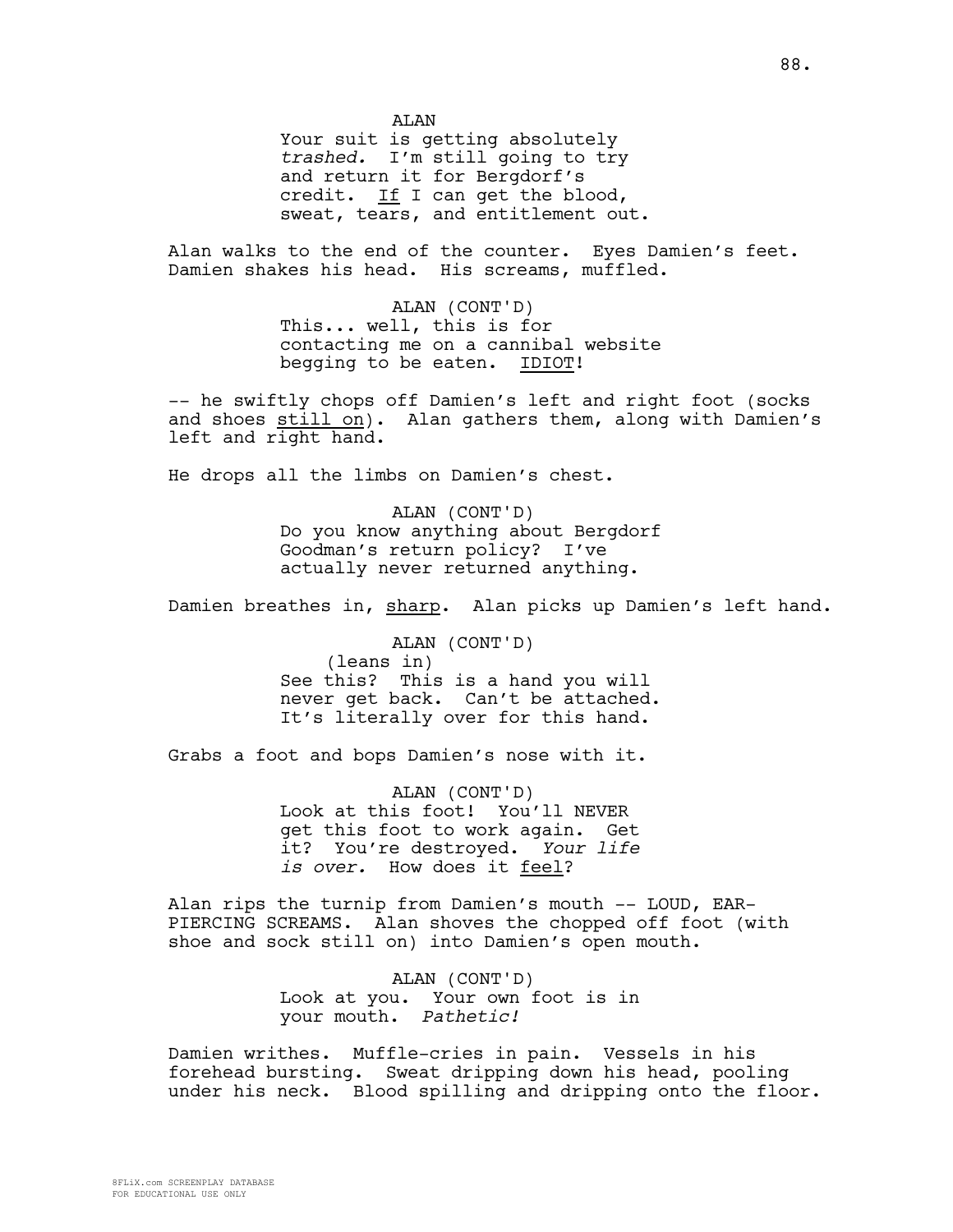ALAN (CONT'D) Can you smell the exquisite, fullgrain Italian calfskin leather? Can you *taste it*, Damien? Do you feel like you're in a quaint Italian town overlooking the Mediterranean Sea? *I do.*

Alan looks in his protein powder cabinet. EMPTY. He cuts up lemon and cucumber wedges. Plops them into a glass of ice water. Pulls up a chair next to Damien and sits.

> ALAN (CONT'D) (staring off into the distance, sipping) I'm at an exclusive bar in Italy. I got in because I occasionally fuck the owner's dog walker after transcendental meditation. She called in a favor for me.

Alan notices Damien's breathing getting slower. More labored. He sets down his ice water. Unties Damien's binds. Damien struggles to get away.

> ALAN (CONT'D) Where are you going? You have no feet, no hands. No social influence. Your meat is going to be undeniably dry, lacking flavor.

Alan grabs him.

ALAN (CONT'D) You've stalked me. So, you're probably familiar with my precooking "marination" methods.

He bends Damien over the counter --

ALAN (CONT'D) I'm going to need a little bit of *en-dor-phins* in you. Some dopamineinjected *oxy-to-cin!* (high-pitched) *You know?* (regular voice) You know.

Alan enters him from behind. Rather violently, but with the astute attention and care that coaxes a semi-earnest orgasm.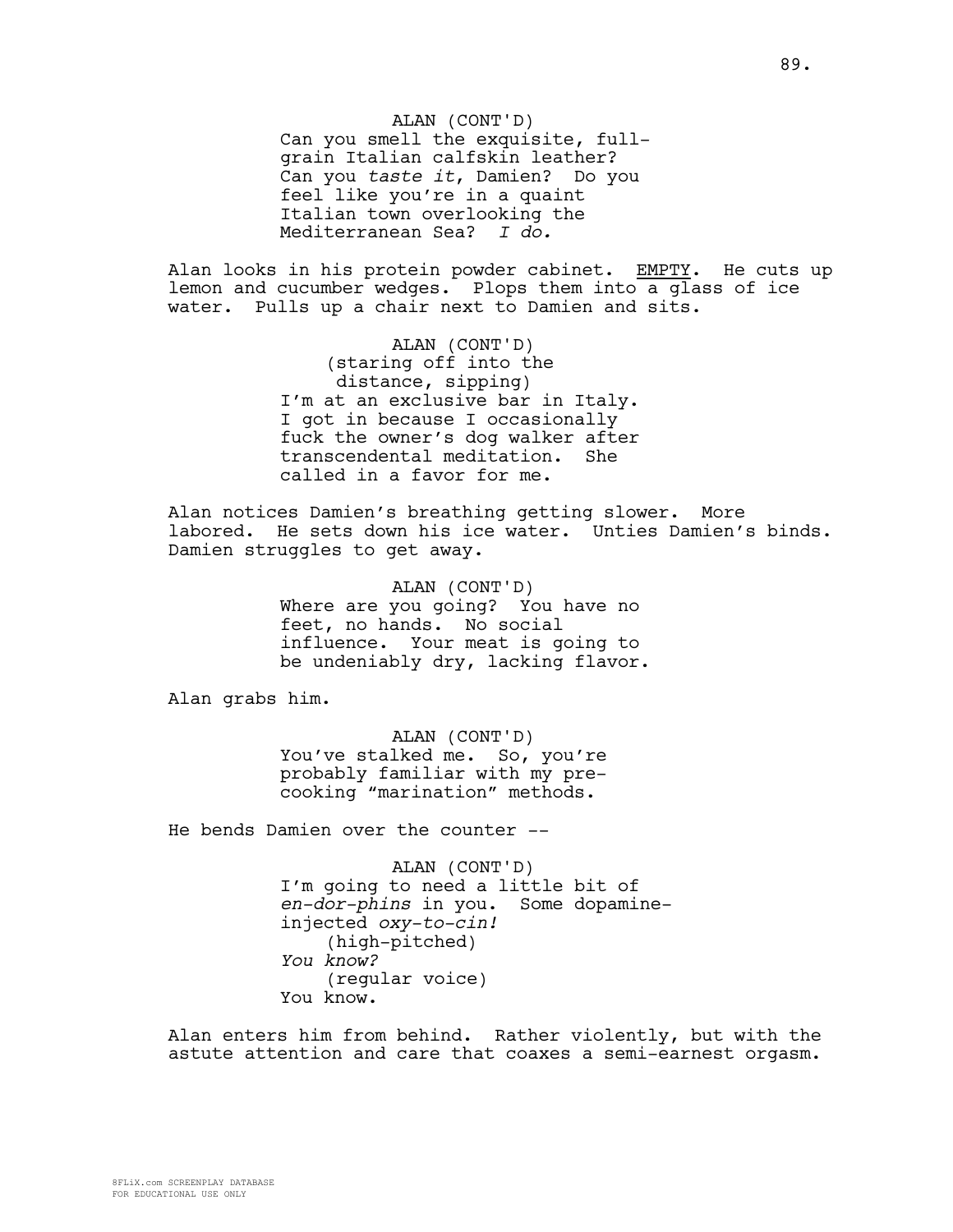ALAN (V.O.) I really have to schedule a cholesterol test next Tuesday. I cannot be over 200mg/dL.

The shoe-clad foot drops out of Damien's mouth.

DAMIEN

(growls) Do it, Alan.

Alan's surprised.

ALAN

Do what?

DAMIEN (hyper insanity) *KILL ME! STAB ME! I'M AT MY PEAK FLAVOR -- RIGHT NOW! EAT ME! PREPARE MY THIGHS IN A PERUVIAN CEVICHE! PROMISE YOU WILL EAT ME!!*

Damien laughs maniacally.

DAMIEN (CONT'D) *BASTARD! DON'T LET ME GO TO WASTE! PAIR A SMOKY ARGENTINE MALBEC WITH MY BUTTOCKS! SWEAR YOU WILL??*

ALAN (V.O.) Oh, Jesus. I only have a Benmarco Malbec...

Alan sinks a knife into him. *Twists.*

ALAN

One bite.

DAMIEN (orgasm, ecstasy) Thank... you...

ALAN I may put a small amount of ketchup on it. For flavor.

DAMIEN (alarmed) No. Not ketchup. Alan --

Damien's eyes flutter closed. The life drains out of him. Alan shifts his weight to hold him up. Shakes him a bit.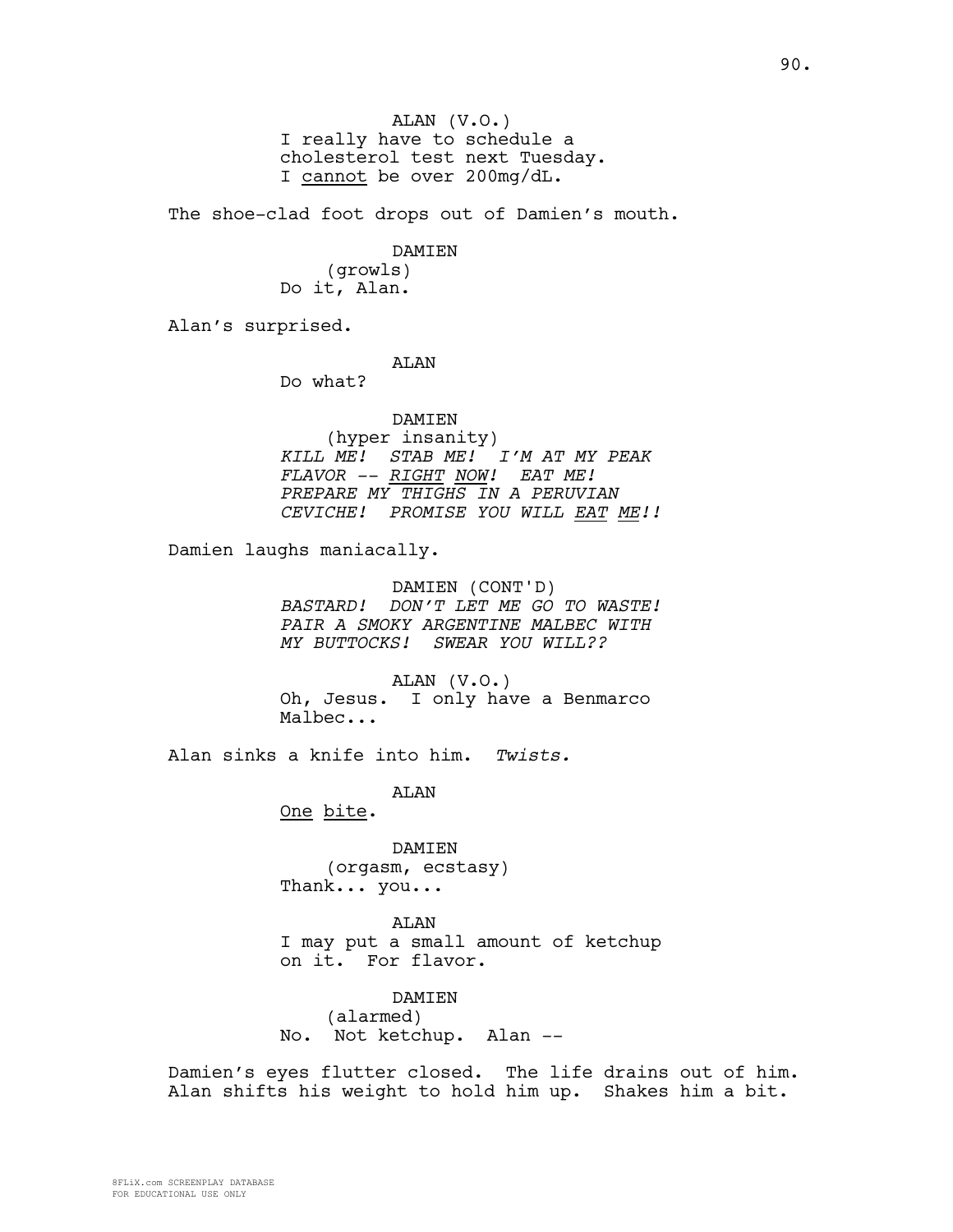**AT<sub>AN</sub>** 

Damien? I never caught your last name. What is it? Wrathford? Do you have a less sadist/masochist next-of-kin I should notify?

-- but he's dead. SILENCE. Alan stands in a blood-soaked, limb-strewn kitchen. Half-naked.

> ALAN (V.O.) It's weird because when I woke up this morning, this really isn't how I imagined the day going.

An e-mail ping sounds. Alan checks it.

*From: Bergdorf Goodman Promotions To: Alan Pierce We've just added TOM FORD special edition clip-on sunglasses in Rose Gold/Green to our app -- \$1,950.00! Pre-order, now!*

> ALAN I do need new sunglasses. I should probably pre-order these.

#### **INT. ALAN'S DINING ROOM - NEXT MORNING**

A LAVISH FEAST set out. Crisp white linen table cloth. The best flatware, the best plates, the best napkin rings.

All of Damien's organs are cooked to perfection. Delectable, elaborate recipes. Served on exquisite, designer china.

Behind the table -- a **WINDOW WASHER (30's)** cleans the building's apartment windows. Listens to headphones.

Alan, utterly miserable, sits at the head of the table. Napkin tucked into his neck collar. *Loud sigh.*

> ALAN (V.O.) I can't help but wonder where my life would be if I didn't post that ad on the cannibal website. I shouldn't have asked. I *really* shouldn't have asked.

He puts a small chunk -- exactly one bite -- on his plate. Hits a ketchup bottle until a massive dollop plops on top.

> (MORE) ALAN (V.O.) It will be bad. It will make me severely sick.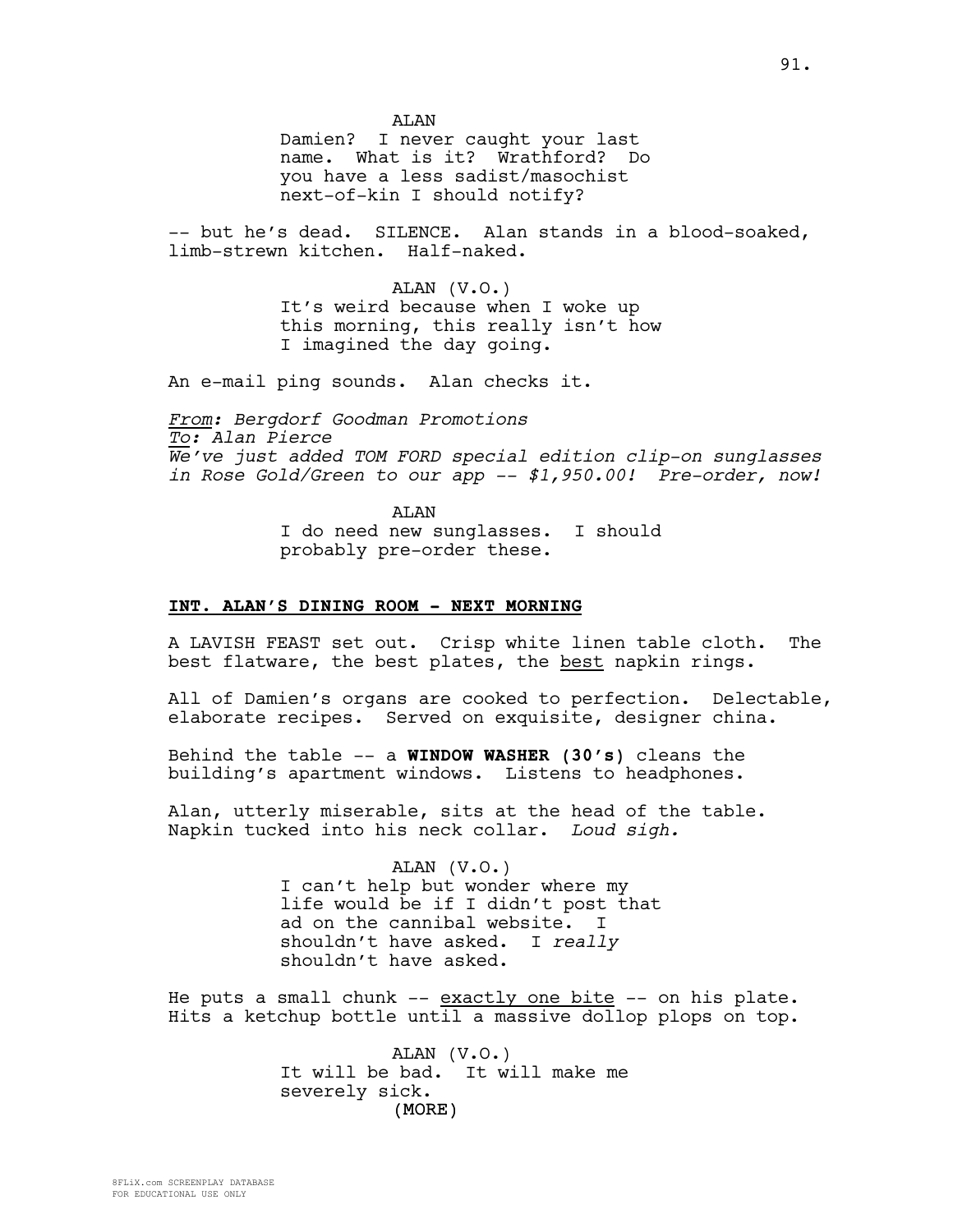ALAN (V.O.) (CONT'D) He would never know if I didn't eat him. However, I am a man of my word.

He places it in his mouth. Bites down.

IT'S VERY HARD.

-- *so* hard, he drops his fork and knife. Spits out PLASTIC. A white, hard chunk rolls across the table.

Blood (from a chipped tooth) dribbles down his chin. The drops deeply stain the beautiful, luxurious table linen.

Alan picks up the chunk. Looks at it.

ALAN It's... solid plastic.

He pushes away his plate. Grimaces.

ALAN (CONT'D) Damien. You have no followers. You taste like nothing because you are nothing. Empty, hollow. You are literal plastic.

Alan glances at the window washer. There's something "off". He gets up from his seat to look closer. The washer is frozen in a washing position. They are a mannequin.

> ALAN (CONT'D) (taps window) Hello?

Zero response.

ALAN (CONT'D) I said HELLO! Look. Whatever you just saw -- I did *not* want to eat that guy. He wanted *me* to eat *him*. It's very complicated.

Out of the corner of his eye, Alan spots a Hermés Crocodile Peacoat. It hangs on a coat rack in the foyer. Not his.

> ALAN (CONT'D) This must be Damien's. It's the latest in semi-formal winter wear.

He tries it on, admiring himself in the mirror. Cut just right -- his same size. He grabs his Louis Vuitton shoulder bag (Perfect Head's hair sticking out) and walks outside.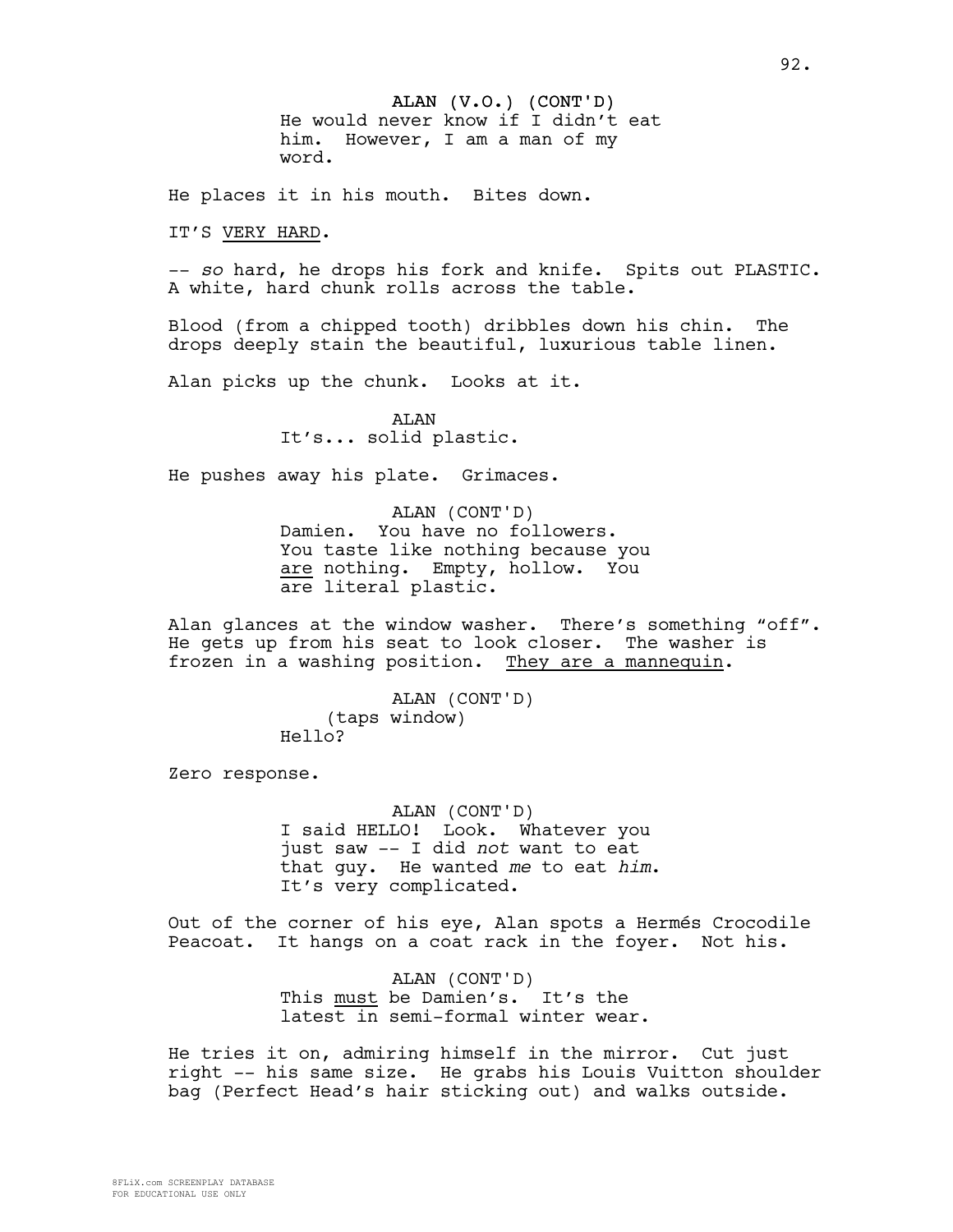## **EXT. ALAN'S APARTMENT - DAY**

It's lightly snowing. Everyone on the street is a flawless **MANNEQUIN**. Doormen. Hot dog vendors. Children, families strolling along the sidewalk. People inside shops.

All frozen in place. Staring at phones. Clutching shopping bags. Hailing cabs. Eating, mid-bite. Usual "city stuff".

> ALAN (dazed) Am I -- am I the only real person in New York right now?

Snow whirls and flutters around him. Glistens under street lamps. Alan is PANICKED. He races from mannequin to mannequin, rustling them. Approaches an unmoving **WOMAN**.

> ALAN (CONT'D) (to "Woman") Excuse me, Miss? What's happened to everyone?

Her shoulder  $--$  that he has grabbed  $--$  snaps off. He tries to put it back on to no avail, finally throwing it down.

Alan runs down the street. Skidding on snow, ice.

ALAN (CONT'D) PLEASE, anyone! (to nearby "Man") Chemical warfare? A manufactured disease? *Am I a mannequin, too?*

Alan runs to a large set of glass doors, out-of-breath. Stares at his reflection. Pokes his face. Assures himself his skin is real. Looks up at the sign above the door:

# **BERGDORF GOODMAN'S**

A gold-plated beacon.

ALAN (V.O.) When nothing else makes sense, Bergdorf's always does.

#### **INT. BERGDORF GOODMAN'S - DAY**

It's quiet. Alan wanders room-to-room, taking refuge in the exceptional quality (and large selection) of luxury products.

Armies of well-dressed shoppers clutch armfuls of bags. Wide smiles, glee. All frozen in time. *All mannequins.*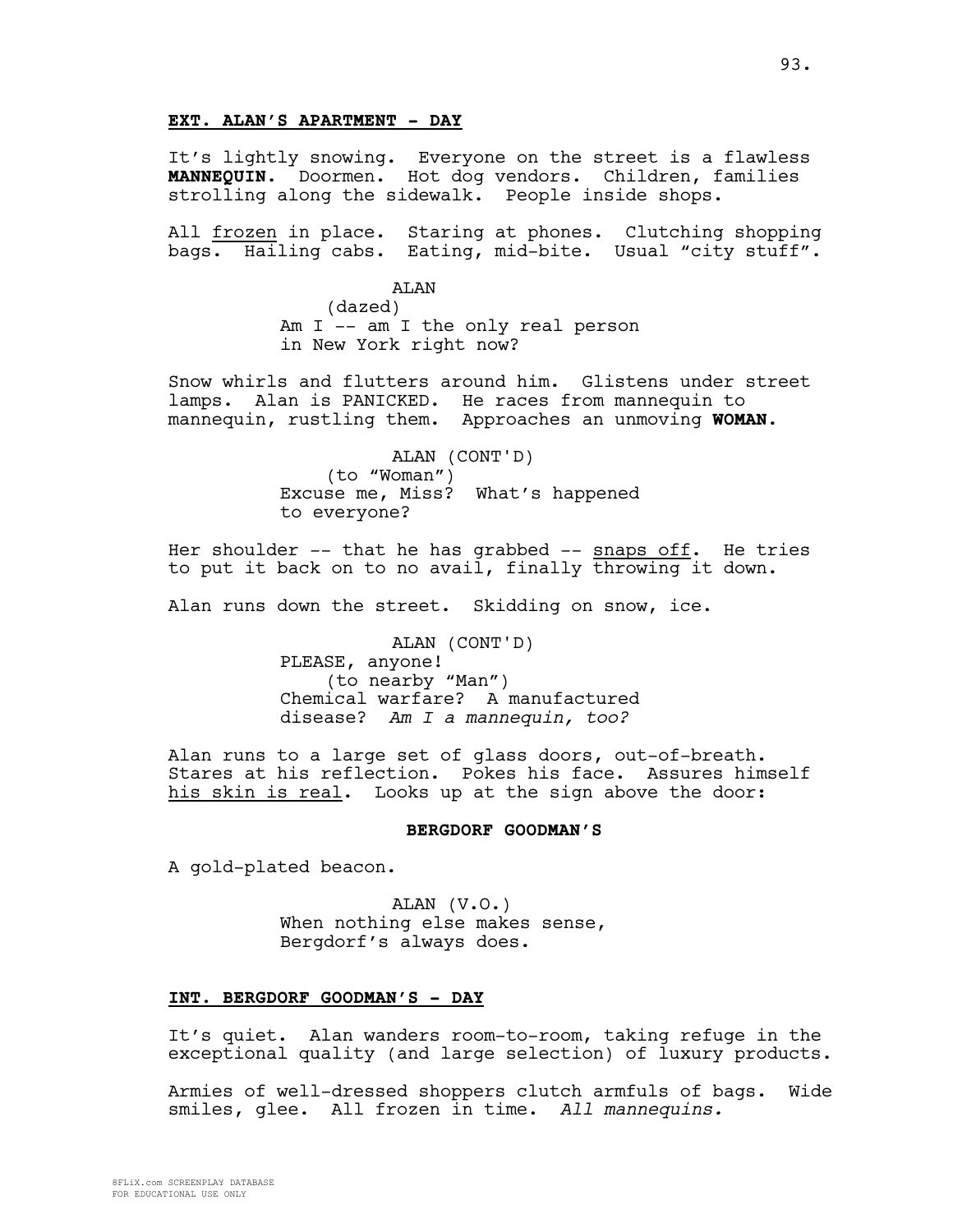ALAN (V.O.) The decor! The clothing, the hats. Cuff links. The suits! Scarves, gowns, rompers. Everything.

Fingers graze fabrics as he inhales the scents. Feels the wrist seam of a faux fur coat on an official store mannequin.

> ALAN (V.O.) Burberry cashmere wool mohair. Some of the finest. Wash in cool water, lay flat to dry.

He's a bit giddy that no one is there. He sprints through the **SHOE SECTION**. Gathers piles of shoes. Spins around.

> ALAN Smell that! This intoxicating aroma -- drenched in pure Italy. Astonishing Sutor Mantellassi! (verge-of-tears) Prada spazzolato creeper brogue platform shoes. Calf hair low-top sneakers. The \$260 Salvatore Ferragamo shoe cleaning kit...

Alan sinks into a pony hair chair.

ALAN (CONT'D) I'll take it. And I'll take that. And this. I'll take this and that and *that*. I'll take it all.

## **EXT. BERGDORF GOODMAN'S - DAY**

Alan loiters in front one of their famous, competitive **WINDOW DISPLAYS** (that we can't see yet). His Louis Vuitton shoulder bag slung across his back. It's still snowing around him.

**WE PULL OUT.** Dozens of holiday shoppers move behind him. The world is alive again. He stares forward with an intensity -- a furrowed brow -- at the store window display.

**THE STORE WINDOW.** We pan up from the bottom, seeing mannequin feet. A "holiday spectacular" theme at an office desk. Gift bags piled at the stylish heels of PARTY-GOERS.

Alan leans in. Taps the glass.

ALAN Peek-a-boo! (whispers) *I found you.*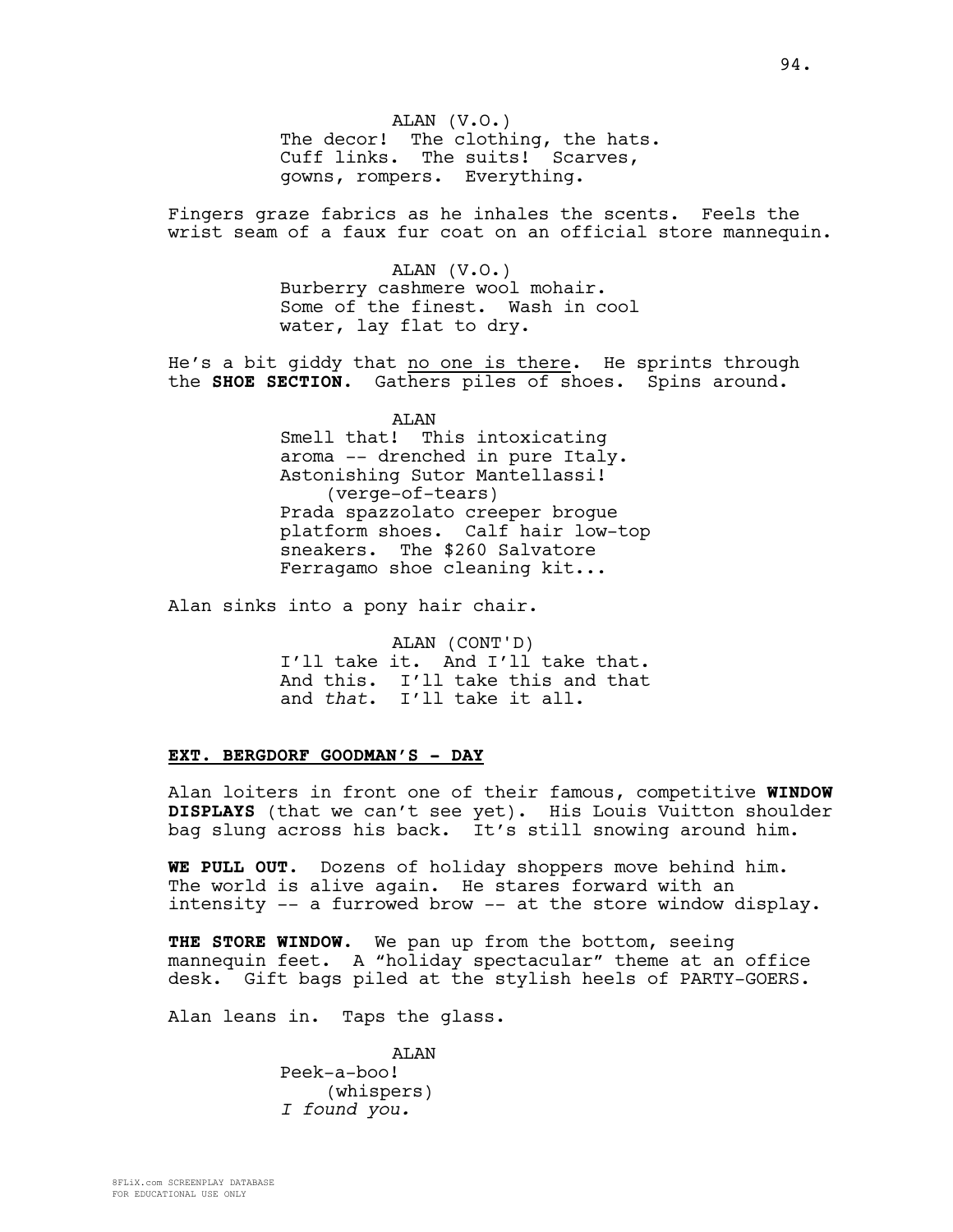"Damien" folds his arms, bemused. Wears the latest men's suit style as seen in *GQ Magazine*. "The girls" are giggling, impeccably draped in stunning Bergdorf's party outfits.

Half a dozen BERGDORF GOODMAN holiday shopping bags sit at their feet. They gush over "Trisha's" prop phone.

Happy expressions. Flawless faces.

ALAN (CONT'D) I gave you girls everything you could possibly want. This is how you repay me? You're -- (disgust, motions to Damien) *With him??*

He points to the empty "prop bags" at their feet.

ALAN (CONT'D) What's in there? Who got you that stuff? A shopping spree? *Is someone else financing you?* 

Leans in further. Palms against the glass.

ALAN (CONT'D) Trisha. Come out. Come play with me! Won't you come out? Talk to me? Return my calls? You have a phone. I can see it! (presses nose to glass) We can be together...

**SUDDENLY.** A gloved hand on his shoulder.

STRANGER (O.S.) Alan Pierce.

Alan turns. It's Stranger. He's wearing a wool coat, scarf, and beret. He rubs his hands together in the brutal cold.

> STRANGER (CONT'D) (freezing) Give me the head, Alan.

ALAN I don't know what you're talking about. Who are you?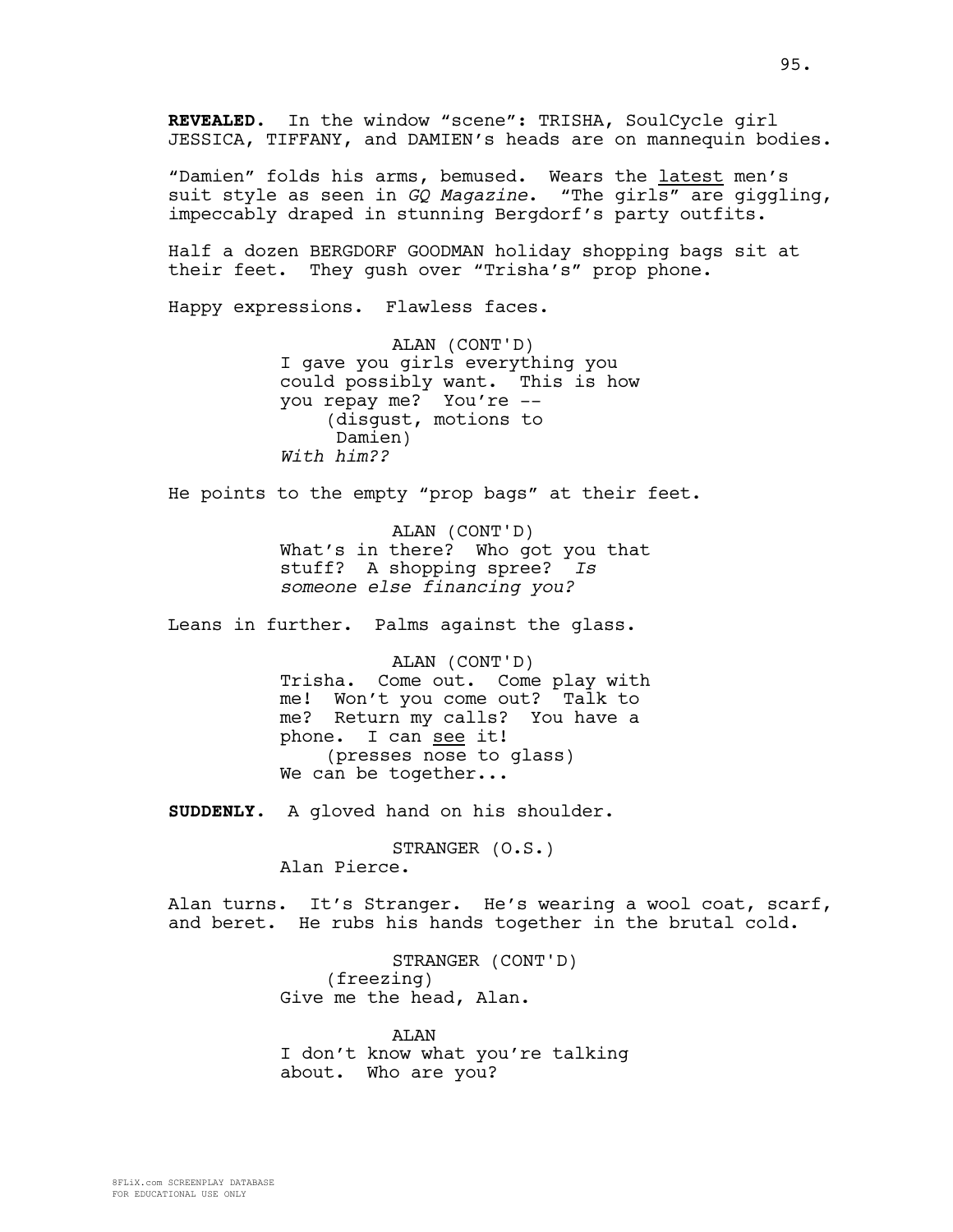# STRANGER

Her head. *Now.*

Alan begrudgingly reaches into his Louis Vuitton shoulder bag. Takes out Perfect Head's head. *It's an obvious plastic mannequin head.* He grips her tightly by her hair. Unmoving.

> STRANGER (CONT'D) Alan. I need to clean it up and get it back on the 4th floor.

Stranger grabs it.

STRANGER (CONT'D) Steal from me again, and we'll have a problem. Knock it off, dude.

Alan takes out an American Express centurion black card. The best, most exclusive, highest-limit card one could have.

> ALAN Please. May I purchase them? All of them. The entire window. With clothes. With the gift bags, too.

STRANGER Not until the end of the season. We've been over this many times.

ALAN

(frustrated) But I know them!

Alan grabs for Perfect Head. Stranger yanks it out-of-reach. He walks away as Alan tugs his coat shoulder with urgency.

> ALAN (CONT'D) They're trapped inside the display. They hate it. They want to come home to my studio. They told me.

> STRANGER You can pick them up in two months.

He disappears into the hectic crowd. Alan steadies himself against the window glass, clutching his stomach in pain.

#### **INT. ALAN'S KITCHEN - THAT NIGHT**

Mannequin parts are *everywhere*. Jutting out of the sink. Scattered on the floor. Fully made-up heads lay sideways on counters. Limbs torn off. Most are partially smashed.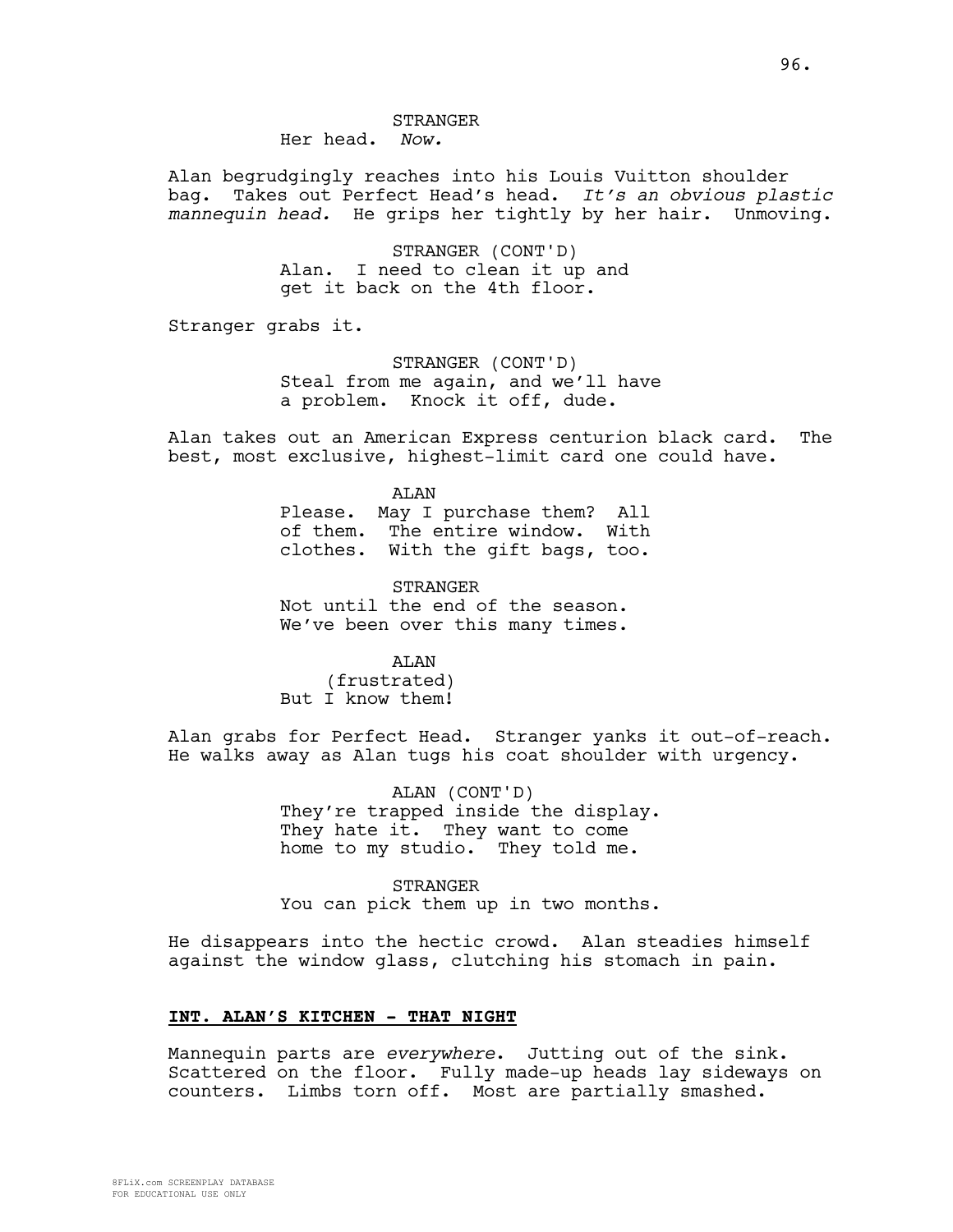Alan grips a plastic arm. Repeatedly bashes it against the counter. He carefully gathers the small plastic chunks.

Puts it in his GRINDER.

Emily wears a sexy Agent Provocateur Avery playsuit. She lingers outside the kitchen, seductively.

> EMILY Honey, I wish you wouldn't eat that. The plastic is *killing* your stomach. What did your doctor say?

Alan drops ice in the grinder. Adds Whole Foods "glutenfree" water. Blends it, ignoring her. *In his own world.*

> EMILY (CONT'D) OK, well. It's Thursday. You know what that means. I'll be waiting.

#### **INT. ALAN'S BEDROOM - NIGHT**

Emily -- slightly perturbed -- sits among piles of **MANNEQUINS** in various undress. Male, female. She balances a phone on her shoulder while painting her nails a hedonistic, ruby red.

> EMILY (in phone) May we talk later, Kate? I have to have sex with the mannequins again. It's such a bizarre fetish, but, you know how hard it is to date. Especially in New York!

All department store-quality. They stick out of every corner. Half are fully dressed, half are "naked".

**CLOSE-UP**. Many are savagely ripped apart. Appendages and eyes gouged out. Heads crudely mounted on the walls.

> EMILY (CONT'D) (giggle) Aiden like, steals them from Bergdorf's. Says he "knows" them because he shops there so frequently. He names them!

Heads and limbs peak out from under the bed.

(MORE) EMILY (CONT'D) Has little story lines. Spends *sooo* much money dressing them up!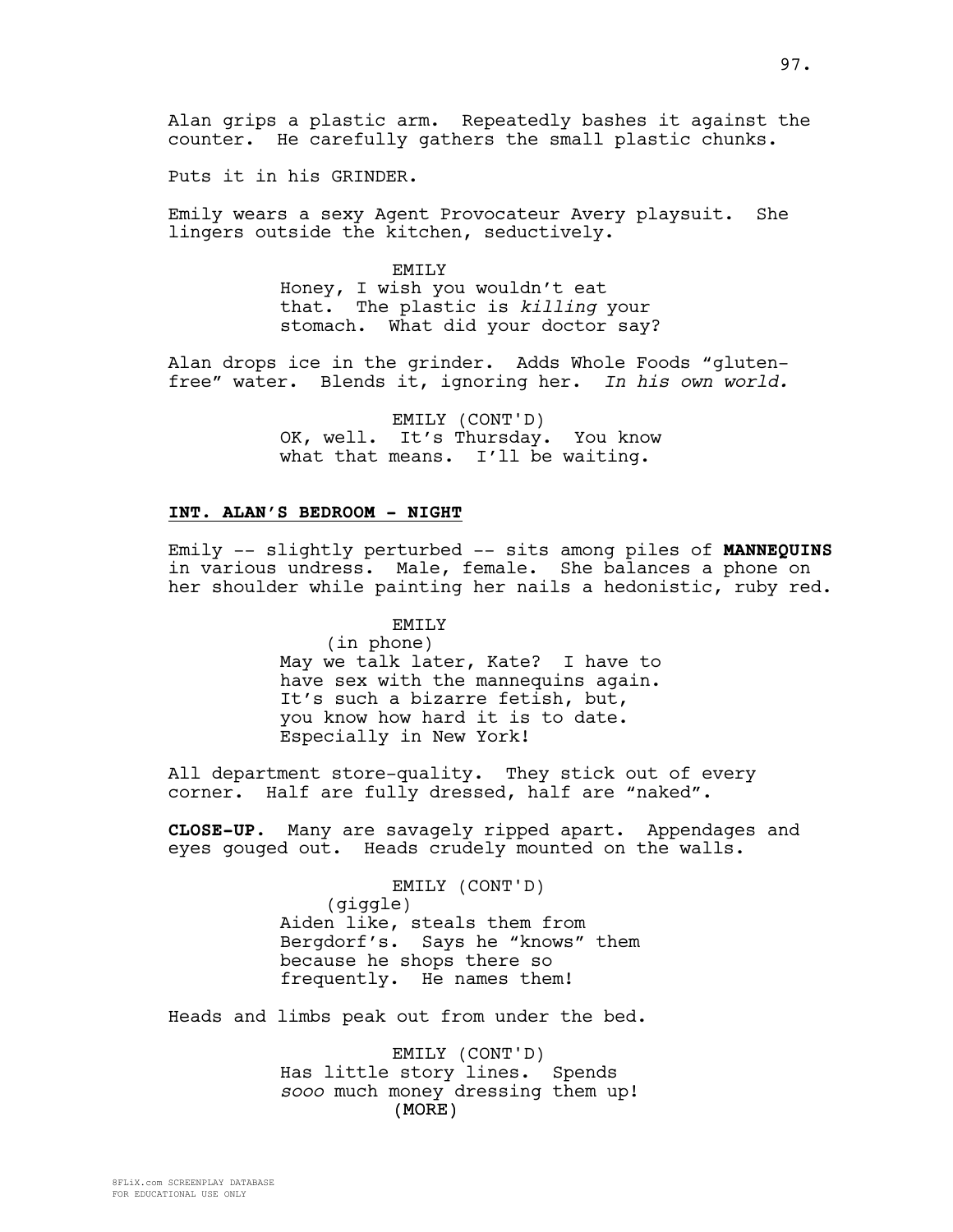EMILY (CONT'D) One's his "boss", one's a model in *GQ Magazine*. Some he says are in his SoulCycle class. It's cute. Until he tries to --

A loud grinding noise comes from the kitchen...

EMILY (CONT'D) (low) -- *eat them!* Blending them up to eat the dust. I had to call his doctor. He was getting so sick.

Alan hacks up a lung. She pauses.

EMILY (CONT'D) He's cooped up in here all day. Only talks to UberLUX drivers and Bergdorf's sales people. It's not healthy! Has family money, but why not get a little side job? (sighs) Also, Bergdorf's is going out of business. What with retail "dying" and all. I haven't the heart to tell him, yet.

#### **INT. ALAN'S WORKSPACE - NIGHT**

TAP-TAP-TAP of keyboard keys...

Alan quickly scrolls through endless filtered, vibrant Instagram pages. Fake limbs strewn about his workspace.

An open *GQ Magazine* sits nearby. Faces circled in ads.

ALAN (V.O.) Anatomically perfect bodies. Everyone is a doll. There is no awkward phase, perfection is mandatory. This is the world. *This is my world.*

He stops on the page of Instagram model **NATALIA (27).**

ALAN (V.O.) Look at that facial structure, that jaw bone. Symmetry in all the right places. My salivary glands are awakened. 280K followers? *Yes!*